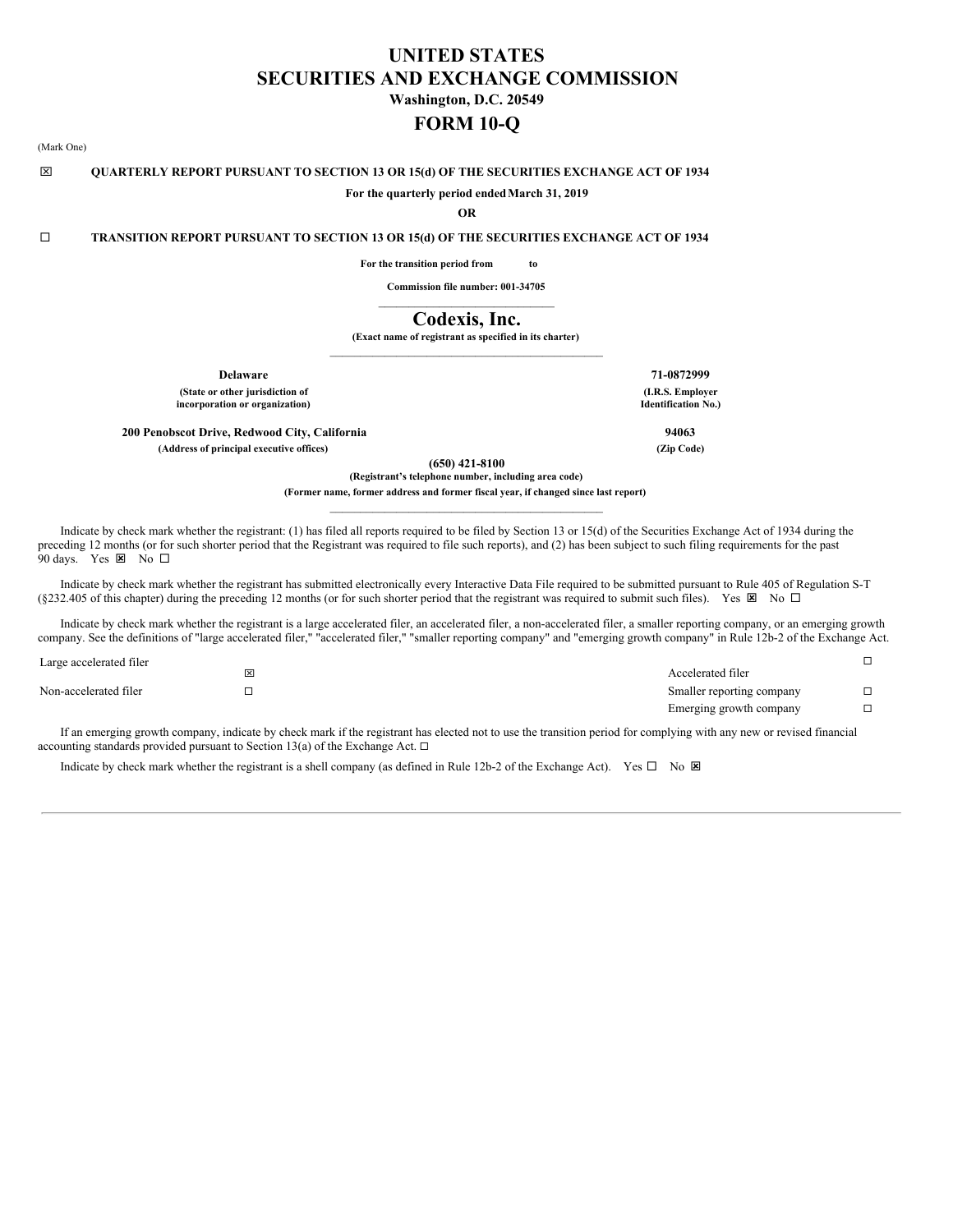**Title of Each Class Trading Symbol(s) Name of Each Exchange on Which Registered** Common Stock, par value \$0.0001 per share CDXS The Nasdaq Global Select Market

As of April 30, 2019, there were 54,540,929 shares of the registrant's Common Stock, par value \$0.0001 per share, outstanding.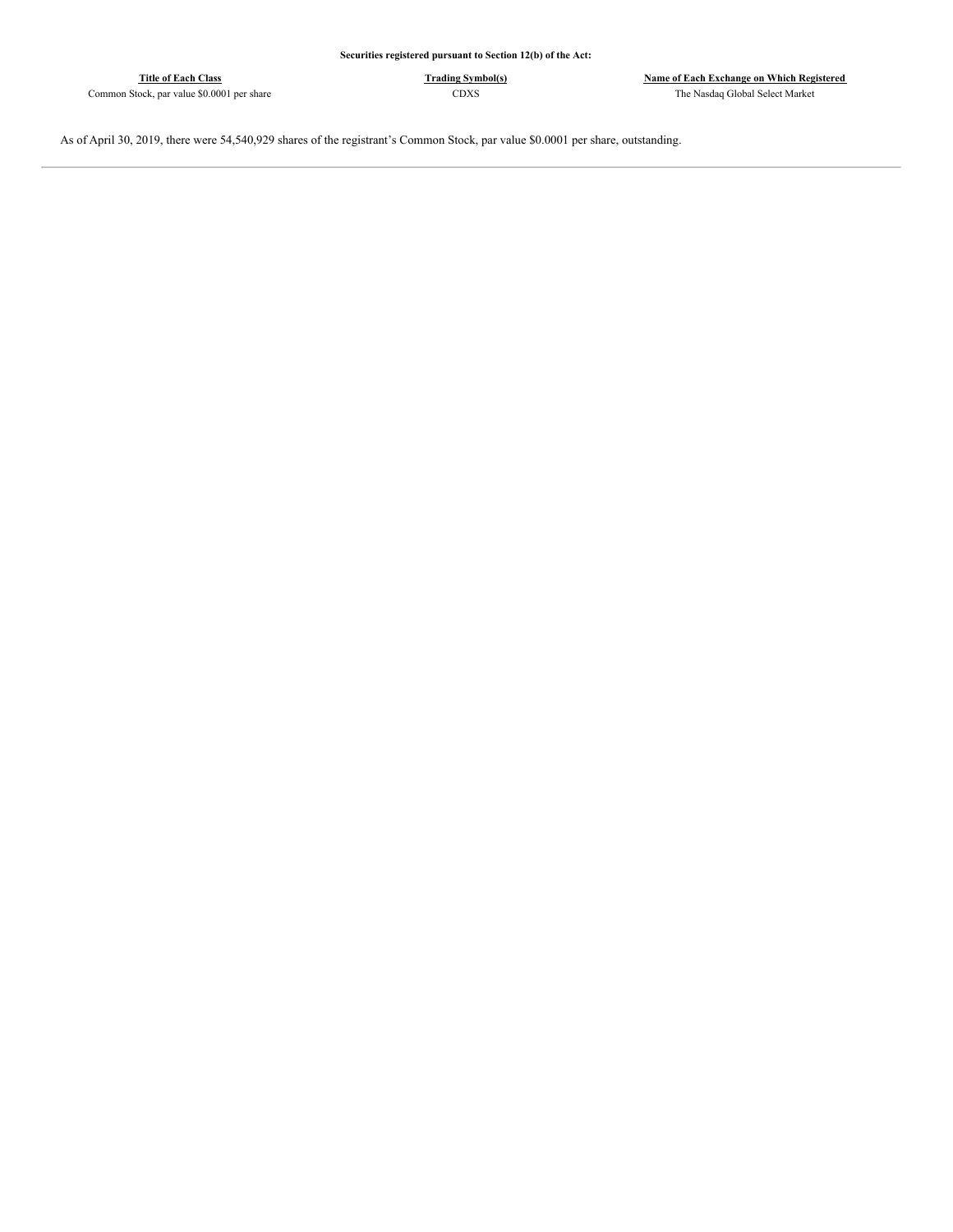## **Codexis, Inc.**

## **Quarterly Report on Form 10-Q**

## **For the Quarter EndedMarch 31, 2019**

## **TABLE OF CONTENTS**

|         |                                                                                       | <b>PAGE</b><br><b>NUMBER</b> |
|---------|---------------------------------------------------------------------------------------|------------------------------|
|         | PART I. FINANCIAL INFORMATION                                                         |                              |
| ITEM 1: | Financial Statements (Unaudited)                                                      |                              |
|         | <b>Condensed Consolidated Balance Sheets</b>                                          | 4                            |
|         | Condensed Consolidated Statements of Operations                                       | 5                            |
|         | Condensed Consolidated Statements of Stockholders' Equity                             | 6                            |
|         | Condensed Consolidated Statements of Cash Flows                                       |                              |
|         | Notes to Condensed Consolidated Financial Statements                                  | 9                            |
| ITEM 2: | Management's Discussion and Analysis of Financial Condition and Results of Operations | 32                           |
| ITEM 3: | Quantitative and Qualitative Disclosures about Market Risk                            | 47                           |
| ITEM 4: | <b>Controls and Procedures</b>                                                        | 48                           |
|         | <b>PART II. OTHER INFORMATION</b>                                                     |                              |

| ITEM 1:    | Legal Proceedings                                           | 49 |
|------------|-------------------------------------------------------------|----|
| ITEM 1A:   | <b>Risk Factors</b>                                         | 49 |
| ITEM 2:    | Unregistered Sales of Equity Securities and Use of Proceeds | 49 |
| ITEM 3:    | Default Upon Senior Securities                              |    |
|            |                                                             | 49 |
| ITEM 4:    | Mine Safety Disclosures                                     | 49 |
| ITEM 5:    | Other Information                                           | 49 |
| ITEM 6:    | Exhibits                                                    | 50 |
| Signatures |                                                             | 51 |
|            |                                                             |    |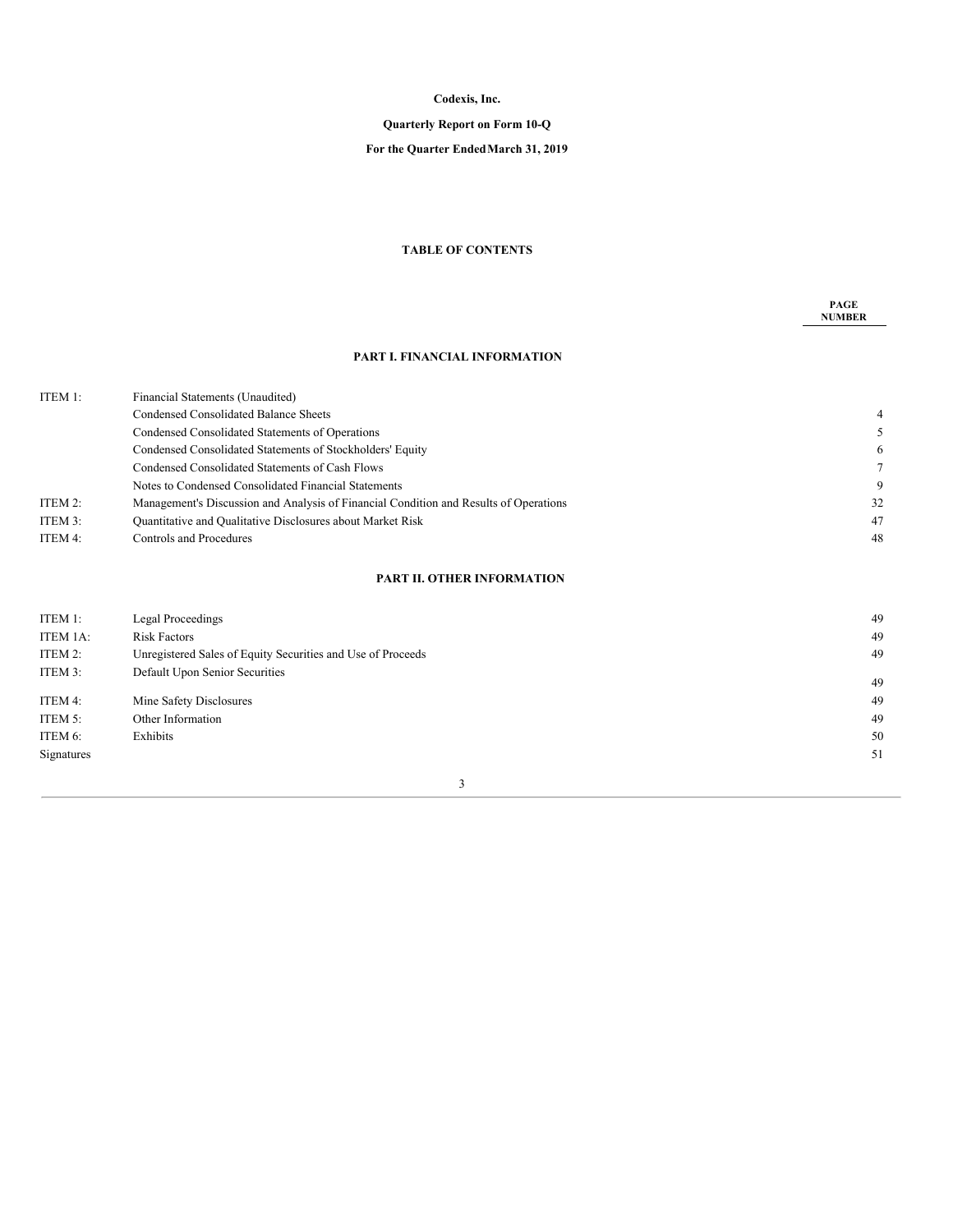## <span id="page-3-0"></span>**Item 1. Financial Statements**

## **Codexis, Inc. Condensed Consolidated Balance Sheets (Unaudited) (In Thousands, Except Per Share Amounts)**

|                                                                                                                                                                                        |               | March 31,<br>2019 |               | December 31,<br>2018 |
|----------------------------------------------------------------------------------------------------------------------------------------------------------------------------------------|---------------|-------------------|---------------|----------------------|
| <b>Assets</b>                                                                                                                                                                          |               |                   |               |                      |
| Current assets:                                                                                                                                                                        |               |                   |               |                      |
| Cash and cash equivalents                                                                                                                                                              | $\mathcal{S}$ | 47,322            | $\mathsf{\$}$ | 53,039               |
| Accounts receivable, net of allowances of \$34 at March 31, 2019 and December 31, 2018                                                                                                 |               | 12,604            |               | 11,551               |
| Unbilled receivables, current                                                                                                                                                          |               | 1,923             |               | 1,916                |
| Inventories                                                                                                                                                                            |               | 633               |               | 589                  |
| Prepaid expenses and other current assets                                                                                                                                              |               | 1,232             |               | 1,068                |
| Contract assets                                                                                                                                                                        |               |                   |               | 35                   |
| Total current assets                                                                                                                                                                   |               | 63,714            |               | 68,198               |
| Restricted cash                                                                                                                                                                        |               | 1,785             |               | 1,446                |
| Equity securities                                                                                                                                                                      |               | 484               |               | 588                  |
| Right-of-use assets - Operating leases, net                                                                                                                                            |               | 25,913            |               |                      |
| Right-of-use assets - Finance leases, net                                                                                                                                              |               | 438               |               |                      |
| Property and equipment, net                                                                                                                                                            |               | 4,535             |               | 4,759                |
| Goodwill                                                                                                                                                                               |               | 3.241             |               | 3,241                |
| Other non-current assets                                                                                                                                                               |               | 1,013             |               | 1,051                |
| Total assets                                                                                                                                                                           | $\mathbb{S}$  | 101,123           | $\$$          | 79,283               |
| <b>Liabilities and Stockholders' Equity</b>                                                                                                                                            |               |                   |               |                      |
| Current liabilities:                                                                                                                                                                   |               |                   |               |                      |
| Accounts payable                                                                                                                                                                       | $\mathbb S$   | 2,180             | \$            | 3,050                |
| Accrued compensation                                                                                                                                                                   |               | 6.469             |               | 5.272                |
| Other accrued liabilities                                                                                                                                                              |               | 7,127             |               | 4,855                |
| Current portion of lease obligations - Operating leases                                                                                                                                |               | 1,091             |               |                      |
| Current portion of lease obligations - Finance leases                                                                                                                                  |               | 233               |               |                      |
| Deferred revenue                                                                                                                                                                       |               | 1,554             |               | 4,936                |
| Total current liabilities                                                                                                                                                              |               | 18,654            |               | 18,113               |
| Deferred revenue, net of current portion                                                                                                                                               |               | 3,797             |               | 3,352                |
| Long-term lease obligations - Operating leases                                                                                                                                         |               | 26,133            |               |                      |
| Long-term lease obligations - Finance leases                                                                                                                                           |               | 9                 |               | 61                   |
| Lease incentive obligation, net of current portion                                                                                                                                     |               |                   |               | 35                   |
| Other long-term liabilities                                                                                                                                                            |               | 1,320             |               | 1,416                |
| <b>Total liabilities</b>                                                                                                                                                               |               | 49,913            |               | 22,977               |
|                                                                                                                                                                                        |               |                   |               |                      |
| Commitments and Contingencies (Note 11)                                                                                                                                                |               |                   |               |                      |
| Stockholders' equity:                                                                                                                                                                  |               |                   |               |                      |
| Preferred stock, \$0.0001 par value per share; 5,000 shares authorized; none issued and outstanding                                                                                    |               |                   |               |                      |
| Common stock, \$0.0001 par value per share; 100,000 shares authorized; 54,541 shares and 54,065 shares issued<br>and outstanding at March 31, 2019 and December 31, 2018, respectively |               | 5                 |               | 5                    |
| Additional paid-in capital                                                                                                                                                             |               | 386,815           |               | 386,775              |
| Accumulated deficit                                                                                                                                                                    |               | (335, 610)        |               | (330, 474)           |
| Total stockholders' equity                                                                                                                                                             |               | 51,210            |               | 56,306               |
| Total liabilities and stockholders' equity                                                                                                                                             | $\mathbb{S}$  | 101,123           | $\mathsf{\$}$ | 79,283               |

See accompanying notes to the unaudited condensed consolidated financial statements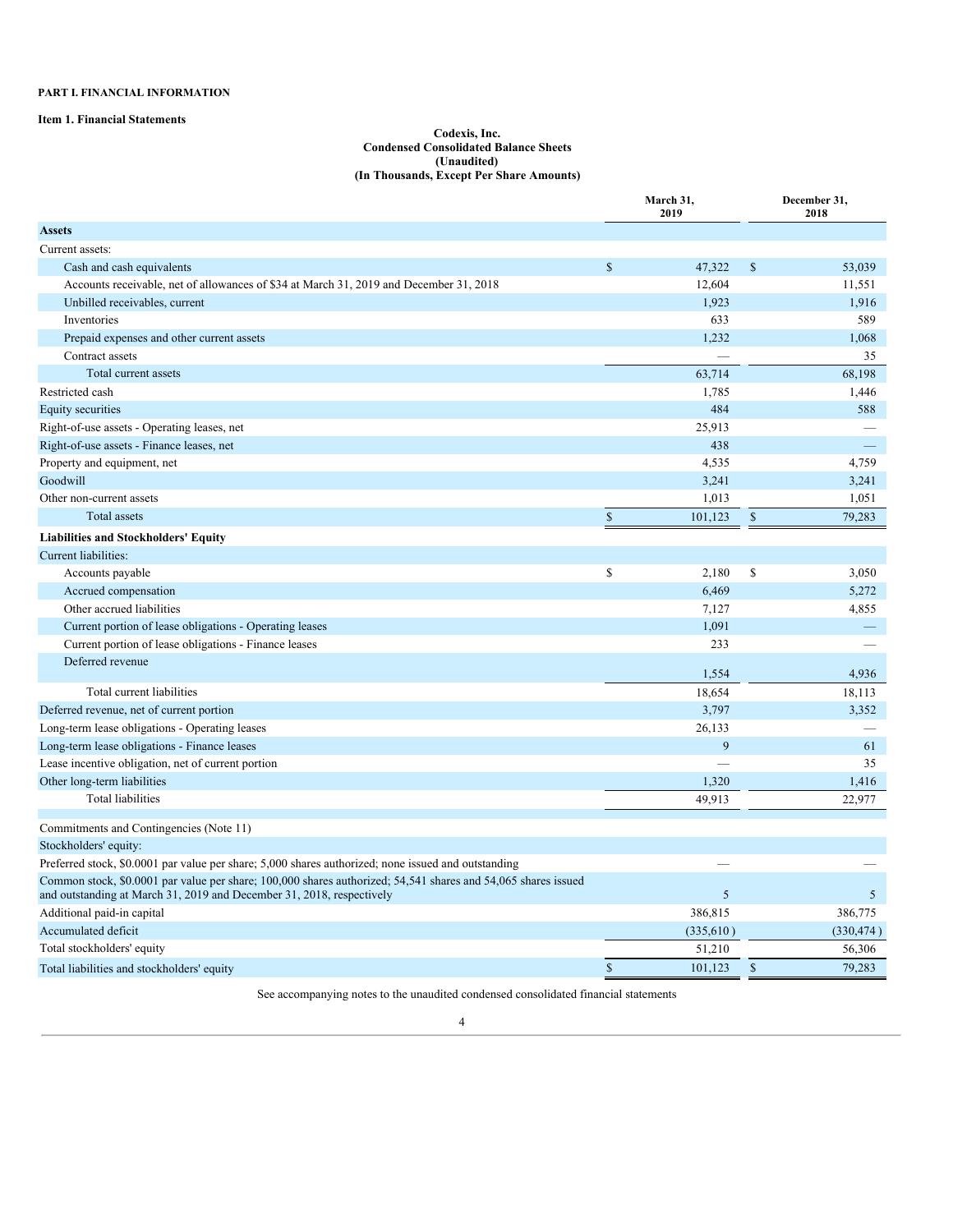## **Codexis, Inc.**

#### **Condensed Consolidated Statements of Operations (Unaudited) (In Thousands, Except Per Share Amounts)**

<span id="page-4-0"></span>

|                                                                                              | Three Months Ended March 31, |               |         |
|----------------------------------------------------------------------------------------------|------------------------------|---------------|---------|
|                                                                                              | 2019                         |               | 2018    |
| <b>Revenues:</b>                                                                             |                              |               |         |
| Product revenue                                                                              | \$<br>7,988                  | \$            | 6,163   |
| Research and development revenue                                                             | 7,595                        |               | 7,879   |
| Total revenues                                                                               | 15,583                       |               | 14,042  |
| Costs and operating expenses:                                                                |                              |               |         |
| Cost of product revenue                                                                      | 4,391                        |               | 3,825   |
| Research and development                                                                     | 8,016                        |               | 7,178   |
| Selling, general and administrative                                                          | 8,415                        |               | 7,746   |
| Total costs and operating expenses                                                           | 20,822                       |               | 18,749  |
| Loss from operations                                                                         | (5,239)                      |               | (4,707) |
| Interest income                                                                              | 231                          |               | 71      |
| Other expenses, net                                                                          | (125)                        |               | (60)    |
| Loss before income taxes                                                                     | (5, 133)                     |               | (4,696) |
| Provision for (benefit from) income taxes                                                    | 3                            |               | (2)     |
| Net loss                                                                                     | \$<br>(5,136)                | <sup>\$</sup> | (4,694) |
| Net loss per share, basic and diluted                                                        | \$<br>(0.09)                 | $\mathbf{s}$  | (0.10)  |
| Weighted average common stock shares used in computing net loss per share, basic and diluted | 54,170                       |               | 48,385  |

See accompanying notes to the unaudited condensed consolidated financial statements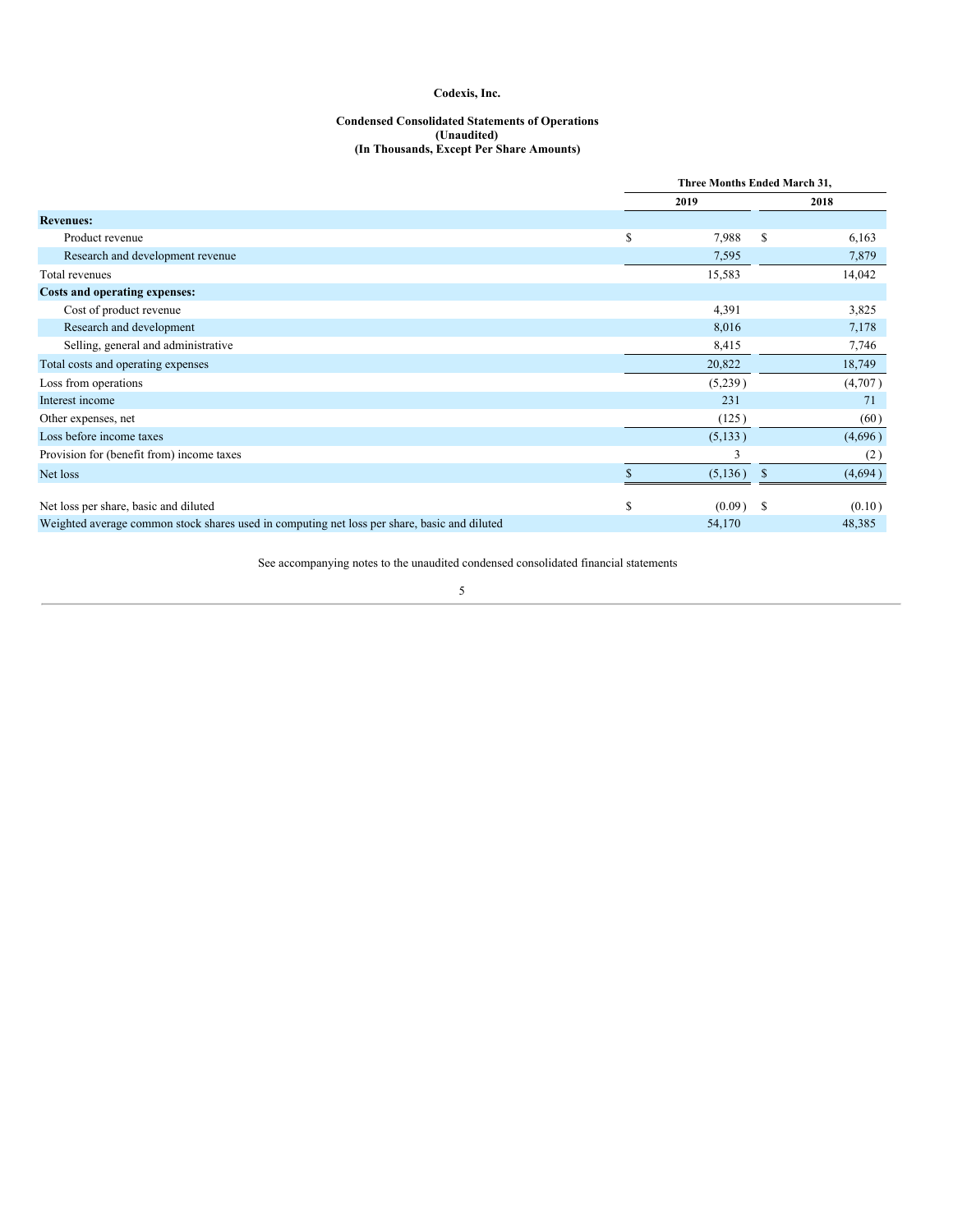## **Codexis, Inc.**

#### **Condensed Consolidated Statements of Stockholders' Equity (Unaudited) (In Thousands)**

<span id="page-5-0"></span>

|                                                                        | For the Three Months Ended March 31, 2018 |     |        |              |                              |          |                                           |    |             |   |                            |
|------------------------------------------------------------------------|-------------------------------------------|-----|--------|--------------|------------------------------|----------|-------------------------------------------|----|-------------|---|----------------------------|
|                                                                        | <b>Common Stock</b>                       |     |        |              | <b>Additional</b><br>paid-in |          | <b>Accumulated Other</b><br>Comprehensive |    | Accumulated |   | <b>Total Stockholders'</b> |
|                                                                        | <b>Shares</b>                             |     | Amount |              | Capital                      |          | Income (Loss)                             |    | Deficit     |   | <b>Equity</b>              |
| <b>Balance at January 1, 2018</b>                                      | 48,365                                    | \$. | 5      | $\mathbf{s}$ | 340,079                      | -S       | (472)                                     | S. | (315,065)   | S | 24,547                     |
| Exercise of stock options                                              | 79                                        |     |        |              | 435                          |          |                                           |    |             |   | 435                        |
| Release of stock awards                                                | 778                                       |     |        |              |                              |          |                                           |    |             |   |                            |
| Employee stock-based compensation                                      | $\overline{\phantom{a}}$                  |     |        |              | 1,958                        |          |                                           |    |             |   | 1,958                      |
| Non-employee stock-based compensation                                  |                                           |     |        |              | 22                           |          |                                           |    |             |   | 22                         |
| Taxes paid related to net share settlement of<br>equity awards         | (297)                                     |     |        |              | (3,140)                      |          |                                           |    |             |   | (3,140)                    |
| Cumulative effect of change in accounting<br>principles <sup>(1)</sup> |                                           |     |        |              |                              |          | 472                                       |    | (4,532)     |   | (4,060)                    |
| Net loss                                                               | _                                         |     |        |              |                              |          |                                           |    | (4,694)     |   | (4,694)                    |
| Balance at March 31, 2018                                              | 48,925                                    |     | 5      | <b>S</b>     | 339,354                      | <b>S</b> |                                           |    | (324, 291)  |   | 15,068                     |

(1) Cumulative effect of change in accounting principles includes: Accounting Standards Update 2014-9 (Topic 606), of \$4.1 million and Accounting Standards Update 2016-01 (Subtopic 825-10), of \$0.5 million.

|                                                                |               | For the Three Months Ended March 31, 2019 |                          |                                         |                          |                                                            |  |                        |                 |                                      |         |  |
|----------------------------------------------------------------|---------------|-------------------------------------------|--------------------------|-----------------------------------------|--------------------------|------------------------------------------------------------|--|------------------------|-----------------|--------------------------------------|---------|--|
|                                                                | <b>Shares</b> | <b>Common Stock</b><br>Amount             |                          | <b>Additional</b><br>paid-in<br>Capital |                          | <b>Accumulated Other</b><br>Comprehensive<br>Income (Loss) |  | Accumulated<br>Deficit |                 | <b>Total Stockholders'</b><br>Equity |         |  |
|                                                                |               |                                           |                          |                                         |                          |                                                            |  |                        |                 |                                      |         |  |
| <b>Balance at January 1, 2019</b>                              | 54,065        | S                                         | 5 <sup>1</sup>           | <sup>S</sup>                            | 386,775                  | -S                                                         |  | \$                     | $(330, 474)$ \$ |                                      | 56,306  |  |
| Exercise of stock options                                      | 219           |                                           |                          |                                         | 776                      |                                                            |  |                        |                 |                                      | 776     |  |
| Release of stock awards                                        | 402           |                                           | _                        |                                         | _                        |                                                            |  |                        |                 |                                      |         |  |
| Employee stock-based compensation                              | --            |                                           |                          |                                         | 2,063                    |                                                            |  |                        |                 |                                      | 2,063   |  |
| Taxes paid related to net share settlement of<br>equity awards | (145)         |                                           |                          |                                         | (2,799)                  |                                                            |  |                        |                 |                                      | (2,799) |  |
| Net loss                                                       | __            |                                           | $\overline{\phantom{a}}$ |                                         | $\overline{\phantom{a}}$ |                                                            |  |                        | (5,136)         |                                      | (5,136) |  |
| Balance at March 31, 2019                                      | 54,541        |                                           | $\overline{\mathcal{L}}$ | £.                                      | 386,815                  | $\mathcal{S}$                                              |  |                        | (335,610)       |                                      | 51,210  |  |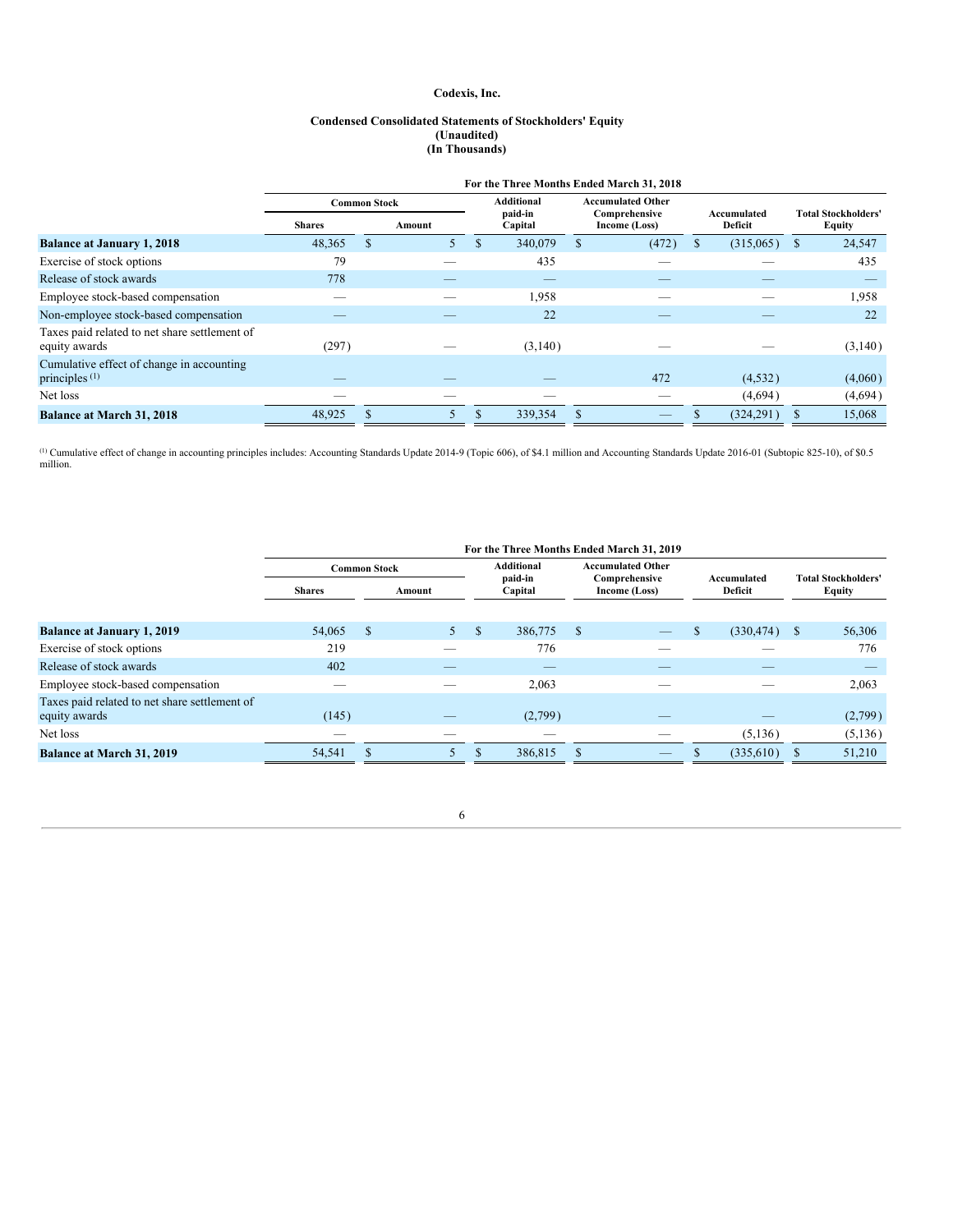#### **Codexis, Inc. Condensed Consolidated Statements of Cash Flows (Unaudited, in Thousands)**

<span id="page-6-0"></span>

|                                                                             | Three Months Ended March 31, |                                 |
|-----------------------------------------------------------------------------|------------------------------|---------------------------------|
|                                                                             | 2019                         | 2018                            |
| <b>Operating activities:</b>                                                |                              |                                 |
| Net loss                                                                    | \$<br>(5,136)<br>\$          | (4,694)                         |
| Adjustments to reconcile net loss to net cash used in operating activities: |                              |                                 |
| Depreciation                                                                | 319                          | 238                             |
| Amortization expense - right-of-use assets - operating and finance leases   | 759                          |                                 |
| Loss on disposal of property and equipment                                  |                              | -1                              |
| Stock-based compensation                                                    | 2,063                        | 1,980                           |
| Unrealized loss (gain) on investment in equity securities                   | 103                          | (26)                            |
| Changes in operating assets and liabilities:                                |                              |                                 |
| Accounts receivable, net                                                    | (1,053)                      | 3,603                           |
| Inventories                                                                 | (44)                         | (177)                           |
| Prepaid expenses and other current assets                                   | (163)                        | (427)                           |
| Contract assets                                                             | 35                           | $\hspace{0.1mm}-\hspace{0.1mm}$ |
| Unbilled receivables                                                        | (7)                          | 287                             |
| Other non-current assets                                                    | 38                           |                                 |
| Accounts payable                                                            | (999)                        | (975)                           |
| Accrued compensation                                                        | 1,196                        | 1,381                           |
| Other accrued liabilities                                                   | 3,591                        | 705                             |
| Other long term liabilities                                                 | (616)                        | (210)                           |
| Deferred revenue                                                            | (2,937)                      | (5,871)                         |
| Net cash used in operating activities                                       | (2,851)                      | (4, 185)                        |
| <b>Investing activities:</b>                                                |                              |                                 |
| Purchase of property and equipment                                          | (445)                        | (16)                            |
| Net cash used in investing activities                                       | (445)                        | (16)                            |
| Financing activities:                                                       |                              |                                 |
| Proceeds from exercises of stock options                                    | 776                          | 434                             |
| Payments of lease obligations - Finance leases                              | (59)                         | (58)                            |
| Taxes paid related to net share settlement of equity awards                 | (2,799)                      | (3,140)                         |
| Net cash used in financing activities                                       | (2,082)                      | (2,764)                         |
| Net decrease in cash, cash equivalents and restricted cash                  | (5,378)                      | (6,965)                         |
| Cash, cash equivalents and restricted cash at the beginning of the period   | 54,485                       | 32,776                          |
| Cash, cash equivalents and restricted cash at the end of the period         | \$<br>\$<br>49,107           | 25,811                          |
|                                                                             |                              |                                 |

## **Supplemental disclosure of cash flow information**

| Interest paid                                                                        |                                 |  |
|--------------------------------------------------------------------------------------|---------------------------------|--|
| Income taxes paid                                                                    | $\hspace{0.1mm}-\hspace{0.1mm}$ |  |
| Purchase of property and equipment recorded in accounts payable and accrued expenses | 142                             |  |
|                                                                                      |                                 |  |

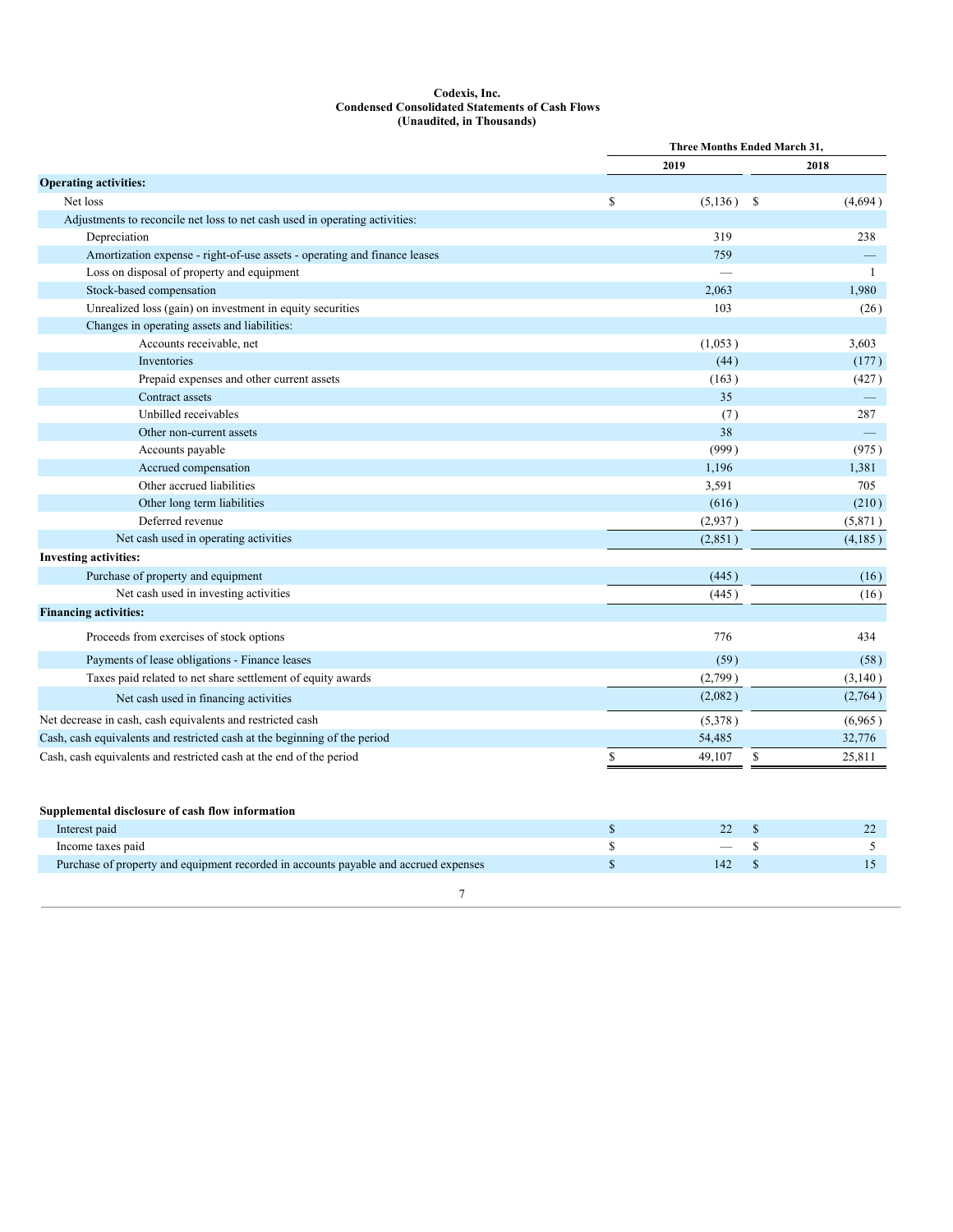The following table provides a reconciliation of cash, cash equivalents and restricted cash reported within the unaudited condensed consolidated balance sheets to the total of the same such amounts shown above:

|                                                                           | Three Months Ended March 31, |        |
|---------------------------------------------------------------------------|------------------------------|--------|
|                                                                           | 2019                         | 2018   |
| Cash and cash equivalents                                                 | 47.322                       | 24,300 |
| Restricted cash included in non-current assets                            | 1.785                        | 1,511  |
| Total cash, cash equivalents and restricted cash at the end of the period | 49.107                       | 25.811 |

See accompanying notes to the unaudited condensed consolidated financial statements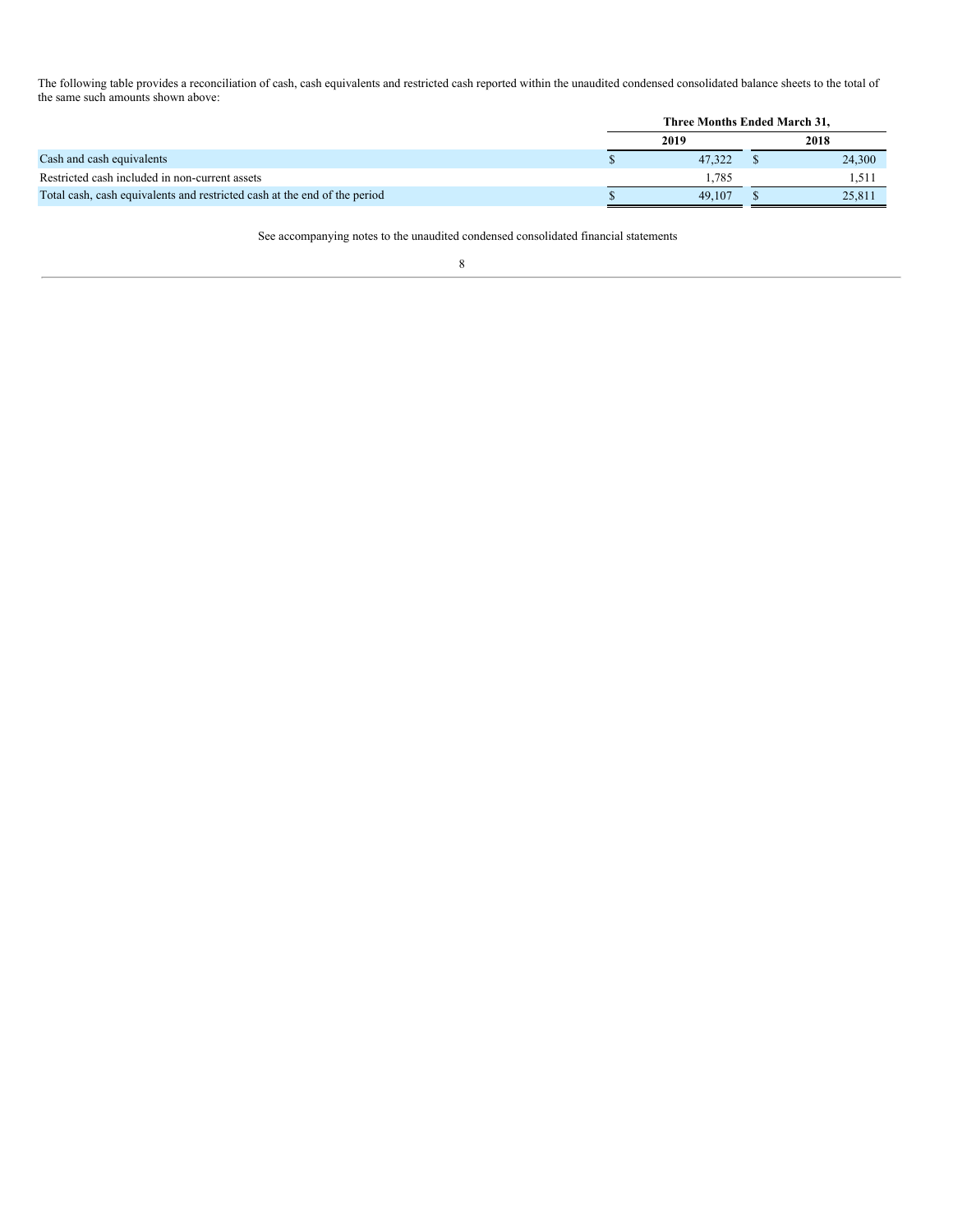#### **Codexis Inc.**

#### **Notes to Condensed Consolidated Financial Statements (Unaudited)**

#### <span id="page-8-0"></span>**Note 1. Description of Business**

In these notes to the unaudited condensed consolidated financial statements, the "Company," "we," "us," and "our" refers to Codexis, Inc. and its subsidiaries on a consolidated basis.

We discover, develop and sell proteins that deliver value to our clients in a growing set of industries. We view proteins as a vast untapped source of value-creating materials, and we are using our proven technologies, which we have been continuously improving since our inception in 2002, to commercialize an increasing number of novel proteins, both as proprietary Codexis products and in partnership with our customers.

We are a pioneer in the harnessing of computational technologies to drive biology advancements. Since our inception in 2002, we have made substantial investments in the development of our CodeEvolver® protein engineering technology platform, the primary source of our competitive advantage. Our technology platform is powered by proprietary, artificial intelligence-based, computational algorithms that rapidly mine our large and continuously growing library of protein variants' performance attributes. These computational outputs enable increasingly reliable predictions for next generation protein variants to be engineered, enabling delivery of targeted performance enhancements in a time-efficient manner. In addition to its computational prowess, our CodeEvolver® protein engineering technology platform integrates additional modular competencies, including robotic high-throughput screening and genomic sequencing, organic chemistry and process development which are all coordinated to create our novel protein innovations.

Our approach to develop commercially viable biocatalytic manufacturing processes begins by conceptually designing the most cost-effective and practical process for a targeted product. We then develop optimized protein catalysts to enable that process design, using our CodeEvolver® protein engineering platform technology. Engineered protein catalyst candidates - many thousands for each protein engineering project - are then rapidly screened and validated in high throughput screening under relevant manufacturing operating conditions. This approach results in an optimized protein catalyst enabling cost-efficient processes that typically are relatively simple to run in conventional manufacturing equipment. This also allows for the efficient technical transfer of our process to our manufacturing partners.

The successful embodiment of our CodeEvolver® protein engineering technology platform in commercial manufacturing processes requires well-integrated expertise in a number of technical disciplines. In addition to those directly involved in practicing our CodeEvolver® protein engineering platform technology, such as molecular biology, enzymology, microbiology, cellular engineering, metabolic engineering, bioinformatics, biochemistry and high throughput analytical chemistry, our process development projects also involve integrated expertise in organic chemistry, chemical process development, chemical engineering, fermentation process development and fermentation engineering. Our integrated, multi-disciplinary approach to biocatalyst and process development is a critical success factor for our company.

We initially commercialized our CodeEvolver® protein engineering technology platform and products in the pharmaceuticals market, which remains our primary business focus. Our customers, which include several large global pharmaceutical companies, use our technology, products and services in their manufacturing processes and process development.

We have also used the technology to develop protein catalysts for use in the fine chemicals market. The fine chemicals market consists of several large market verticals, including food and food ingredients, animal feed, flavors, fragrances and agricultural chemicals.

We have also begun using the CodeEvolver® protein engineering technology platform to develop early stage, novel biotherapeutic product candidates, both for our customers and for our own business, most notably our lead program for the potential treatment of phenylketonuria ("PKU") in humans. PKU is an inherited metabolic disorder in which the enzyme that converts the essential amino acid phenylalanine into tyrosine is deficient. In October 2017, we entered into a Global Development, Option and License Agreement (the "Nestlé Agreement") with Nestec Ltd. ("Nestlé Health Science") to advance CDX-6114, our enzyme biotherapeutic product candidate for the potential treatment of PKU. In February 2019, Nestlé Health Science exercised its option to obtain an exclusive license to develop and commercialize CDX-6114.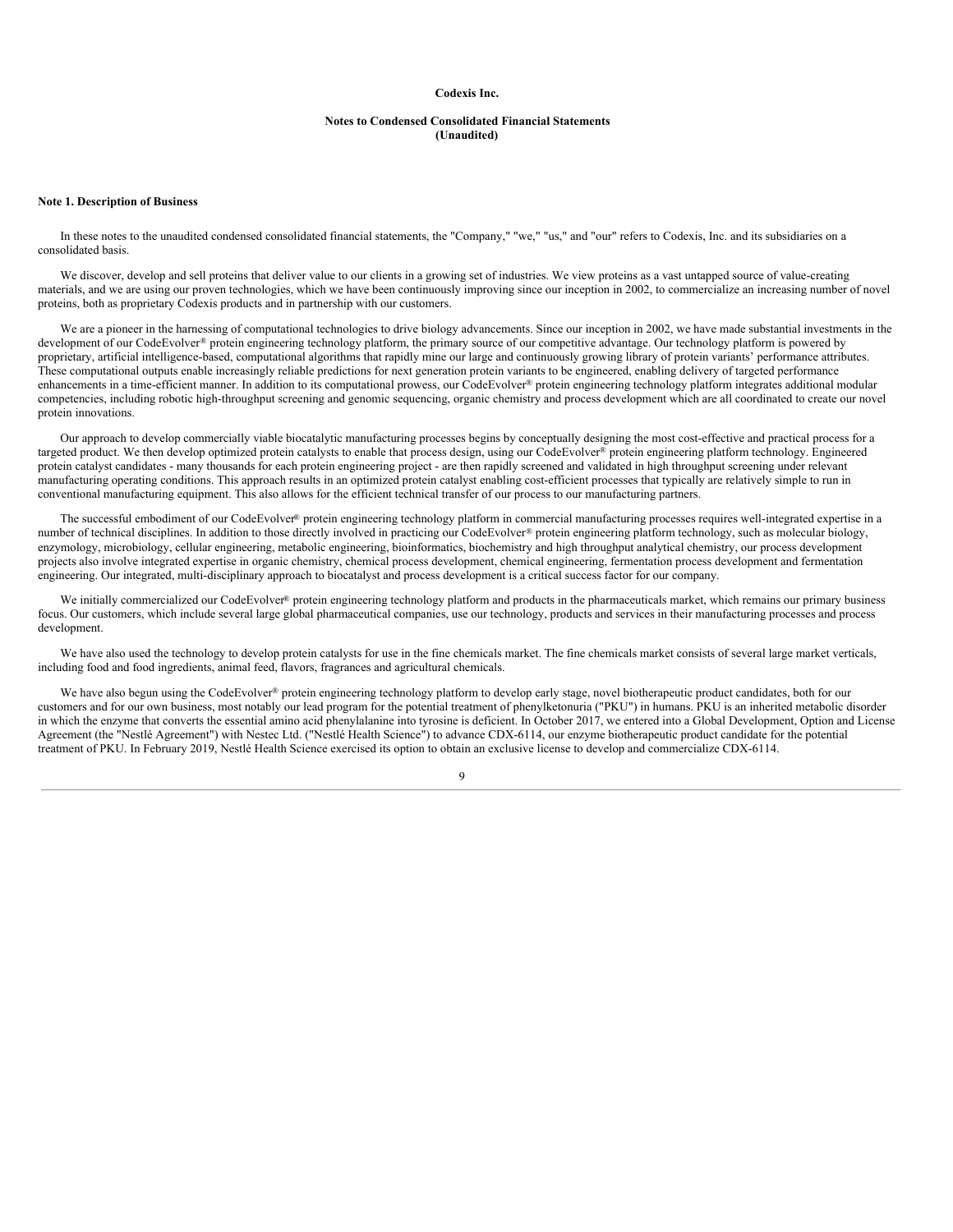In April 2018, we entered into a strategic agreement (the "Porton Agreement") with Porton Pharma Solutions, Ltd. ("Porton") to license key elements of our CodeEvolver protein engineering technology platform to Porton's global custom intermediate and active pharmaceutical ingredients ("API") development and manufacturing business. This gives us access to a wide variety of small and medium-sized pharmaceutical customers.

We also use our technology to develop enzymes for customers using next generation sequencing ("NGS") and polymerase chain reaction ("PCR/qPCR") for*in vitro* molecular diagnostic and genomic research applications. Our first enzyme for this application is a DNA ligase which we began marketing to customers in 2018.

Below are brief descriptions of our business segments (See Note 13, "Segment, Geographical and Other Revenue Information"):

## *Performance Enzymes*

We initially commercialized our CodeEvolver® protein engineering technology platform and products in the pharmaceuticals market, and to date this continues to be our largest market served. Our customers, which include many large global pharmaceutical companies, use our technology, products and services in their manufacturing processes and process development. We have also used the technology to develop customized enzymes for use in other industrial markets. These markets consist of several large industrial verticals, including food and food ingredients, animal feed, flavors, fragrances, and agricultural chemicals. We also use our technology to develop enzymes for customers using NGS and PCR/qPCR for *in vitro* molecular diagnostic and molecular biology research applications.

#### *Novel Biotherapeutics*

We are also targeting new opportunities in the pharmaceutical industry to discover, improve, and/or develop biotherapeutic drug candidates. We believe that our CodeEvolver<sup>®</sup> protein engineering platform technology can be used to discover novel biotherapeutic drug candidates that will target human diseases that are in need of improved therapeutic interventions. Similarly, we believe that we can deploy our platform technology to improve specific characteristics of a customer's pre-existing biotherapeutic drug candidate, such as its activity, stability or immunogenicity. Most notable is our lead program for the potential treatment of PKU in humans. PKU is an inherited metabolic disorder in which the enzyme that converts the essential amino acid phenylalanine into tyrosine is deficient. In October 2017, we announced a strategic collaboration with Nestlé Health Science to advance CDX-6114, our own novel orally administrable enzyme therapeutic candidate for the potential treatment of PKU. In July 2018, we announced that we had dosed the first subjects in a first-in-human Phase 1a dose-escalation trial with CDX-6114, which was conducted in Australia. In November 2018, we announced top-line results from the Phase 1a study in healthy volunteers with CDX-6114. In December 2018, Nestlé Health Science became obligated to pay us an additional \$1.0 million within 60 days after the achievement of a milestone relating to formulation of CDX-6114. In January 2019, we received notice from the U.S. Food and Drug Administration (the "FDA") that it had completed its review of our investigational new drug application ("IND") for CDX-6114 and concluded that we may proceed with the proposed Phase 1b multiple ascending dose study in healthy volunteers in the United States. In February 2019, Nestlé Health Science exercised its option to obtain an exclusive, worldwide, royalty-bearing, sub-licensable license for the global development and commercialization of CDX-6114 for the management of PKU which triggered a payment of \$3.0 million to us. Upon exercising its option, Nestlé Health Science has assumed all responsibilities for future clinical development and commercialization of CDX-6114, with the exception of the completion of an extension study, CDX - 6114-004, which is expected to be completed in the second quarter of 2019.

We have also developed a pipeline of other biotherapeutic drug candidates, which are in preclinical development, and in which we expect to continue to make additional investments with the aim of advancing additional product candidates targeting other therapeutic areas.

#### **Note 2. Basis of Presentation and Summary of Significant Accounting Policies**

#### *Basis of Presentation and Principles of Consolidation*

The accompanying unaudited condensed consolidated financial statements have been prepared in accordance with generally accepted accounting principles in the United States of America ("GAAP") and the applicable rules and regulations of the Securities and Exchange Commission ("SEC") for interim financial information. Accordingly, they do not include all of the information and notes required by GAAP for complete financial statements. These interim unaudited condensed consolidated financial statements should be read in conjunction with the audited consolidated financial statements and notes thereto contained in our Annual Report on Form 10-K for the year ended December 31, 2018. The condensed consolidated balance sheet at December 31, 2018 has been derived from the audited consolidated financial statements at that date, but does not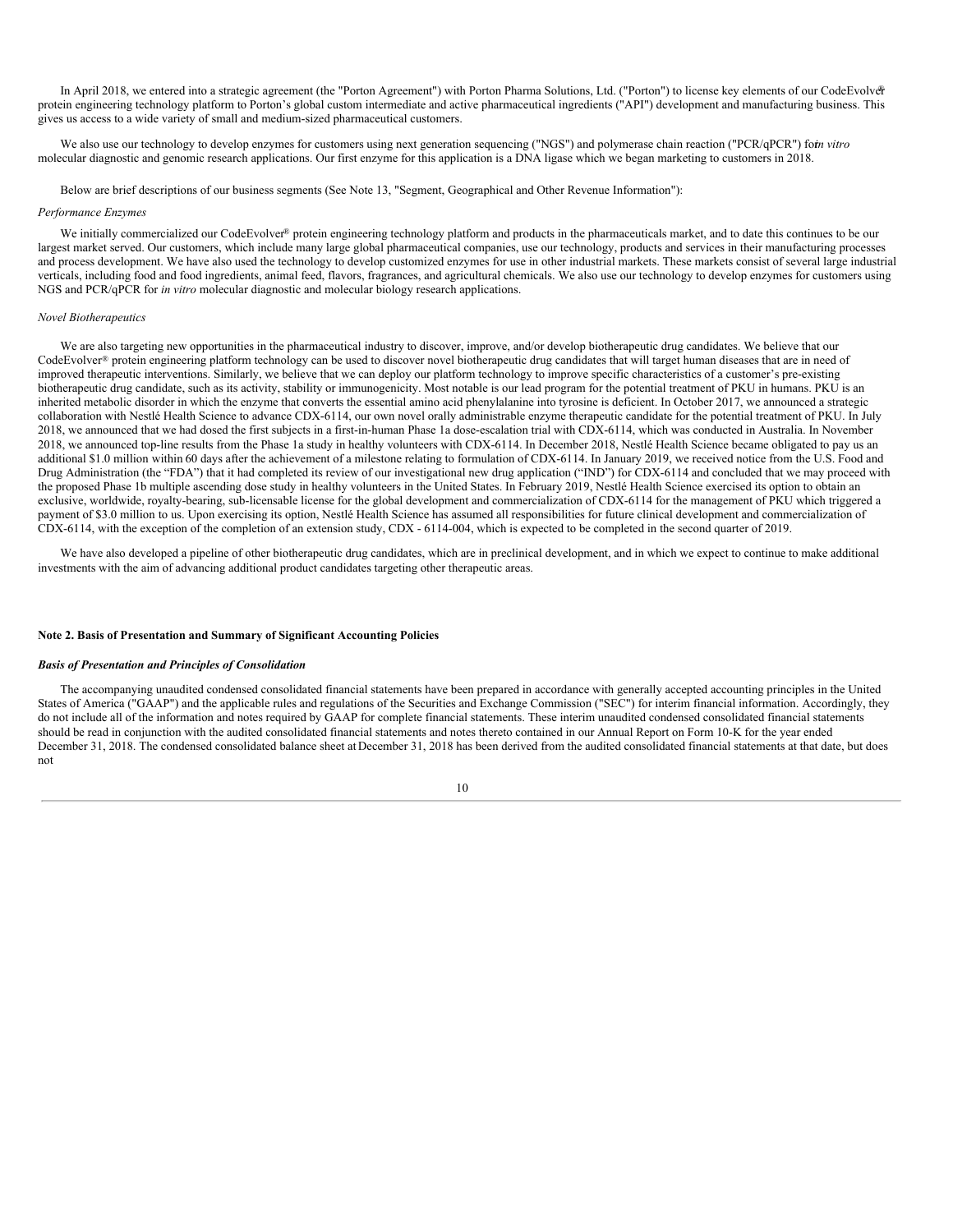include all disclosures, including notes, required by GAAP for complete financial statements. The significant accounting policies used in preparation of the unaudited condensed consolidated financial statements for the three months ended March 31, 2019 are consistent with those discussed in Note 2 to the audited consolidated financial statements in the Company's 2018 Annual Report on Form 10-K and are updated below as necessary.

The unaudited condensed consolidated financial statements have been prepared on the same basis as the audited consolidated financial statements and, in the opinion of management, reflect all adjustments of a normal recurring nature considered necessary to present fairly our financial position as of March 31, 2019, results of our operations for the three months ended March 31, 2019 and 2018, changes in stockholders' equity for the three months ended March 31, 2019 and 2018, and cash flows for the three months ended March 31, 2019 and 2018. The interim results are not necessarily indicative of the results for any future interim period or for the entire year. Accounting Standard Update ("ASU") 2016-02, "Leases (Topic 842)" ("ASC 842) establishes a right-of-use ("ROU") model that requires a lessee to record a right-of-use asset and a lease obligation on the balance sheet for all leases with terms longer than 12 months. See "Recently Adopted Accounting Pronouncements" for details regarding the adoption of ASU 2016-02.

The unaudited interim condensed consolidated financial statements include the accounts of Codexis, Inc. and its wholly owned subsidiaries in the United States, India and the Netherlands. All significant intercompany balances and transactions have been eliminated in consolidation.

### *Use of Estimates*

The preparation of financial statements in conformity with GAAP requires management to make estimates and assumptions that affect the reported amounts of assets and liabilities, disclosures of contingent liabilities at the date of the unaudited condensed consolidated financial statements, and the reported amounts of revenue and expenses during the reporting period. We regularly assess these estimates which primarily affect revenue recognition, accounts receivable, inventories, the valuation of marketable securities, goodwill arising out of business acquisitions, accrued liabilities, stock awards, and the valuation allowances associated with deferred tax assets. Actual results could differ from those estimates and such differences may be material to the unaudited condensed consolidated financial statements.

#### *Segment Reporting*

We report two business segments, Performance Enzymes and Novel Biotherapeutics, which are based on our operating segments. Operating segments are defined as components of an enterprise about which separate financial information is available that is evaluated regularly by the chief operating decision maker ("CODM"), or decision making group, in deciding how to allocate resources, and in assessing performance. Our CODM is our Chief Executive Officer. Our business segments are primarily based on our organizational structure and our operating results as used by our CODM in assessing performance and allocating resources for our company. We do not allocate or evaluate assets by segment.

The Novel Biotherapeutics segment focuses on new opportunities in the pharmaceutical industry to discover or improve novel biotherapeutic drug candidates that will target human diseases that are in need of improved therapeutic interventions. The Performance Enzymes segment consists of the existing protein catalyst products and services with focus on pharmaceutical, food, molecular diagnostics, and other industrial markets.

#### *Leases*

We determine if an arrangement is a lease at inception. Operating leases are included in right-of-use ("ROU") lease assets, current portion of lease obligations, and longterm lease obligations on our balance sheets.

ROU lease assets represent our right to use an underlying asset for the lease term and lease obligations represent our obligation to make lease payments arising from the lease. Operating ROU lease assets and obligations are recognized at the commencement date based on the present value of the future minimum lease payments over the lease term. As our leases do not provide an implicit rate, we use our incremental borrowing rate based on the information available at the commencement date in determining the present value of lease payments. The lease terms may include options to extend or terminate the lease when it is reasonably certain that the option will be exercised. Lease expense is recognized on a straight-line basis over the lease term. We elected to apply the short-term lease measurement and recognition exemption in which ROU assets and lease obligations are not recognized for short-term leases.

#### *Recent Accounting Pronouncements*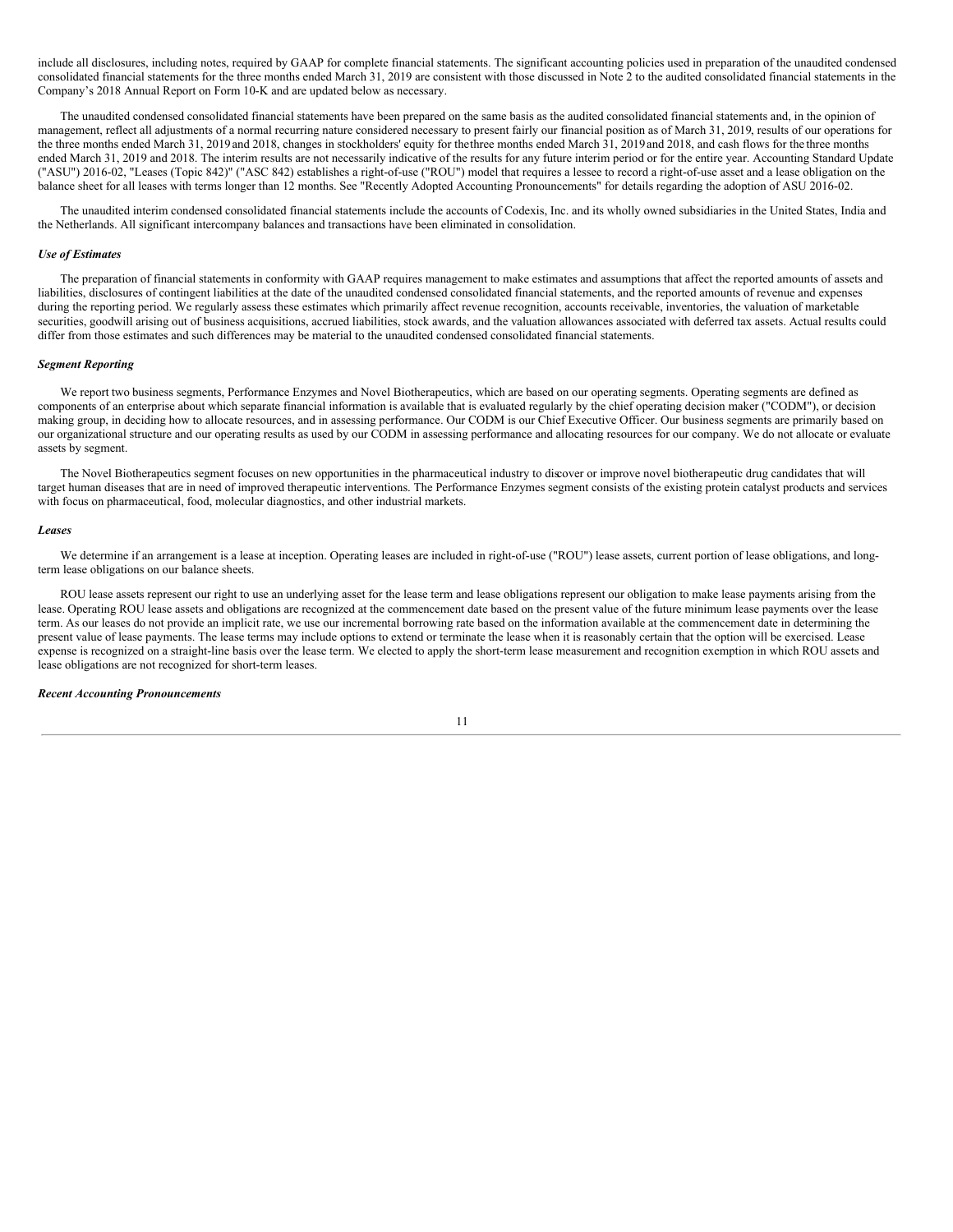#### *Recently adopted accounting pronouncements*

In February 2016, the FASB issued ASU 2016-02, "Leases (Topic 842)" ("ASC 842"), which is intended to improve financial reporting of leasing transactions by requiring lessees to recognize leases on balance sheets and disclose key information about leasing arrangements. Topic 842 was subsequently amended by ASU No. 2018-01, "Land Easement Practical Expedient for Transition to Topic 842"; ASU 2018-10, "Codification Improvements to ASC 842, Leases"; and ASU 2018-11, "Leases (Topic 842): Targeted Improvements." The new standard establishes a right-of-use ("ROU") model that requires lessees to record a ROU asset and lease obligations on the balance sheet for all leases with terms longer than 12 months. Leases are classified as either finance or operating, with classification affecting the pattern and classification of expense recognition in the condensed consolidated statement of operations. We adopted the new standard on January 1, 2019 using a modified retrospective approach and effective date method. We also elected the "package of practical expedients," which permit us not to reassess under the new standard its prior conclusions about lease identification, lease classification and initial direct costs. We did not elect the use-of-hindsight or the practical expedient pertaining to land easements; the latter is not applicable to us. Upon adoption, for operating leases, we recognized \$26.6 million of ROU assets and \$27.6 million of lease obligations, which represents the present value of the lease payments discounted using our incremental borrowing rate ("IBR") of 6.6%. For finance leases, we recognized\$0.5 million of ROU assets and \$0.3 million of lease obligations which represents the present value of the lease payments discounted using weighted-average implicit rate of 5.0%. These amounts, included the eighth amendment to the lease agreement disclosed in Note 11, "Commitments and Contingencies," were recorded in our unaudited condensed consolidated balance sheets on January 1, 2019.

In February 2018, the FASB issued ASU No. 2018-02, "Income Statement - Reporting Comprehensive Income (Topic 220) - Reclassification of Certain Tax Effects from Accumulated Other Comprehensive Income". This standard allows a reclassification from accumulated other comprehensive income to retained earnings for stranded tax effects resulting from the Tax Cuts and Jobs Act and requires certain disclosures about stranded tax effects and will be effective for us beginning January 1, 2019 and should be applied either in the period of adoption or retrospectively. We adopted ASU 2018-02 in the first quarter of 2019, and the adoption had no impact on our unaudited condensed consolidated financial statements.

In June 2018, the FASB issued ASU 2018-07, "Compensation-Stock Compensation (Topic 718): Improvements to Non-employee Share-Based Payment Accounting," which expands the scope of Topic 718, Compensation—Stock Compensation (which currently only includes share-based payments to employees) to include share-based payments issued to nonemployees for goods or services. Consequently, the accounting for share-based payments to non-employees and employees will be substantially aligned. The ASU supersedes Subtopic 505-50, Equity—Equity-Based Payments to Non-Employees. The new standard is effective for fiscal years beginning after December 15, 2018, with early adoption permitted. We adopted ASU 2018-07 in the first quarter of 2019, and the adoption had no impact on our unaudited condensed consolidated financial statements.

In July 2018, the FASB issued ASU 2018-09, "Codification Improvements", which represent changes to clarify, correct errors in, or make minor improvements to the Codification, eliminating inconsistencies and providing clarifications in current guidance. The amendments in this ASU include those made to: Subtopic 220-10, Income Statement-Reporting Comprehensive Income-Overall; Subtopic 470-50, Debt-Modifications and Extinguishments; Subtopic 480-10, Distinguishing Liabilities from Equity-Overall; Subtopic 718-740, Compensation-Stock Compensation-Income Taxes; Subtopic 805-740, Business Combinations-Income Taxes; Subtopic 815-10, Derivatives and Hedging-Overall; Subtopic 820-10, Fair Value Measurement-Overall; Subtopic 940-405, Financial Services-Brokers and Dealers-Liabilities; and Subtopic 962-325, Plan Accounting-Defined Contribution Pension Plans-Investments-Other. The transition and effective date guidance is based on the facts and circumstances of each amendment. Some of the amendments do not require transition guidance and will be effective upon issuance. However, many of the amendments do have transition guidance with effective dates for annual periods beginning after December 15, 2018, for public business entities. We adopted subtopics under ASU 2018-09 that are applicable to our Company which included subtopics 718-740 and 820-10 in the first quarter of 2019, and the adoption had no impact on our unaudited condensed consolidated financial statements.

#### *Recently issued accounting pronouncements not yet adopted*

From time to time, new accounting pronouncements are issued by the FASB or other standards setting bodies that are adopted by us as of the specified effective date. Unless otherwise discussed, we believe that the impact of recently issued standards that are not yet effective will not have a material impact on our unaudited condensed consolidated financial statements upon adoption.

In June 2016, the FASB issued ASU 2016-13, "Financial Instruments - Credit Losses (Topic 326): Measurement of Credit Losses on Financial Instruments," which amends the FASB's guidance on the impairment of financial instruments. The standard adds a new impairment model (known as the "current expected credit loss model") that is based on expected losses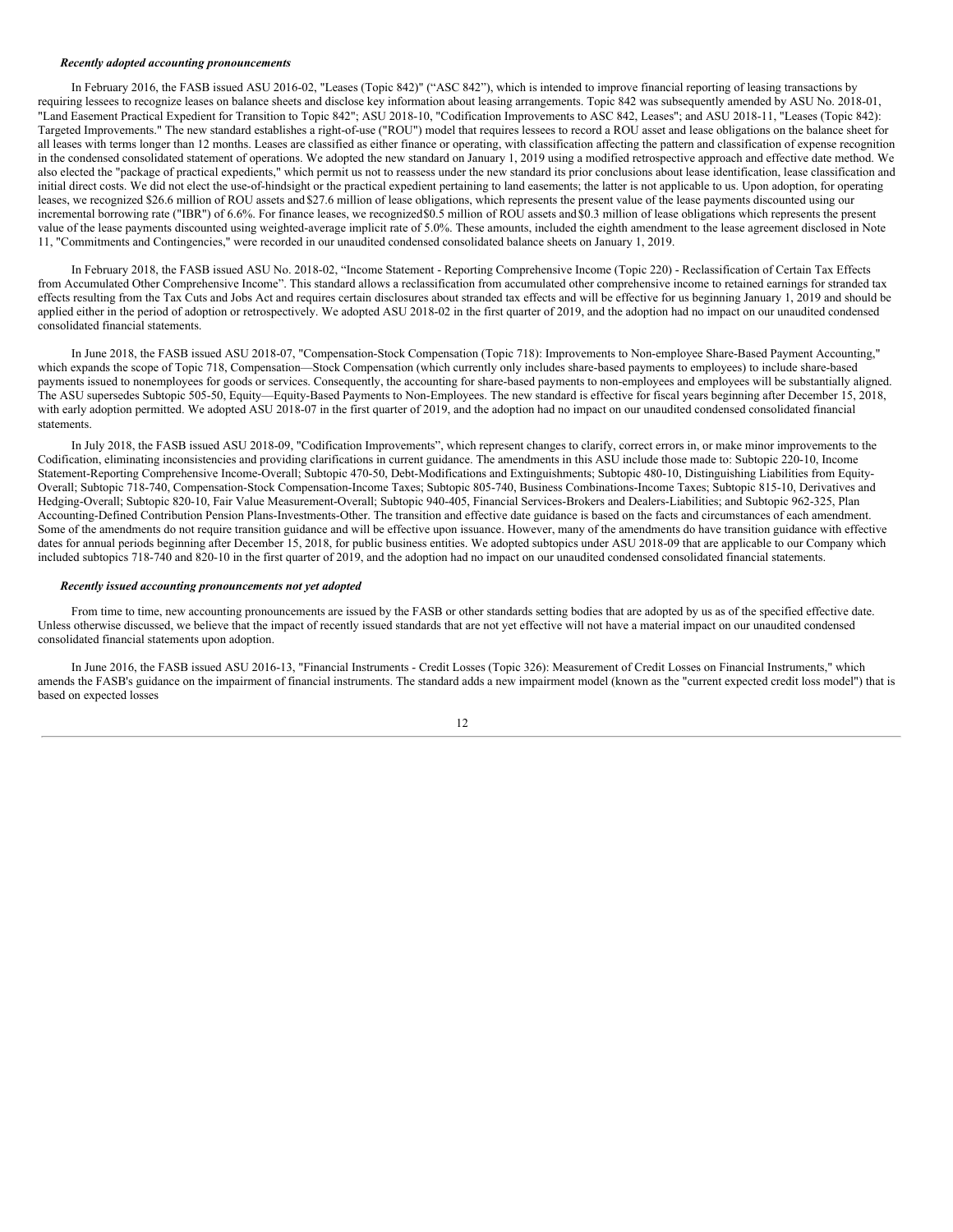rather than incurred losses. ASU 2016-13 is effective for annual reporting periods ending after December 15, 2019, including interim periods within those fiscal years. Early adoption is permitted for fiscal years beginning after December 15, 2018, including interim periods within those fiscal years. We are currently evaluating the impact of adopting ASU 2016-13 on our unaudited condensed consolidated financial statements and related disclosures.

In January 2017, the FASB issued ASU No. 2017-04, "Intangibles - Goodwill and Other (Topic 350): Simplifying the Test for Goodwill Impairment." The amendments eliminate Step 2 from the goodwill impairment test. The annual, or interim, goodwill impairment test is performed by comparing the fair value of a reporting unit with its carrying amount. An impairment charge should be recognized for the amount by which the carrying amount exceeds the reporting unit's fair value; however, the loss recognized should not exceed the total amount of goodwill allocated to that reporting unit. In addition, income tax effects from any tax deductible goodwill on the carrying amount of the reporting unit should be considered when measuring the goodwill impairment loss, if applicable. The amendments also eliminate the requirements for any reporting unit with a zero or negative carrying amount to perform a qualitative assessment and, if it fails that qualitative test, to perform Step 2 of the goodwill impairment test. An entity still has the option to perform the qualitative assessment for a reporting unit to determine if the quantitative impairment test is necessary. The new standard is effective for fiscal years beginning after December 15, 2019, with early adoption permitted. We do not expect the adoption of ASU 2017-04 to have a material impact on our unaudited condensed consolidated financial statements and related disclosures.

In August 2018, the FASB issued ASU 2018-13, "Fair Value Measurement (Topic 820): Disclosure Framework—Changes to the Disclosure Requirements for Fair Value Measurement". The primary focus of ASU 2018-13 is to improve the effectiveness of the disclosure requirements for fair value measurements. The changes affect all companies that are required to include fair value measurement disclosures. In general, the amendments in ASU 2018-13 are effective for all entities for fiscal years and interim periods within those fiscal years, beginning after December 15, 2019. Early adoption is permitted. We do not expect this standard to have any material impact on our unaudited condensed consolidated financial statements.

In November 2018, the FASB issued ASU 2018-18, "Collaborative Arrangements (Topic 808): Clarifying the Interaction Between Topic 808 and Topic 606." ASU 2018-18 provides guidance on how to assess whether certain transactions between collaborative arrangement participants should be accounted for within the revenue recognition standard. The ASU also provides more comparability in the presentation of revenue for certain transactions between collaborative arrangement participants. In general, for public companies, the amendments in this standard are effective for fiscal years beginning after December 15, 2019, and interim periods within those fiscal years. Early adoption is permitted. We do not expect this standard to have any material impact on our unaudited condensed consolidated financial statements.

In November 2018, the FASB issued ASU 2018-19, "Codification Improvements to Topic 326, Financial Instruments-Credit Losses." ASU 2018-19 clarifies that receivables arising from operating leases are not within the scope of the credit losses standard, but rather, should be accounted for in accordance with the leases standard. In general, the amendments in this standard are effective for public business entities that meet the definition of a SEC filer for fiscal years beginning after December 15, 2019, and interim periods within those fiscal years. We do not expect this standard to have any material impact on our unaudited condensed consolidated financial statements.

In January 2019, the FASB issued ASU 2019-01, "Leases (Topic 842): Codification Improvements". These amendments align the guidance for fair value of the underlying asset by lessors that are not manufacturers or dealers in Topic 842 with that of existing guidance (Issue #1). The ASU also requires lessors within the scope of Topic 942, Financial Services—Depository and Lending, to present all "principal payments received under leases" within investing activities (Issue #2). The ASU exempts both lessees and lessors from having to provide certain interim disclosures in the fiscal year in which a company adopts the new leases standard (Issue #3). In general, the amendments in ASU 2019-01 are effective for all entities for fiscal years and interim periods within those fiscal years, beginning after December 15, 2019. Early adoption is permitted. The transition and effective date provisions apply to Issue 1 and Issue 2. They do not apply to Issue 3 because the amendments for that Issue are to the original transition requirements in Topic 842. We are currently evaluating the impact of adopting ASU 2019-01 on our unaudited condensed consolidated financial statements and related disclosures.

### **Note 3. Revenue Recognition**

## *Disaggregation of Revenue*

The following table provides information about disaggregated revenue from contracts with customers, the nature of the products and services and geographic regions, and includes a reconciliation of the disaggregated revenue with reportable segments. The geographic regions that are tracked are the Americas (United States, Canada, Latin America), EMEA (Europe,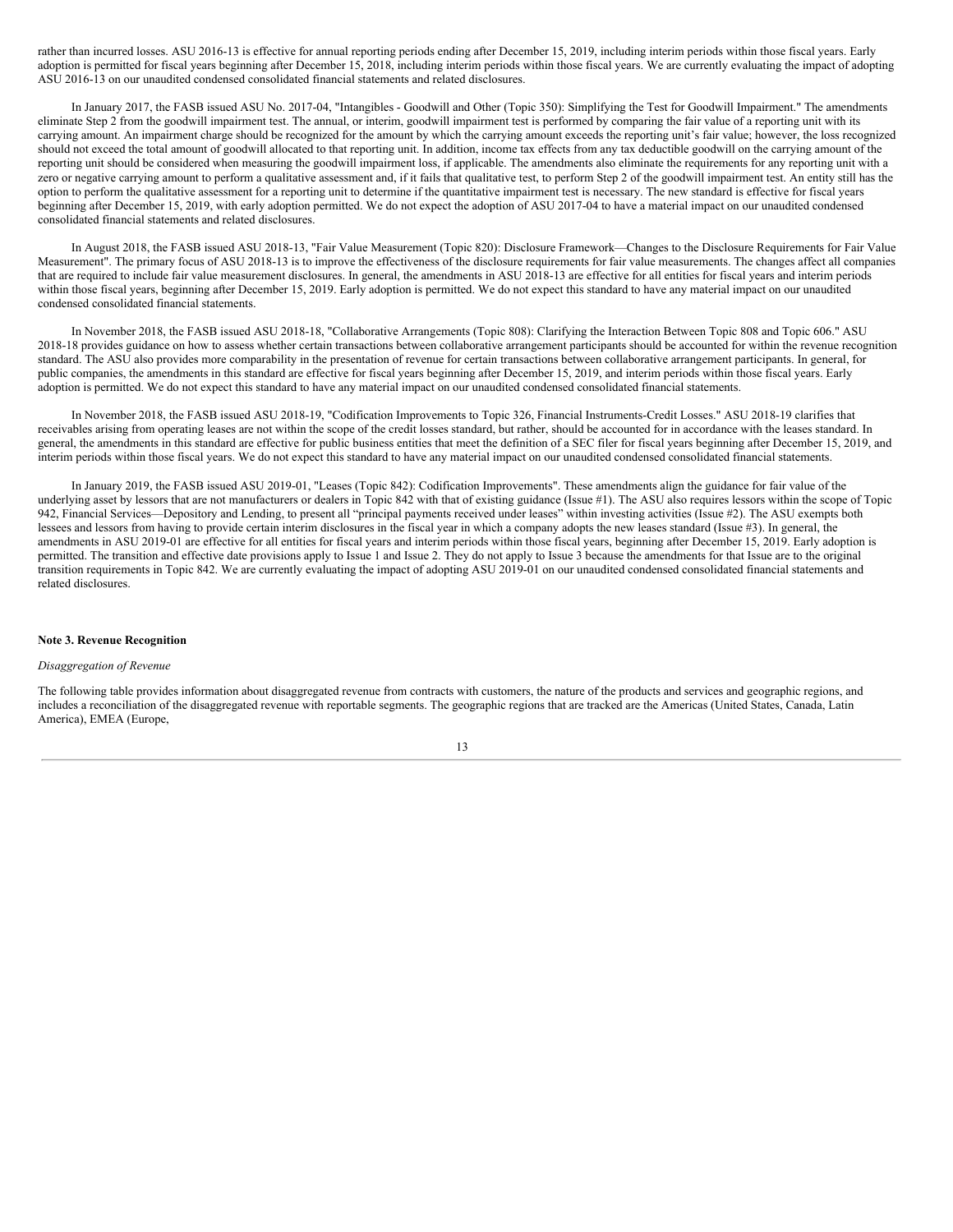Middle East, Africa), and APAC (Australia, New Zealand, Southeast Asia, China).

|                                  | Three months ended March 31, 2019 |                               |              |                              |               | Three months ended March 31, 2018 |               |                        |               |                              |               |        |
|----------------------------------|-----------------------------------|-------------------------------|--------------|------------------------------|---------------|-----------------------------------|---------------|------------------------|---------------|------------------------------|---------------|--------|
| (in thousands)                   |                                   | Performance<br><b>Enzymes</b> |              | <b>Novel Biotherapeutics</b> |               | Total                             |               | Performance<br>Enzymes |               | <b>Novel Biotherapeutics</b> |               | Total  |
| Major products and service:      |                                   |                               |              |                              |               |                                   |               |                        |               |                              |               |        |
| <b>Product Revenue</b>           | \$                                | 7,988                         | \$           | $\overline{\phantom{m}}$     | S             | 7.988                             | \$            | 6,163                  | <sup>\$</sup> |                              | <sup>\$</sup> | 6,163  |
| Research and development revenue |                                   | 2,099                         |              | 5,496                        |               | 7,595                             |               | 4,566                  |               | 3,313                        |               | 7,879  |
| Total revenues                   | ሖ                                 | 10,087                        | S            | 5,496                        |               | 15,583                            |               | 10,729                 | S             | 3,313                        |               | 14,042 |
|                                  |                                   |                               |              |                              |               |                                   |               |                        |               |                              |               |        |
| Primary geographical markets:    |                                   |                               |              |                              |               |                                   |               |                        |               |                              |               |        |
| Americas                         | \$                                | 2,838                         | $\mathbf{s}$ |                              | <sup>\$</sup> | 2,838                             | <sup>\$</sup> | 3,597                  | <sup>\$</sup> |                              | $\mathbb{S}$  | 3,597  |
| <b>EMEA</b>                      |                                   | 2,230                         |              | 5,496                        |               | 7,726                             |               | 1,679                  |               | 3,313                        |               | 4,992  |
| <b>APAC</b>                      |                                   | 5,019                         |              | _                            |               | 5,019                             |               | 5,453                  |               |                              |               | 5,453  |
| Total revenues                   |                                   | 10,087                        | \$           | 5,496                        |               | 15,583                            |               | 10,729                 |               | 3,313                        |               | 14,042 |

## *Contract Balances*

The following table presents changes in the contract assets, unbilled receivables, contract costs, and contract liabilities (in thousands):

|                                        | January 1, 2019 balance | <b>Additions</b>         | Deductions <sup>(1)</sup> | March 31, 2019 balance |
|----------------------------------------|-------------------------|--------------------------|---------------------------|------------------------|
| Contract Assets                        |                         | 1.813                    | (1, 848)                  |                        |
| Unbilled receivables, current          | 1.916                   | 423                      | (416)                     | 1,923                  |
| Unbilled receivables, non-current      | 786                     | $\sim$                   |                           | 786                    |
| <b>Contract Costs</b>                  | 42                      | $\overline{\phantom{a}}$ | (28)                      | 14                     |
| Contract Liabilities: Deferred Revenue | 8,288                   | .386                     | (4,323)                   | 5,351                  |

(1) The asset or liability balances are presented as a net position per contract and accordingly the deductions column includes the netting effect of presenting each contract on a net position basis as either a net liability or asset.

We had no asset impairment charges related to contract assets in the period.

During the three months ended March 31, 2019, we recognized the following revenues (in thousands):

| Revenue recognized in the period from:                                                                     | Three months ended March<br>31, 2019 |
|------------------------------------------------------------------------------------------------------------|--------------------------------------|
| Amounts included in contract liabilities at the beginning of the period:                                   |                                      |
| Performance obligations satisfied                                                                          | 2,385                                |
| Changes in the period:                                                                                     |                                      |
| Changes in the estimated transaction price allocated to performance obligations satisfied in prior periods | 136                                  |
| Performance obligations satisfied from new activities in the period - contract revenue                     | 13.062                               |
| Total revenue                                                                                              | 15.583                               |
|                                                                                                            |                                      |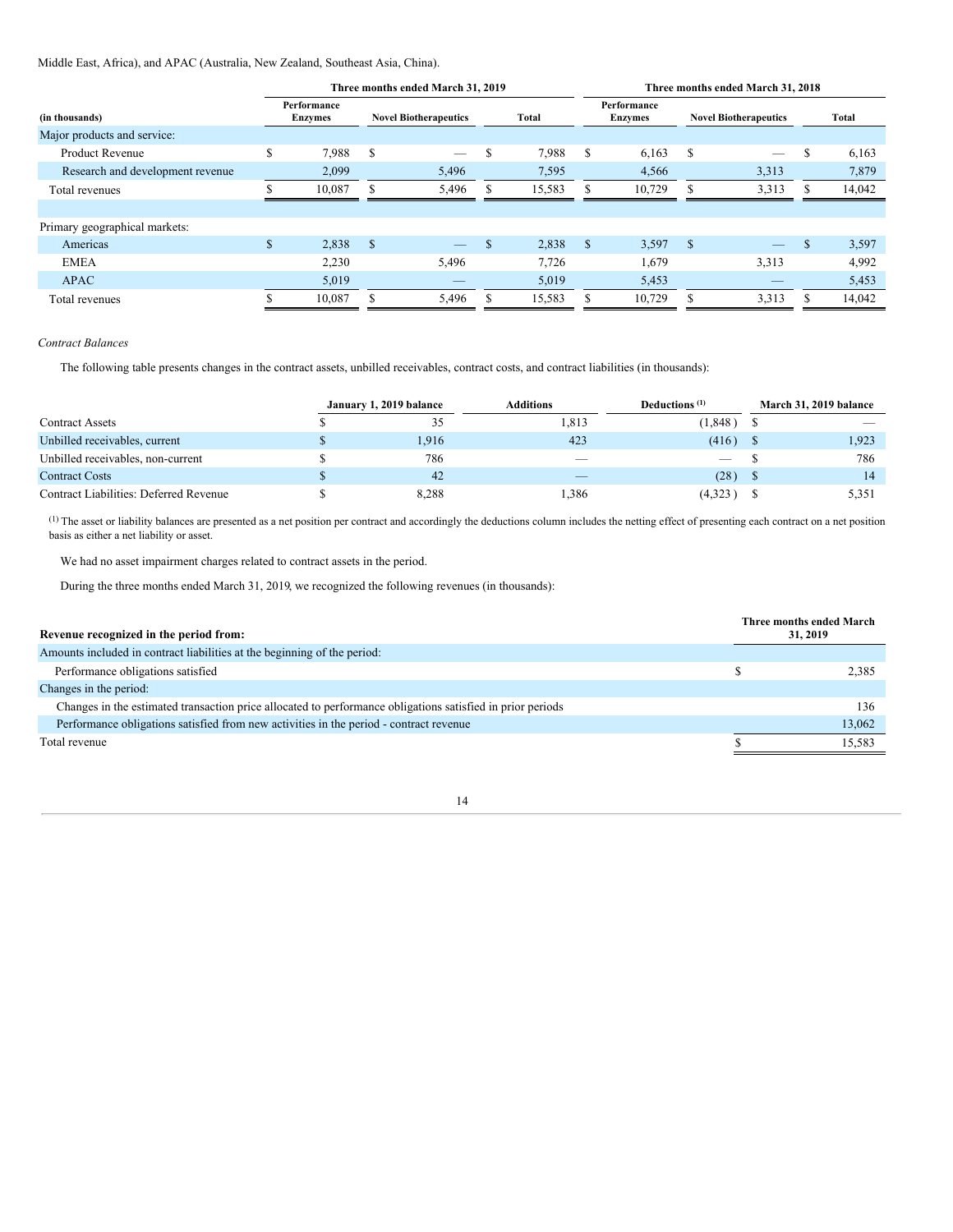## *Performance Obligations*

The following table includes estimated revenue expected to be recognized in the future related to performance obligations that are unsatisfied or partially unsatisfied at the end of the reporting period. The estimated revenue does not include contracts with original durations of one year or less, amounts of variable consideration attributable to royalties, or contract renewals that are unexercised as of March 31, 2019. We did not recognize any revenue from performance obligations satisfied in previous periods.

The balances in the table below are partially based on judgments involved in estimating future orders from customers subject to the exercise of material rights pursuant to respective contracts.

| (in thousands)                   | 2020<br>2019                    |  | 2021 and Thereafter      |  | Total |  |       |
|----------------------------------|---------------------------------|--|--------------------------|--|-------|--|-------|
| <b>Product Revenue</b>           | $\hspace{0.1mm}-\hspace{0.1mm}$ |  | 2,409                    |  | .623  |  | 4,032 |
| Research and development revenue | 319ء                            |  | $\overline{\phantom{a}}$ |  | _     |  | 1,319 |
| Total                            | .319                            |  | 2.409                    |  | .623  |  | 5,351 |

#### **Note 4. Net Loss per Share**

Basic net loss per share is computed by dividing the net loss by the weighted-average number of shares of common stock outstanding, less restricted stock awards ("RSAs") subject to forfeiture. Diluted net loss per share is computed by dividing net loss by the weighted average number of shares of common stock outstanding, less RSAs subject to forfeiture, plus all additional common stock shares that would have been outstanding, assuming dilutive potential common stock shares had been issued for other dilutive securities. For periods of net loss, diluted and basic net loss per share are identical since potential common stock shares are excluded from the calculation, as their effect was anti-dilutive.

#### *Anti-Dilutive Securities*

In periods of net loss, the weighted average number of shares outstanding related to potentially dilutive securities, prior to the application of the treasury stock method, are excluded from the computation of diluted net loss per common share because including such shares would have an anti-dilutive effect.

The following shares were not included in the computation of diluted net loss per share (in thousands):

|                                                                                                       | Three months ended March 31. |       |  |  |
|-------------------------------------------------------------------------------------------------------|------------------------------|-------|--|--|
|                                                                                                       | 2019                         | 2018  |  |  |
| Shares of common stock issuable pursuant to equity awards outstanding under the Equity Incentive Plan |                              | 7.530 |  |  |

#### **Note 5. Collaborative Arrangements**

#### *GSK Platform Technology Transfer, Collaboration and License Agreement*

In July 2014, we entered into a CodeEvolver® protein engineering platform technology transfer collaboration and license agreement (the "GSK CodeEvolver® Agreement") with GlaxoSmithKline ("GSK"). Pursuant to the terms of the agreement, we granted GSK a non-exclusive license to use the CodeEvolver® protein engineering platform technology to develop novel enzymes for use in the manufacture of GSK's pharmaceutical and health care products.

We received an upfront fee upon the execution of the agreement in July 2014 and milestone payments in each of the years from 2014 through April 2016. We completed the transfer of the CodeEvolver® protein engineering platform technology to GSK in April 2016 and all revenues relating to the technology transfer have been recognized as of April 2016. We have the potential to receive additional cumulative contingent payments that range from \$5.75 million to \$38.5 million per project based on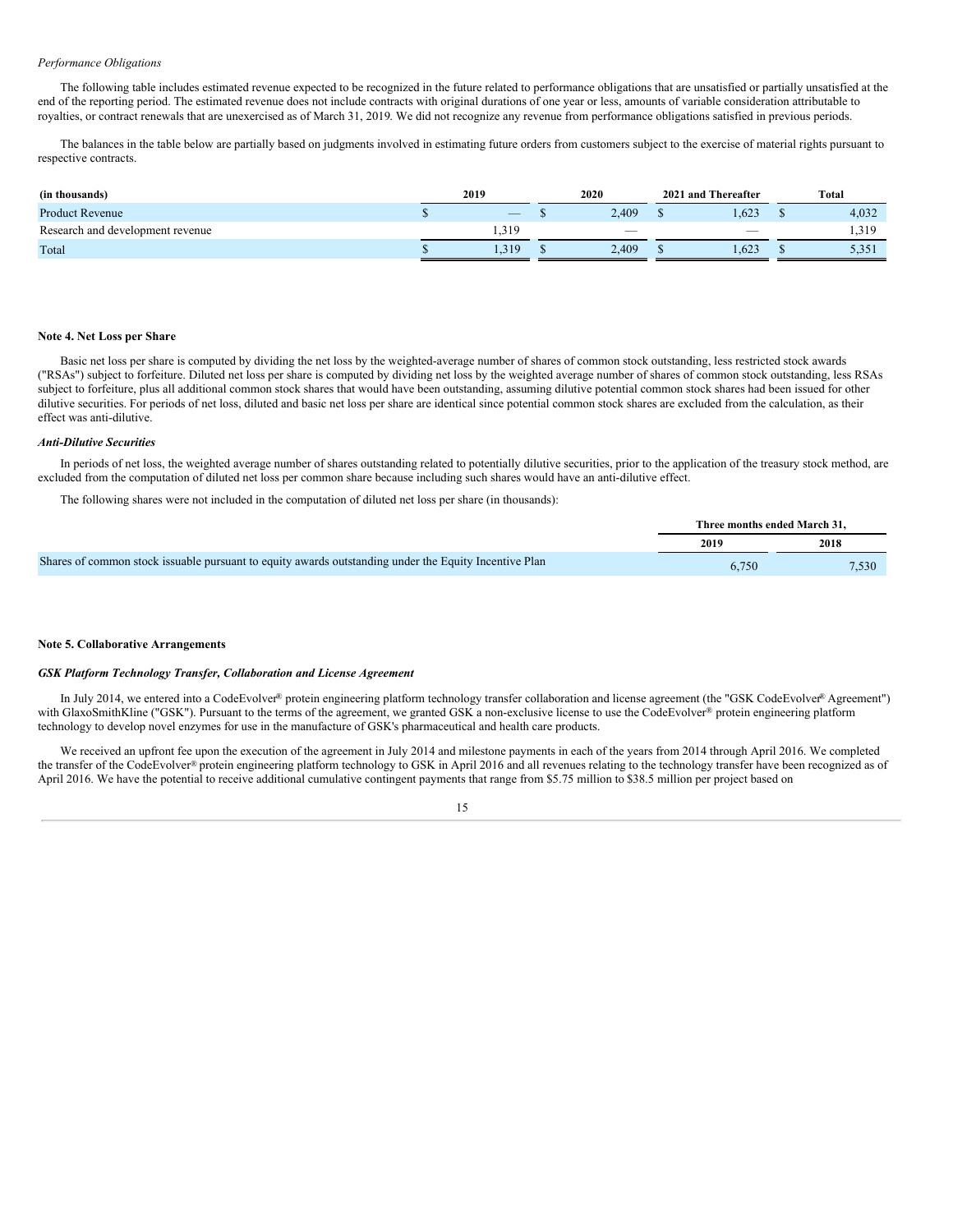GSK's successful application of the licensed technology. We are also eligible to receive royalties based on net sales of GSK's sales of licensed enzyme products that are currently constrained.

## *Merck Platform Technology Transfer and License Agreement*

In August 2015, we entered into a CodeEvolver® platform technology transfer collaboration and license agreement (the "Merck CodeEvolver® Agreement") with Merck, Sharp & Dohme ("Merck") which allows Merck to use the CodeEvolver® protein engineering technology platform in the field of human and animal healthcare.

We received a \$5.0 million up-front license fee upon execution of the Merck CodeEvolver® Agreement, and milestone payments in September 2015 and in September 2016, when we completed the transfer of the engineering platform technology. Additionally, we recognized research and development revenues of \$1.0 million and \$0.9 million for the three months ended March 31, 2019 and 2018, respectively, for various research projects under our collaborative arrangement.

We have the potential to receive payments of up to a maximum of \$15.0 million for each commercial active pharmaceutical ingredient ("API") that is manufactured by Merck using one or more novel enzymes developed by Merck using the CodeEvolver® protein engineering technology platform. The API payments, which are currently not recognized in revenue, are based on quantity of API developed and manufactured by Merck and will be recognized as usage-based royalties.

In January 2019, we entered into an amendment to the Merck CodeEvolver® Agreement whereby we will install certain CodeEvolver® protein engineering technology upgrades into Merck's platform license installation and maintain those upgrades for a multi-year term. As of March 31, 2019, none of the technology upgrades have been installed and no revenue has been recognized under the amendment.

#### *Merck Sitagliptin Catalyst Supply Agreement*

In February 2012, we entered into afive-year Sitagliptin Catalyst Supply Agreement ("Sitagliptin Catalyst Supply Agreement") with Merck whereby Merck may obtain commercial scale substance for use in the manufacture of Januvia®, its product based on the active ingredient sitagliptin. In December 2015, Merck exercised its option under the terms of the Sitagliptin Catalyst Supply Agreement to extend the agreement for an additional five years through February 2022.

Effective as of January 2016, we and Merck amended the Sitagliptin Catalyst Supply Agreement to prospectively provide for variable pricing based on the cumulative volume of sitagliptin catalyst purchased by Merck and to allow Merck to purchase a percentage of its requirements for sitagliptin catalyst from a specified third-party supplier. Merck received a distinct, functional license to manufacture a portion of its demand beginning January 1, 2018, which we recognized as research and development revenue. We recognized research and development revenue of zero and \$1.3 million for the three months ended March 31, 2019 and 2018, respectively.

We have determined that the variable pricing, which provides a discount based on the cumulative volume of sitagliptin catalyst purchased by Merck, provides Merck material rights and we are recognizing product revenues using the alternative method. Under the alternative approach, we estimate the total expected consideration and allocate it proportionately with the expected sales.

The Sitagliptin Catalyst Supply Agreement requires Merck to pay an annual fee for the rights to the sitagliptin technology each year for the term of the Sitagliptin Catalyst Supply Agreement. Amounts of annual license fees are based on contractually agreed prices and are on a declining scale over the term of the contract.

We had a deferred revenue balance from Merck of \$2.0 million at March 31, 2019 and \$3.6 million at December 31, 2018. In addition, pursuant to the terms of the Sitagliptin Catalyst Supply Agreement, Merck may purchase supply from us for a fee based on contractually stated prices and we recognized \$5.3 million and \$4.6 million for the three months ended March 31, 2019 and 2018, respectively, in product revenue under this agreement.

#### *Enzyme Supply Agreement*

In November 2016, we entered into a supply agreement whereby our customer may purchase quantities of one of our proprietary enzymes for use in its commercial manufacture of a product. Pursuant to the supply agreement, we received an upfront payment of \$0.8 million in December 2016, which we accordingly recorded as deferred revenue. Such upfront payment will be recognized over the period of the supply agreement as the customer purchases our proprietary enzyme. We additionally have determined that the volume discounts under the supply agreement provides the customer material rights and we are recognizing revenues using the alternative method. As of March 31, 2019 and December 31, 2018, we had deferred revenue from the supply agreement of\$2.0 million.

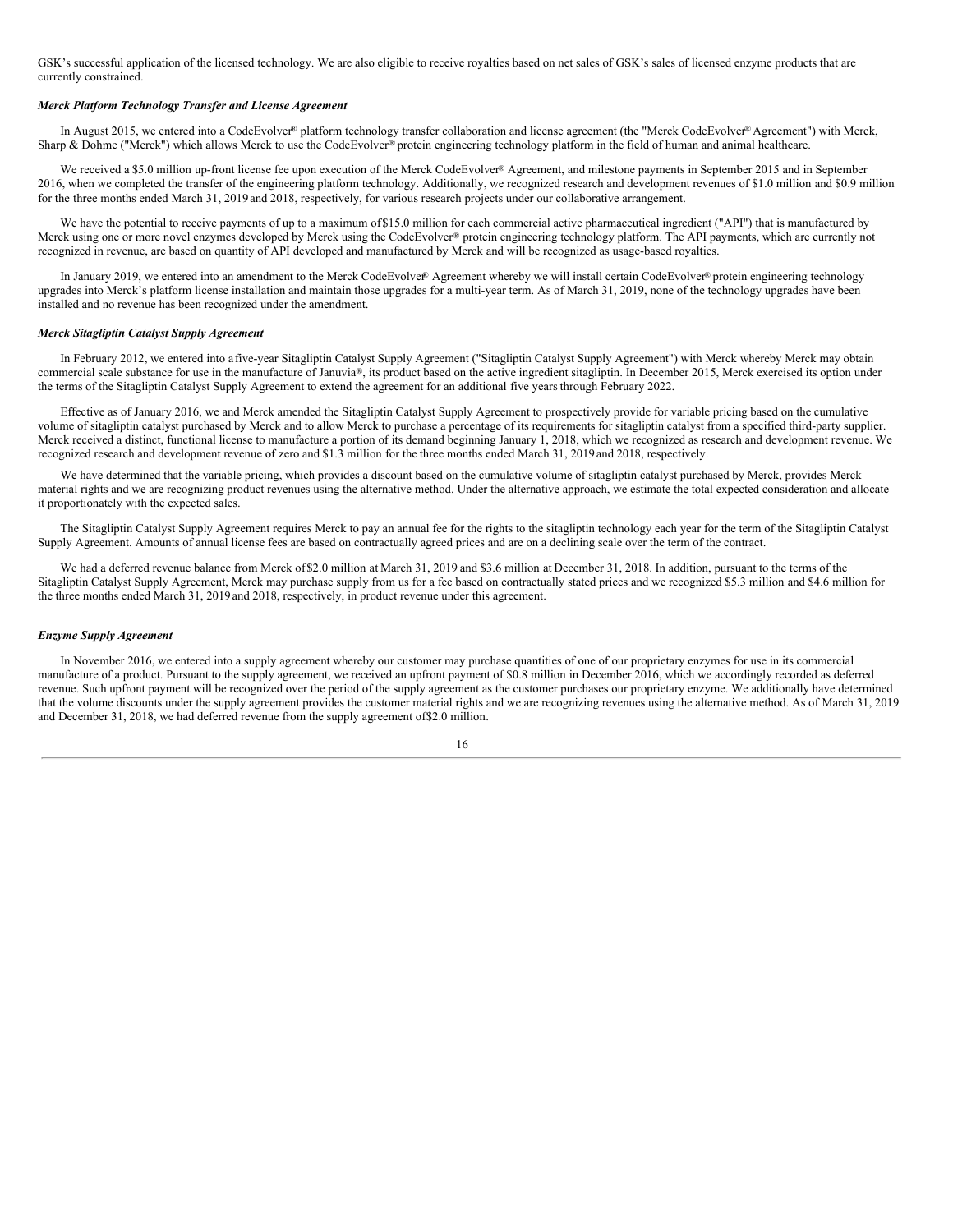## *Research and Development Agreement*

In March 2017, we entered into a multi-year research and development services agreement with Tate & Lyle Ingredients Americas LLC ("Tate & Lyle") to develop enzymes for use in the manufacture of Tate & Lyle's zero-calorie TASTEVA® M Stevia sweetener. Under the agreement, we received an upfront payment of\$3.0 million, which was recognized ratably over the maximum term of the services period of 21 months. Beginning January 1, 2018, we are recognizing revenue using a single measure of progress that depicts our performance in transferring the services. During the second quarter of 2018, Tate & Lyle opted to obtain additional development services that we completed by June 30, 2018 and we earned milestone payments upon completion of the services. We recognized zero and \$1.4 million of revenue for the three months ended March 31, 2019 and 2018, respectively, for research and development services under the research and development agreement. As ofMarch 31, 2019 and December 31, 2018, we had no deferred revenue from the development services agreement.

In April 2019, we entered into a multi-year commercial agreement with Tate & Lyle. (See Note 14, "Subsequent Events," for more details.)

## *Global Development, Option and License Agreement and Strategic Collaboration Agreement*

In October 2017, we entered into a Global Development, Option and License Agreement (the "Nestlé Agreement") with Nestec Ltd. ("Nestlé Health Science") and, solely for the purpose of the integration and the dispute resolution clauses of the Nestlé Agreement, Nestlé Health Science S.A., to advance CDX-6114, our enzyme biotherapeutic product candidate for the potential treatment of PKU.

We received an upfront cash payment of\$14.0 million upon the execution of the Nestlé Agreement, a \$4.0 million milestone payment after dosing the first subjects in a first-in-human Phase 1a dose-escalation trial with CDX-6114, and a \$1.0 million milestone payment upon achievement of a milestone relating to formulation of CDX-6114. The \$4.0 million milestone payment that was triggered by the initiation of the trial was received in September 2018 and the\$1.0 million milestone payment that was triggered by the achievement of a formulation relating to CDX-6114 was received in February 2019. The upfront payment and the variable consideration relating to the progress payment of \$4.0 million and milestone payment of \$1.0 million are being recognized over time as the development work is being performed. Revenue is being recognized using a single measure of progress that depicts our performance in transferring control of the services, which is based on the ratio of level of effort incurred to date compared to the total estimated level of effort required to complete all performance obligations under the agreement. We recognized development fees of \$1.3 million and \$2.7 million for the three months ended March 31, 2019 and 2018, respectively, as research and development revenue. We had deferred revenue related to the development fees attributed to the milestone payment and up-front fees of \$0.7 million at March 31, 2019 and \$1.9 million at December 31, 2018.

In January 2019, we received notice from the FDA that it had completed its review of our IND for CDX-6114 and concluded that we may proceed with the proposed Phase 1b multiple ascending dose study in healthy volunteers in the United States. In February 2019, Nestlé Health Science exercised its option to obtain an exclusive, worldwide, royalty-bearing, sub-licensable license for the global development and commercialization of CDX-6114 for the management of PKU. As a result of the option exercise, Nestlé Health Science is obligated to pay us \$3.0 million which we recognized revenue forthree months ended March 31, 2019 as research and development fees. Upon exercising its option, Nestlé Health Science has assumed all responsibilities for future clinical development and commercialization of CDX-6114, with the exception of the completion of an extension study, CDX-6114-004, which is expected to be completed in the second quarter of 2019. Other potential payments from Nestlé Health Science to us under the Nestlé Agreement include (i) development and approval milestones of up to \$85.0 million, (ii) sales-based milestones of up to \$250.0 million in the aggregate, which aggregate amount is achievable if net sales exceed \$1.0 billion in a single year, and (iii) tiered royalties, at percentages ranging from the middle single digits to low double-digits, of net sales of product.

In addition to the Nestlé Agreement, we and Nestlé Health Science concurrently entered into a Strategic Collaboration Agreement (the "Strategic Collaboration Agreement") pursuant to which we and Nestlé Health Science will collaborate to leverage the CodeEvolver® protein engineering technology platform to develop novel enzymes for Nestlé Health Science's established Consumer Care and Medical Nutrition business areas. Under the Strategic Collaboration Agreement, we received an upfront payment of \$1.2 million in 2017 and an incremental\$0.6 million payment in September 2018 for additional services. We recognized research and development fees of\$1.2 million and \$0.6 million for the three months ended March 31, 2019 and 2018, respectively. We had deferred revenue of\$0.6 million and \$0.8 million at March 31, 2019 and December 31, 2018, respectively.

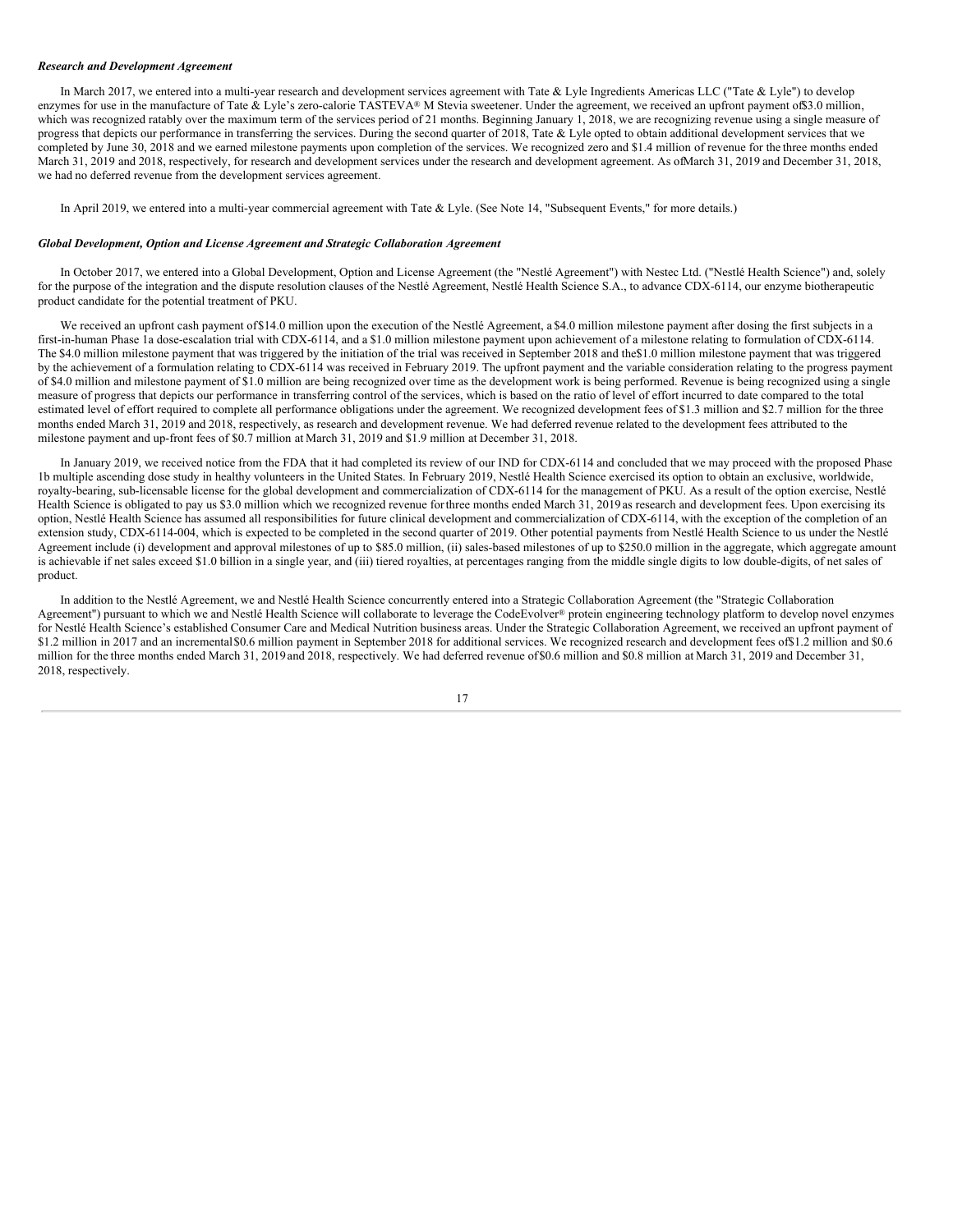## *Strategic Collaboration Agreement*

In April 2018, we entered into the Porton Agreement with Porton to license key elements of Codexis' biocatalyst technology for use in Porton's global custom intermediate and API development and manufacturing business. Under the Porton Agreement, we are eligible to receive annual collaboration fees and research and development revenues. We received an initial collaboration fee of \$0.5 million within 30 days of the effective date of the agreement and as of December 31, 2018, we completed the technical transfer. We recognized no revenue for the three months ended March 31, 2019 and 2018, as research and development revenue. Revenue relating to the functional license provided to Porton was recognized at a point in time when control of the license transferred to the customer.

### **Note 6. Cash Equivalents and Marketable Securities**

Cash equivalents and marketable securities atMarch 31, 2019 and at December 31, 2018 consisted of the following (in thousands):

|                                                           | March 31, 2019       |                      |                                        |                          |                                      |      |                                       |                                       |
|-----------------------------------------------------------|----------------------|----------------------|----------------------------------------|--------------------------|--------------------------------------|------|---------------------------------------|---------------------------------------|
|                                                           |                      | <b>Adjusted Cost</b> | <b>Gross Unrealized</b><br>Gains $(3)$ |                          | <b>Gross Unrealized</b><br>Losses(3) |      |                                       | <b>Estimated</b><br><b>Fair Value</b> |
| Money market funds <sup>(1)</sup>                         |                      | 28,001               | S                                      |                          |                                      | _    |                                       | 28,001                                |
| Common shares of CO <sub>2</sub> Solutions <sup>(2)</sup> |                      | 563                  |                                        | -                        |                                      | (79) |                                       | 484                                   |
| Total                                                     |                      | 28,564               |                                        |                          |                                      | (79) |                                       | 28,485                                |
|                                                           |                      |                      |                                        | December 31, 2018        |                                      |      |                                       |                                       |
|                                                           | <b>Adjusted Cost</b> |                      | <b>Gross Unrealized</b><br>Gains(3)    |                          | <b>Gross Unrealized</b><br>Losses(3) |      | <b>Estimated</b><br><b>Fair Value</b> |                                       |
|                                                           |                      |                      |                                        |                          |                                      |      |                                       |                                       |
| Money market funds (1)                                    |                      | 31,225               | $\mathbf S$                            | $\overline{\phantom{m}}$ |                                      |      |                                       | 31,225                                |
| Common shares of CO <sub>2</sub> Solutions <sup>(2)</sup> |                      | 563                  |                                        | 25                       |                                      |      |                                       | 588                                   |

(1)Money market funds are classified in cash and cash equivalents on our unaudited condensed consolidated balance sheets.

(2) Common shares of CO<sup>2</sup> Solutions are classified in equity securities on our unaudited condensed consolidated balance sheets.

(3) As a result of adopting ASU 2016-01, in 2018 and thereafter gross unrealized gains and gross unrealized losses related to our investment in CO<sub>2</sub> Solutions were recognized in other expense, in our unaudited condensed consolidated statements of operations.

As of March 31, 2019, the total cash and cash equivalents balance of\$47.3 million was comprised of money market funds of\$28.0 million and cash of \$19.3 million held with major financial institutions worldwide. As of December 31, 2018, the total cash and cash equivalents balance of \$53.0 million was comprised of money market funds of \$31.2 million and cash of \$21.8 million held with major financial institutions worldwide.

In December 2009, we purchased 10,000,000 common shares of CO<sub>2</sub> Solutions, a company based in Quebec, Canada, whose shares are publicly traded in Canada on TSX Venture Exchange. Our purchase represented approximately 16.6% of CO<sub>2</sub> Solutions' total common shares outstanding at the time of investment and was made in a private placement subject to a four-month statutory resale restriction. This restriction expired on April 15, 2010. Our investment in CQ Solutions is recorded at its fair value. See Note 7, "Fair Value Measurements." Through March 31, 2019, we concluded that we did not have the ability to exercise significant influence over CO<sup>2</sup> Solutions' operating and financial policies.

On January 1, 2018, we adopted ASU 2016-01. Upon adoption, we reclassified the\$0.5 million net unrealized loss from accumulated other comprehensive loss to our opening accumulated deficit. As of March 31, 2019, we recognized an unrealized loss of\$0.1 million related to our investment in CO<sup>2</sup> Solutions in other expense, in the unaudited condensed consolidated statements of operations.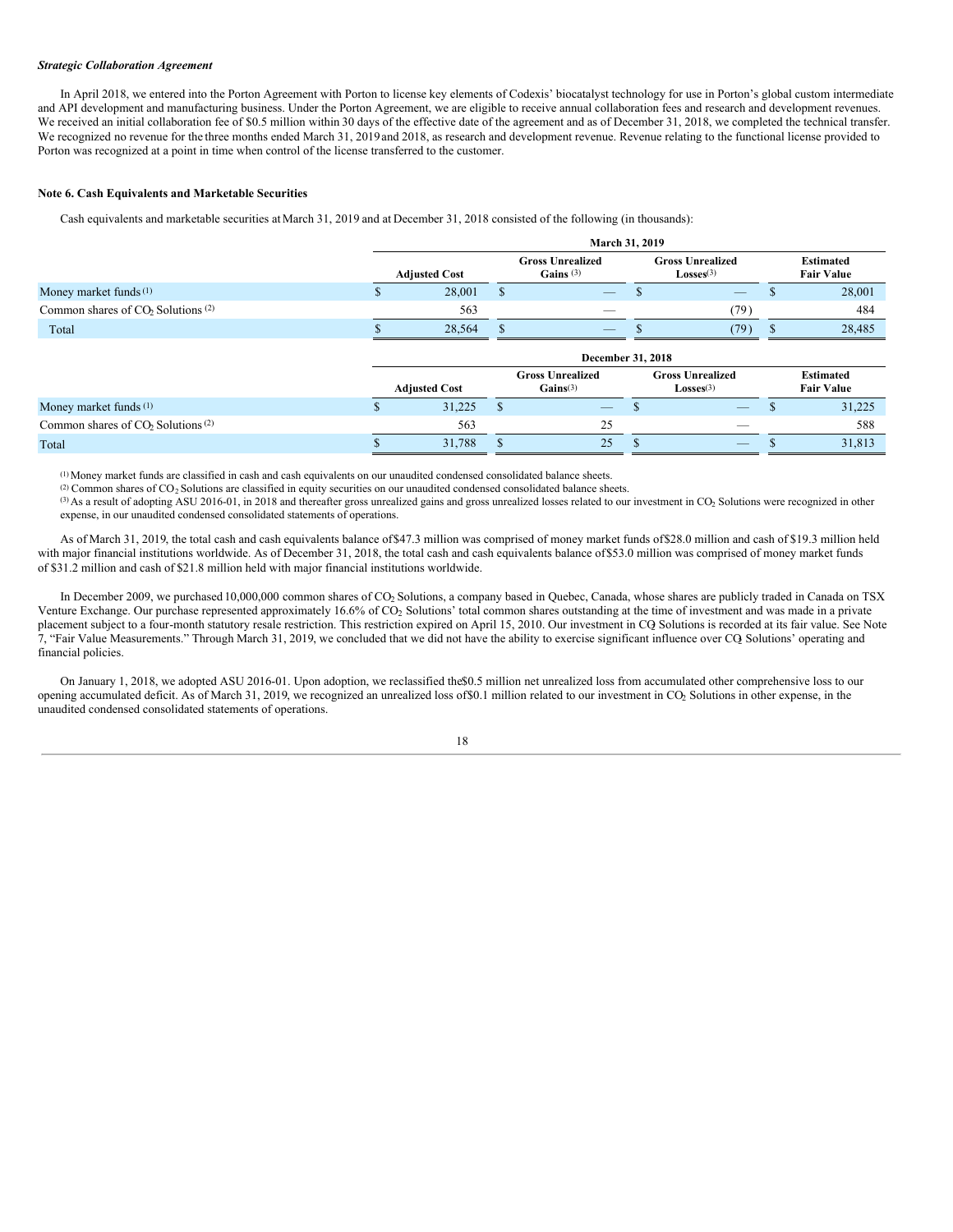## **Note 7. Fair Value Measurements**

The following tables present the financial instruments that were measured at fair value on a recurring basis atMarch 31, 2019 and December 31, 2018 by level within the fair value hierarchy (in thousands):

|                                            | March 31, 2019 |         |          |                                 |  |                          |    |              |
|--------------------------------------------|----------------|---------|----------|---------------------------------|--|--------------------------|----|--------------|
|                                            |                | Level 1 |          | Level 2                         |  | Level 3                  |    | <b>Total</b> |
| Money market funds                         |                | 28,001  | <b>S</b> | $\overline{\phantom{m}}$        |  |                          | ٠D | 28,001       |
| Common shares of CO <sub>2</sub> Solutions |                | 484     |          | $-$                             |  | $\overline{\phantom{a}}$ |    | 484          |
| Total                                      |                | 28,485  | <b>S</b> | _                               |  | $\qquad \qquad -$        |    | 28,485       |
|                                            |                |         |          | December 31, 2018               |  |                          |    |              |
|                                            |                | Level 1 | Level 2  |                                 |  | Level 3                  |    |              |
|                                            |                |         |          |                                 |  |                          |    | <b>Total</b> |
| Money market funds                         | л.             | 31,225  | S        | $\hspace{0.1mm}-\hspace{0.1mm}$ |  | $\qquad \qquad -$        | Ð  | 31,225       |
| Common shares of CO <sub>2</sub> Solutions |                | 588     |          |                                 |  |                          |    | 588          |
| Total                                      |                | 31,813  | S        | $\overline{\phantom{a}}$        |  |                          |    | 31,813       |

We determine the fair value of Level 1 assets using quoted prices in active markets for identical assets. We estimated the fair value of our investment in 10,000,000 common shares of CO<sup>2</sup> Solutions using the market value of common shares as determined by trading on the TSX Venture Exchange, and we classified our investment in CO<sub>2</sub> Solutions within the fair value hierarchy as Level 1 atMarch 31, 2019 and December 31, 2018, respectively, using the quoted prices in an active market to determine their fair value.

## **Note 8. Balance Sheets Details**

#### *Inventories*

Inventories consisted of the following (in thousands):

|                 |  | March 31, 2019 | December 31, 2018 |     |  |
|-----------------|--|----------------|-------------------|-----|--|
| Raw materials   |  | 58             |                   | 165 |  |
| Work-in-process |  | 158            |                   | 47  |  |
| Finished goods  |  | 417            |                   | 377 |  |
| Inventories     |  | 633            |                   | 589 |  |

## *Property and Equipment, net*

Property and equipment, net consisted of the following (in thousands):

|                                                 | March 31, 2019 |          |  | December 31, 2018 |
|-------------------------------------------------|----------------|----------|--|-------------------|
| Laboratory equipment $(1)$                      |                | 21,464   |  | 21,328            |
| Leasehold improvements                          |                | 10,730   |  | 10,359            |
| Computer equipment and software                 |                | 3,663    |  | 3.954             |
| Office equipment and furniture                  |                | 1,442    |  | 1,272             |
| Construction in progress $(2)$                  |                | 175      |  | 939               |
| Property and equipment                          |                | 37,474   |  | 37,852            |
| Less: accumulated depreciation and amortization |                | (32,939) |  | (33,093)          |
| Property and equipment, net                     |                | 4,535    |  | 4.759             |

(1) Fully depreciated laboratory equipment with a cost of\$0.1 million and \$0.3 million was retired during three months ended March 31, 2019 and the fiscal year ended December 31, 2018, respectively.

<sup>(2)</sup> Construction in progress includes equipment received but not yet placed into service pending installation.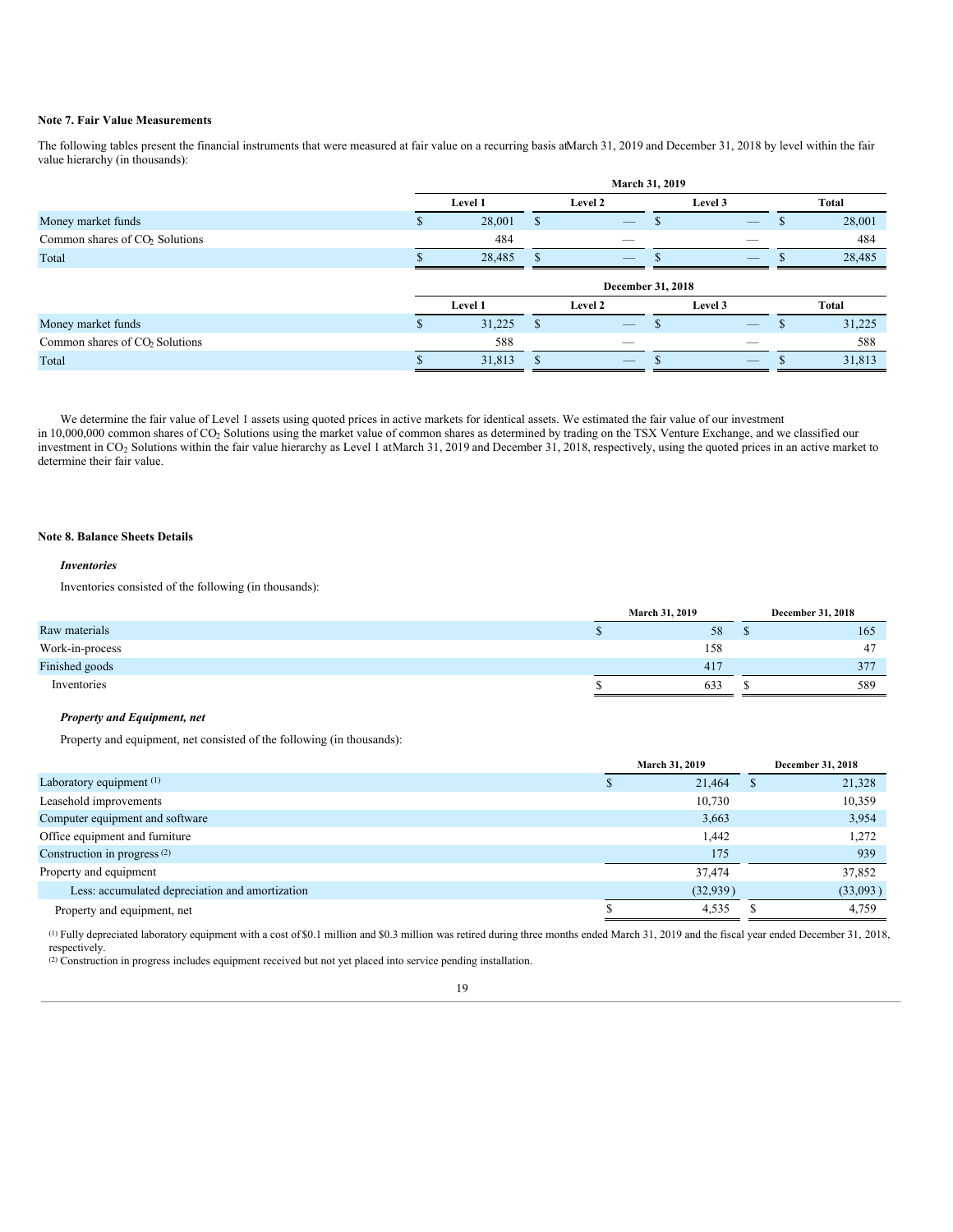### *Goodwill*

Goodwill had a carrying value of approximately \$3.2 million at March 31, 2019 and December 31, 2018.

## *Other Accrued Liabilities*

Other accrued liabilities consisted of the following (in thousands):

|                                               | March 31, 2019 |                          |  | December 31, 2018 |  |  |
|-----------------------------------------------|----------------|--------------------------|--|-------------------|--|--|
| Accrued purchases                             |                | 3,556                    |  | 1,492             |  |  |
| Accrued professional and outside service fees |                | 3,318                    |  | 2,020             |  |  |
| Deferred rent                                 |                |                          |  | 343               |  |  |
| Lease incentive obligation                    |                | $\overline{\phantom{a}}$ |  | 425               |  |  |
| Other                                         |                | 253                      |  | 575               |  |  |
| Total                                         |                | 7.127                    |  | 4.855             |  |  |

#### **Note 9. Stock-Based Compensation**

#### *Equity Incentive Plans*

In March 2010, our board of directors (the "Board") and stockholders approved the 2010 Equity Incentive Award Plan (the "2010 Plan"), which became effective upon the completion of our initial public offering in April 2010. The number of shares of our common stock available for issuance under the 2010 Plan is equal to 1,100,000 shares plus any shares of common stock reserved for future grant or issuance under our 2002 Stock Plan (the "2002 Plan") that remained unissued at the time of completion of the initial public offering. The 2010 Plan also provides for automatic annual increases in the number of shares reserved for future issuance. All grants will reduce the 2010 Plan reserve by one share for every share granted.

The 2010 Plan provides for the grant of incentive stock options, non-statutory stock options, RSUs, RSAs, PSUs, PBOs, stock appreciation rights, and stock purchase rights to our employees, non-employee directors and consultants.

## *Stock Options*

The option exercise price for incentive stock options is at least100% of the fair value of our common stock on the date of grant and the option exercise price for nonstatutory stock options is at least 85% of the fair value of our common stock on the date of grant, as determined by the Board. If, at the time of a grant, the optionee directly or by attribution owns stock possessing more than 10% of the total combined voting power of all of our outstanding capital stock, the exercise price for these options must be at least 110% of the fair value of the underlying common stock. Stock options granted to employees generally have a maximum term of10 years and vest over a four year period from the date of grant, of which 25% vest at the end of one year, and 75% vest monthly over the remaining three years. We may grant options with different vesting terms from time to time. Unless an employee's termination of service is due to disability or death, upon termination of service, any unexercised vested options will be forfeited at the end of three months or the expiration of the option, whichever is earlier.

## *Restricted Stock Units (RSUs)*

We also grant employees RSUs, which generally vest over either a three year period with one-third of the shares subject to the RSUs vesting on each yearly anniversary of the vesting commencement date or over a four year period with 25% of the shares subject to the RSU vesting on each yearly anniversary of the vesting commencement date, in each case contingent upon such employee's continued service on such vesting date. RSUs are generally subject to forfeiture if employment terminates prior to the release of vesting restrictions. We may grant RSUs with different vesting terms from time to time.

20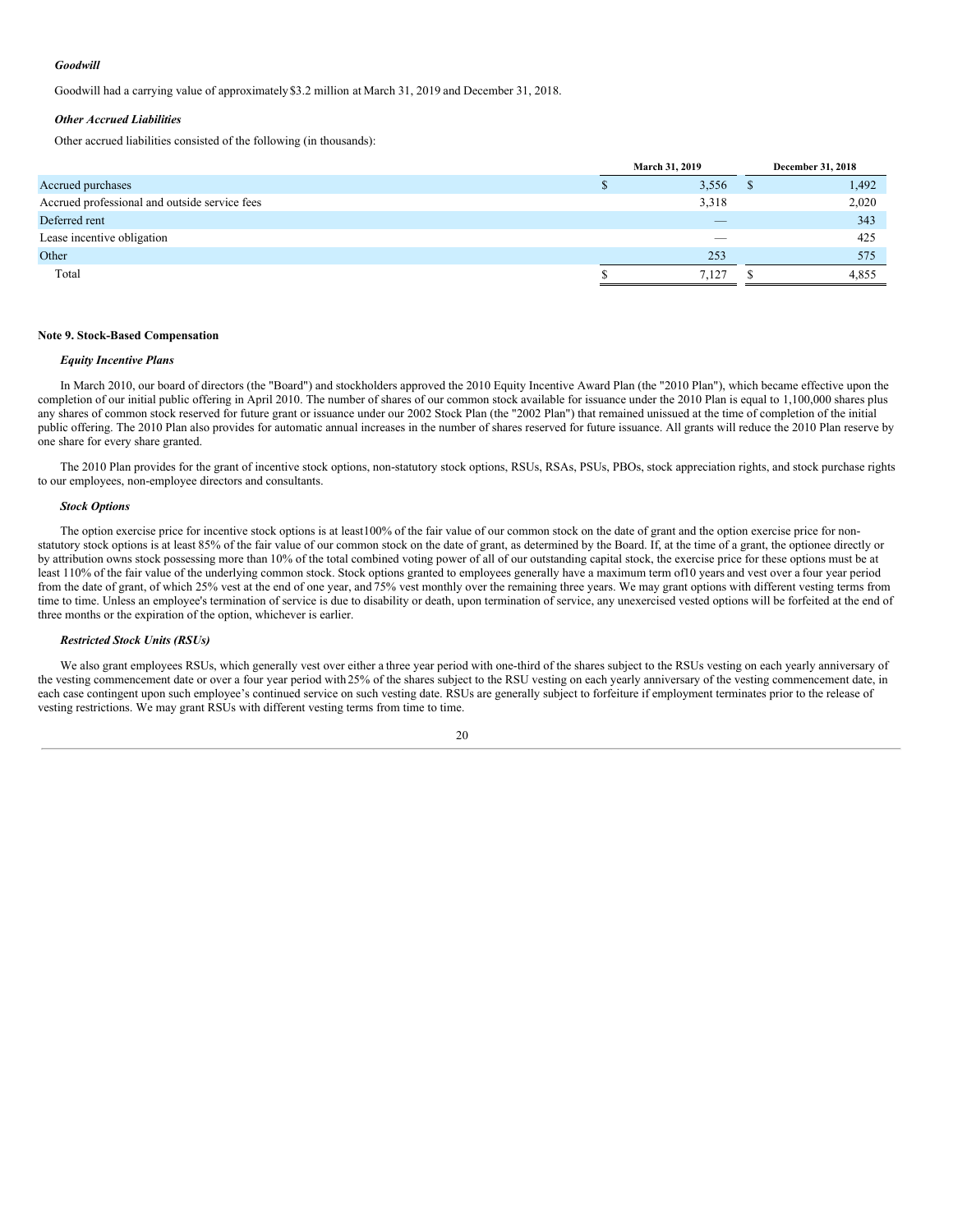## *Performance-contingent Restricted Stock Units (PSUs) and Performance Based Options (PBOs)*

The compensation committee of the Board approved, solely in respect of non-executive employees, delegated to our Chief Executive Officer the authority to approve grants of PSUs. The compensation committee of the Board also approved grants of PBOs and PSUs to our executives. The PSUs and PBOs vest based upon both the successful achievement of certain corporate operating milestones in specified timelines and continued employment through the applicable vesting date. When the performance goals are deemed to be probable of achievement for these types of awards, recognition of stock-based compensation expense commences. Once the number of shares eligible to vest is determined, those shares vest in two equal installments with 50% vesting upon achievement and the remaining 50% vesting on the first anniversary of achievement, in each case, subject to the recipient's continued service through the applicable vesting date. If the performance goals are achieved at the threshold level, the number of shares eligible to vest in respect of the PSUs and PBOs would be equal to half the number of PSUs granted and one-quarter the number of shares underlying the PBOs granted. If the performance goals are achieved at the target level, the number of shares eligible to vest in respect of the PSUs and PBOs would be equal to the number of PSUs granted and half of the shares underlying the PBOs granted. If the performance goals are achieved at the superior level, the number of shares eligible to vest in respect of the PSUs would be equal to two times the number of PSUs granted and equal to the number of PBOs granted. The number of shares issuable upon achievement of the performance goals at the levels between the threshold and target levels for the PSUs and PBOs or between the target level and superior levels for the PSUs would be determined using linear interpolation. Achievement below the threshold level would result in no shares being eligible to vest in respect of the PSUs and PBOs.

In the first quarter of 2019, we awarded PSUs ("2019 PSUs") and PBOs ("2019 PBOs"), each of which commence vesting based upon the achievement of various weighted performance goals, including revenue growth, strategic advancement of biotherapeutics, cash balance and strategic plan development. As of March 31, 2019, we estimated that the 2019 PSUs and 2019 PBOs performance goals would be achieved at 100% of the target level, and recognized expenses accordingly.

In 2018, we awarded PSUs ("2018 PSUs") and PBOs ("2018 PBOs"), each of which commence vesting based upon the achievement of various weighted performance goals, including core business revenue growth, cash balance, new licensing collaborations, new research and development service revenue arrangements, technology advancement and novel therapeutic enzymes advancement. In the first quarter of 2019, we determined that the 2018 PSUs and 2018 PBOs performance goals had been achieved at 118% of the target level, and recognized expenses accordingly. Accordingly, one-half of the shares underlying the 2018 PSUs and PBOs vested in the first quarter of 2019 and one-half of the shares underlying the 2018 PSUs and PBOs will vest in the first quarter of 2020, in each case subject to the recipient's continued service on each vesting date.

In 2017, we awarded PSUs ("2017 PSUs") and PBOs ("2017 PBOs"), each of which commence vesting based upon the achievement of various weighted performance goals, including revenue growth, fundraising, service revenue, new platform license revenue, and strategic advancement of biotherapeutics pipeline. In the first quarter of 2018, we determined that the 2017 PSU and PBO performance goals had been achieved at 134.2% of the target level, and recognized expenses accordingly. Accordingly, one-half of the shares underlying the 2017 PSUs and PBOs vested in the first quarter of 2018 and one-half of the shares underlying the 2017 PSUs and PBOs vested in the first quarter of 2019, in each case subject to the recipient's continued service on each vesting date.

In 2016, we awarded PSUs ("2016 PSUs") based upon the achievement of various weighted performance goals, including revenue growth, non-GAAP net income growth, new licensing collaborations, new research and development service revenue arrangements and novel therapeutic enzymes advancement. In the first quarter of 2017, we determined that the 2016 PSU performance goals had been achieved at 142.3% of the target level, and recognized expenses accordingly. Accordingly, one-half of the shares underlying the 2016 PSUs vested in the first quarter of each of 2017 and 2018, in each case subject to the recipient's continued service on each vesting date. No PBOs were awarded in 2016.

#### *Stock-Based Compensation Expense*

Stock-based compensation expense is included in the unaudited condensed consolidated statements of operations as follows (in thousands):

|                                     | Three Months Ended March 31, |       |  |       |  |
|-------------------------------------|------------------------------|-------|--|-------|--|
|                                     |                              | 2019  |  | 2018  |  |
| Research and development            |                              | 388   |  | 435   |  |
| Selling, general and administrative |                              | 1.675 |  | 1.545 |  |
| Total                               |                              | 2.063 |  | 1,980 |  |

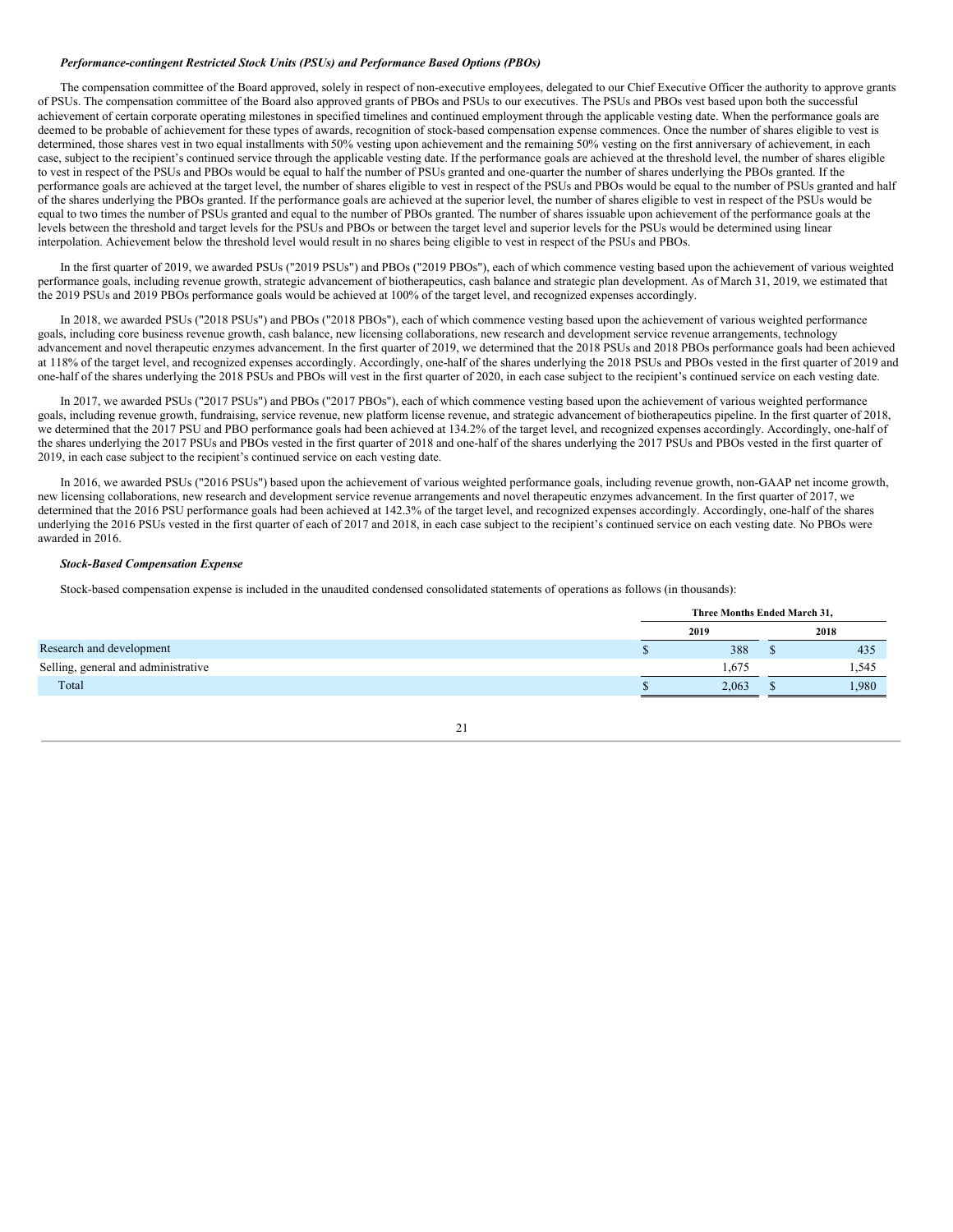The following table presents total stock-based compensation expense by security types included in the unaudited condensed consolidated statements of operations for the three months ended March 31, 2019 and 2018 (in thousands):

|               |  | Three Months Ended March 31, |  |       |
|---------------|--|------------------------------|--|-------|
|               |  | 2019                         |  | 2018  |
| Stock options |  | 554                          |  | 472   |
| RSUs and RSAs |  | 461                          |  | 452   |
| <b>PSUs</b>   |  | 391                          |  | 409   |
| PBOs          |  | 657                          |  | 647   |
| Total         |  | 2,063                        |  | 1,980 |

As of March 31, 2019, unrecognized stock-based compensation expense, net of expected forfeitures, was\$6.1 million related to unvested employee stock options,\$1.2 million related to unvested RSUs and RSAs,\$1.3 million related to unvested PSUs, and\$4.0 million related to unvested PBOs based on current estimates of the level of achievement. Stock-based compensation expense will be recognized through the year of 2022.

## *Valuation Assumptions*

The weighted-average assumptions used to estimate the fair value of employee stock options and PBOs granted were as follows:

|                                                                | Three Months Ended March 31, |      |                 |  |
|----------------------------------------------------------------|------------------------------|------|-----------------|--|
|                                                                | 2019                         | 2018 |                 |  |
|                                                                |                              |      |                 |  |
| Expected term (in years)                                       | 5.6                          |      | 5.6             |  |
| Volatility                                                     | 56%                          |      | $60\%$          |  |
| Risk-free interest rate                                        | $2.49\%$                     |      | $2.70\%$        |  |
| Dividend yield                                                 | $-\frac{6}{6}$               |      | $- \frac{9}{6}$ |  |
| Weighted-average estimated fair value of stock options granted | 11.44                        |      | 5.02            |  |

## **Note 10. Capital Stock**

#### *Exercise of Options*

For the three months ended March 31, 2019 and 2018, 218,572 and 78,859 shares, respectively, were exercised at a weighted-average exercise price of\$3.55 and \$6.49 per share, respectively, with net cash proceeds of \$0.8 million and \$0.4 million, respectively.

### **Note 11. Commitments and Contingencies**

#### *Operating Leases*

Our headquarters are located in Redwood City, California, where we occupy approximately107,200 square feet of office and laboratory space infour buildings within the same business park of Metropolitan Life Insurance Company ("MetLife"). Our lease ("Lease") with MetLife includes approximately 28,200 square feet of space located at 200 and 220 Penobscot Drive, Redwood City, California (the "Penobscot Space"), approximately 37,900 square feet of space located at 400 Penobscot Drive, Redwood City, California (the "Building 2 Space"), approximately 11,200 square feet of space located at 501 Chesapeake Drive, Redwood City, California (the "501 Chesapeake Space"), and approximately 29,900 square feet of space located at 101 Saginaw Drive, Redwood City, California (the "Saginaw Space").

We entered into the initial lease with MetLife for a portion of this space in 2004 and the lease has been amended multiple times since then to adjust space and amend the terms of the Lease. The lease amendment ("Seventh Amendment") in October 2016 waived our existing asset retirement obligation for one of our buildings and extended the lease term to January 2022. The various terms for the spaces under the lease have expiration dates that range from January 2020 through January 2022.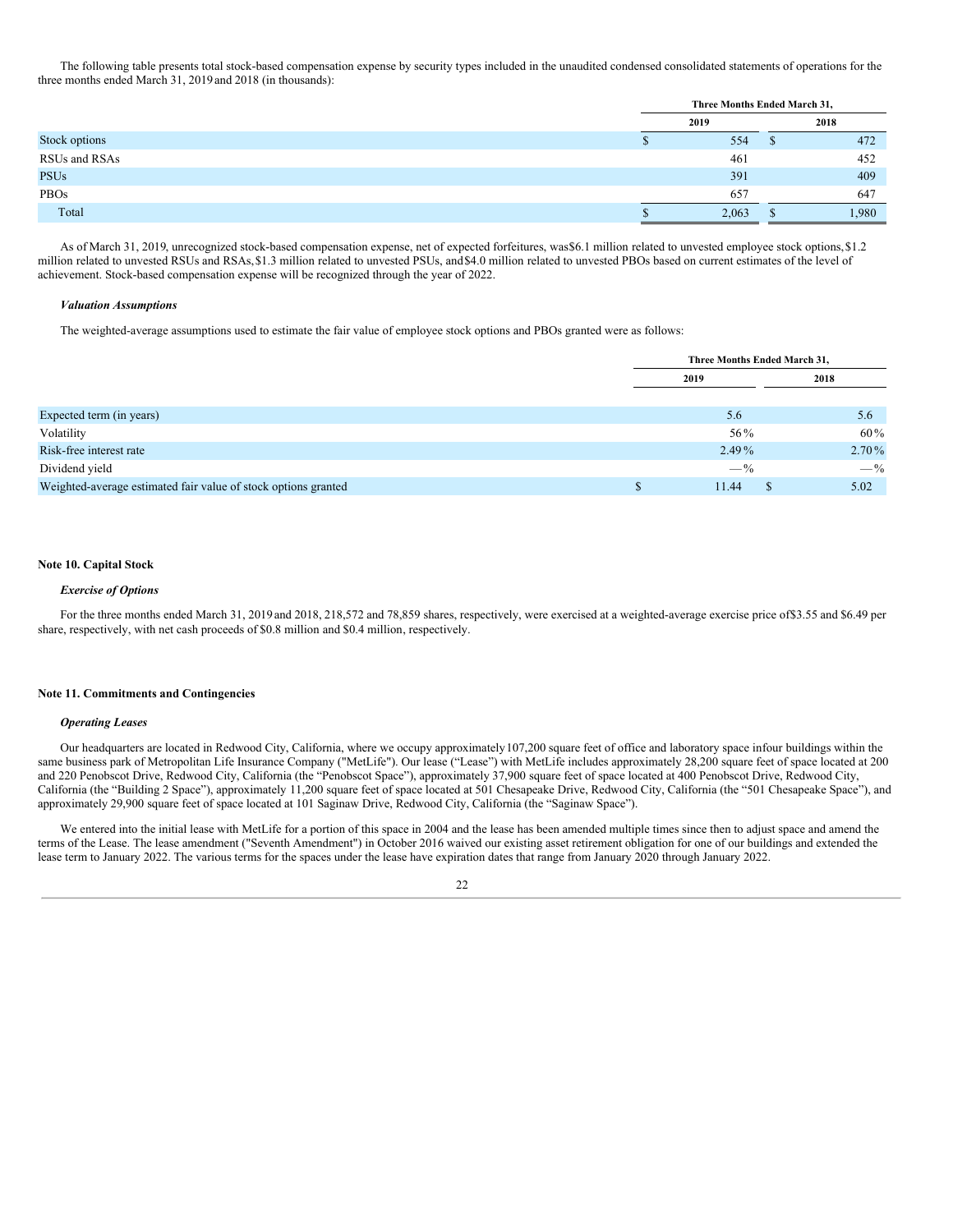Beginning in February 2014, we have subleased certain office and laboratory space to different subtenants with separate options to extend the subleases. These subleases will expire in November 2019.

In February 2019, we entered into the eighth amendment to the Lease ("Eighth Amendment") with MetLife to extend the lease terms for the Penobscot Space, the Building 2 Space and the Chesapeake Space for another 88 months. The lease on the Saginaw Space will expire in January 2020. The lease terms for the Penobscot Space and Building 2 Space have an expiration date of May 2027. The lease term for the 501 Chesapeake Space has an expiration date of May 2029.

We incurred \$3.6 million of capital improvement costs related to the facilities leased from MetLife through December 31, 2012. During 2011 and 2012, we requested and received \$3.1 million of reimbursements from the landlord for the tenant improvement and HVAC allowances for the completed construction. The reimbursements were recorded once cash was received and are amortized on a straight line basis over the term of the lease as a reduction in rent expense. The remaining lease incentive obligations were zero and \$0.5 million at March 31, 2019 and December 31, 2018, respectively. Prior to adoption of ASC 842, lease incentive obligation were reflected as liabilities on the unaudited condensed consolidated balance sheets. Upon adoption of ASC 842, lease incentive obligations were cleared to zero to create our right-of-use assets related to operating lease, reflected on the unaudited condensed consolidated balance sheets. Rent expense for the Redwood City properties is recognized on a straight-line basis over the term of the lease.

We are required to restore certain areas of the Redwood City facilities that we are renting to their original form. We are expensing the asset retirement obligation over the terms of the respective leases. We review the estimated obligation each reporting period and make adjustments if our estimates change. We recorded asset retirement obligations of \$0.2 million as of March 31, 2019 and December 31, 2018, respectively, which are included in other liabilities on the unaudited condensed consolidated balance sheets. Accretion expense related to our asset retirement obligations was nominal in the three months ended March 31, 2019 and March 31, 2018.

Pursuant to the terms of the amended lease agreement, we exercised our right to deliver a letter of credit in lieu of a security deposit. The letter of credit is collateralized by deposit balances held by the bank in the amount of \$1.1 million and \$0.7 million as of March 31, 2019 and December 31, 2018, respectively. These deposits are recorded as restricted cash on the unaudited condensed consolidated balance sheets.

Rent expense was \$1.2 million and \$0.8 million during the three months ended March 31, 2019 and 2018, respectively, partially offset by sublease income of \$0.2 million and \$0.3 million, respectively.

#### *Finance Leases*

In December 2016, we entered into athree-year financing lease agreement with a third party supplier for the purchase of laboratory equipment that was partially financed through a finance lease of approximately \$0.4 million. The lease became effective upon delivery of the equipment, which occurred in February 2017, and the term of the lease is three years from the effective date. This financing agreement was accounted for as a capital lease due to the bargain purchase option at the end of the lease.

In April 2017, we entered into athree-year financing lease agreement with a third party supplier for the purchase of information technology equipment for approximately \$0.3 million. The effective date of the lease was May 19, 2017 and the term of the lease isthree years. This financing agreement was accounted for as a finance lease due to the bargain purchase option at the end of the lease.

#### *Adoption of ASC 842*

On January 1, 2019, we adopted ASC 842, using a modified retrospective approach and effective date method per adoption of ASU 2018-11. We completed the full analysis by January, 2019 and we evaluated the right-of-use (ROU) assets and lease obligations using the incremental borrowing rate (IBR) at December 31, 2018 because the implicit rate is not readily determinable in the lease agreement. Upon adoption of ASC 842, all existing leases will be classified as either operating lease or finance lease. All existing leases that were classified as capital leases in accordance with Topic 840 will be classified as finance leases. We recorded \$26.6 million of ROU assets and \$27.6 million of lease obligations for operating leases and \$0.5 million of ROU assets and \$0.3 million of lease obligations for finance leases in the balance sheet at the beginning of 2019.

### *Practical Expedients, Elections, and Exemptions*

We used a practical expedient available under ASC 842-10-65-1(f) that permits us not to reassess whether any expired or existing contracts are or contain leases; not to reassess the lease classification for any expired or existing leases (for example, all existing leases that were classified as operating leases in accordance with ASC 840 will be classified as operating leases, and

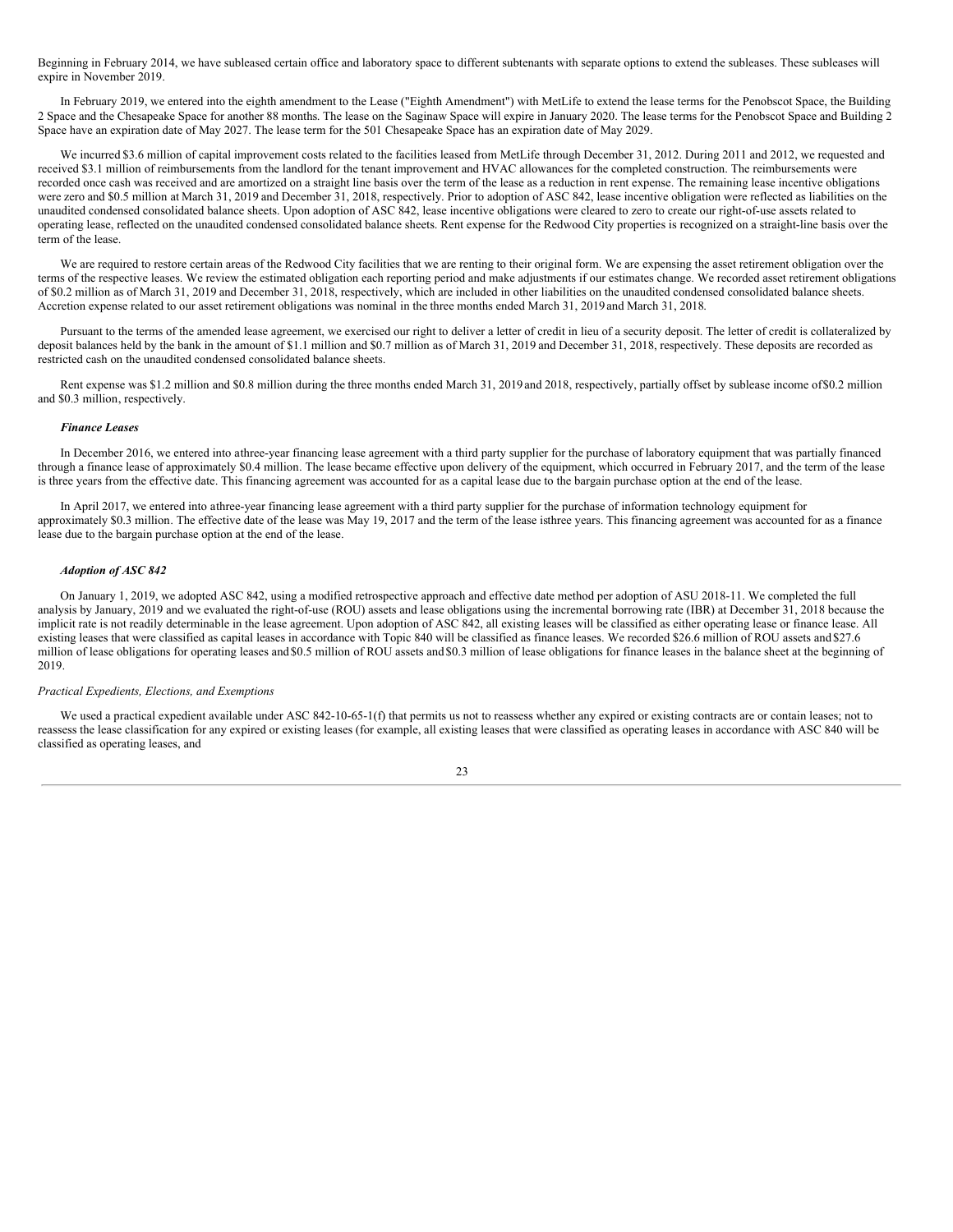all existing leases that were classified as capital leases in accordance with ASC 840 will be classified as finance leases); and not to reassess initial direct costs for any existing leases.

On January 1, 2019, we also made an accounting policy election (by class of underlying asset to which the right of use relates) to apply accounting to leases that meet ASC 842's definition of a short-term lease (i.e., the short-term lease exemption). A short-term lease is defined as a lease that, at the commencement date, has a lease term of 12 months or less and does not include an option to purchase the underlying asset that the lessee is reasonably certain to exercise.

The following table shows the reconciliation of right-of-use assets and lease obligations, with balances reflecting the adoption of ASC 842, related to both operating leases and finance leases and gives effect to the modified retrospective adoption and effective date method of the lease guidance on January 1, 2019 (in thousands):

|                                                      | <b>Operating leases</b>  | <b>Finance Leases</b> |     |  |
|------------------------------------------------------|--------------------------|-----------------------|-----|--|
| Right-of-use assets, balance at December 31, 2018    | _                        |                       |     |  |
| Changes in the period:                               |                          |                       |     |  |
| Right-of-use assets created upon adoption of ASC 842 | 26,617                   |                       | 493 |  |
| Right-of-use assets, balance at January 1, 2019      | 26,617                   |                       | 493 |  |
|                                                      |                          |                       |     |  |
| Lease obligations, balance at December 31, 2018      | $\overline{\phantom{a}}$ |                       |     |  |
| Changes in the period:                               |                          |                       |     |  |
| Lease obligations created upon adoption of ASC 842   | 27,562                   |                       | 302 |  |
| Lease obligations, balance at January 1, 2019        | 27,562                   |                       | 302 |  |

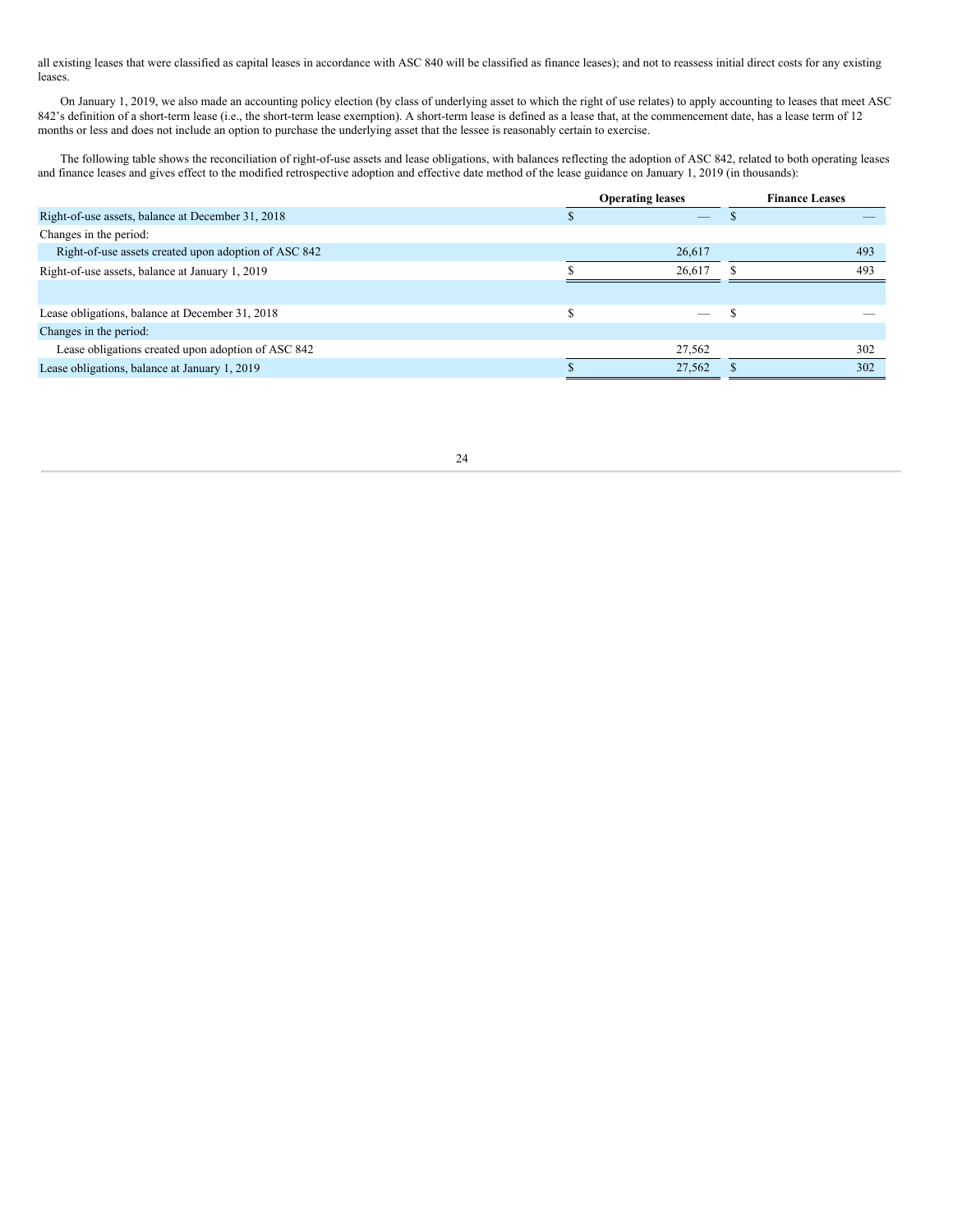Lease related expenses under non-cancellable finance and operating leases and under non-cancellable subleases as follows (in thousands except discount rate and lease term):

|                                                                        |              | Three months ended March 31, 2019 |
|------------------------------------------------------------------------|--------------|-----------------------------------|
| <b>Lease costs</b>                                                     |              |                                   |
| Finance lease cost:                                                    |              |                                   |
| Amortization of right-of-use assets                                    | $\mathbb{S}$ | 54                                |
| Interest on lease obligations                                          |              | 4                                 |
| Operating lease cost                                                   |              | 1,178                             |
| Sublease income                                                        |              | (211)                             |
| Total lease cost                                                       | $\mathbf S$  | 1,025                             |
| <b>Other information</b>                                               |              |                                   |
| Weighted-average remaining lease term (in years):                      |              |                                   |
| Finance leases                                                         |              | 1.0                               |
| Operating leases                                                       |              | 8.3                               |
| Weighted-average discount rate:                                        |              |                                   |
| Finance leases                                                         |              | 5.0%                              |
| Operating leases                                                       |              | $6.6\%$                           |
| Cash paid for amounts included in the measurement of lease obligations |              |                                   |
| Operating cash flows from operating leases                             | \$           | 812                               |
|                                                                        |              |                                   |
| Operating cash flows from finance leases                               | S            | 4                                 |
| Financing cash flows from finance leases                               | \$           | 59                                |

As of March 31, 2019, under ASC 842, maturity analysis of annual undiscounted cash flows of the non-cancellable finance and operating leases as follows (in thousands):

| <b>Years ending December 31,</b> | <b>Finance Leases</b> | <b>Operating Leases</b> |
|----------------------------------|-----------------------|-------------------------|
| 2019 (remaining 9 months)        | 189                   | 2,469                   |
| 2020                             | 61                    | 2,816                   |
| 2021                             | $-$                   | 4,197                   |
| 2022                             | _                     | 4,285                   |
| 2023                             | _                     | 4,589                   |
| 2024 and thereafter              | _                     | 18,220                  |
| Total minimum lease payments (1) | 250                   | 36,576                  |
| Less: imputed interest           | (8)                   | (9,352)                 |
| Lease Obligations                | 242                   | 27,224                  |

(1) Minimum payments have not been reduced by future minimum sublease rentals of \$0.7 million to be received under non-cancellable subleases atMarch 31, 2019.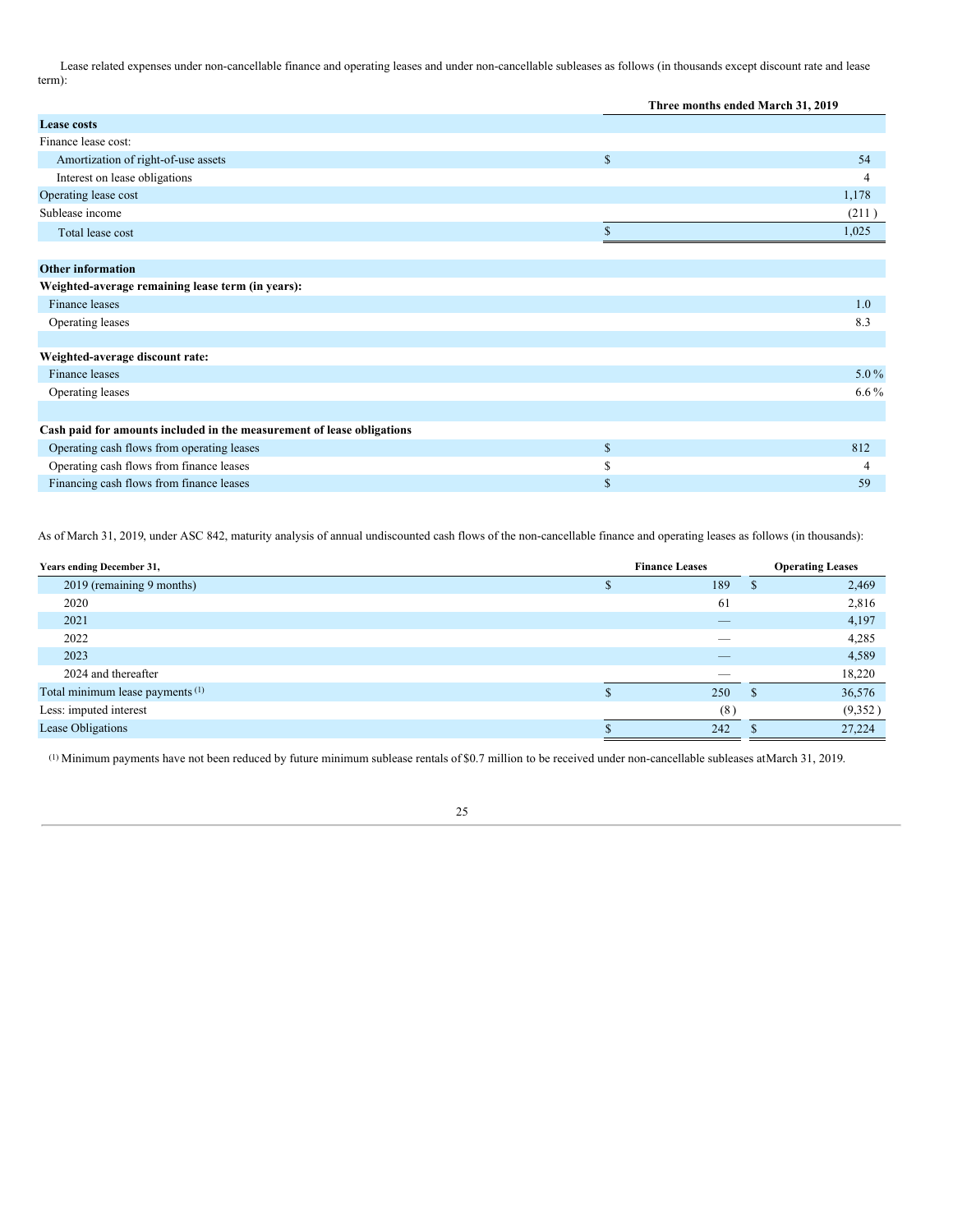As of December 31, 2018, under ASC 840, maturity analysis of annual undiscounted cash flows of the non-cancellable capital and operating leases as follows (in thousands):

| <b>Years ending December 31,</b>            | <b>Capital Leases</b> | <b>Operating Leases</b> |       |  |
|---------------------------------------------|-----------------------|-------------------------|-------|--|
| 2019                                        | 252                   |                         | 3,280 |  |
| 2020                                        | 61                    |                         | 712   |  |
| 2021                                        |                       |                         | 490   |  |
| 2022                                        | _                     |                         | 41    |  |
| 2023                                        | _                     |                         |       |  |
| Total minimum lease payments <sup>(1)</sup> | 313                   |                         | 4,523 |  |
| Less: amount representing interest          | (10)                  |                         |       |  |
| Present value of capital lease obligations  | 303                   |                         |       |  |
| Less: current portion                       | (242)                 |                         |       |  |
| Long-term portion of capital leases         | 61                    |                         |       |  |

(1) Minimum payments have not been reduced by future minimum sublease rentals of \$0.9 million to be received under non-cancellable subleases.

#### *Other Commitments*

We enter into supply and service arrangements in the normal course of business. Supply arrangements are primarily for fixed-price manufacture and supply. Service agreements are primarily for the development of manufacturing processes and certain studies. Commitments under service agreements are subject to cancellation at our discretion which may require payment of certain cancellation fees. The timing of completion of service arrangements is subject to variability in estimates of the time required to complete the work.

The following table provides quantitative data regarding our other commitments. Future minimum payments reflect amounts that we expect to pay including potential obligations under services agreements subject to risk of cancellation by us (in thousands):

| <b>Other Commitment Agreement Type</b>                                              | <b>Agreement Date</b> | <b>Future Minimum</b><br>Payment |
|-------------------------------------------------------------------------------------|-----------------------|----------------------------------|
| Manufacture and supply agreement with expected future payment date of December 2022 | April 2016            | 1.310                            |
| Service agreement for clinical trial                                                | December 2017         | 455                              |
| Total other commitments                                                             |                       | 1.765                            |

#### *Credit Facility*

Effective June 30, 2017, we entered into a credit facility (the "Credit Facility") consisting of term loans ("Term Debt") totaling up to\$10.0 million, and advances ("Advances") under a revolving line of credit ("Revolving Line of Credit") totaling up to \$5.0 million with an accounts receivable borrowing base of 80% of eligible accounts receivable. At March 31, 2019, we have not drawn from the Credit Facility. In September 2018, we entered into a Fourth Amendment to the Credit Facility whereby the draw period on the term debt was extended to September 30, 2019. In January 2019, we entered into a Fifth Amendment to the Credit Facility to allow for Codexis to obtain a letter of credit of up to \$1.1 million to secure its obligations under the Lease with MetLife. We may draw on the Term Debt at any time prior to September 30, 2019, subject to customary conditions for funding including, among others, that no event of default exists. We may draw on the Revolving Line of Credit at any time prior to the maturity date. On October 1, 2022, any loans for Term Debt mature and the Revolving Line of Credit terminates. Term Debt bears interest through maturity at a variable rate based on the London Interbank Offered Rate plus 3.60%. Advances under the Revolving Line of Credit bear interest at a variable annual rate equal to the greater of (i)1.00% above the prime rate and (ii) 5.00%.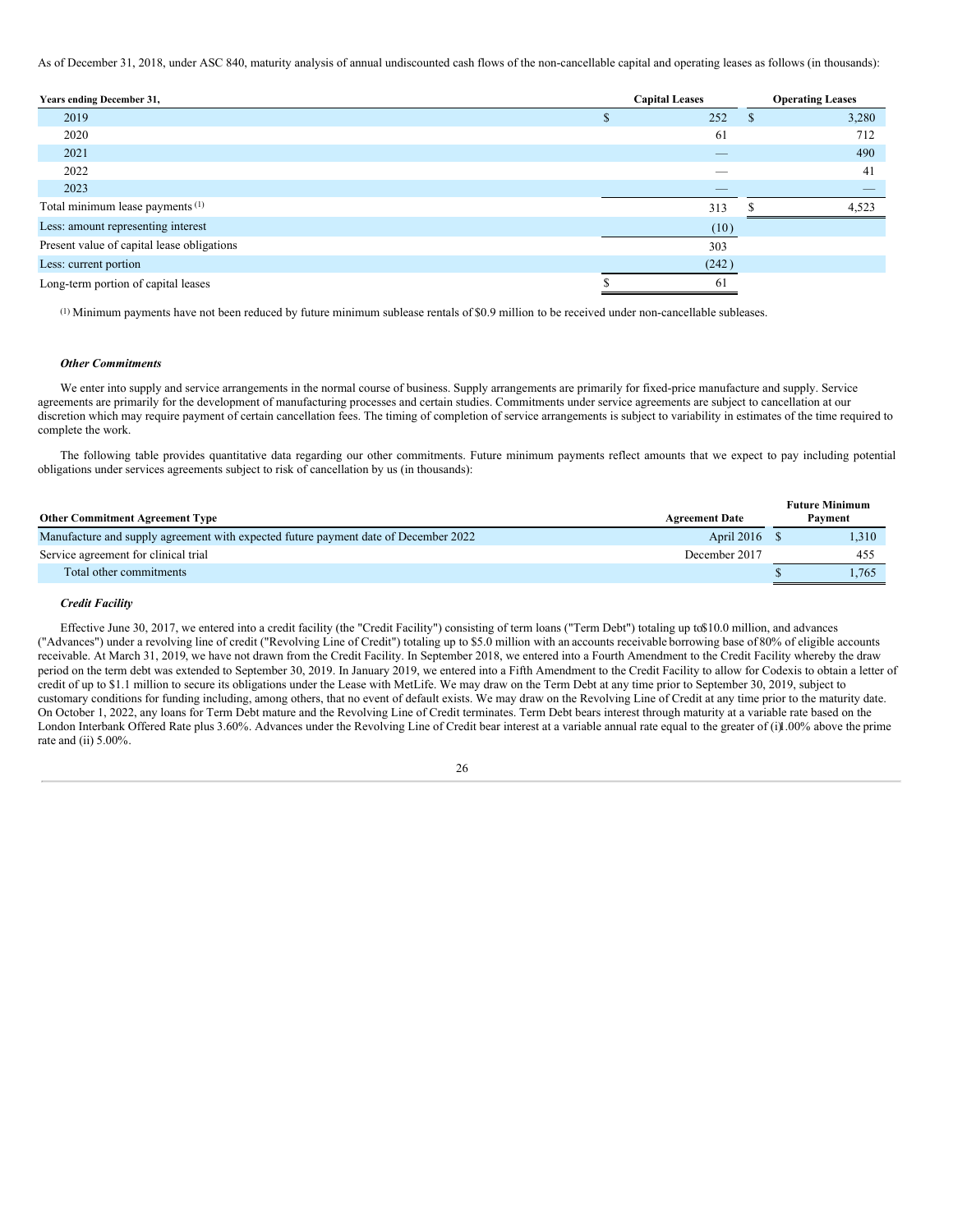The Credit Facility allows for interest-only payments on Term Debt throughNovember 1, 2020. Monthly payments of principal and interest on the Term Debt are required following the applicable amortization date. We may elect to prepay in full the Term Debt and Advances under the Revolving Line of Credit at any time.

Our obligations under the Credit Facility are secured by a lien on substantially all of our personal property other than our intellectual property. The Credit Facility includes a number of customary covenants and restrictions which require us to comply with certain financial covenants including achieving consolidated product revenues levels at minimum levels as set forth in the Credit Facility unless we maintain certain minimum cash levels with the lender in an amount equal to or greater than six times the sum of the average six-month trailing operating cash flow net outlay plus the average monthly principal due and payable in the immediately succeedingthree-month period. The Credit Facility places various restrictions on our transferring collateral, incurring additional indebtedness, engaging in mergers or acquisitions, paying dividends or making other distributions, making investments, creating liens, and selling assets and permitted assets to be held at foreign subsidiaries above specified caps, in each case subject to certain exceptions. A failure to comply with these covenants could permit the lender to exercise remedies against us and the collateral securing the Credit Facility, including foreclosure of our properties securing the Credit Facility and our cash. At March 31, 2019, we were in compliance with the covenants for the Credit Facility.

#### *Legal Proceedings*

We are not currently a party to any material pending litigation or other material legal proceedings.

In February 2018, we and EnzymeWorks, Inc. (U.S.), Suzhou Hanmei Biotechnology Co. Ltd, d/b/a EnzymeWorks, Inc. (China) (collectively, "EnzymeWorks"), Junhua Tao, and Andrew Tao reached a settlement concerning the lawsuit filed by us in February 2016 against EnzymeWorks, Junhua Tao, and Andrew Tao in the United States District Court for the Northern District of California. The parties have entered into a settlement agreement, the terms of which are confidential. The parties have also stipulated to a judgment of patent infringement of all asserted patents against EnzymeWorks, and a permanent injunction barring any future infringement. The remaining claims against EnzymeWorks, and all claims against Junhua Tao, and Andrew Tao including trade secret misappropriation, breach of contract and voidable transfer have been dismissed with prejudice. EnzymeWorks appealed the sanctions levied against them by Judge Orrick to the Federal Circuit and filed its opening brief on May 30, 2018. On July 9, 2018, Codexis filed its response brief, and EnzymeWorks filed its reply on July 30, 2018. On February 8, 2019, the Federal Circuit panel of judges assigned to the case issued an opinion affirming the lower court's ruling and remanding the case to the lower court on jurisdictional grounds to vacate the order to which the parties had earlier stipulated. EnzymeWorks has 90 days from the decision in which to appeal.

#### *Indemnifications*

We are required to recognize a liability for the fair value of any obligations we assume upon the issuance of a guarantee. We have certain agreements with licensors, licensees, and collaborators that contain indemnification provisions. In such provisions, we typically agree to indemnify the licensor, licensee and collaborator against certain types of third party claims. The maximum amount of the indemnifications is not limited. We accrue for known indemnification issues when a loss is probable and can be reasonably estimated. There were no accruals for expenses related to indemnification issues for any periods presented.

#### **Note 12. Related Party Transactions**

### *AstraZeneca PLC*

Pam P. Cheng, a member of our board of directors, joined AstraZeneca PLC as Executive Vice President, Operations and Information Technology in June 2015. We sell biocatalyst products to AstraZeneca PLC and its controlled purchasing agents and contract manufacturers.

We recognized de minimis revenue and \$0.3 million of product revenue in the three months ended March 31, 2019 and 2018, respectively, from transactions with AstraZeneca PLC and its controlled purchasing agents and contract manufacturers. At March 31, 2019 and December 31, 2018, we had zero and \$0.2 million of accounts receivables from AstraZeneca, PLC, and its controlled purchasing agents and contract manufacturers, respectively.

## **Note 13. Segment, Geographical and Other Revenue Information**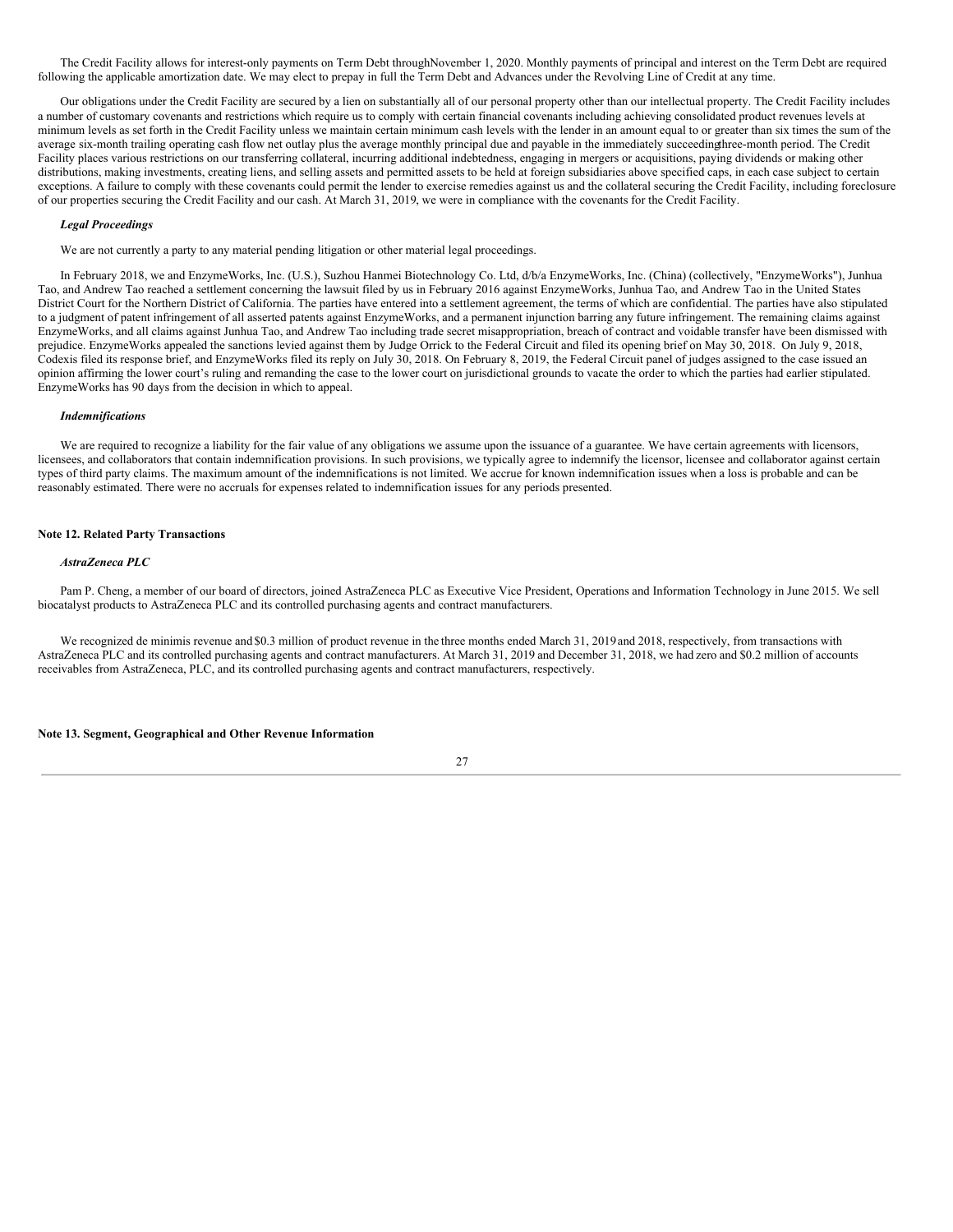#### *Segment Information*

As discussed in Note 2, "Basis of Presentation and Summary of Significant Accounting Policies," beginning in 2018, we identified our biotherapeutics business as a standalone business segment. Our two reportable business segments as of January 1, 2018, consisted of Performance Enzymes and Novel Biotherapeutics.

We report corporate-related expenses such as legal, accounting, information technology, and other costs that are not otherwise included in our reportable business segments as "Corporate costs." All items not included in income (loss) from operations are excluded from the business segments.

We manage our assets on a total company basis, not by business segment, as the majority of our operating assets are shared or commingled. Our CODM does not review asset information by business segment in assessing performance or allocating resources, and accordingly, we do not report asset information by business segment.

#### *Performance Enzymes*

We initially commercialized our CodeEvolver® protein engineering technology platform and products in the pharmaceuticals market, and to date this continues to be our largest market served. Our customers, which include many large global pharmaceutical companies, use our technology, products and services in their manufacturing processes and process development. We have also used the technology to develop customized enzymes for use in other industrial markets. These markets consist of several large industrial verticals, including food and food ingredients, animal feed, flavors, fragrances, and agricultural chemicals. We also use our technology to develop enzymes for customers using NGS and PCR/qPCR for in vitro molecular diagnostic and molecular biology research applications.

#### *Novel Biotherapeutics*

We are also targeting new opportunities in the pharmaceutical industry to discover, improve, and/or develop biotherapeutic drug candidates. We believe that our CodeEvolver® protein engineering platform technology can be used to discover novel biotherapeutic drug candidates that will target human diseases that are in need of improved therapeutic interventions. Similarly, we believe that we can deploy our platform technology to improve specific characteristics of a customer's pre-existing biotherapeutic drug candidate, such as its activity, stability or immunogenicity. Most notable is our lead program for the potential treatment of PKU in humans. PKU is an inherited metabolic disorder in which the enzyme that converts the essential amino acid phenylalanine into tyrosine is deficient. In October 2017, we announced a strategic collaboration with Nestlé Health Science to advance CDX-6114, our own novel orally administrable enzyme therapeutic candidate for the potential treatment of PKU. In July 2018, we announced that we had dosed the first subjects in a first-in-human Phase 1a dose-escalation trial with CDX-6114, which was conducted in Australia. In November 2018, we announced top-line results from the Phase 1a study in healthy volunteers with CDX-6114. In December 2018, Nestlé Health Science became obligated to pay us an additional \$1.0 million within 60 days after the achievement of a milestone relating to formulation of CDX-6114. In January 2019, we received notice from the U.S. Food and Drug Administration (the "FDA") that it had completed its review of our investigational new drug application ("IND") for CDX-6114 and concluded that we may proceed with the proposed Phase 1b multiple ascending dose study in healthy volunteers in the United States. In February 2019, Nestlé Health Science exercised its option to obtain an exclusive license for the global development and commercialization of CDX-6114 for the management of PKU. The exercise of the option triggered a \$3 million milestone payment which we recognized in the first quarter of 2019. Upon exercising its option, Nestlé Health Science has assumed all responsibilities for future clinical development and commercialization of CDX-6114, with the exception of the completion of an extension study, CDX - 6114-004, which is expected to be completed in the second quarter of 2019. For the three months ended March 31, 2019 and 2018, all revenues related to the Novel Biotherapeutics segment were generated from our collaborations with Nestlé Health Science.

We have also developed a pipeline of other biotherapeutic drug candidates, which are in preclinical development, and in which we expect to continue to make additional investments with the aim of advancing additional product candidates targeting other therapeutic areas.

Our CODM regularly reviews our segments and the approach provided by management for performance evaluation and resource allocation.

Operating expenses that directly support the segment activity are allocated based on segment headcount, revenue contribution or activity of the business units within the segments, based on the corporate activity type provided to the segment. The expense allocation excludes certain corporate costs that are separately managed from the segments. This provides the CODM with more meaningful segment profitability reporting to support operating decisions and allocate resources.

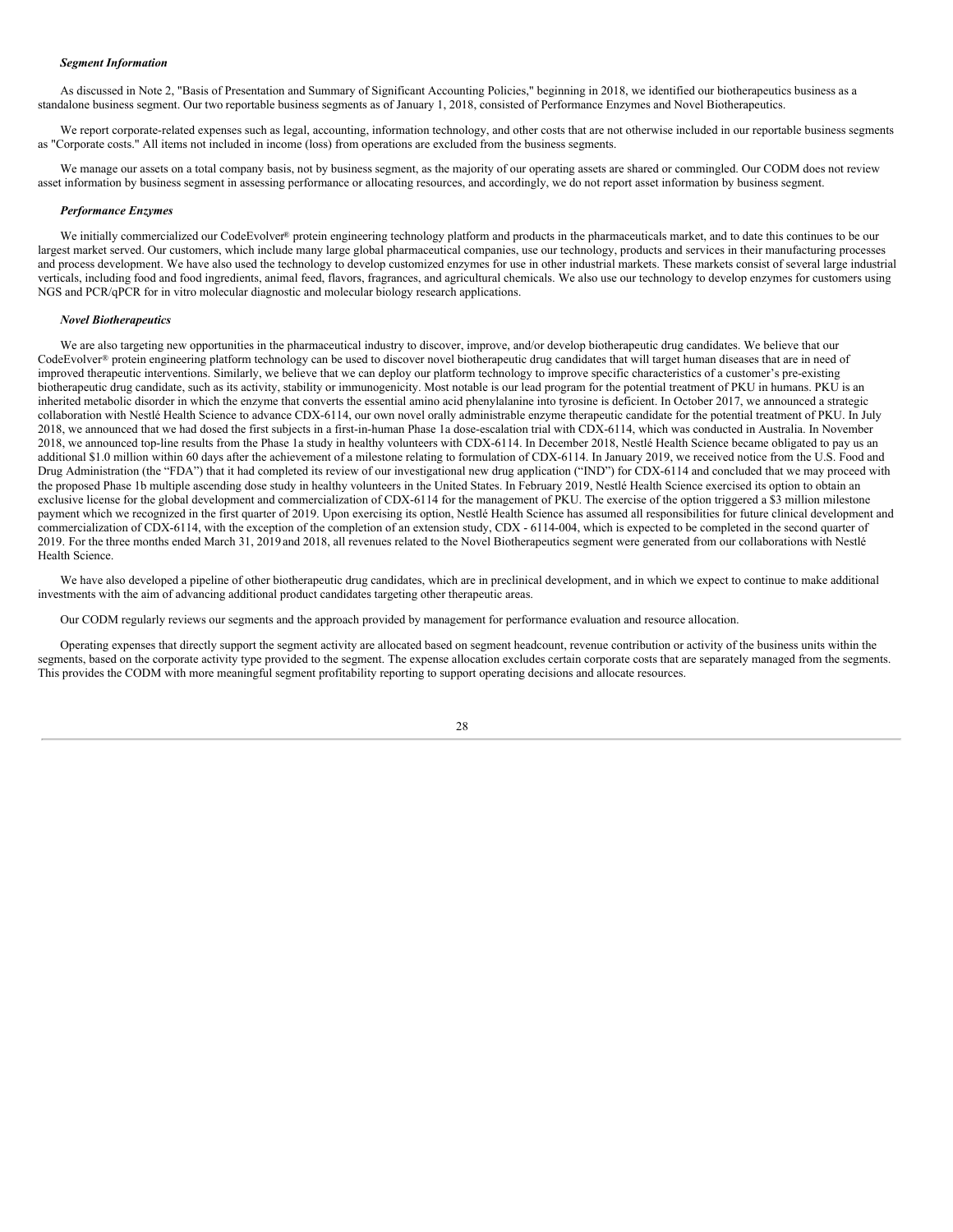The following table provides financial information by our reportable business segments along with a reconciliation to consolidated loss before income taxes (in thousands):

|                                               | Three months ended March 31, 2019 |        |               |                              |              |          | Three months ended March 31, 2018 |                               |   |                              |    |          |  |  |  |       |
|-----------------------------------------------|-----------------------------------|--------|---------------|------------------------------|--------------|----------|-----------------------------------|-------------------------------|---|------------------------------|----|----------|--|--|--|-------|
|                                               | Performance<br><b>Enzymes</b>     |        |               | <b>Novel Biotherapeutics</b> |              | Total    |                                   | Performance<br><b>Enzymes</b> |   | <b>Novel Biotherapeutics</b> |    |          |  |  |  | Total |
| <b>Revenues:</b>                              |                                   |        |               |                              |              |          |                                   |                               |   |                              |    |          |  |  |  |       |
| Product revenue                               | S                                 | 7,988  | <sup>\$</sup> |                              | S            | 7,988    | S                                 | 6,163                         | S |                              | S  | 6,163    |  |  |  |       |
| Research and development<br>revenue           |                                   | 2,099  |               | 5,496                        |              | 7,595    |                                   | 4,566                         |   | 3,313                        |    | 7,879    |  |  |  |       |
| Total revenues                                |                                   | 10,087 |               | 5,496                        |              | 15,583   |                                   | 10,729                        |   | 3,313                        |    | 14,042   |  |  |  |       |
| Costs and operating expenses:                 |                                   |        |               |                              |              |          |                                   |                               |   |                              |    |          |  |  |  |       |
| Cost of product revenue                       |                                   | 4,391  |               |                              |              | 4,391    |                                   | 3,825                         |   |                              |    | 3,825    |  |  |  |       |
| Research and development <sup>(1)</sup>       |                                   | 4,442  |               | 3,317                        |              | 7,759    |                                   | 5,066                         |   | 1,932                        |    | 6,998    |  |  |  |       |
| Selling, general and<br>administrative        |                                   | 2,101  |               | 517                          |              | 2,618    |                                   | 2,096                         |   | 146                          |    | 2,242    |  |  |  |       |
| Total segment costs and operating<br>expenses |                                   | 10,934 |               | 3,834                        |              | 14,768   |                                   | 10,987                        |   | 2,078                        |    | 13,065   |  |  |  |       |
| Income (loss) from operations                 | S                                 | (847)  | <sup>\$</sup> | 1,662                        | S.           | 815      | S                                 | (258)                         | S | 1,235                        | S  | 977      |  |  |  |       |
| Corporate costs $(2)$                         |                                   |        |               |                              |              | (5,575)  |                                   |                               |   |                              |    | (5, 435) |  |  |  |       |
| Depreciation and amortization                 |                                   |        |               |                              |              | (373)    |                                   |                               |   |                              |    | (238)    |  |  |  |       |
| Loss before income taxes                      |                                   |        |               |                              | $\mathbf{r}$ | (5, 133) |                                   |                               |   |                              | \$ | (4,696)  |  |  |  |       |

(1)Research and development expenses exclude depreciation.

(2)Corporate costs include unallocated selling, general and administrative expense, interest income, and other income and expenses.

The following table provides stock-based compensation expense included in income (loss) from operations by segment (in thousands):

|                          | Three months ended March 31, 2019 |                            |  |                              |    |     |  |       | Three months ended March 31, 2018 |                            |  |                              |  |       |
|--------------------------|-----------------------------------|----------------------------|--|------------------------------|----|-----|--|-------|-----------------------------------|----------------------------|--|------------------------------|--|-------|
|                          |                                   | <b>Performance Enzymes</b> |  | <b>Novel Biotherapeutics</b> |    |     |  | Total |                                   | <b>Performance Enzymes</b> |  | <b>Novel Biotherapeutics</b> |  | Total |
| Stock-based compensation |                                   | 636                        |  | 141                          |    | 777 |  | 333   |                                   | 63                         |  | 396                          |  |       |
|                          |                                   |                            |  |                              | 29 |     |  |       |                                   |                            |  |                              |  |       |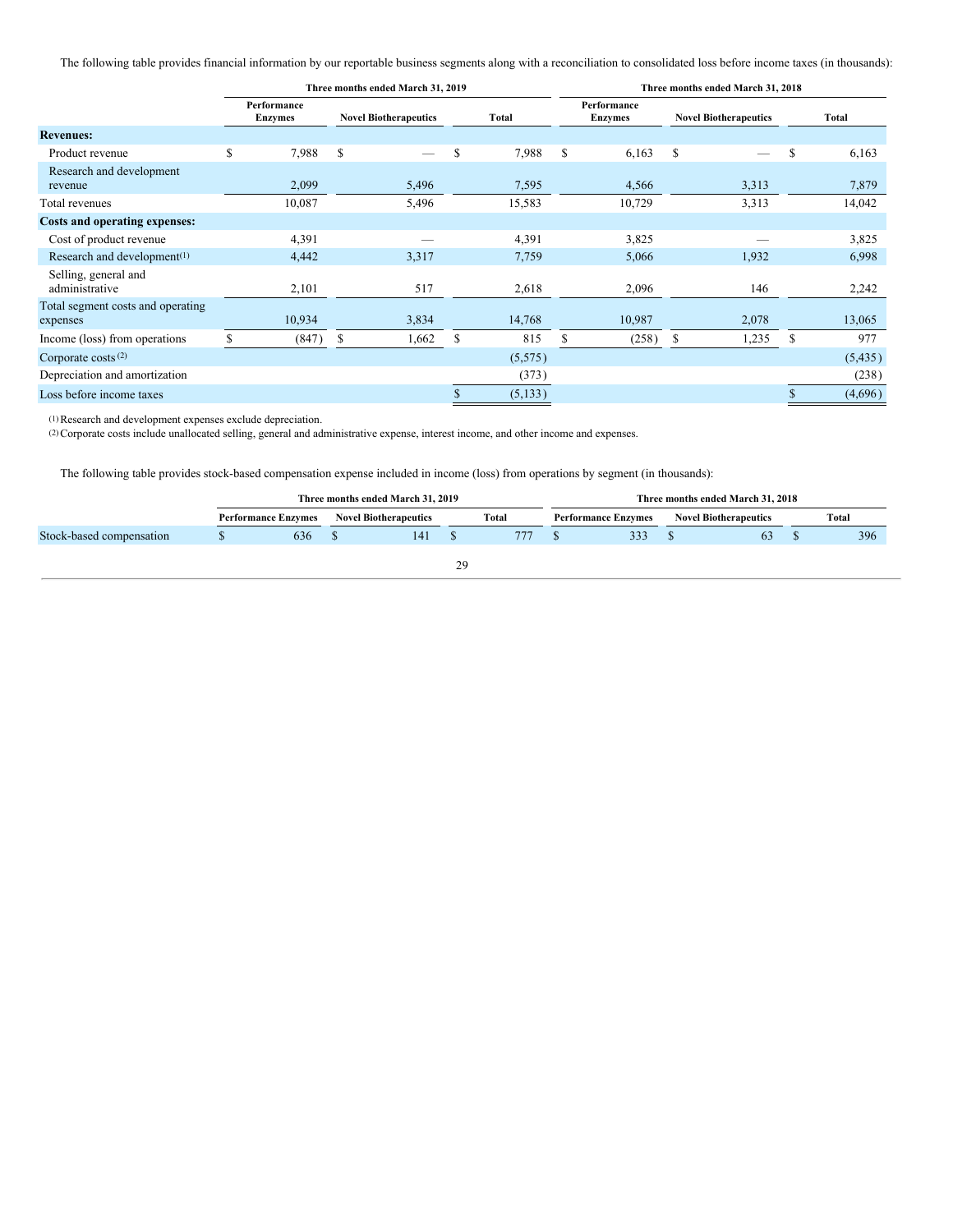## *Significant Customers*

Customers that each contributed 10% or more of our total revenues were as follows:

|            |                                      | <b>Percentage of Total Revenues</b> |  |  |  |  |
|------------|--------------------------------------|-------------------------------------|--|--|--|--|
|            | For the three months ended March 31, |                                     |  |  |  |  |
|            | 2019                                 | 2018                                |  |  |  |  |
| Customer A | 41%                                  | 48%                                 |  |  |  |  |
| Customer B | 35%                                  | 24%                                 |  |  |  |  |
| Customer C | *                                    | 10%                                 |  |  |  |  |

Customers that each contributed 10% or more of our total accounts receivable had the following balances as of the periods presented:

|            | Percentage of Accounts Receivables as of |                   |  |  |
|------------|------------------------------------------|-------------------|--|--|
|            | March 31, 2019                           | December 31, 2018 |  |  |
| Customer A | 33%                                      | 37%               |  |  |
| Customer B | 30%                                      | 17%               |  |  |
| Customer D | 17%                                      | $*$               |  |  |
| Customer E | *                                        | 11%               |  |  |
| Customer F | $\ast$                                   | 16%               |  |  |

*\* Less than 10% of the period presented*

## *Geographical Information*

Geographic revenues are identified by the location of the customer and consist of the following (in thousands):

|                | Three Months Ended March 31, |      |        |  |  |  |
|----------------|------------------------------|------|--------|--|--|--|
|                | 2019                         |      | 2018   |  |  |  |
| Revenues       |                              |      |        |  |  |  |
| Americas       | 2,838                        | - \$ | 3,597  |  |  |  |
| <b>EMEA</b>    | 7,726                        |      | 4,992  |  |  |  |
| APAC           | 5,019                        |      | 5,453  |  |  |  |
| Total revenues | 15,583                       |      | 14,042 |  |  |  |

Identifiable long-lived assets by location and goodwill by reporting unit were as follows:

| Long-lived assets:   | March 31, 2019 |        |  | December 31, 2018                    |
|----------------------|----------------|--------|--|--------------------------------------|
| <b>United States</b> |                | 30.886 |  | 750<br>$\mathcal{L}$ , $\mathcal{L}$ |

|          | As of March 31, 2019 and December 31, 2018                 |  |     |       |       |  |  |
|----------|------------------------------------------------------------|--|-----|-------|-------|--|--|
|          | <b>Novel Biotherapeutics</b><br><b>Performance Enzymes</b> |  |     | Total |       |  |  |
| Goodwill | 2,463                                                      |  | 778 |       | 3,241 |  |  |

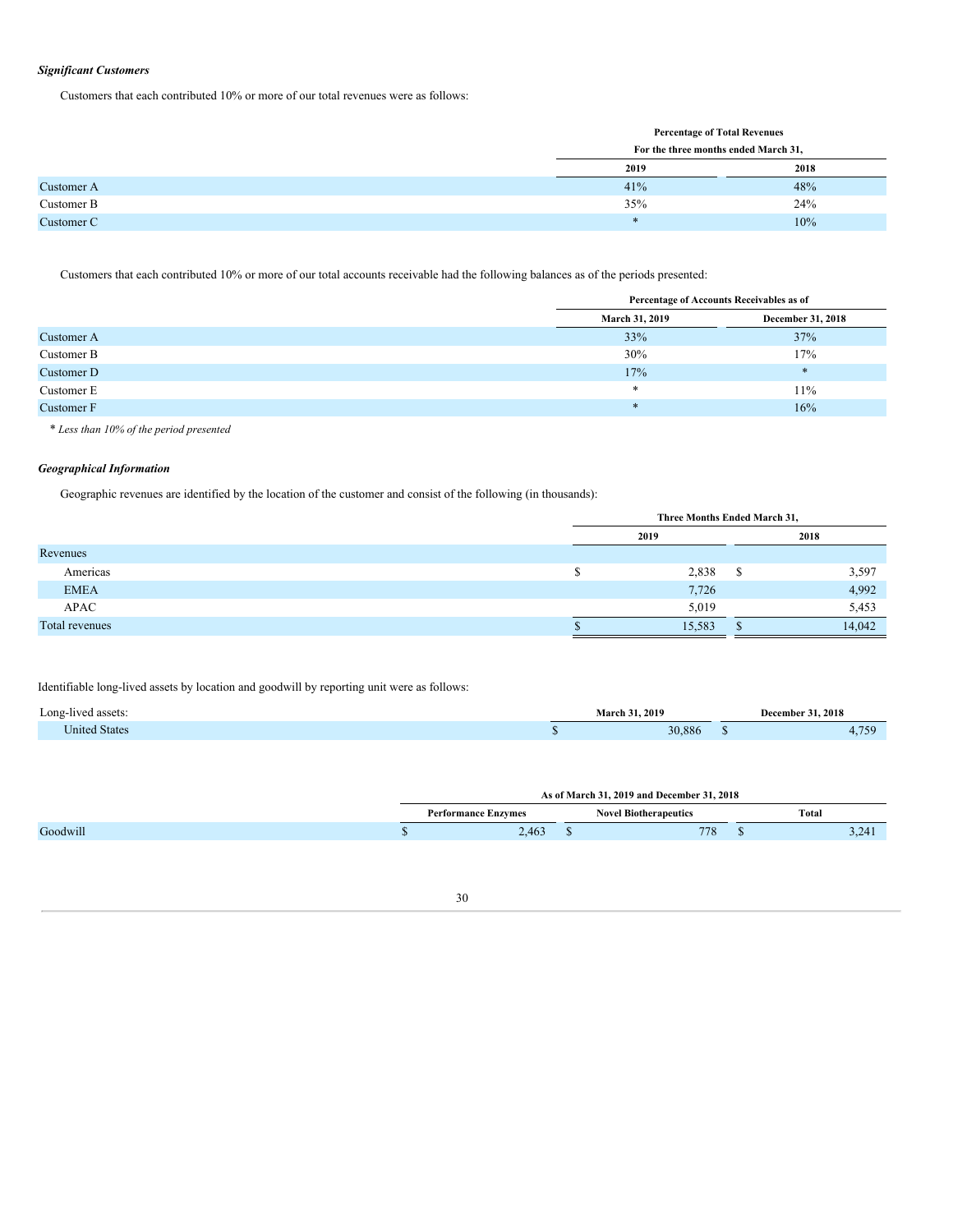#### **Note 14. Subsequent Events**

## *Platform Technology Transfer and License Agreement*

In May 2019, we entered into a Platform Technology Transfer and License Agreement (the "Agreement") with Novartis Pharma AG ("Novartis"). The Agreement allows Novartis to use Codexis' proprietary CodeEvolver® protein engineering platform technology (the "CodeEvolver Platform Technology") in the field of human healthcare. Under the Agreement, we will transfer the CodeEvolver Platform Technology to Novartis over approximately 20 months starting with the date on which we commence the technology transfer (the "Technology Transfer Period"). As a part of this technology transfer, our company will provide to Novartis Codexis' proprietary enzymes, proprietary protein engineering protocols and methods, and proprietary software algorithms. In addition, teams of Codexis and Novartis scientists will participate in technology training sessions and collaborative research projects at Codexis' laboratories in Redwood City, California and at a designated Novartis laboratory in Basel, Switzerland. Upon completion of technology transfer, Novartis will have the CodeEvolver Platform Technology installed at its designated laboratory.

Novartis will pay Codexis up to \$14 million over approximately the next 22 months, \$5 million of which will be paid shortly after the Effective Date of the Agreement, and an additional \$4 million of which is subject to satisfactory completion of the first technology transfer milestone and \$5 million of which is subject to satisfactory completion of the second technology transfer milestone. In consideration for the continued disclosure and license of improvements to the Codexis technology and materials during a multi-year period that begins on the conclusion of the Technology Transfer Period ("Improvements Term"), Novartis will pay Codexis annual payments which amount to an additional \$8 million. Codexis also has the potential to receive quantity-dependent, usage payments for each API that is manufactured by Novartis using one or more enzymes that have been developed or are in development using the CodeEvolver Platform Technology during the period that begins on the conclusion of the Technology Transfer Period and ends on the expiration date of the last to expire licensed patent. These product-related usage payments, if any, will be paid by Novartis to Codexis for each quarter that Novartis manufactures API using a CodeEvolver®-developed enzyme. The usage payments will be based on the total volume of API produced using the CodeEvolver®-developed enzyme. These usage payments can begin in the clinical stage, and will extend throughout the commercial life of each API.

### *Commercial Agreement*

In April 2019, we entered into a multi-year commercial agreement with Tate & Lyle Ingredients Americas LLC ("Tate & Lyle") under which Tate & Lyle has received an exclusive license to use a suite of Codexis novel performance enzymes in the manufacture of Tate & Lyle's zero-calorie stevia sweetener, TASTEVA® M, and other stevia products. Under the agreement, Codexis will supply Tate & Lyle with its requirements for these enzymes over a multiple year period.

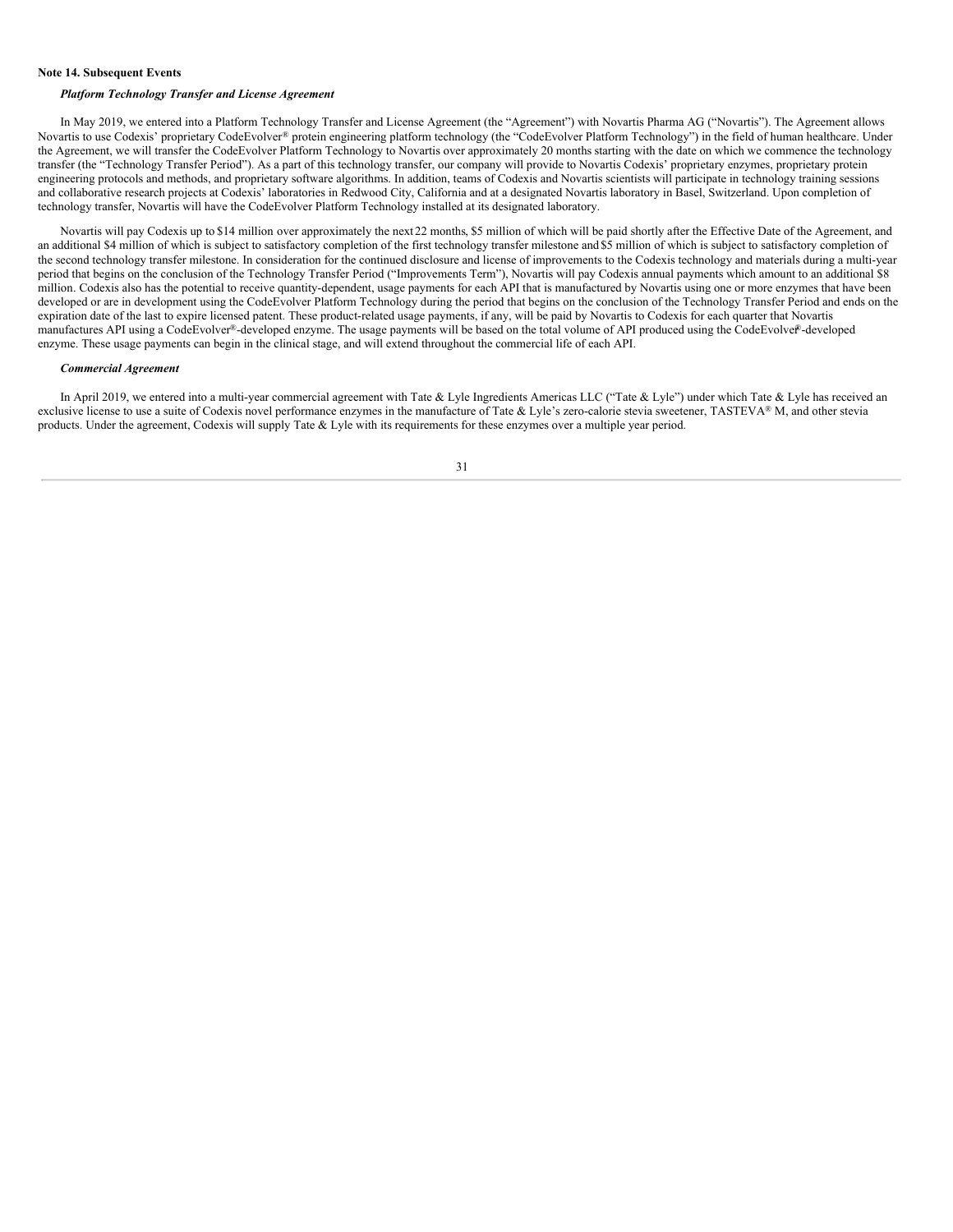## <span id="page-31-0"></span>**ITEM 2. MANAGEMENT'S DISCUSSION AND ANALYSIS OF FINANCIAL CONDITION AND RESULTS OF OPERATIONS**

The following management's discussion and analysis of our financial condition and results of operations should be read in conjunction with the unaudited condensed consolidated financial statements and the related notes thereto included elsewhere in this Quarterly Report on Form 10-Q and the audited consolidated financial statements and notes thereto and management's discussion and analysis of financial condition and results of operations for the year ended December 31, 2018 included in our Annual Report on Form 10-K for the year ended December 31, 2018, as filed with the SEC on March 1, 2019 (the "Annual Report"). This Quarterly Report on Form 10-Q contains forwardlooking statements within the meaning of Section 21E of the Securities Exchange Act of 1934, as amended (the "Exchange Act"). These statements include, but are not limited to, expectations regarding our strategy, business plans, financial performance and developments relating to our industry. These statements are often identified by the use of words such as may, will, expect, believe, anticipate, intend, could, should, estimate or continue, and similar expressions or variations. Such forward-looking statements are subject to risks, uncertainties and other factors that could cause actual results and the timing of certain events to differ materially from future results expressed or implied by such forward-looking statements. Factors that could cause or contribute to such differences include, but are not limited to, those set forth in Part II, Item 1A of this Quarterly Report on Form 10-O and Part I, Item 1A of our Annual Report, as incorporated herein and referenced in Part II, Item 1A of this Quarterly Report on Form 10-O and elsewhere in this report. The forward-looking statements in this Quarterly Report on Form 10-Q represent our views as of the date of this Quarterly Report on Form 10-Q. We anticipate that subsequent events and developments will cause our views to change. However, while we may elect to update these forward-looking statements at some point in the future, we have no current intention of doing so except to the extent required by applicable law. You should, therefore, not rely on these forward-looking statements as representing our views as of any date subsequent to the date of this Quarterly Report on Form 10-Q.

## **Business Overview**

We discover, develop and sell proteins that deliver value to our clients in a growing set of industries. We view proteins as a vast untapped source of value-creating materials, and we are using our proven technologies, which we have been continuously improving since our inception in 2002, to commercialize an increasing number of novel proteins, both as proprietary Codexis products and in partnership with our customers.

We are a pioneer in the harnessing of computational technologies to drive biology advancements. Since our inception in 2002, we have made substantial investments in the development of our CodeEvolver® protein engineering technology platform, the primary source of our competitive advantage. Our technology platform is powered by proprietary, artificial intelligence-based, computational algorithms that rapidly mine our large and continuously growing library of protein variants' performance attributes. These computational outputs enable increasingly reliable predictions for next generation protein variants to be engineered, enabling delivery of targeted performance enhancements in a time-efficient manner. In addition to its computational prowess, our CodeEvolver® protein engineering technology platform integrates additional modular competencies, including robotic high-throughput screening and genomic sequencing, organic chemistry and process development which are all coordinated to create our novel protein innovations.

Our approach to developing commercially viable biocatalytic manufacturing processes begins by conceptually designing the most cost-effective and practical process for a targeted product. We then develop optimized protein catalysts to enable that process design using our CodeEvolver® protein engineering platform technology. Engineered protein catalyst candidates - many thousands for each protein engineering project - are then rapidly screened and validated in high throughput screening under relevant manufacturing operating conditions. This approach results in an optimized protein catalyst enabling cost-efficient processes that typically are relatively simple to run in conventional manufacturing equipment. This also allows for the efficient technical transfer of our process to our manufacturing partners.

The successful embodiment of our CodeEvolver<sup>®</sup> protein engineering technology platform in commercial manufacturing processes requires well-integrated expertise in a number of technical disciplines. In addition to those directly involved in practicing our CodeEvolver® protein engineering platform technology, such as molecular biology, enzymology, microbiology, cellular engineering, metabolic engineering, bioinformatics, biochemistry and high throughput analytical chemistry, our process development projects also involve integrated expertise in organic chemistry, chemical process development, chemical engineering, fermentation process development and fermentation engineering. Our integrated, multi-disciplinary approach to biocatalyst and process development is a critical success factor for our company.

We initially commercialized our CodeEvolver<sup>®</sup> protein engineering technology platform and products in the pharmaceuticals market, which remains our primary business focus. Our customers, which include several large global

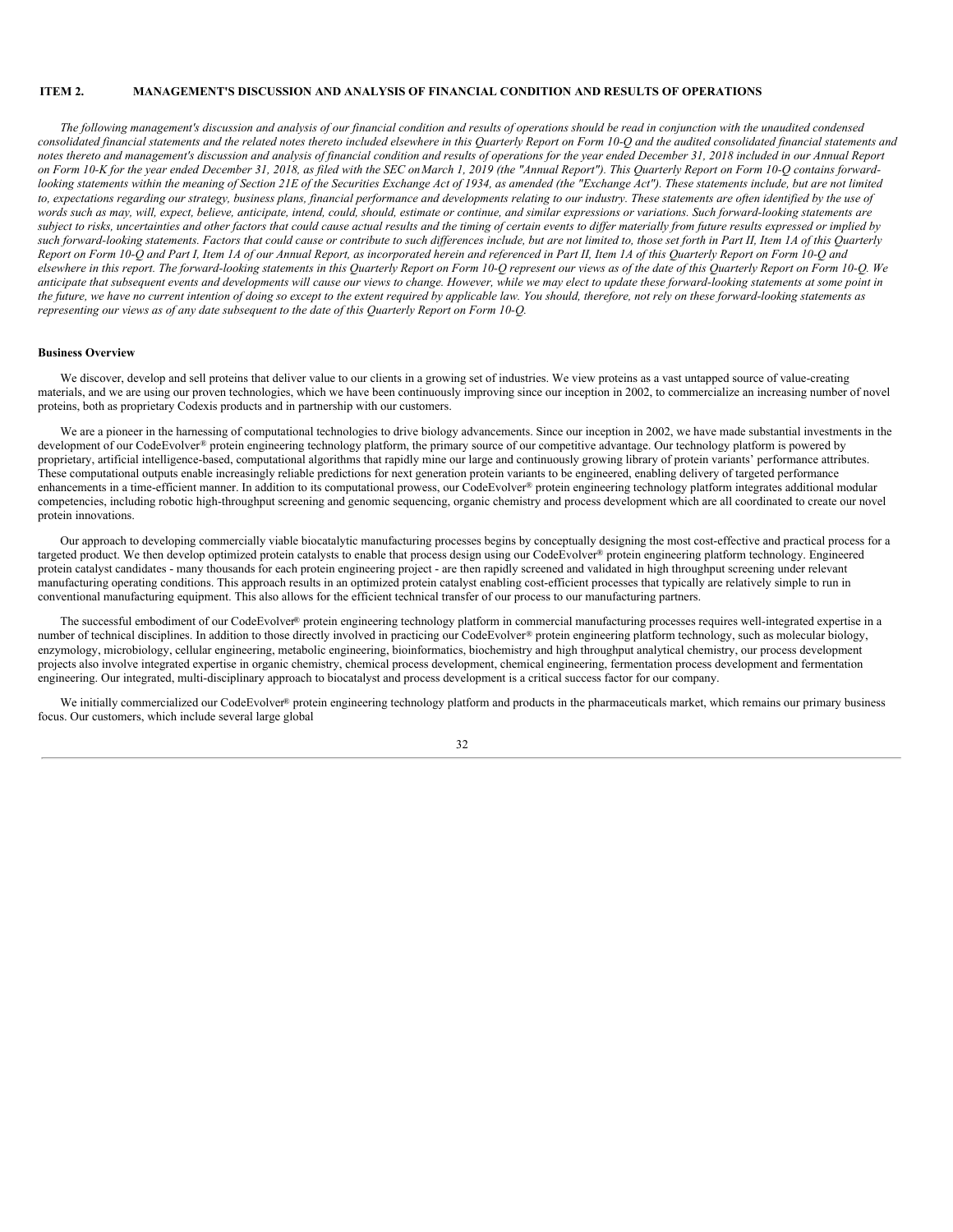pharmaceutical companies, use our technology, products and services in their manufacturing processes and process development.

We have also used the technology to develop protein catalysts for use in the fine chemicals market. The fine chemicals market consists of several large market verticals, including food and food ingredients, animal feed, flavors, fragrances and agricultural chemicals.

We have also begun using the CodeEvolver® protein engineering technology platform to develop early stage, novel biotherapeutic product candidates, both for our customers and for our own business, most notably our lead program for the potential treatment of phenylketonuria ("PKU") in humans. PKU is an inherited metabolic disorder in which the enzyme that converts the essential amino acid phenylalanine into tyrosine is deficient. In October 2017, we entered into a Global Development, Option and License Agreement (the "Nestlé Agreement") with Nestec Ltd. ("Nestlé Health Science"), to advance CDX-6114, our enzyme biotherapeutic product candidate for the potential treatment of PKU. In February 2019, Nestlé Health Science exercised its option to obtain an exclusive license to develop and commercialize CDX-6114.

In April 2018, we entered into a strategic agreement (the "Porton Agreement") with Porton Pharma Solutions, Ltd. ("Porton") to license key elements of our CodeEvolver protein engineering technology platform to Porton's global custom intermediate and active pharmaceutical ingredients ("API") development and manufacturing business. This gives us access to a wide variety of small and medium-sized pharmaceutical customers.

We are also using our technology to develop enzymes for customers using next generation sequencing ("NGS") and polymerase chain reaction ("PCR/qPCR") for in vitro molecular diagnostic and genomic research applications. Our first enzyme for this application is a DNA ligase which we began marketing to customers in 2018.

In May 2019, we entered into a Platform Technology Transfer and License Agreement (the "Agreement") with Novartis Pharma AG ("Novartis"). The Agreement allows Novartis to use Codexis' proprietary CodeEvolver® protein engineering platform technology (the "CodeEvolver Platform Technology") in the field of human healthcare. For further details, see Note 14, "Subsequent Events," in the Notes to Unaudited Condensed Consolidated Financial Statements included in this Quarterly Report on Form 10-Q.

#### **Business Segments**

We manage our business as two business segments: Performance Enzymes and Novel Biotherapeutics.

#### *Performance Enzymes*

We initially commercialized our CodeEvolver<sup>®</sup> protein engineering technology platform and products in the pharmaceuticals market, and to date this continues to be our largest market served. Our customers, which include many large global pharmaceutical companies, use our technology, products and services in their manufacturing processes and process development. We have also used the technology to develop customized enzymes for use in other industrial markets. These markets consist of several large industrial verticals, including food and food ingredients, animal feed, flavors, fragrances, and agricultural chemicals. We also use our technology to develop enzymes for customers using NGS and PCR/qPCR for in vitro molecular diagnostic and molecular biology research applications. In April 2018, we entered into the Porton Agreement related to our strategic collaboration with Porton to license key elements of our world-leading biocatalyst technology for use in Porton's global custom intermediate and API development and manufacturing business.

### *Novel Biotherapeutics*

We are also targeting new opportunities in the pharmaceutical industry to discover, improve, and/or develop biotherapeutic drug candidates. We believe that our CodeEvolver® protein engineering platform technology can be used to discover novel biotherapeutic drug candidates that will target human diseases that are in need of improved therapeutic interventions. Similarly, we believe that we can deploy our platform technology to improve specific characteristics of a customer's pre-existing biotherapeutic drug candidate, such as its activity, stability or immunogenicity. Most notable is our lead program for the potential treatment of PKU in humans. PKU is an inherited metabolic disorder in which the enzyme that converts the essential amino acid phenylalanine into tyrosine is deficient. In October 2017, we announced a strategic collaboration with Nestlé Health Science to advance CDX-6114, our own novel orally administrable enzyme therapeutic candidate for the potential treatment of PKU. In July 2018, we announced that we had dosed the first subjects in a first-in-human Phase 1a dose-escalation trial with CDX-6114, which was conducted in Australia. In November 2018, we announced top-line results from the Phase 1a study in healthy volunteers with CDX-6114. In December 2018, Nestlé Health Science became obligated to pay us an additional \$1.0 million within 60 days after the achievement of a milestone relating to formulation of CDX-6114. In January 2019, we received

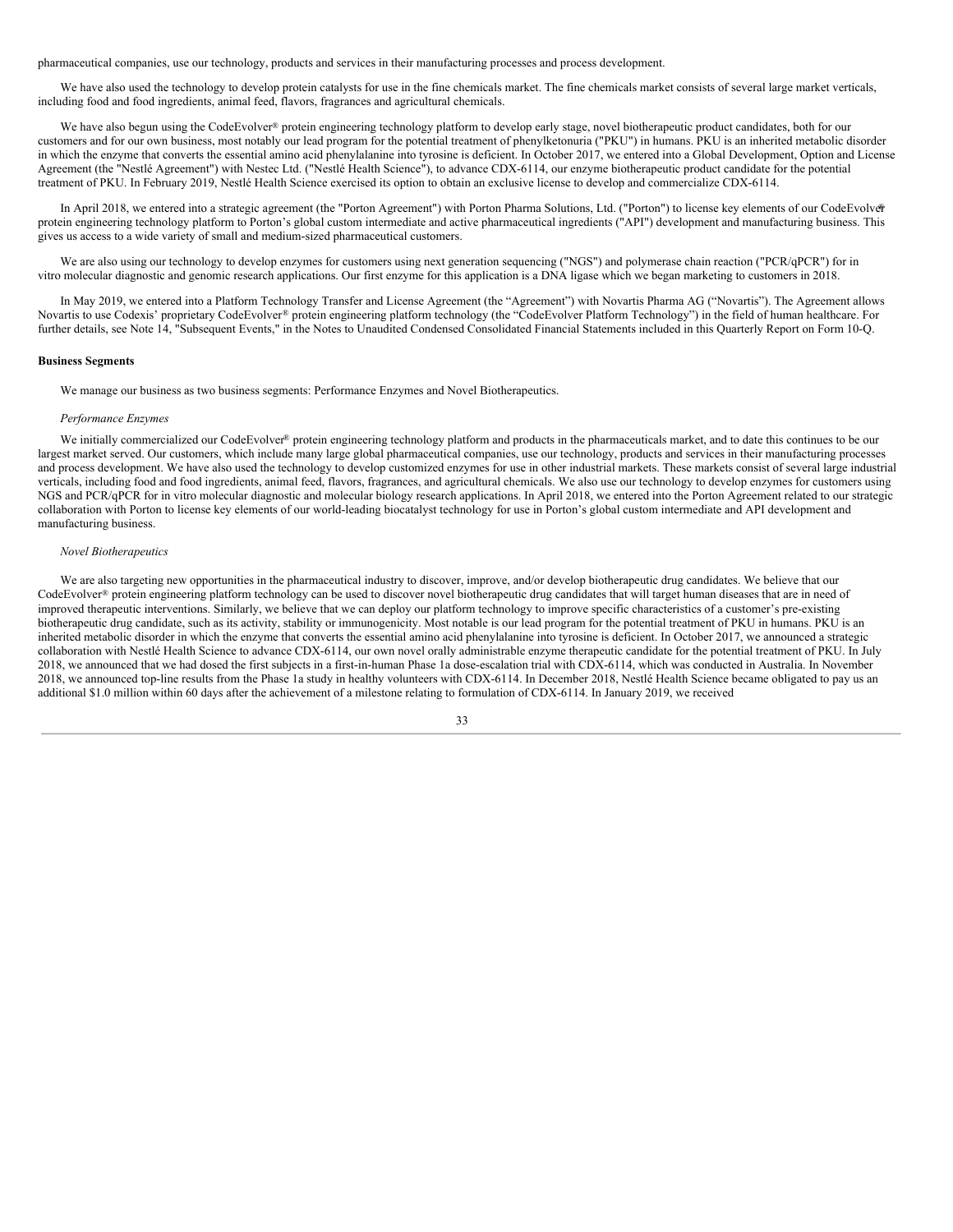notice from the U.S. Food and Drug Administration (the "FDA") that it had completed its review of our investigational new drug application ("IND") for CDX-6114 and concluded that we may proceed with the proposed Phase 1b multiple ascending dose study in healthy volunteers in the United States. In February 2019, Nestlé Health Science exercised its option to obtain an exclusive, worldwide, royalty-bearing, sub-licensable license for the global development and commercialization of CDX-6114 for the management of PKU. As a result of the option exercise, we earned a milestone and recognized \$3.0 million in revenues in the first quarter of 2019. Upon exercising its option, Nestlé Health Science has assumed all responsibilities for future clinical development and commercialization of CDX-6114, with the exception of the completion of an extension study, CDX - 6114-004, which is expected to be completed in the second quarter of 2019.

We have also developed a pipeline of other biotherapeutic drug candidates, which are in preclinical development, and in which we expect to continue to make additional investments with the aim of advancing additional product candidates targeting other therapeutic areas.

For further description of our business segments, see Note 13, "Segment, Geographical and Other Revenue Information," in the Notes to Unaudited Condensed Consolidated Financial Statements included in this Quarterly Report on Form 10-Q.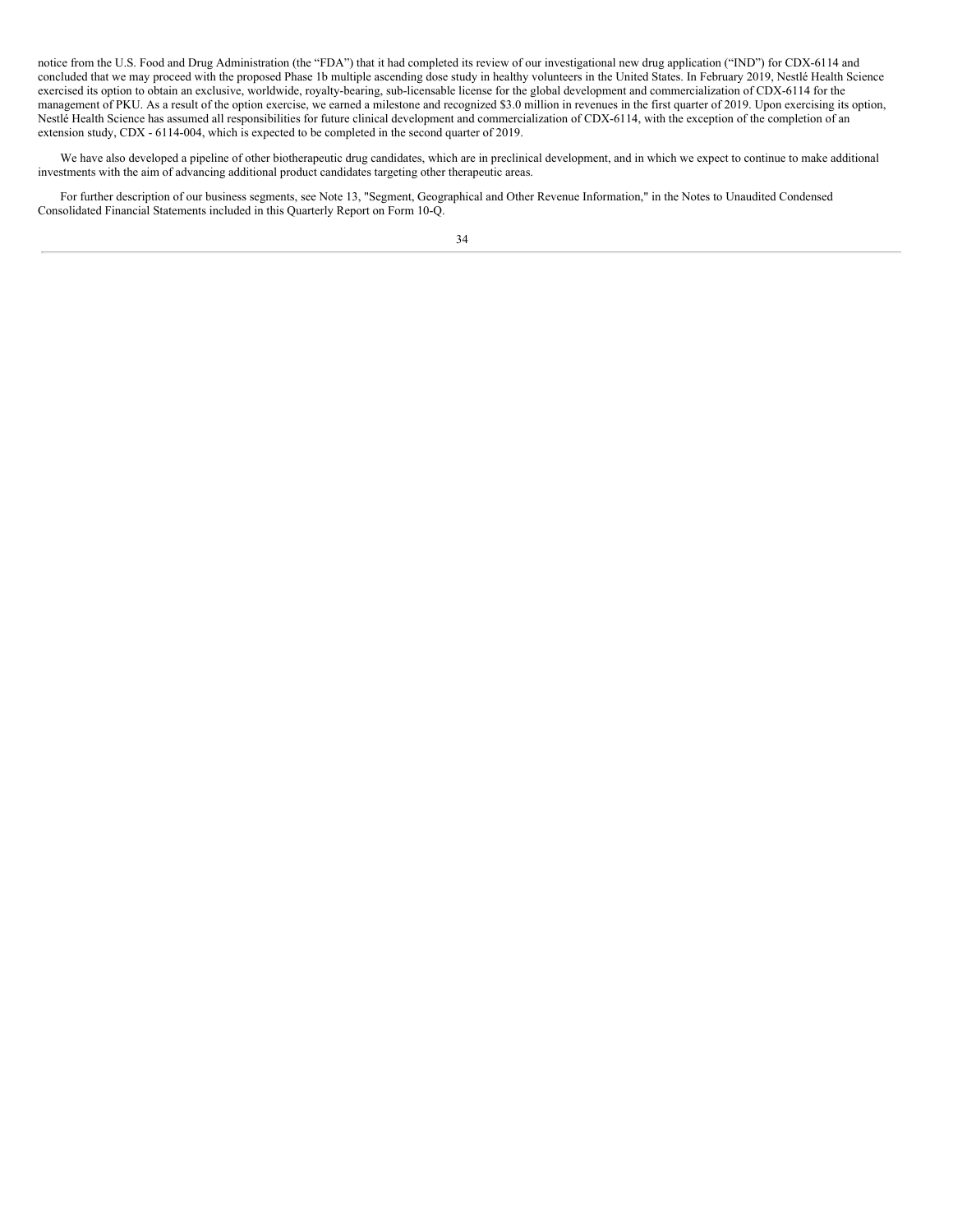#### *Results of Operations Overview*

Revenues increased to \$15.6 million for the first quarter of 2019 from \$14.0 million in the first quarter of 2018, primarily due to higher product revenue. Product revenue for the first quarter of 2019 increased by \$1.8 million to \$8.0 million from \$6.2 million in the first quarter of 2018 primarily due to higher customer demand for enzymes for both generic and branded products.

Research and development revenue decreased by \$0.3 million to \$7.6 million from \$7.9 million in the first quarter of 2018 due to recognition of a functional license to Merck in the prior year and prior year completion of services to Tate & Lyle for their sweetener product. The revenue recognition of a functional license fee from Nestlé Health Science partially offset the decrease in research and development revenue.

Product gross margins were 45% for the first quarter of 2019, compared to 38% in the same period in 2018, due to improved sales mix. Our profit margins are affected by many factors including the costs of internal and third-party fixed and variable costs, including materials and supplies, labor, facilities and other overhead costs. Profit margin data are used as a management performance measure to provide additional information regarding our results of operations on a consolidated basis.

Research and development expense increased by \$0.8 million, or 12%, to \$8.0 million for the first quarter of 2019, compared to the first quarter of 2018, primarily due to an increase in costs associated with higher headcount, higher allocable expenses, increases in lab supplies and stock compensation offset by lower outside services.

Selling, general and administrative expense increased by \$0.7 million, or 9%, to \$8.4 million for the first quarter of 2019, compared to the first quarter of 2018, primarily due to an increase in costs associated with facilities and headcount, higher consultant fees and stock compensation, which were partially offset by decreases in allocable expenses, lower outside services and accounting fees.

Net loss for the first quarter of 2019 was \$5.1 million, representing a net loss of \$0.09 per basic and diluted share. This compares to a net loss of\$4.7 million, representing a net loss of \$0.10 per basic and diluted share for the first quarter of 2018. The increase in net loss for thefirst quarter of 2019 over the same period of the prior year is primarily related to higher operating expenses.

Cash and cash equivalents decreased by \$5.7 million to \$47.3 million as of March 31, 2019 compared to \$53.0 million as of December 31, 2018. Net cash used in operating activities decreased to \$2.9 million in the three months ended March 31, 2019 compared to \$4.2 million in the three months ended March 31, 2018. We believe that based on our current level of operations, our existing cash, cash equivalents, and marketable securities will provide adequate funds for ongoing operations, planned capital expenditures and working capital requirements for at least the next 12 months.

In June 2017, we entered into a loan and security agreement that allows us to borrow up to \$10.0 million under a term loan, and up to \$5.0 million under a revolving credit facility with 80% of certain eligible accounts receivable as a borrowing base (the "Credit Facility"). Obligations under the Credit Facility are secured by a lien on substantially all of our personal property other than our intellectual property. In September 2018, we entered into a Fourth Amendment to the Credit Facility whereby the draw period on the term debt was extended to September 30, 2019. In January 2019, we entered into a Fifth Amendment to the Credit Facility to allow for Codexis to obtain a letter of credit of up to \$1.1 million to secure its obligations under the Lease with MetLife. We may draw on the Term Debt at any time prior to September 30, 2019, subject to customary conditions for funding including, among others, that no event of default exists. As of March 31, 2019, no amounts were borrowed under the Credit Facility and we were in compliance with the covenants for the Credit Facility. See Note 11, "Commitments and Contingencies," in the Notes to Unaudited Condensed Consolidated Financial Statements included in this Quarterly Report on Form 10-Q.

Below is an overview of our results of operations by business segments:

#### *Performance Enzymes*

Revenues decreased by \$0.6 million, or 6%, to \$10.1 million for the three months ended March 31, 2019, compared to the first quarter of 2018 primarily due to the inclusion of a functional license to Merck and research service revenue for Tate & Lyle in the year-ago period partially offset by an increase in product revenue with higher customer demand for enzymes for both generic and branded products.

Product gross margins were45% in the three months ended March 31, 2019, compared to 38% in the corresponding period in2018 due to improved sales mix.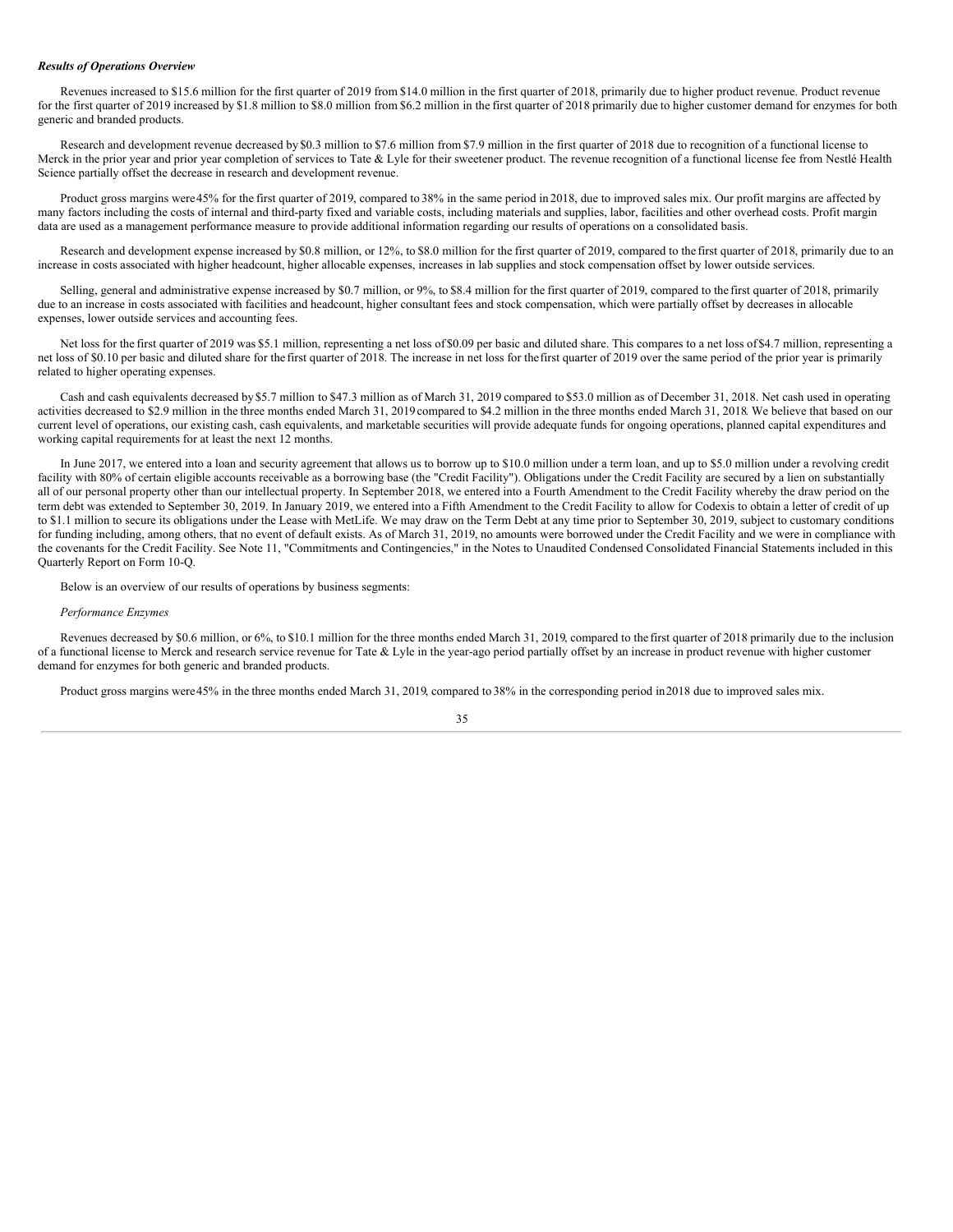Research and development expense decreased by \$0.6 million, or 12%, to \$4.4 million for the first quarter of 2019, compared to the first quarter of 2018, primarily due to lower outside services.

Selling, general and administrative expense was flat at\$2.1 million for the first quarter of 2019, compared to the first quarter of 2018, primarily due to lower allocable costs offset by an increase in facilities expense.

## *Novel Biotherapeutics*

Revenues increased by \$2.2 million, or 66%, to \$5.5 million for the three months ended March 31, 2019, compared to the first quarter of 2018 primarily due to revenue recognition of a functional license fee from Nestlé Health Science partially offset by lower CDX-6114 development service revenues.

Research and development expense increased by \$1.4 million, or 72%, to \$3.3 million for the first quarter of 2019, compared to the first quarter of 2018, primarily due to an increase in costs associated with higher headcount partially offset by lower outside services.

Selling, general and administrative expense increased by \$0.4 million, or 254%, to \$0.5 million for the first quarter of 2019, compared to the first quarter of 2018, primarily due to increases in costs related to higher headcount, outside services and stock compensation.

#### *GSK Platform Technology Transfer, Collaboration and License Agreement*

In July 2014, we entered into a CodeEvolver® protein engineering platform technology transfer collaboration and license agreement (the "GSK CodeEvolver® Agreement") with GlaxoSmithKline ("GSK"). Pursuant to the terms of the agreement, we granted GSK a non-exclusive license to use the CodeEvolver® protein engineering platform technology to develop novel enzymes for use in the manufacture of GSK's pharmaceutical and health care products.

We received an upfront fee upon the execution of the agreement in July 2014 and milestone payments in each of the years from 2014 through April 2016. We completed the transfer of the CodeEvolver® protein engineering platform technology to GSK in April 2016 and all revenues relating to the technology transfer have been recognized as of April 2016. We have the potential to receive additional cumulative contingent payments that range from \$5.75 million to \$38.5 million per project based on GSK's successful application of the licensed technology. We are also eligible to receive royalties based on net sales of GSK's sales of licensed enzyme products that are currently not being recognized.

## *Merck Platform Technology Transfer and License Agreement*

In August 2015, we entered into a CodeEvolver® platform technology transfer collaboration and license agreement (the "Merck CodeEvolver® Agreement") with Merck, Sharp & Dohme ("Merck"), which allows Merck to use the CodeEvolver® protein engineering technology platform in the field of human and animal healthcare.

We received a \$5.0 million up-front license fee upon execution of the Merck CodeEvolver® Agreement, and milestone payments in September 2015 and in September 2016, when we completed the transfer of the engineering platform technology. Additionally, we recognized research and development revenues of \$1.0 million and \$0.9 million for the three months ended March 31, 2019 and 2018, respectively, for various research projects under our collaborative arrangement.

We have the potential to receive payments of up to a maximum of \$15.0 million for each commercial active pharmaceutical ingredient ("API") that is manufactured by Merck using one or more novel enzymes developed by Merck using the CodeEvolver® protein engineering technology platform. The API payments, which are currently not recognized as revenue, are based on quantity of API developed and manufactured by Merck and will be recognized as usage-based royalties.

In January 2019, we entered into an amendment to the Merck CodeEvolver® Agreement whereby we will install certain CodeEvolver® protein engineering technology upgrades into Merck's platform license installation and maintain those upgrades for a multi-year term. As of March 31, 2019, none of the technology upgrades have been installed and no revenue has been recognized under the amendment.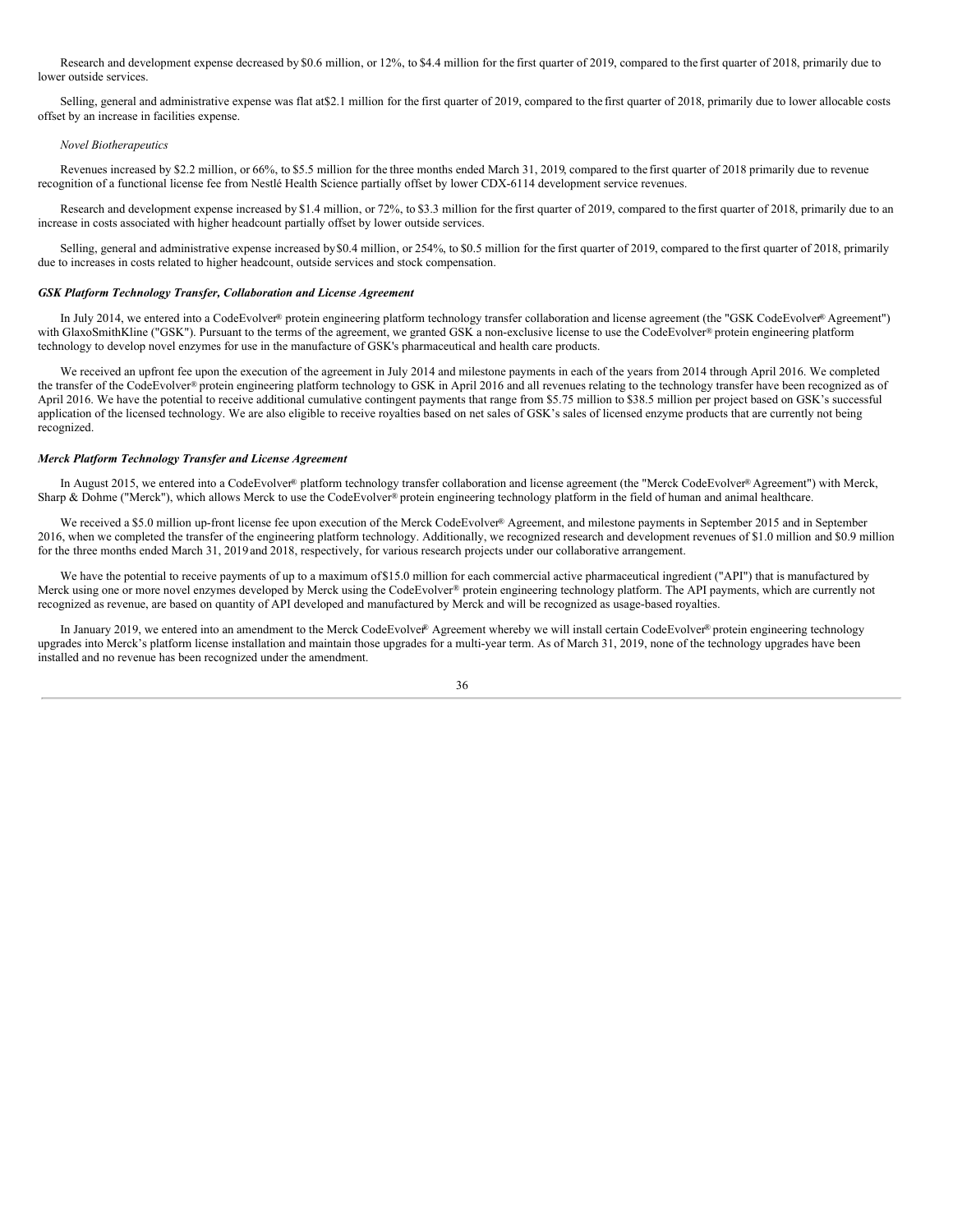#### *Global Development, Option and License Agreement and Strategic Collaboration Agreement*

In October 2017, we entered into a Global Development, Option and License Agreement (the "Nestlé Agreement") with Nestec Ltd. ("Nestlé Health Science") and, solely for the purpose of the integration and the dispute resolution clauses of the Nestlé Agreement, Nestlé Health Science S.A., to advance CDX-6114, our enzyme biotherapeutic product candidate for the potential treatment of PKU.

We received an upfront cash payment of \$14.0 million upon the execution of the Nestlé Agreement, a \$4.0 million milestone payment after dosing the first subjects in a first-in-human Phase 1a dose-escalation trial with CDX-6114, and a \$1.0 million milestone payment upon achievement of a milestone relating to formulation of CDX-6114. The \$4.0 million milestone payment that was triggered by the initiation of the trial was received in September 2018 and the \$1.0 million milestone payment that was triggered by the achievement of a formulation relating to CDX-6114 was received in February 2019. The upfront payment and the variable consideration relating to the progress payment of \$4.0 million and milestone payment of \$1.0 million are being recognized over time as the development work is being performed. Revenue is being recognized using a single measure of progress that depicts our performance in transferring control of the services, which is based on the ratio of level of effort incurred to date compared to the total estimated level of effort required to complete all performance obligations under the agreement. We recognized development fees of \$1.3 million and \$2.7 million for the three months ended March 31, 2019 and 2018, respectively, as research and development revenue. We had deferred revenue related to the development fees attributed to the milestone payment and up-front fees of \$0.7 million at March 31, 2019 and \$1.9 million at December 31, 2018.

In January 2019, we received notice from the FDA that it had completed its review of our IND for CDX-6114 and that it had concluded that we may proceed with the proposed Phase 1b multiple ascending dose study in healthy volunteers in the United States. In February 2019, Nestlé Health Science exercised its option to obtain an exclusive, worldwide, royalty-bearing, sub-licensable license for the global development and commercialization of CDX-6114 for the management of PKU which triggered a payment of \$3.0 million to us. We recognized revenue of \$3.0 million for three months ended March 31, 2019 as research and development fees. Upon exercising its option, Nestlé Health Science has assumed all responsibilities for future clinical development and commercialization of CDX-6114, with the exception of the completion of an extension study, CDX-6114-004, which is expected to be completed in the second quarter of 2019. Other potential payments from Nestlé Health Science to us under the Nestlé Agreement include (i) development and approval milestones of up to \$85.0 million, (ii) sales-based milestones of up to \$250.0 million in the aggregate, which aggregate amount is achievable if net sales exceed \$1.0 billion in a single year, and (iii) tiered royalties, at percentages ranging from the middle single digits to low double-digits, of net sales of product.

In addition to the Nestlé Agreement, we and Nestlé Health Science concurrently entered into a Strategic Collaboration Agreement (the "Strategic Collaboration Agreement") pursuant to which we and Nestlé Health Science will collaborate to leverage the CodeEvolver® protein engineering technology platform to develop novel enzymes for Nestlé Health Science's established Consumer Care and Medical Nutrition business areas. Under the Strategic Collaboration Agreement, we received an upfront payment of \$1.2 million in 2017 and an incremental\$0.6 million payment in September 2018 for additional services. We recognized research and development fees of\$1.2 million and \$0.6 million for the three months ended March 31, 2019 and 2018, respectively. We had deferred revenue of\$0.6 million and \$0.8 million at March 31, 2019 and December 31, 2018, respectively.

### *Strategic Collaboration Agreement*

In April 2018, we entered into the Porton Agreement with Porton to license key elements of Codexis' biocatalyst technology for use in Porton's global custom intermediate and API development and manufacturing business. Under the Porton Agreement, we are eligible to receive annual collaboration fees and research and development revenues. We received an initial collaboration fee of \$0.5 million within 30 days of the effective date of the agreement and as of December 31, 2018, we completed the technical transfer. We recognized no revenue for the three months ended March 31, 2019 and 2018 as research and development revenue. We have the potential to receive performance payments based on products produced by Porton using our company's technology under the license agreement.

37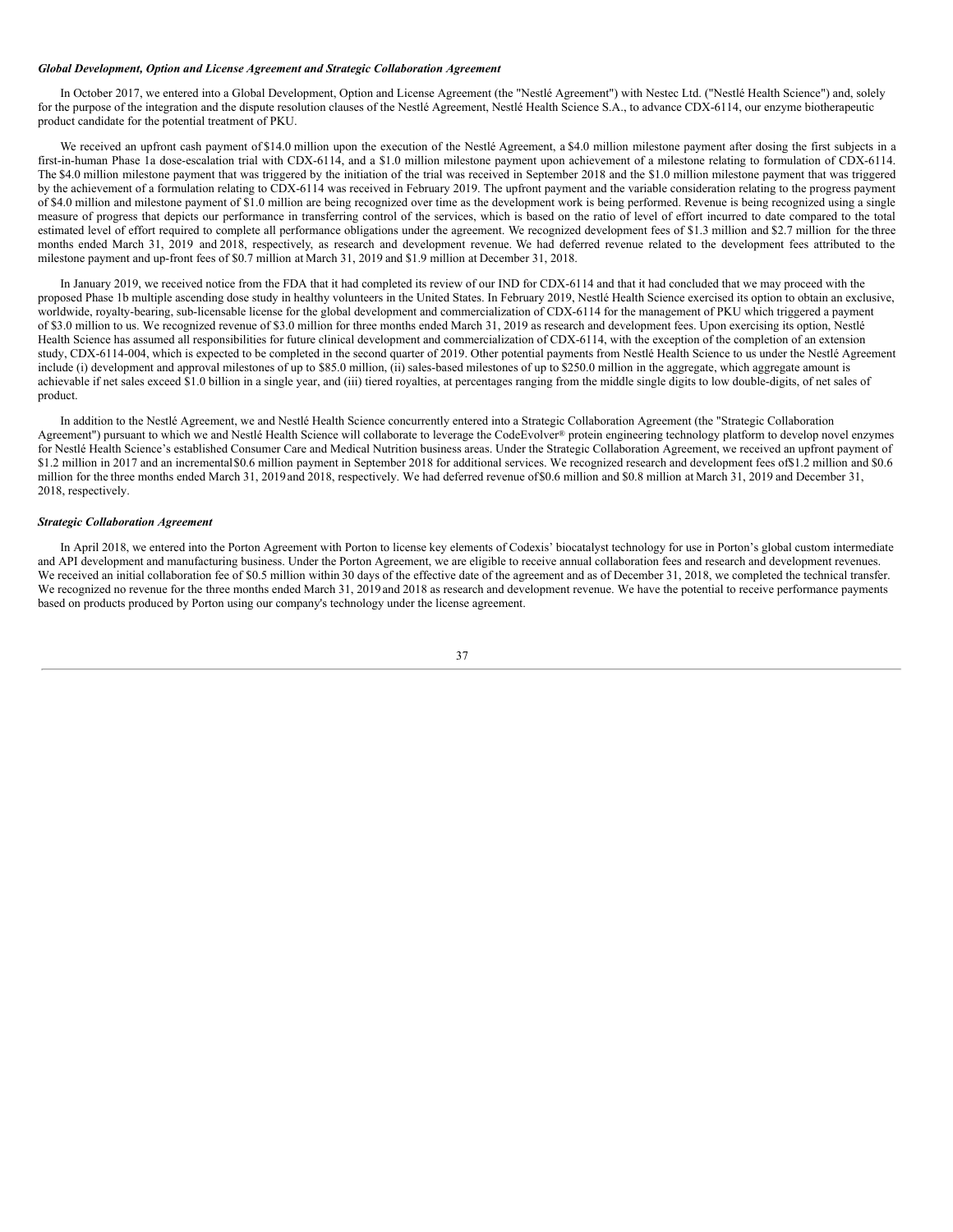## **Results of Operations**

The following table shows the amounts from our unaudited condensed consolidated statements of operations for the periods presented (in thousands):

|                                           | Three months ended March 31, |          |    |         | Change |       |               |  |
|-------------------------------------------|------------------------------|----------|----|---------|--------|-------|---------------|--|
|                                           |                              | 2019     |    | 2018    |        | S     | $\frac{0}{0}$ |  |
| Revenues:                                 |                              |          |    |         |        |       |               |  |
| Product revenue                           | \$                           | 7,988    | S. | 6,163   | S      | 1,825 | 30%           |  |
| Research and development revenue          |                              | 7,595    |    | 7,879   |        | (284) | $(4)\%$       |  |
| Total revenues                            |                              | 15,583   |    | 14,042  |        | 1,541 | 11%           |  |
| Costs and operating expenses:             |                              |          |    |         |        |       |               |  |
| Cost of product revenue                   |                              | 4,391    |    | 3,825   |        | 566   | 15%           |  |
| Research and development                  |                              | 8,016    |    | 7,178   |        | 838   | 12%           |  |
| Selling, general and administrative       |                              | 8,415    |    | 7,746   |        | 669   | 9%            |  |
| Total costs and operating expenses        |                              | 20,822   |    | 18,749  |        | 2,073 | 11%           |  |
| Loss from operations                      |                              | (5,239)  |    | (4,707) |        | (532) | (11)%         |  |
| Interest income                           |                              | 231      |    | 71      |        | 160   | 225%          |  |
| Other expenses, net                       |                              | (125)    |    | (60)    |        | (65)  | (108)%        |  |
| Loss before income taxes                  |                              | (5, 133) |    | (4,696) |        | (437) | $(9)\%$       |  |
| Provision for (benefit from) income taxes |                              | 3        |    | (2)     |        | 5     | 250%          |  |
| Net loss                                  |                              | (5, 136) |    | (4,694) |        | (442) | $(9)\%$       |  |

## *Revenues*

Our revenues are comprised of product revenue and research and development revenue as follows:

- Product revenue consist of sales of protein catalysts, pharmaceutical intermediates, and Codex® Biocatalyst Panels and Kits.
- Research and development revenue include license, technology access and exclusivity fees, research services fees, milestone payments, royalties, optimization and screening fees.

The following table shows the amounts of our product revenue and research and development revenue from our unaudited condensed consolidated statements of operations for the periods presented (in thousands):

|                                  |              |        | Three months ended March 31, |        |  |               |      |  |
|----------------------------------|--------------|--------|------------------------------|--------|--|---------------|------|--|
| (In Thousands)                   | 2019<br>2018 |        |                              |        |  | $\frac{6}{9}$ |      |  |
| Product revenue                  |              | 7,988  |                              | 6,163  |  | 1,825         | 30%  |  |
| Research and development revenue |              | 7.595  |                              | 7.879  |  | (284)         | (4)% |  |
| Total revenues                   |              | 15.583 |                              | 14.042 |  | 1,541         | 11%  |  |

Revenues typically fluctuate on a quarterly basis due to the variability in our customers' manufacturing schedules and the timing of our customers' clinical trials. In addition, we have limited internal capacity to manufacture enzymes. As a result, we are dependent upon the performance and capacity of third party manufacturers for the commercial scale manufacturing of the enzymes used in our pharmaceutical and fine chemicals business.

We accept purchase orders for deliveries covering periods from one day up to approximately one year from the date on which the order is placed. However, a majority of the purchase orders can be revised or cancelled by the customer without penalty. Considering these industry practices and our experience, we do not believe the total of customer purchase orders outstanding (backlog) provides meaningful information that can be relied on to predict actual sales for future periods.

Total revenues increased by \$1.5 million in the three months ended March 31, 2019, compared to the same period in2018, primarily due to higher product revenue.

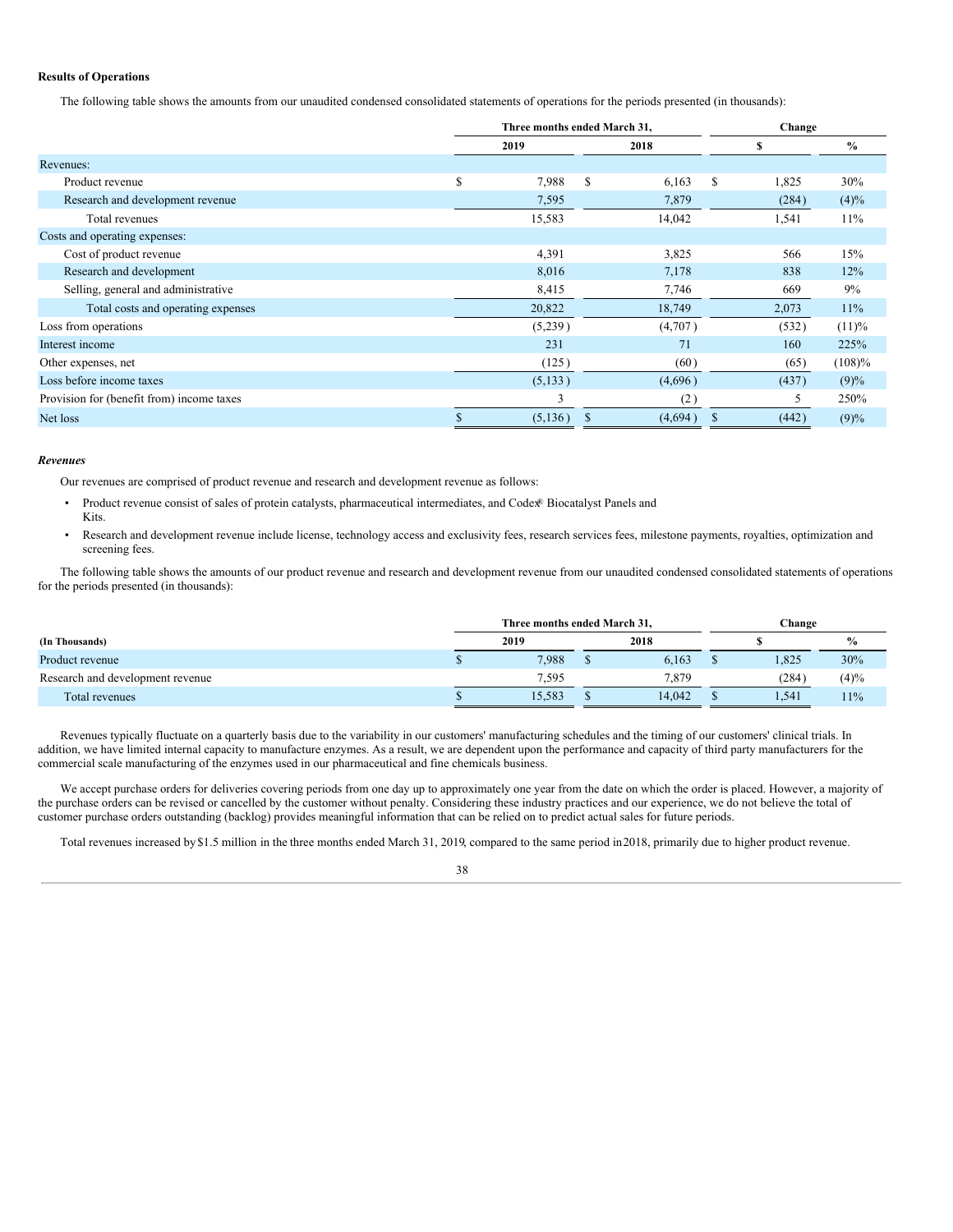Product revenue increased by \$1.8 million in the three months ended March 31, 2019, compared to the same period in2018, primarily due to higher customer demand for enzymes for both generic and branded products.

Research and development revenue decreased by \$0.3 million in the three months ended March 31, 2019, compared to the corresponding periods in2018 primarily due to the recognition of a functional license provided to Merck in the prior year and lower development revenue from Tate & Lyle resulting from the prior year completion of the development work for their sweetener product. The recognition of functional license fee revenue from Nestlé Health Science partially offset the decrease in research and development revenue.

### *Cost and Operating Expenses*

Our cost and operating expenses are comprised of cost of product revenue, research and development expense, and selling, general and administrative expense. The following table shows the amounts of our cost of product revenue, research and development expense, and selling, general and administrative expense from our unaudited condensed consolidated statements of operations for the periods presented (in thousands):

|                                     | Three months ended March 31. | Change |  |       |               |
|-------------------------------------|------------------------------|--------|--|-------|---------------|
| (In Thousands)                      | 2019                         | 2018   |  |       | $\frac{0}{0}$ |
| Cost of product revenue             | 4,391                        | 3,825  |  | 566   | 15%           |
| Research and development            | 8,016                        | 7,178  |  | 838   | 12%           |
| Selling, general and administrative | 8,415                        | 7.746  |  | 669   | 9%            |
| Total costs and operating expenses  | 20,822                       | 18.749 |  | 2,073 | 11%           |

### *Cost of Product Revenue and Product Gross Margin*

Our revenues from product revenue are derived entirely from our Performance Enzymes segment. Revenues from the Novel Biotherapeutics segment are from collaborative research and development activities and not from product revenue.

The following table shows the amounts of our product revenue, cost of product revenue, product gross profit and product gross margin from our unaudited condensed consolidated statements of operations for the periods presented (in thousands):

|                             | Three months ended March 31, |  |       |  |       |                |
|-----------------------------|------------------------------|--|-------|--|-------|----------------|
| (In Thousands)              | 2019                         |  | 2018  |  |       | $\frac{6}{10}$ |
| Product revenue             | 7,988                        |  | 6,163 |  | 1,825 | 30%            |
| Cost of product revenue     | 4,391                        |  | 3,825 |  | 566   | 15%            |
| Product gross profit        | 3.597                        |  | 2.338 |  | 1,259 | 54%            |
| Product gross margin $(\%)$ | 45%                          |  | 38%   |  |       |                |

Cost of product revenue comprises both internal and third-party fixed and variable costs, including materials and supplies, labor, facilities and other overhead costs associated with our product revenue.

Product gross margins were45% in the three months ended March 31, 2019, compared to 38% in the corresponding periods in2018 due to improved sales mix.

### *Research and Development Expenses*

Research and development expenses consist of costs incurred for internal projects as well as collaborative research and development activities. These costs primarily consist of (i) employee-related costs, which include salaries and other personnel-related expenses (including stock-based compensation), (ii) various allocable expenses, which include occupancy-related costs, supplies, and depreciation of facilities and laboratory equipment, and (iii) external costs. Research and development expenses are expensed when incurred.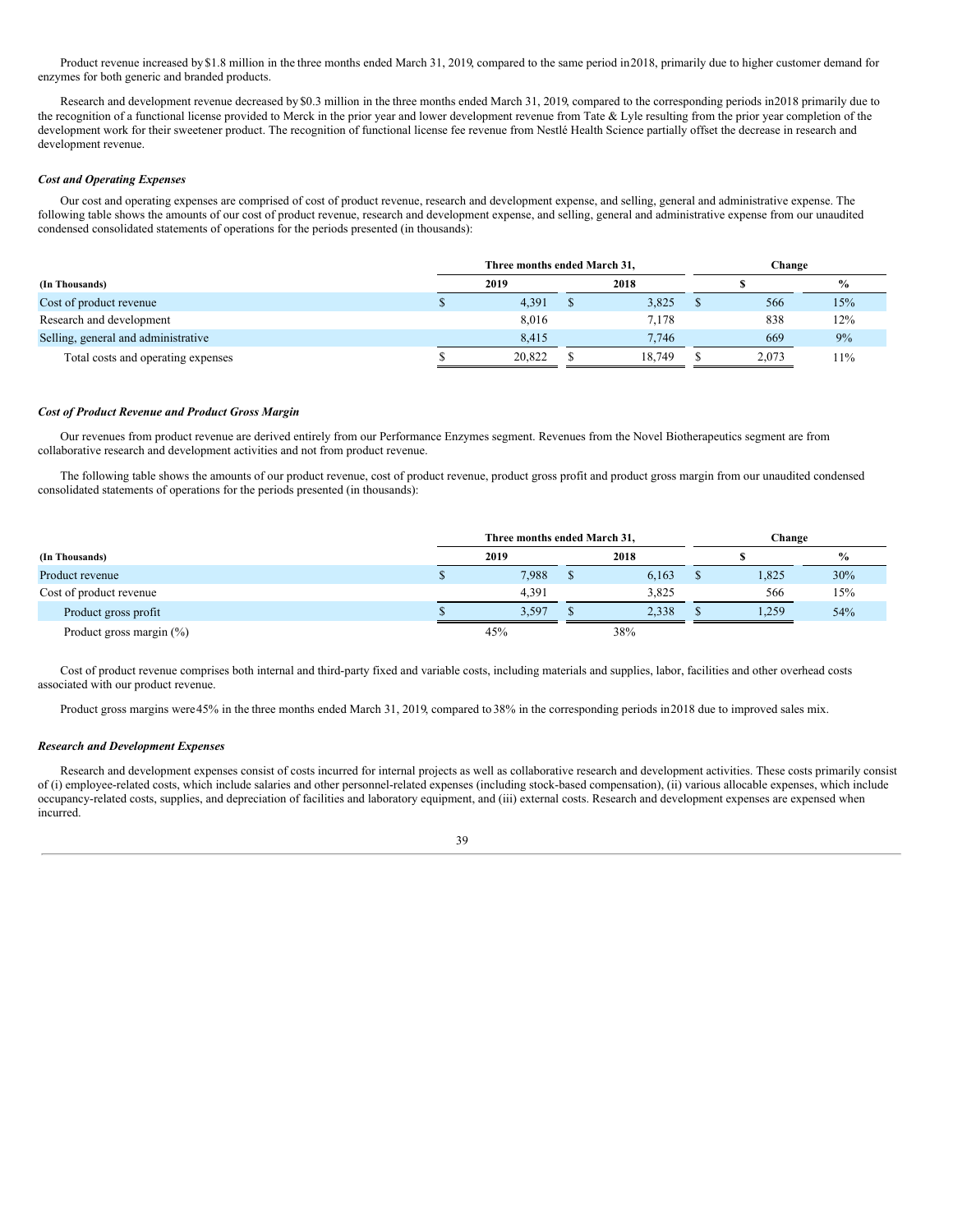Research and development expenses increased by \$0.8 million, or 12%, during the three months ended March 31, 2019, compared to the same period in2018 primarily due to an increase in costs associated with higher headcount, higher facilities expenses, increases in lab supplies and stock compensation offset by lower outside services.

### *Selling, General and Administrative Expenses*

Selling, general and administrative expenses consist of employee-related costs, which include salaries and other personnel-related expenses (including stock-based compensation), hiring and training costs, consulting and outside services expenses (including audit and legal costs), marketing costs, building lease costs, and depreciation and amortization expense.

Selling, general and administrative expenses increased by \$0.7 million, or 9%, during the three months ended March 31, 2019 compared to the same period in 2018 primarily due to an increase in costs associated with facilities and headcount, higher consultant fees and stock compensation, which were partially offset by decreases in facilities expenses, lower outside services and accounting fees.

### *Interest Income and Other Expense*

|                              |      |       | Three months ended March 31. | Change |  |     |               |
|------------------------------|------|-------|------------------------------|--------|--|-----|---------------|
| (In Thousands)               | 2019 |       |                              | 2018   |  |     | $\frac{0}{0}$ |
| Interest income              |      | 231   |                              | 71     |  | 160 | 225%          |
| Other expense, net           |      | (125) |                              | (60)   |  | 65  | 108%          |
| Total other income (expense) |      | 106   |                              |        |  | 95  | 864%          |

#### *Interest Income*

Interest income increased by \$0.2 million for the three months ended March 31, 2019, compared to the same periods in2018 primarily due to higher interest rates on higher levels of cash and cash equivalents.

#### *Other Expense*

Other expense increased by \$0.1 million for the three months ended March 31, 2019, compared to the same periods in 2018, primarily due to an unrealized loss of \$0.1 million related to our investment in CO<sub>2</sub> Solutions and expenses due to fluctuations in foreign currency.

#### *Provision for and Benefit from Income Taxes*

We recognized an income tax provision of \$3 thousand and income tax benefit of \$2 thousand for the three months ended March 31, 2019 and 2018, respectively. The increase in income tax provision was due to the release of uncertain tax positions related to foreign interest and penalties. We continue to maintain a full valuation allowance against our net deferred tax assets as we believe that it is more likely than not that the majority of our deferred tax assets will not be realized.

### *Net loss*

The net loss for the first quarter of 2019 was \$5.1 million, representing a net loss of \$0.09 per basic and diluted share. This compares to a net loss of\$4.7 million, representing a net loss of \$0.10 per basic and diluted share for the first quarter of 2018. The increase in net loss for thethree months ended March 31, 2019 compared to the same period of the prior year is primarily related to higher operating expenses.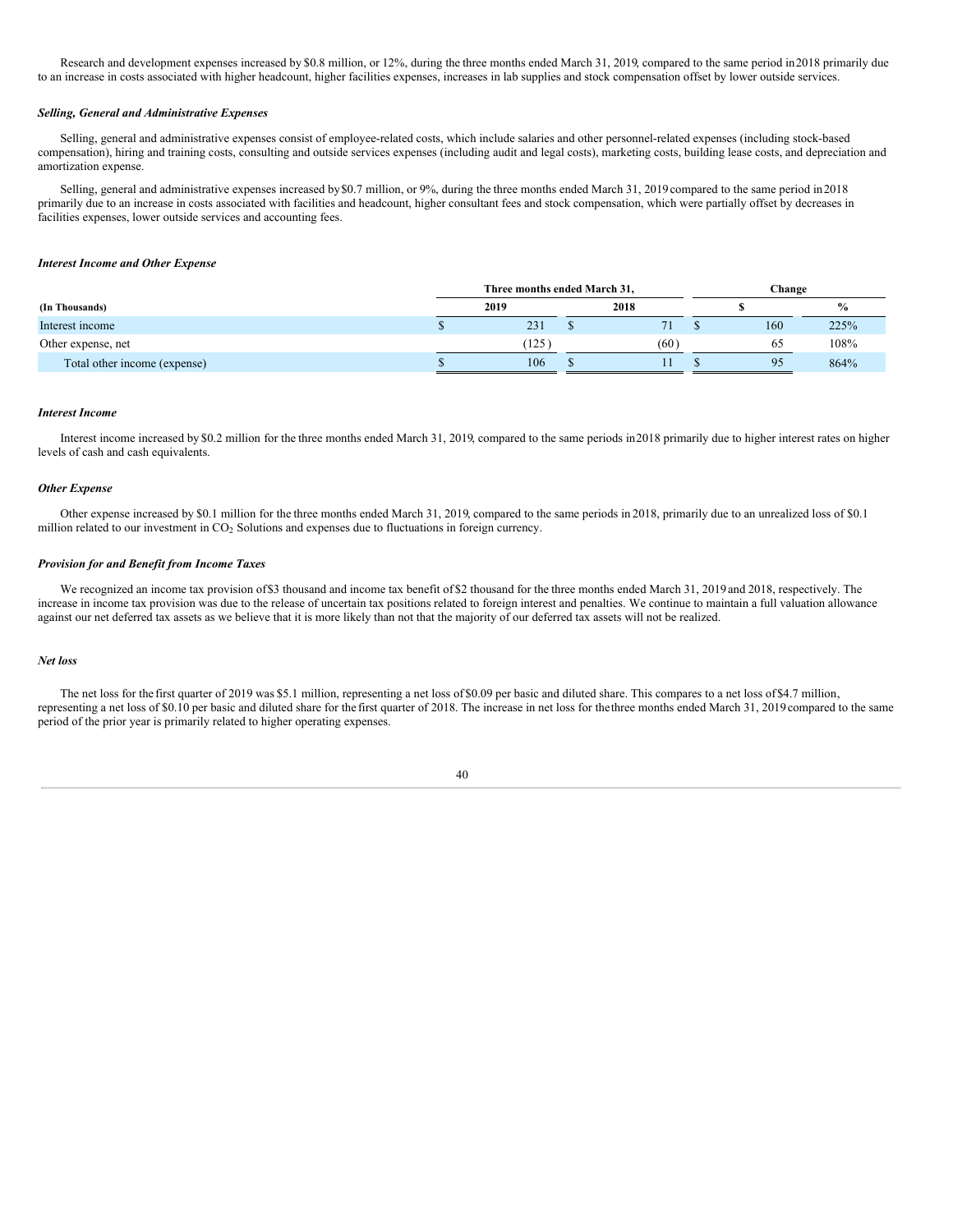### **Results of Operations by Segment** (in thousands, except percentages)

## *Revenue by segment*

|                             | Three months ended March 31, |                        |    |                                        |    |        |              |                               |          |                                        |              |        |                            |               | Change | <b>Novel Biotherapeutics</b><br>$\%$<br>s |       |  |  |
|-----------------------------|------------------------------|------------------------|----|----------------------------------------|----|--------|--------------|-------------------------------|----------|----------------------------------------|--------------|--------|----------------------------|---------------|--------|-------------------------------------------|-------|--|--|
|                             |                              |                        |    | 2019                                   |    |        |              |                               |          | 2018                                   |              |        | <b>Performance Enzymes</b> |               |        |                                           |       |  |  |
|                             |                              | Performance<br>Enzymes |    | <b>Novel</b><br><b>Biotherapeutics</b> |    | Total  |              | Performance<br><b>Enzymes</b> |          | <b>Novel</b><br><b>Biotherapeutics</b> |              | Total  | ъ                          | $\frac{0}{0}$ |        |                                           |       |  |  |
| <b>Revenues:</b>            |                              |                        |    |                                        |    |        |              |                               |          |                                        |              |        |                            |               |        |                                           |       |  |  |
| Product<br>revenue          | $\mathbb{S}$                 | 7,988                  | \$ |                                        | S  | 7,988  | $\mathbb{S}$ | 6,163                         | <b>S</b> |                                        | $\mathbb{S}$ | 6,163  | \$<br>1,825                | $30 \%$ \$    |        |                                           | $-$ % |  |  |
| Research and<br>development |                              |                        |    |                                        |    |        |              |                               |          |                                        |              |        |                            |               |        |                                           |       |  |  |
| revenue                     |                              | 2,099                  |    | 5,496                                  |    | 7,595  |              | 4,566                         |          | 3,313                                  |              | 7,879  | (2, 467)                   | (54)%         |        | 2,183                                     | 66%   |  |  |
| Total<br>revenues           |                              | 10.087                 |    | 5,496                                  | S. | 15,583 |              | 10.729                        |          | 3,313                                  | S.           | 14,042 | (642)                      | $(6)\%$       |        | 2,183                                     | 66%   |  |  |

Revenues from the Performance Enzymes segment decreased by \$0.6 million, or 6%, to \$10.1 million for the three months ended March 31, 2019, compared to \$10.7 million for the three months ended March 31, 2018 primarily due to the inclusion of a functional license to Merck in the prior year, \$1.4 million of development revenue from Tate & Lyle in the prior year period, partially offset by an increase of \$1.8 million in product revenue with higher customer demand for enzymes for both generic and branded products.

Revenues from the Novel Biotherapeutics segment increased by \$2.2 million, or 66%, to \$5.5 million for the three months ended March 31, 2019, compared to \$3.3 million for the three months ended March 31, 2018 due mainly to revenue recognition of a functional license granted to Nestlé Health Science for CDX-6114 for the treatment of PKU. Revenues from the Novel Biotherapeutics segment are derived from research and development revenue relating to the development of our CDX-6114 product candidate in collaboration with Nestlé Health Science, as set forth in the Nestlé Agreement.

### 41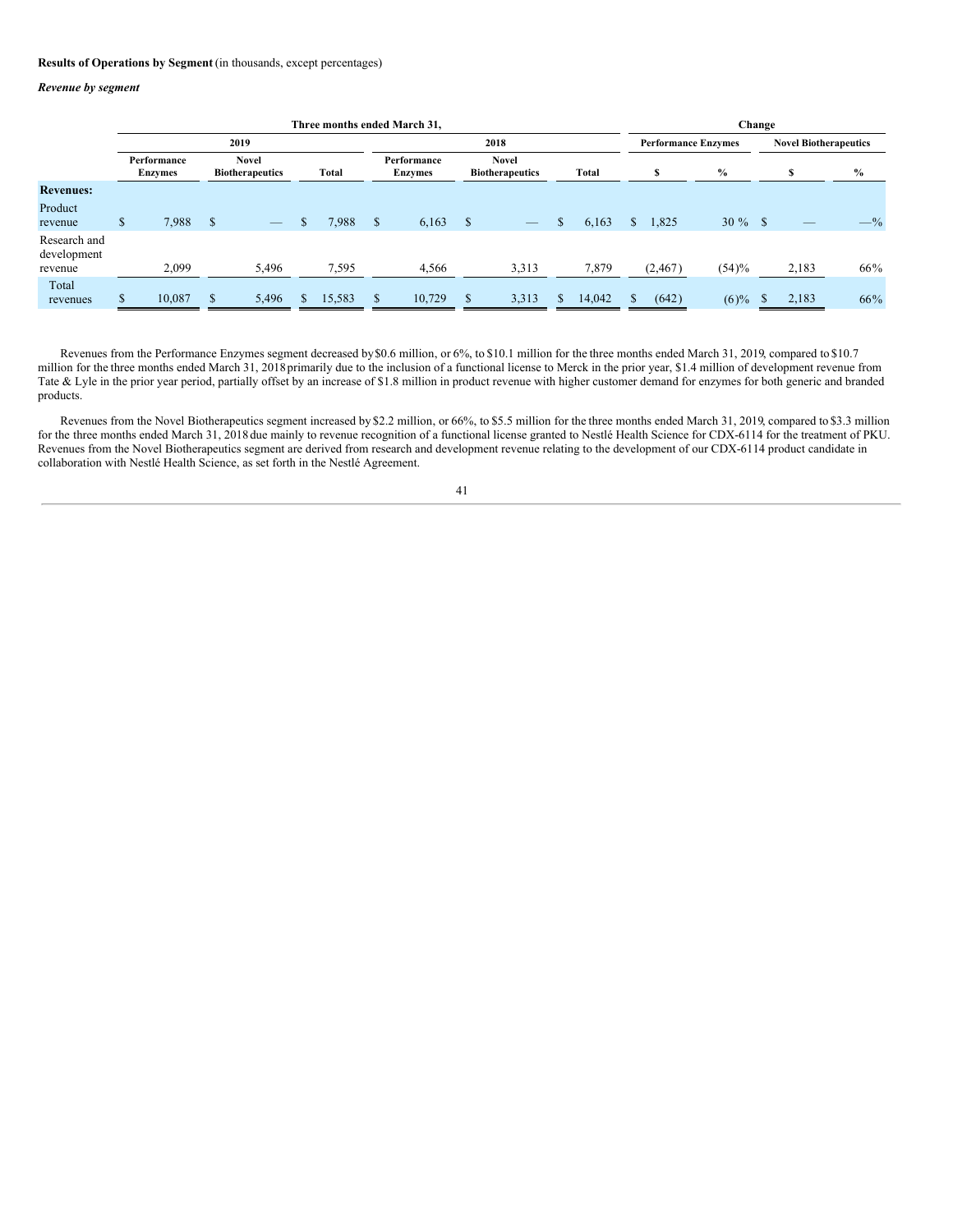## *Cost and Operating Expenses by Segment*

|                                                       |              |                        |               |                                        |              |    | Three months ended March 31,  |               |                                        |              |                            |                |               | Change     |                              |       |                 |
|-------------------------------------------------------|--------------|------------------------|---------------|----------------------------------------|--------------|----|-------------------------------|---------------|----------------------------------------|--------------|----------------------------|----------------|---------------|------------|------------------------------|-------|-----------------|
|                                                       |              |                        |               | 2019                                   |              |    |                               |               | 2018                                   |              | <b>Performance Enzymes</b> |                |               |            | <b>Novel Biotherapeutics</b> |       |                 |
|                                                       |              | Performance<br>Enzymes |               | <b>Novel</b><br><b>Biotherapeutics</b> | <b>Total</b> |    | Performance<br><b>Enzymes</b> |               | <b>Novel</b><br><b>Biotherapeutics</b> | <b>Total</b> |                            | S              | $\frac{6}{6}$ |            |                              | S     | $\%$            |
| Cost of product<br>revenue                            | $\mathbb{S}$ | 4,391                  | <sup>\$</sup> |                                        | \$<br>4,391  | \$ | 3,825                         | $\mathcal{S}$ |                                        | \$<br>3,825  | $\mathbf S$                | 566            |               | $15 \%$ \$ |                              |       | $- \frac{9}{6}$ |
| Research and<br>development <sup>(1)</sup>            |              | 4,442                  |               | 3,317                                  | 7,759        |    | 5,066                         |               | 1,932                                  | 6,998        |                            | (624)          |               | $(12)\%$   |                              | 1,385 | 72%             |
| Selling, general and<br>administrative <sup>(1)</sup> |              | 2,101                  |               | 517                                    | 2,618        |    | 2,096                         |               | 146                                    | 2,242        |                            | 5 <sup>5</sup> |               | $-$ %      |                              | 371   | 254%            |
| Total segment costs<br>and operating<br>expenses      | \$           | 10,934                 | S             | 3,834                                  | 14,768       | S  | 10,987                        | S             | 2,078                                  | 13,065       | S                          | (53)           |               | $-$ %      | \$                           | 1,756 | 85%             |
| Corporate costs                                       |              |                        |               |                                        | 5,681        |    |                               |               |                                        | 5,446        |                            |                |               |            |                              |       |                 |
| Depreciation and<br>amortization                      |              |                        |               |                                        | 373          |    |                               |               |                                        | 238          |                            |                |               |            |                              |       |                 |
| Total costs and<br>operating expenses                 |              |                        |               |                                        | \$ 20,822    |    |                               |               |                                        | \$18,749     |                            |                |               |            |                              |       |                 |

(1)Research and development expenses and Selling, general and administrative expenses exclude depreciation and amortization of finance leases.

For a discussion of product cost of revenue, see "*Results of Operations*".

Research and development expense in the Performance Enzymes segment decreased \$0.6 million, or 12%, to \$4.4 million in the first quarter of 2019, compared to the first quarter of 2018. The decrease was primarily due to lower outside services.

Selling, general and administrative expense in the Performance Enzymes segment increased by\$5 thousand, or 0%, to \$2.1 million in the first quarter of 2019, compared to the first quarter of 2018, primarily due to lower allocable costs offset by an increase in facilities.

Research and development expense in the Novel Biotherapeutics segment increased by \$1.4 million, or 72%, to \$3.3 million in the first quarter of 2019, compared to the first quarter of 2018. The increase was primarily due to an increase in biotherapeutics projects and an increase of costs associated with higher headcount partially offset by lower outside services.

Selling, general and administrative expense in the Novel Biotherapeutics segment increased by \$0.4 million, or 254%, to \$0.5 million for the three months ended March 31, 2019 and 2018, respectively. The increase was primarily due to an increase in costs related to higher headcount, outside services and stock compensation.

### **Liquidity and Capital Resources**

Liquidity is the measurement of our ability to meet working capital needs and to fund capital expenditures. We have historically funded our operations primarily through cash generated from operations, stock option exercises and public offerings of our common stock. We also have the ability to borrow up to \$15.0 million under our Credit Facility. We actively manage our cash usage and investment of liquid cash to ensure the maintenance of sufficient funds to meet our working capital needs. The majority of our cash and cash equivalents are held in U.S. banks, and our foreign subsidiaries maintain a limited amount of cash in their local banks to cover their short-term operating expenses.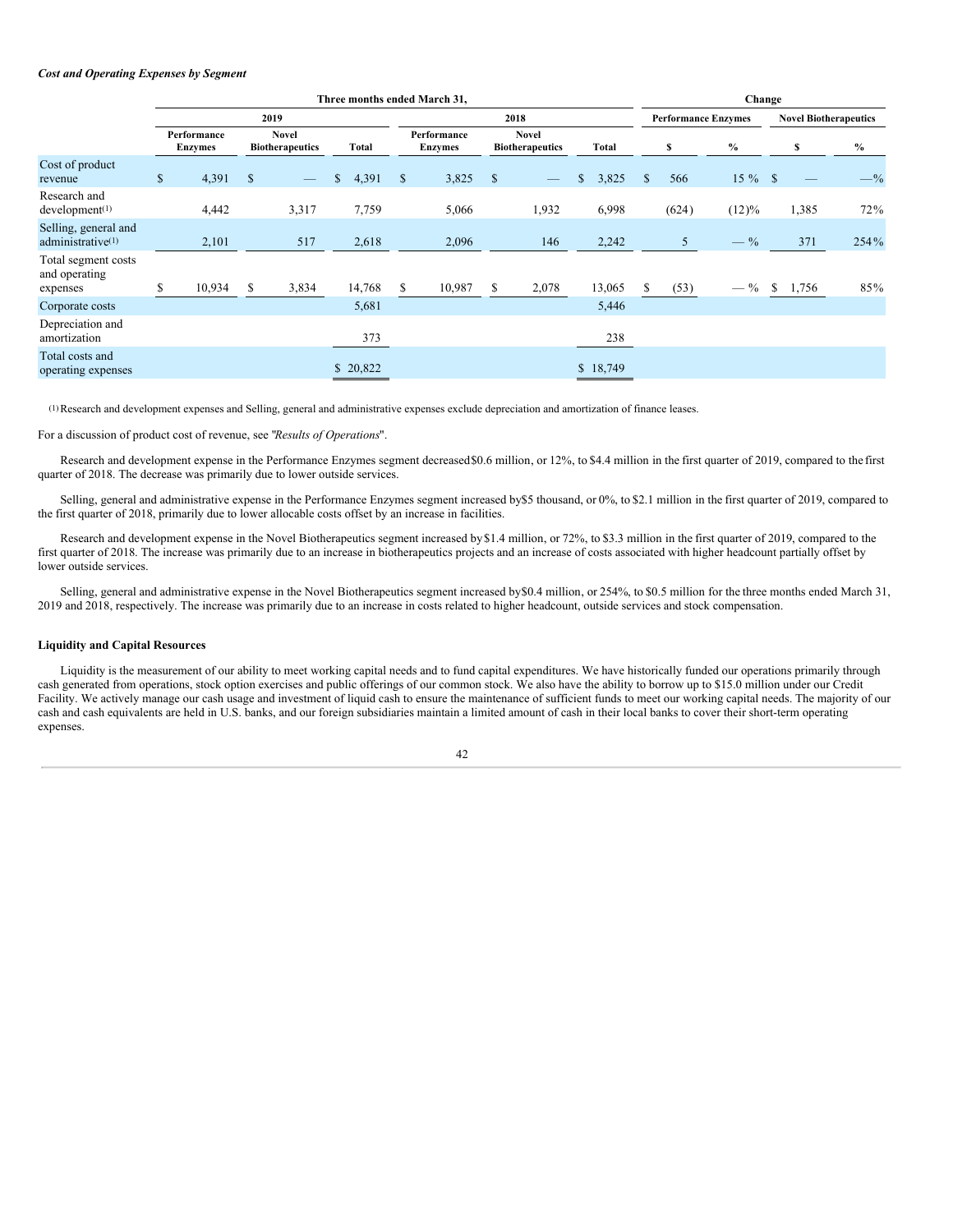The following tables summarize our cash and cash equivalents and working capital as ofMarch 31, 2019 and December 31, 2018, as well as our statements of cash flows for the three months ended March 31, 2019 and 2018:

| (In Thousands)            | March 31, 2019 | December 31, 2018            |        |
|---------------------------|----------------|------------------------------|--------|
| Cash and cash equivalents | 47,322         |                              | 53,039 |
| Working capital           | 45,060         |                              | 50,085 |
|                           |                | Three months ended March 31, |        |
| (In Thousands)            | 2019           | 2018                         |        |

| (In Inousangs)                                             | 2019    | 2018    |
|------------------------------------------------------------|---------|---------|
| Net cash used in operating activities                      | (2,851) | (4,185) |
| Net cash used in investing activities                      | (445)   | (16)    |
| Net cash used in financing activities                      | (2.082) | (2.764) |
| Net decrease in cash, cash equivalents and restricted cash | (5.378) | (6.965) |

We have historically experienced negative cash flows from operations as we continue to invest in key technology development projects and improvements to our CodeEvolver® protein engineering technology platform, and expand our business development and collaborations with new customers. Our cash flows from operations will continue to be affected principally by sales and gross margins from licensing our technology to major pharmaceutical companies, product revenue and collaborative research and development services provided to customers, as well as our headcount costs, primarily in research and development. Our primary source of cash flows from operating activities is cash receipts from licensing our technology to major pharmaceutical companies, and our customers for purchases of products and/or collaborative research and development services. Our largest uses of cash from operating activities are for employee-related expenditures, rent payments, inventory purchases to support our product revenue and non-payroll research and development costs.

We are eligible to earn milestone and other contingent payments for the achievement of defined collaboration objectives and certain royalty payments under our collaboration agreements. Our ability to earn these milestone and contingent payments and the timing of achieving these milestones is primarily dependent upon the outcome of our collaborators' research and development activities and is uncertain at this time.

We are actively collaborating with new and existing customers in the pharmaceutical and food industries. We believe that we can utilize our current products and services, and develop new products and services, to increase our revenues and gross margins in future periods.

As of March 31, 2019, we had cash and cash equivalents of\$47.3 million and \$15.0 million available to borrow under the Credit Facility. Our liquidity is dependent upon our cash and cash equivalents, cash flows provided by operating activities and the continued availability of borrowings under the Credit Facility.

We believe that based on our current level of operations, our existing cash and cash equivalents will provide adequate funds for ongoing operations, planned capital expenditures and working capital requirements for at least the next 12 months.

However, we may need additional capital if our current plans and assumptions change. Our need for additional capital will depend on many factors, including the financial success of our business, the spending required to develop and commercialize new and existing products, the effect of any acquisitions of other businesses, technologies or facilities that we may make or develop in the future, our spending on new market opportunities, and the potential costs for the filing, prosecution, enforcement and defense of patent claims, if necessary. If our capital resources are insufficient to meet our capital requirements, and we are unable to enter into or maintain collaborations with partners that are able or willing to fund our development efforts or commercialize any products that we develop or enable, we will have to raise additional funds to continue the development of our technology and products and complete the commercialization of products, if any, resulting from our technologies. In addition, we may choose to raise additional capital due to market conditions or strategic considerations even if we believe we have sufficient funds for our current or future operating plans. If future financings involve the issuance of equity securities, our existing stockholders would suffer dilution. If we raise debt financing or enter into additional credit facilities, we may be subject to restrictive covenants that limit our ability to conduct our business. We may not be able to raise sufficient additional funds on terms that are favorable to us, if at all. If we fail to raise sufficient funds and fail to generate sufficient revenues to achieve planned gross margins and to control operating costs, our ability to fund our operations, take advantage of strategic opportunities, develop products or technologies, or otherwise respond to competitive pressures could be significantly limited. If this happens, we may be forced to delay or terminate research or development programs or the commercialization of products resulting from our technologies, curtail or cease operations or obtain funds through collaborative and licensing arrangements

43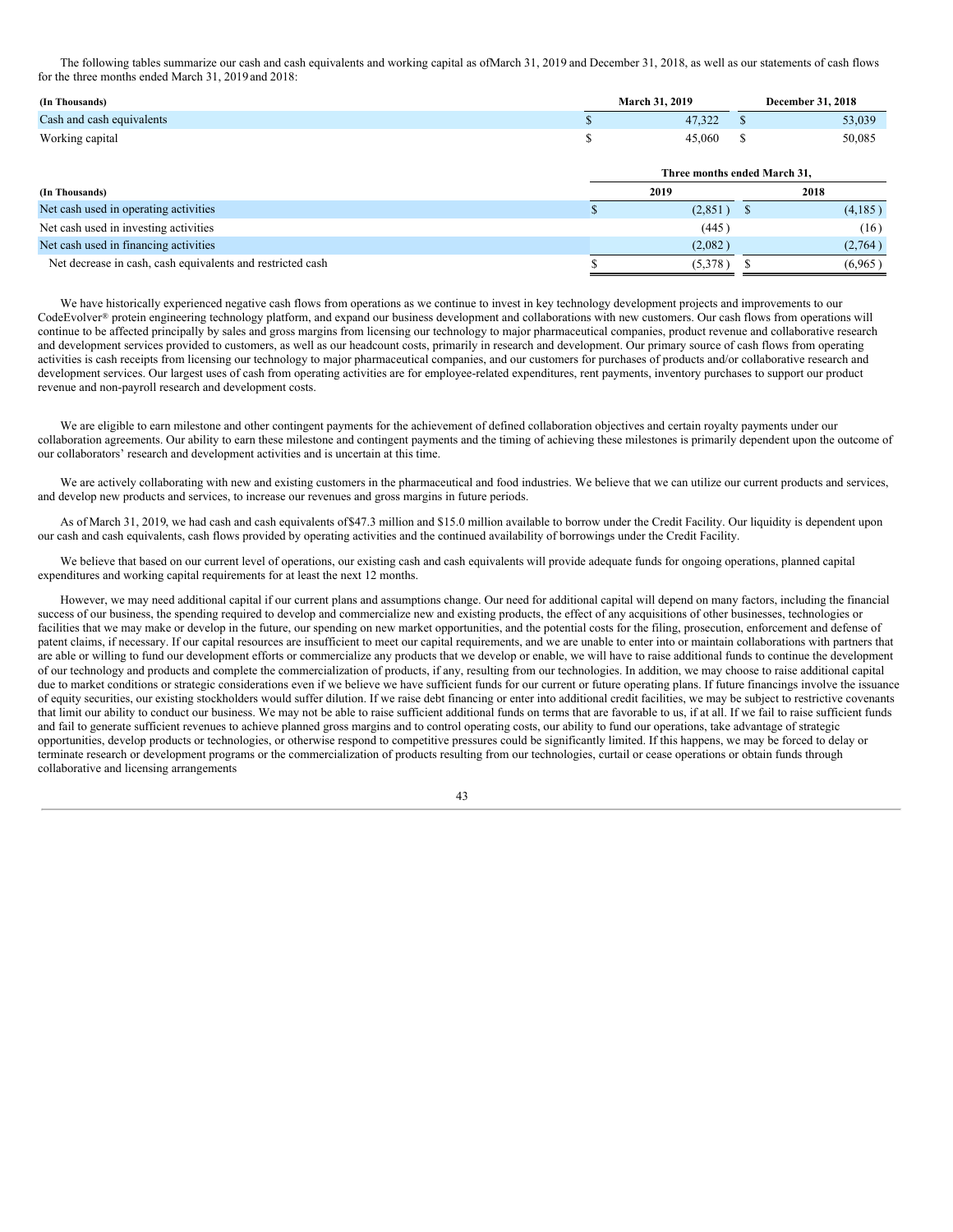that may require us to relinquish commercial rights, or grant licenses on terms that are not favorable to us. If adequate funds are not available, we will not be able to successfully execute our business plan or continue our business.

## *Cash Flows from Operating Activities*

Cash used in operating activities was \$2.9 million net for the three months ended March 31, 2019, which resulted from a net loss of\$5.1 million for the three months ended March 31, 2019 adjusted for non-cash charges for depreciation of\$0.3 million, amortization expense of \$0.8 million and stock-based compensation of \$2.1 million. Additional cash used by changes in operating assets and liabilities was \$1.0 million. Changes in operating assets and liabilities included an increase of\$1.1 million in accounts receivable, a decrease of \$1.0 million of accounts payable, and a decrease of \$2.9 million in deferred revenue.

Cash used in operating activities was \$4.2 million net for the three months ended March 31, 2018, which resulted from a net loss of\$4.7 million for the three months ended March 31, 2018 adjusted for non-cash charges for depreciation and amortization of \$0.2 million and stock-based compensation of \$2.0 million. Additional cash used by changes in operating assets and liabilities was \$1.7 million. Changes in operating assets and liabilities included decreases of\$3.6 million in accounts receivable due mainly to collections from customers and \$5.9 million increase in deferred revenue, primarily due to recent recognition of revenue under ASC 606.

### *Cash Flows from Investing Activities*

Cash used in investing activities was \$0.4 million and \$16 thousand for the three months ended March 31, 2019 and 2018, respectively, which was primarily attributable to purchase of property and equipment.

### *Cash Flows from Financing Activities*

Cash used in financing activities was \$2.1 million for the three months ended March 31, 2019which represents \$0.8 million of proceeds from exercises of stock options offset by \$2.8 million for taxes paid related to net share settlement of equity awards.

Cash used in financing activities was \$2.8 million for the three months ended March 31, 2018 which included \$0.4 million proceeds from exercises of stock options offset by \$3.1 million for taxes paid related to net share settlement of equity awards.

## **Contractual Obligations**

The following table summarizes our significant contractual obligations atMarch 31, 2019 (in thousands):

|                                  |        | Payments due by period |           |       |  |          |  |  |
|----------------------------------|--------|------------------------|-----------|-------|--|----------|--|--|
| (In Thousands)                   | Total  | Less than 1 year       | 1-3 vears |       |  | >4 years |  |  |
| Finance lease obligations        | 250    | 240                    |           | 10    |  |          |  |  |
| Operating leases obligations (1) | 36.576 | 2,823                  |           | 7,648 |  | 26.105   |  |  |
| Total                            | 36.826 | 3,063                  |           | 7,658 |  | 26,105   |  |  |

(1) Represents future minimum lease payments under non-cancellable operating leases in effect as of March 31, 2019 for our facilities in Redwood City, California. The minimum lease payments above do not include common area maintenance charges or real estate taxes. In addition, amounts have not been reduced by future minimum sublease rentals of \$0.7 million to be received under non-cancellable subleases.

#### *Other Commitments*

We have other commitments related to supply and service arrangements entered into the normal course of business. For additional information about other commitments, see Note 11, "Commitments and Contingencies" in the accompanying notes to the unaudited condensed consolidated financial statements. Future minimum payments reflect amounts those obligations are expected to have on our liquidity and cash flows in future period and include obligations subject to risk of cancellation by us (in thousands):

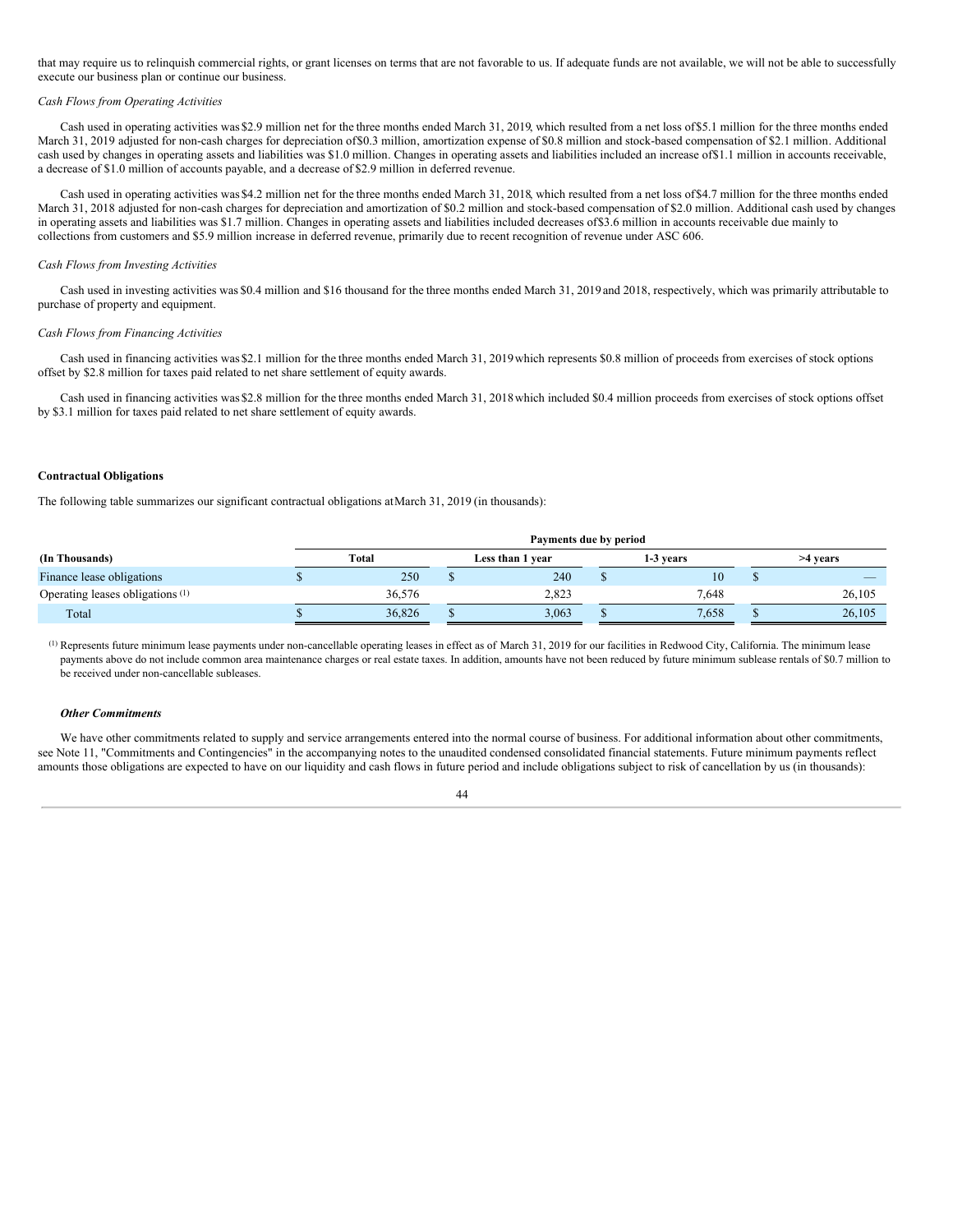| <b>Other Commitment Agreement Type</b>                                              | <b>Agreement Date</b> | <b>Future Minimum Payment</b> |
|-------------------------------------------------------------------------------------|-----------------------|-------------------------------|
| Manufacture and supply agreement with expected future payment date of December 2022 | April 2016            | 1.310                         |
| Service agreement for clinical trial                                                | December 2017         | 455                           |
| Total other commitments                                                             |                       | 1.765                         |

On June 30, 2017, we entered into a credit facility consisting of term loans totaling up to\$10.0 million, and advances under a revolving line of credit totaling up to \$5.0 million with an accounts receivable borrowing base of80% of certain eligible accounts receivable. In September 2018, we entered into a Fourth Amendment to the Credit Facility whereby the draw period on the term debt was extended to September 30, 2019, subject to customary conditions for funding including, among others, that no event of default exists. The credit facility terminates October 1, 2022. Term debt loans bear interest through maturity at a variable rate based on the London Interbank Offered Rate plus 3.60%. Advances under the revolving line of credit bear interest at a variable annual rate equal to the greater of (i)1.00% above the prime rate and (ii) 5.00%. No amounts were drawn down under the credit facility as of March 31, 2019. For additional information about our credit facility, see Note 11, "Commitments and Contingencies" in the accompanying notes to the unaudited condensed consolidated financial statements.

## **Off-Balance Sheet Arrangements**

As of March 31, 2019, we did not have any off-balance sheet arrangements, as defined in Item 303(a)(4) of Regulation S-K as promulgated by the SEC.

#### **Critical Accounting Policies and Estimates**

The preparation of financial statements in conformity with generally accepted accounting principles requires management to make judgments, estimates and assumptions in the preparation of our consolidated financial statements and accompanying notes. Actual results could differ from those estimates. There have been no material changes to our critical accounting policies or estimates during the three months ended March 31, 2019 from those discussed in our Annual Report on Form 10-K for the year ended December 31, 2018, filed with the SEC on March 1, 2019, except for our critical accounting policies and estimates on leases as a result of our adoption of ASU 2016-02, "*Leases (Topic 842)"* ("ASC 842"), which is detailed below.

#### *Leases*

On January 1, 2019, we adopted the provisions of ASU 2016-02, "Leases (Topic 842) ("ASC 842"), which replaces prior lease guidance ("ASC 840"). This guidance establishes a right-of-use ("ROU") model that requires a lessee to record a ROU asset and lease obligations on the balance sheet for all leases with terms longer than 12 months. Leases are classified as either finance or operating, with classification affecting the pattern and classification of expense recognition in our unaudited condensed consolidated statement of operations. We adopted the new standard on January 1, 2019 using a modified retrospective approach and effective date method.

### *Contract*

A contract is or contains a lease if the contract conveys the right to control the use of identified property, plant, or equipment (an identified asset) for a period of time in exchange for consideration. A period of time may be described in terms of the amount of use of an identified asset.

## *Operating lease and Finance lease*

The FASB decided that lessees should apply a dual model. Under the FASB model, lessees will classify a lease as either a finance lease or an operating lease, while a lessor will classify a lease as either a sales-type, direct financing, or operating lease. A lease may meet the lessee finance lease criteria even when control of the underlying asset is not transferred to the lessee (e.g. when the lessor obtains a residual value guarantee from a party other than the lessee). Such leases should be classified as a direct finance lease by the lessor and as an operating lease by the lessee. The dual model does not affect a lessee's initial recognition of assets and liabilities on its balance sheet, but differentiates how a lessee should recognize lease expense in the income statement.

*Discount Rate*

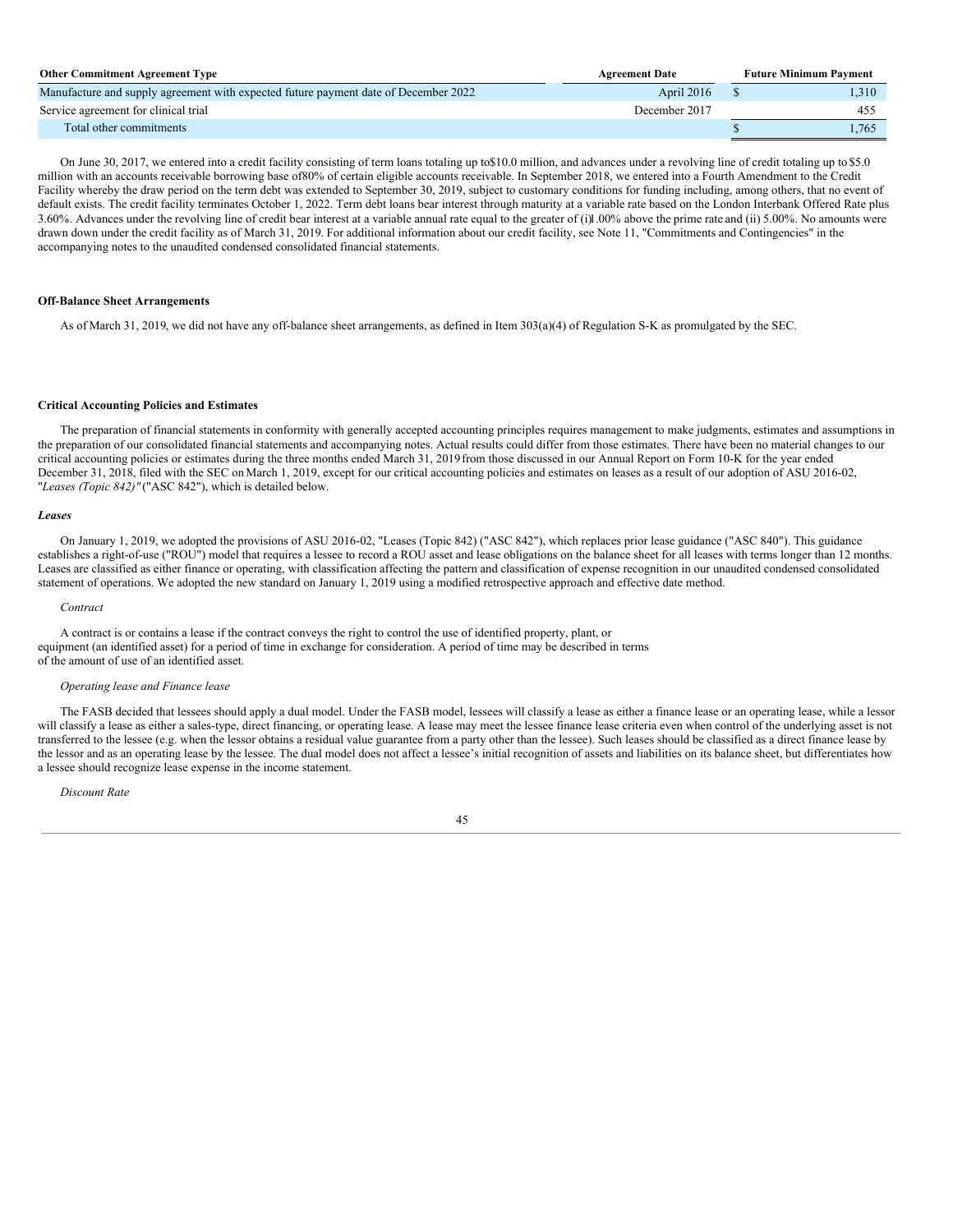Lessees and lessors should discount lease payments at the lease commencement date using the rate implicit in the lease. If the information necessary to determine the rate implicit in the lease is not readily available, a lessee should use its incremental borrowing rate.

### *Lease and nonlease components*

We made an accounting policy election to not separate lease and nonlease components. Therefore, a reallocation for nonlease components is not required in transition.

## *Fixed lease payments*

Fixed lease payments are payments required under the lease. They can be either a fixed amount paid at various intervals in a lease or they can be payments that change over time at known amounts. The exercise price of a purchase option should be included in the calculation of lease payments for purposes of lease classification and measurement when exercise is reasonably certain.

## *Variable* lease payments

Variable lease payments are payments made by a lessee to a lessor for the right to use an underlying asset that vary because of changes in facts or circumstances occurring after the commencement date, other than the passage of time. Variable lease payments that depend on an index or a rate should be included in the calculation of lease payments when classifying a lease and in the measurement of the lease obligations. Variable lease payments other than those that depend on an index or a rate should not be included in lease payments for purposes of classification and measurement of the lease, unless those payments are in substance fixed lease payments.

#### *Leasehold improvements*

Payments made by lessees for improvements to the underlying asset should be recorded as prepaid rent and included in fixed lease payments if the payment relates to an asset of the lessor.

#### *Lease incentives*

Lease incentives are included in the calculation of consideration in the contract, which must be allocated when multiple components exist. However, irrespective of the allocation, lease incentives always reduce the consideration in the contract for a lessee and lessor.

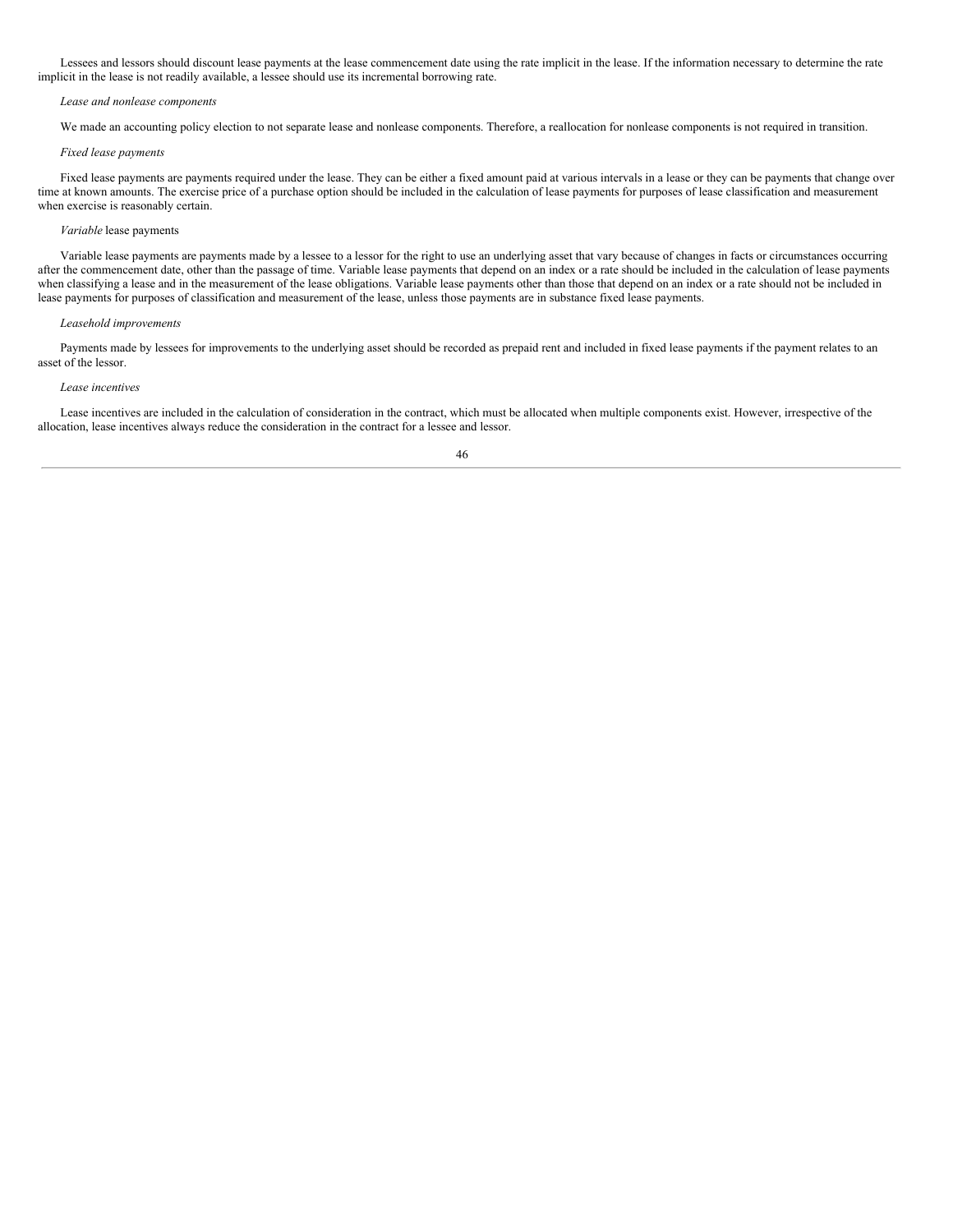## **ITEM 3. QUANTITATIVE AND QUALITATIVE DISCLOSURES ABOUT MARKET RISK**

#### *Market Risk Management*

Our cash flows and earnings are subject to fluctuations due to changes in foreign currency exchange rates, interest rates and other factors. These market risk exposures are disclosed in Part II, Item 7A of our Annual Report on Form 10-K for the year ended December 31, 2018, filed with the SEC on March 1, 2019.

#### *Interest Rate Sensitivity*

On June 30, 2017, we entered into a credit facility agreement consisting of term loans totaling up to\$10.0 million, and advances under a revolving line of credit totaling up to \$5.0 million. Draws on the term debt bear interest at a variable rate based on the London Interbank Offered Rate plus 3.60%. Advances under the revolving line of credit bear interest at a variable annual rate equal to the greater of (i) 1.00% above the prime rate and (ii) 5.00%. Increases in these variable interest rates will increase our future interest expense and decrease our results of operations and cash flows. In September 2018, the draw period on the term debt was extended to September 30, 2019. No amounts were drawn down under the credit facility as of March 31, 2019. Our exposure to interest rates risk relates to our 2017 Credit Facility with variable interest rates, where an increase in interest rates may result in higher borrowing costs. Since we have no outstanding borrowings under our 2017 Credit Facility as of March 31, 2019, the effect of a hypothetical 10% change in interest rates would not have any impact on our interest expense.

### *Equity Price Risk*

As described in Note 6, "Cash Equivalents and Marketable Securities" and Note 7, "Fair Value Measurements" to the unaudited condensed consolidated financial statements, we have an investment in common shares of CO<sub>2</sub> Solution Inc., a company based in Quebec, Canada ("CO<sub>2</sub> Solutions"), whose shares are publicly traded in Canada on the TSX Venture Exchange. As of March 31, 2019, the fair value of our investment in CO<sub>2</sub> Solutions' common stock was\$0.5 million.

This investment is exposed to fluctuations in both the market price of CO Solutions' common shares and changes in the exchange rate between the United States dollar and the Canadian dollar. The effect of a 10% adverse change in the market price of CO<sub>2</sub> Solution's common shares as of March 31, 2019 would have been a loss of approximately \$48 thousand, recognized as a component of other expense in our unaudited condensed consolidated statements of operations. The effect of a 10% unfavorable change in the exchange rate between the United States dollar and the Canadian dollar as of March 31, 2019 would have been a loss of approximately \$48 thousand, recognized as a component of other expense in our unaudited condensed consolidated statements of operations.

#### 47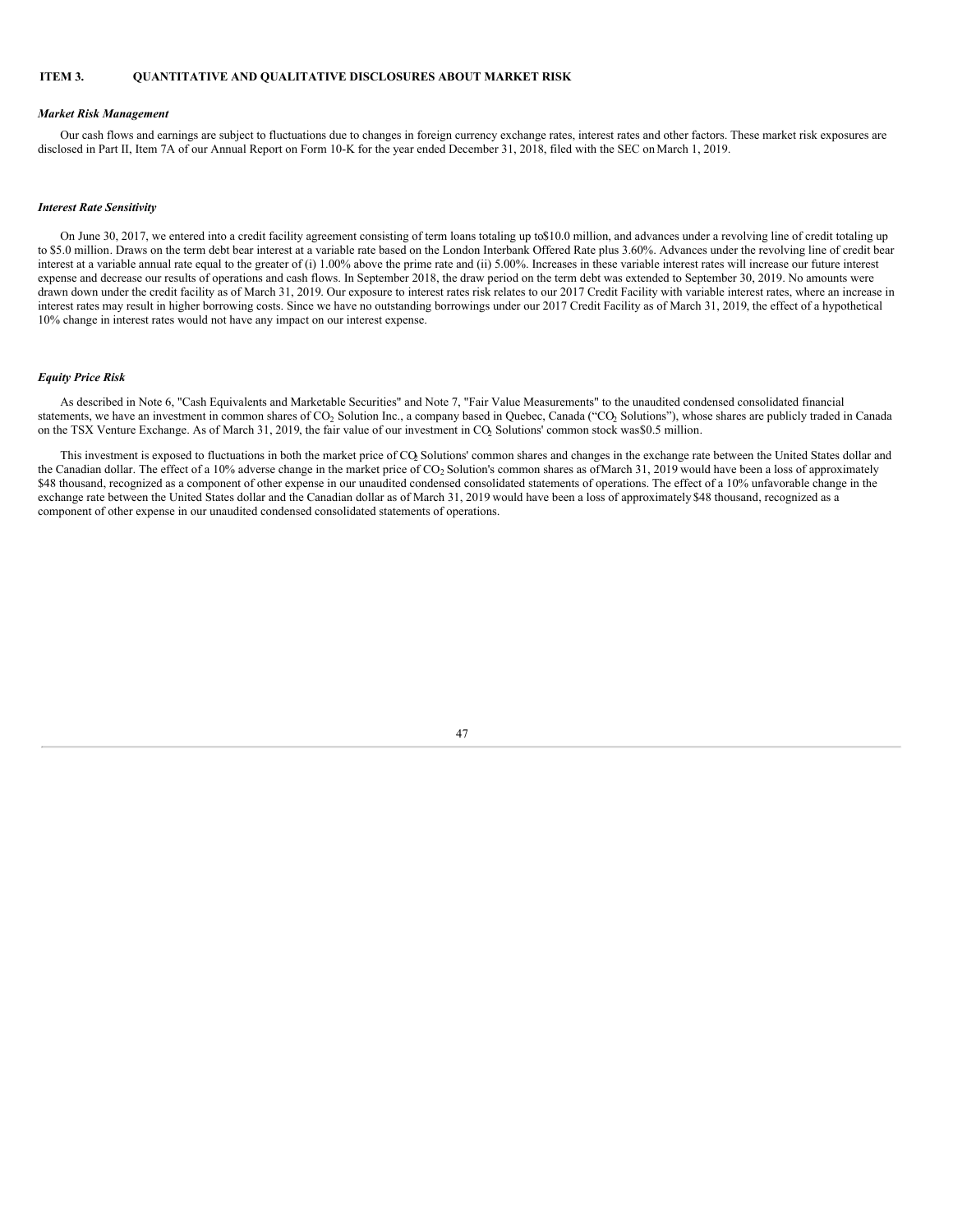## **ITEM 4. CONTROLS AND PROCEDURES**

#### *Evaluation of Disclosure Controls and Procedures*

We maintain disclosure controls and procedures and internal controls that are designed to provide reasonable assurance that information required to be disclosed in our Exchange Act reports is recorded, processed, summarized, and reported within the time periods specified in the SEC's rules and forms and that such information is accumulated and communicated to our management, including our principal executive officer and our principal financial and accounting officer, as appropriate, to allow timely decisions regarding required disclosure.

Our management, including our principal executive officer and our principal financial and accounting officer, evaluated the effectiveness of our disclosure controls and procedures as defined by Rules 13a-15(e) and 15d-15(e) of the Exchange Act. Based on this review, our principal executive officer and our principal financial and accounting officer concluded that these disclosure controls and procedures were effective as of March 31, 2019 at the reasonable assurance level.

### *Changes in Internal Control over Financial Reporting*

There were no changes in our internal control over financial reporting identified in connection with the evaluation required by paragraph (d) of Exchange Act Rules 13a-15 or 15d-15 that occurred during our last fiscal quarter that have materially affected, or are reasonably likely to materially affect, our internal control over financial reporting. We implemented internal controls to ensure we adequately evaluated our lease contracts and properly assessed the impact of ASU 2016-02, "Leases (Topic 842)"*,* to facilitate its adoption on January 1, 2019. There were no significant changes to our internal control over financial reporting due to the adoption of this new standard.

## *Inherent Limitations on Ef ectiveness of Controls*

In designing and evaluating the disclosure controls and procedures, management recognizes that any controls and procedures, even if determined effective and no matter how well designed and operated, can provide only reasonable assurance of achieving the desired control objectives to prevent or detect misstatements. In addition, the design of disclosure controls and procedures must reflect the fact that there are resource constraints and that management is required to apply judgment in evaluating the benefits of possible controls and procedures relative to their costs. Also, projections of any evaluation of effectiveness to future periods are subject to the risk that controls may become inadequate because of changes in conditions, or that the degree of compliance with the policies or procedures may deteriorate.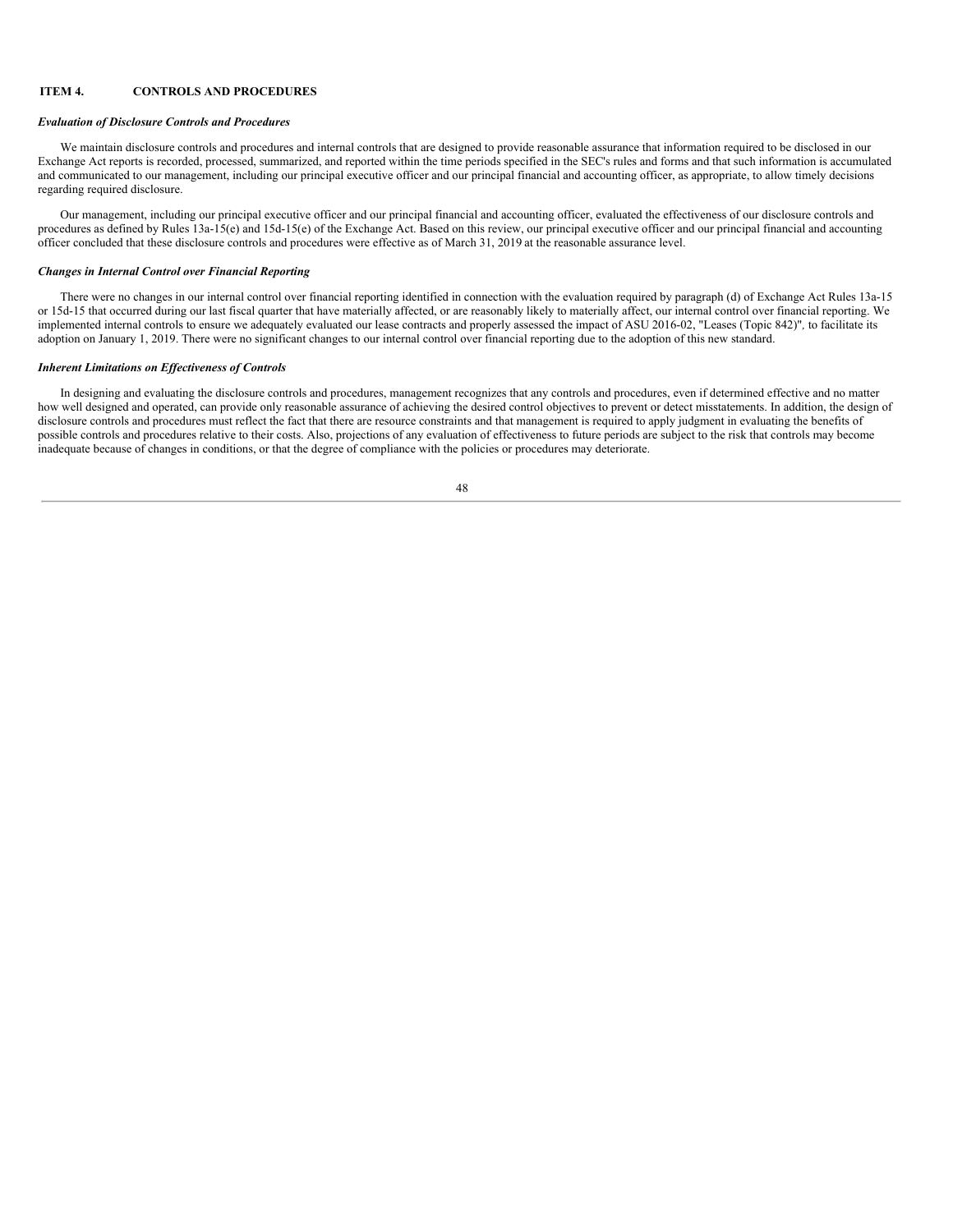## **PART II. OTHER INFORMATION**

### **ITEM 1. LEGAL PROCEEDINGS**

We are not currently a party to any material pending litigation or other material legal proceedings.

In February 2018, we and EnzymeWorks, Inc. (U.S.), Suzhou Hanmei Biotechnology Co. Ltd, d/b/a EnzymeWorks, Inc. (China) (collectively, "EnzymeWorks"), Junhua Tao, and Andrew Tao reached a settlement concerning the lawsuit filed by us in February 2016 against EnzymeWorks, Junhua Tao, and Andrew Tao in the United States District Court for the Northern District of California. The parties have entered into a settlement agreement, the terms of which are confidential. The parties have also stipulated to a judgment of patent infringement of all asserted patents against EnzymeWorks, and a permanent injunction barring any future infringement. The remaining claims against EnzymeWorks, and all claims against Junhua Tao, and Andrew Tao including trade secret misappropriation, breach of contract and voidable transfer have been dismissed with prejudice. EnzymeWorks appealed the sanctions levied against them by Judge Orrick to the Federal Circuit and filed its opening brief on May 30, 2018. On July 9, 2018, Codexis filed its response brief, and EnzymeWorks filed its reply on July 30, 2018. On February 8, 2019, the Federal Circuit panel of judges assigned to the case issued an opinion affirming the lower court's ruling and remanding the case to the lower court on jurisdictional grounds to vacate the order to which the parties had earlier stipulated. EnzymeWorks has 90 days from the decision in which to appeal.

## **ITEM 1A. RISK FACTORS**

We have included in Part I, Item 1A of our Annual Report on Form 10-K for the year endedDecember 31, 2018, a description of certain risks and uncertainties that could affect our business, future performance or financial condition (the "Risk Factors"). During the three months ended March 31, 2019, there were no material changes from the disclosure provided in the Form 10-K for the year ended December 31, 2018 with respect to the Risk Factors. Investors should consider the Risk Factors prior to making an investment decision with respect to our stock.

## **ITEM 2. UNREGISTERED SALES OF EQUITY SECURITIES AND USE OF PROCEEDS**

Effective June 30, 2017, we entered into a credit facility consisting of a term debt note for loans totaling up to \$10.0 million, and advances under a revolving line of credit totaling up to \$5.0 million. Covenants in the credit facility limit our ability to pay dividends or make other distributions. For additional information see Note 11, "Commitments and Contingencies" in the accompanying notes to the unaudited condensed consolidated financial statements.

## **ITEM 3. DEFAULTS UPON SENIOR SECURITIES**

None.

## **ITEM 4. MINE SAFETY DISCLOSURES**

Not applicable.

#### **ITEM 5. OTHER INFORMATION**

Not applicable.

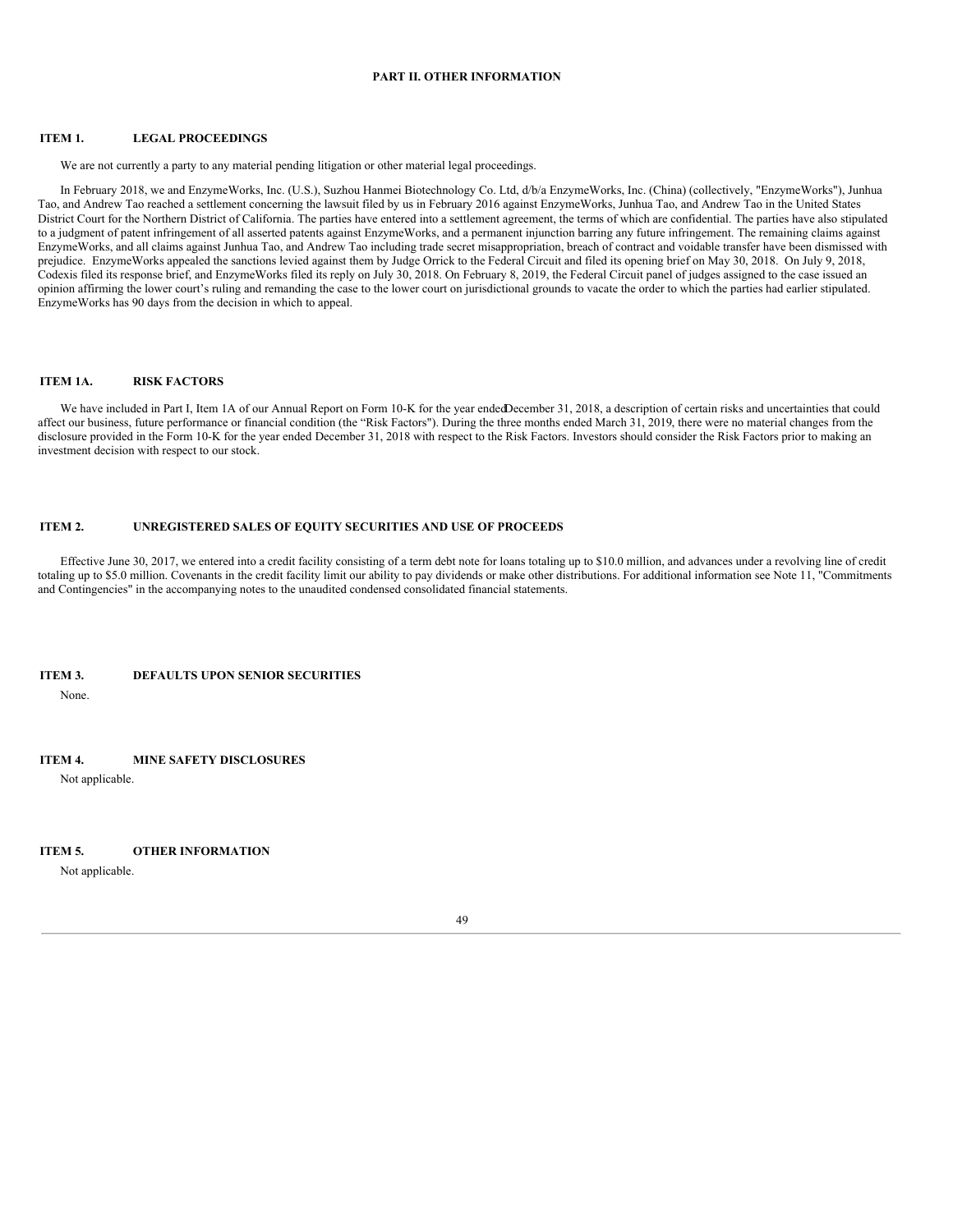# **ITEM 6. EXHIBITS**

- 3.1 Amended and Restated Certificate of [Incorporation](http://www.sec.gov/Archives/edgar/data/1200375/000095013010000138/dex31.htm) of Codexis, Inc. filed with the Secretary of the State of the State of Delaware on April 27, 2010 and effective as of April 27, 2010 (incorporated by reference to Exhibit 3.1 to the Company's Quarterly Report on Form 10-Q for the quarter ended March 31, 2010, filed on May 28, 2010).
- 3.2 Certificate of Designations of Series A Junior Participating Preferred Stock of Codexis, Inc., filed with the Secretary of State of the State of Delaware on September 4, 2012 [\(incorporated](http://www.sec.gov/Archives/edgar/data/1200375/000119312512378221/d405085dex31.htm) by reference to Exhibit 3.1 to the Company's Current Report on Form 8-K, filed on September 4, 2012).
- 3.3 Amended and Restated Bylaws of Codexis, Inc. effective as of April 27, 2010 [\(incorporated](http://www.sec.gov/Archives/edgar/data/1200375/000095013010000138/dex32.htm) by reference to Exhibit 3.2 to the Company's Quarterly Report on Form 10-Q for the quarter ended March 31, 2010, filed on May 28, 2010).
- 4.1 Reference is made to Exhibits 3.1 through 3.3.
- 10.1 <sup>†</sup> [Amendment](#page-57-0) No. 2 to Platform Technology Transfer and License Agreement by and between Merck and the Company dated as of January 1, 2019.
- 10.2 Fifth [Amendment](#page-64-0) to Loan and Security Agreement effective as of January 23, 2019 by and between the Company and Western Alliance Bank.
- 10.3 <sup>†</sup> Eighth Amendment to Lease, effective as of February 8, 2019, by and between the Company and [Metropolitan](#page-75-0) Life Insurance Company.
- 31.1 [Certification](#page-86-0) of Principal Executive Officer Required Under Rule 13a-14(a) and 15d-14(a) of the Securities Exchange Act of 1934, as amended.
- 31.2 [Certification](#page-87-0) of Principal Financial Officer Required Under Rule 13a-14(a) and 15d-14(a) of the Securities Exchange Act of 1934, as amended.
- 32.1 [Certification](#page-88-0) of Principal Executive Officer and Principal Financial Officer Required Under Rule 13a-14(b) of the Securities Exchange Act of 1934, as amended, and 18 U.S.C. §1350.
- 101 The following materials from the Company's Quarterly Report on Form 10-Q for the quarter ended March 31, 2019, formatted in Extensible Business Reporting Language (XBRL) includes: (i) Unaudited Condensed Consolidated Balance Sheets at March 31, 2019 and December 31, 2018, (ii) Unaudited Condensed Consolidated Statements of Operations for the Three Months Ended March 31, 2019 and 2018, (iii) Unaudited Condensed Consolidated Statements of Stockholders' Equity for the Three Months Ended March 31, 2019 and 2018, (iv) Unaudited Condensed Consolidated Statements of Cash Flows for the Three Months Ended March 31, 2019 and 2018, and (v) Notes to Unaudited Condensed Consolidated Financial **Statements** 
	- † Portions of the exhibit, marked by brackets, have been omitted because the omitted information is (i) not material and (ii) would be competitively harmful if publicly disclosed.

50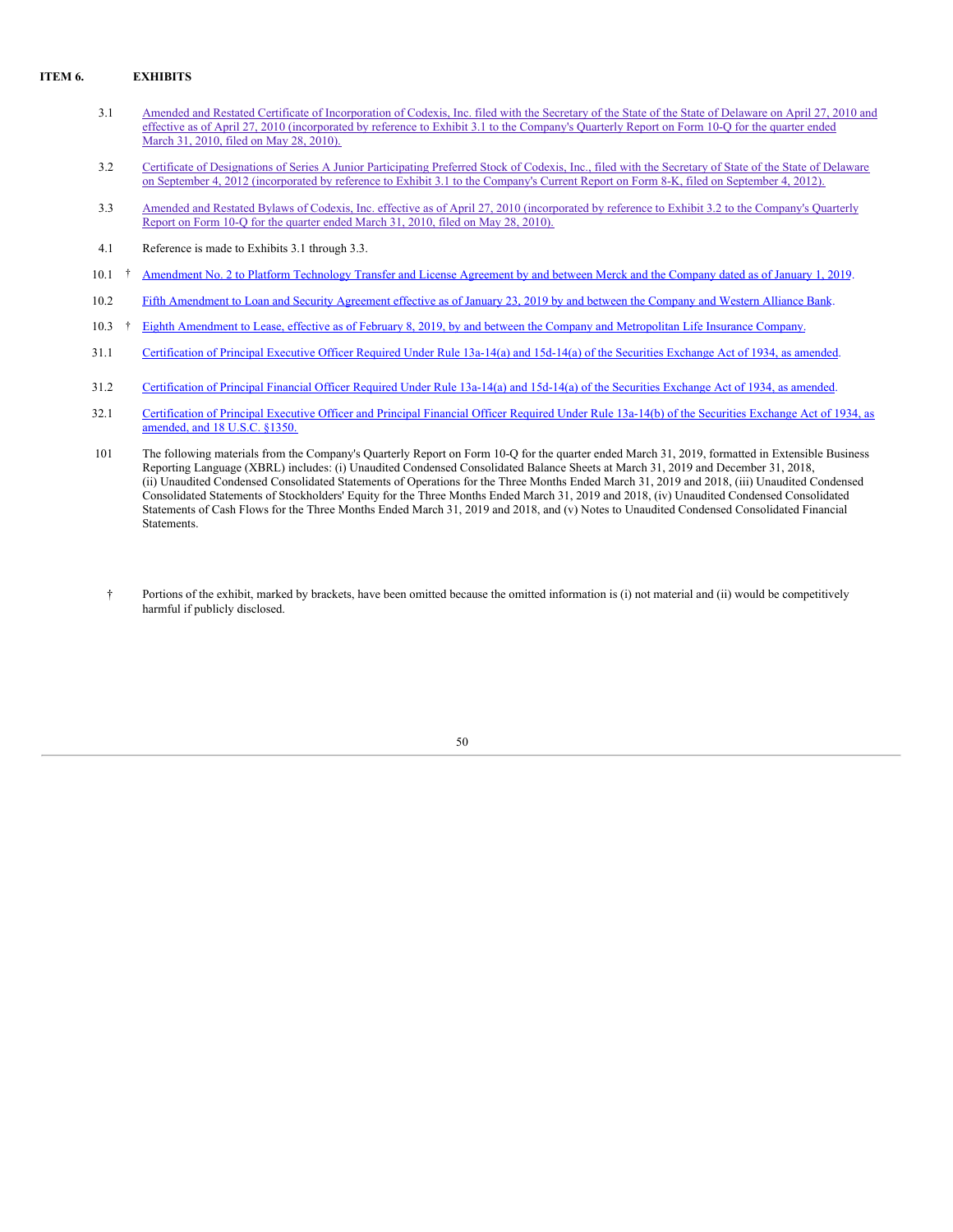# **SIGNATURES**

Pursuant to the requirements of the Securities Exchange Act of 1934, the Registrant has duly caused this report to be signed on its behalf by the undersigned, thereunto duly authorized.

|       |             | Codexis, Inc.          |
|-------|-------------|------------------------|
| Date: | May 8, 2019 | By: /s/ John J. Nicols |

John J. Nicols President and Chief Executive Officer (principal executive officer)

Date: May 8, 2019 By: /s/ Gordon Sangster

Gordon Sangster Chief Financial Officer (principal financial and accounting officer)

51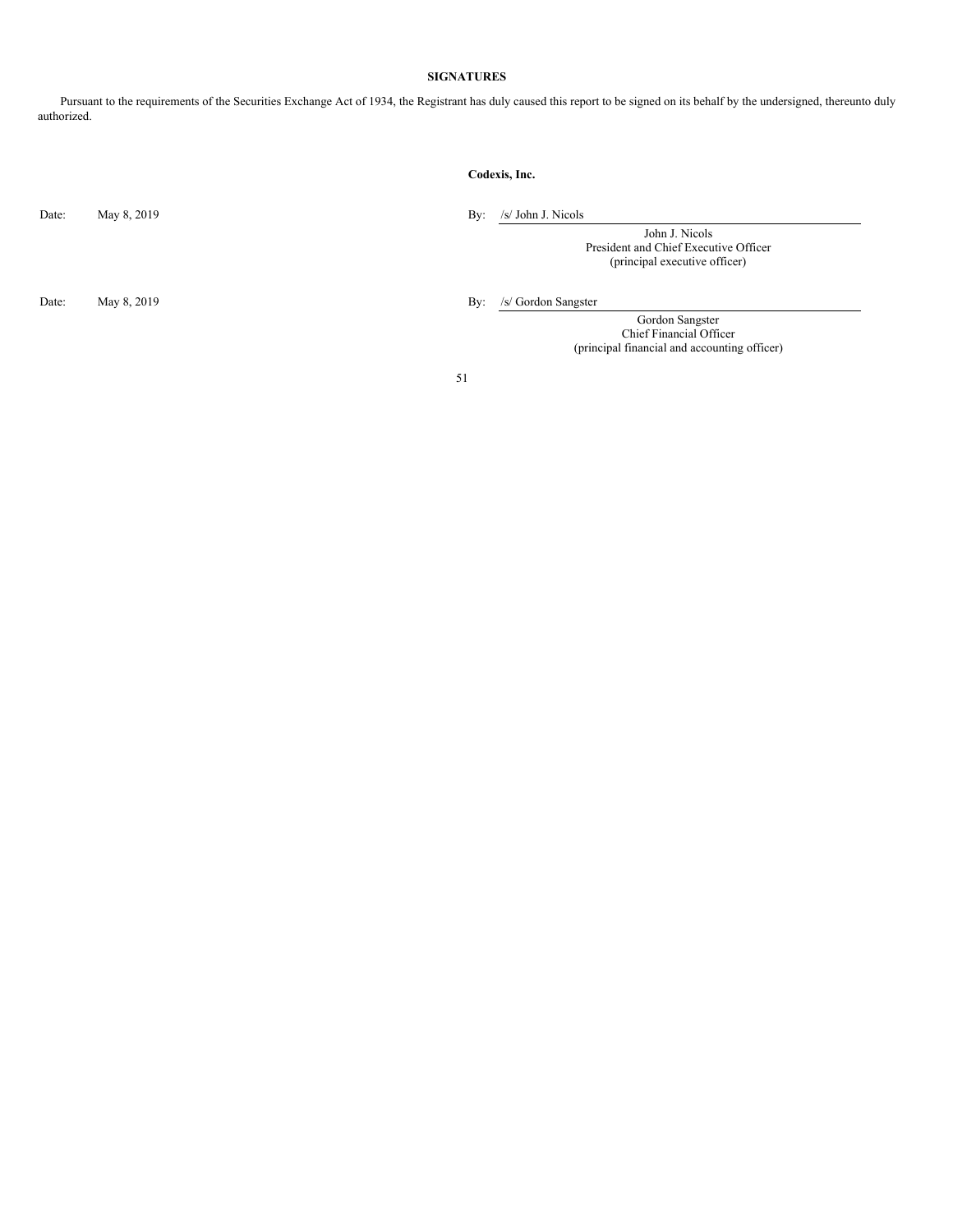[\*\*\*] Certain information in this document, indicated by brackets, has been excluded pursuant to Regulation S-K, Item 601(b) (10)(iv). Such excluded information is not material and would likely cause competitive harm to the registrant if publicly **disclosed.**

# **AMENDMENT NO. 2 TO PLATFORM TECHNOLOGY**

# **TRANSFER AND LICENSE AGREEMENT**

## This **AMENDMENT NO. 2 TO PLATFORM TECHNOLOGY TRANSFER AND LICENSE**

**AGREEMENT** ("Amendment No. 2") is effective as of January 1, 2019(the "Amendment No. 2 Effective Date") by and between CODEXIS, INC., a Delaware corporation, having a place of business at 200 Penobscot Drive, Redwood City, CA 94063 ("CODEXIS") and MERCK SHARP AND DOHME CORP., having a place of business at One Merck Drive, Whitehouse Station, NJ 08889-0100. ("MERCK").

# **W I T N E S S E T H:**

**WHEREAS,** MERCK and CODEXIS are Parties to that certain Platform Technology Transfer and License Agreement dated as of August 3, 2015, as amended by that certain Amendment No. 1 to Platform Technology Transfer and License Agreement dated as of October 10, 2018 (collectively, the "Agreement"); and

**WHEREAS,** the Parties desire to further amend the Agreement to modify the terms of the Agreement as more fully set forth below;

**NOW, THEREFORE**, in consideration of the foregoing premises and the mutual promises, covenants and conditions contained in this Agreement, the Parties agree as follows:

- 1. As of the Amendment No. 2 Effective Date, Section 1.33 of the Agreement is amended to read in its entirety as follows:
	- '1.31 "**Codexis Software**" means, collectively, the software components listed in Exhibit 1.31.
- 2. As of the Amendment No. 2 Effective Date, Section 3.2.5 is added to the Agreement as follows:

"3.2.5 **Codexis Software Additional Terms**. As of the Amendment No. 2 Effective Date, the Software Additional Terms listed in Exhibit 3.2.5 shall apply to the Codexis Software for the Exhibit 3.2.5 Term (as defined in Exhibit 3.2.5).

-1-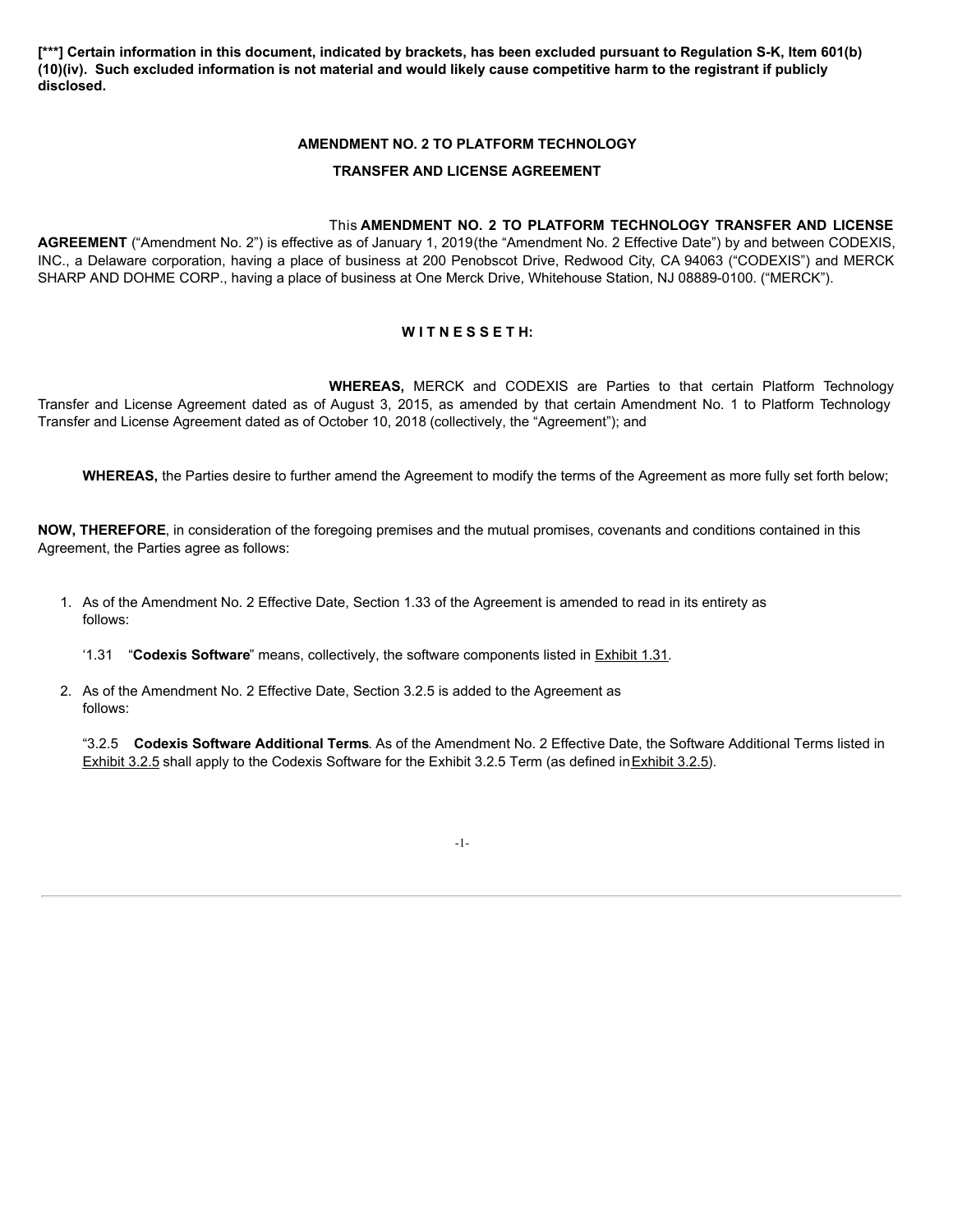- 3. As of the Amendment No. 2 Effective Date, CODEXIS shall be entitled to issue the press release set forth in Exhibit 3.
- 4. All other terms and conditions of the Agreement remain unchanged.

IN WITNESS WHEREOF, the Parties have caused this Amendment No. 2 to be executed by their respective duly authorized officers as of the Amendment No. 2 Effective Date.

| Codexis, Inc.            | Merck Sharp and Dohme Corp.                                                |
|--------------------------|----------------------------------------------------------------------------|
| By: /s/ John Nicols      | By: /s/ Karen L. MacNaul                                                   |
| Name: John Nicols        | Name: Karen L. MacNaul                                                     |
|                          | Title: Executive Director, Business Development and Licensing-MRL          |
| Title: President and CEO | On behalf of Joseph P. Miletic, M.D, PhD., SVP, Discovery<br>Research, MRL |

-2-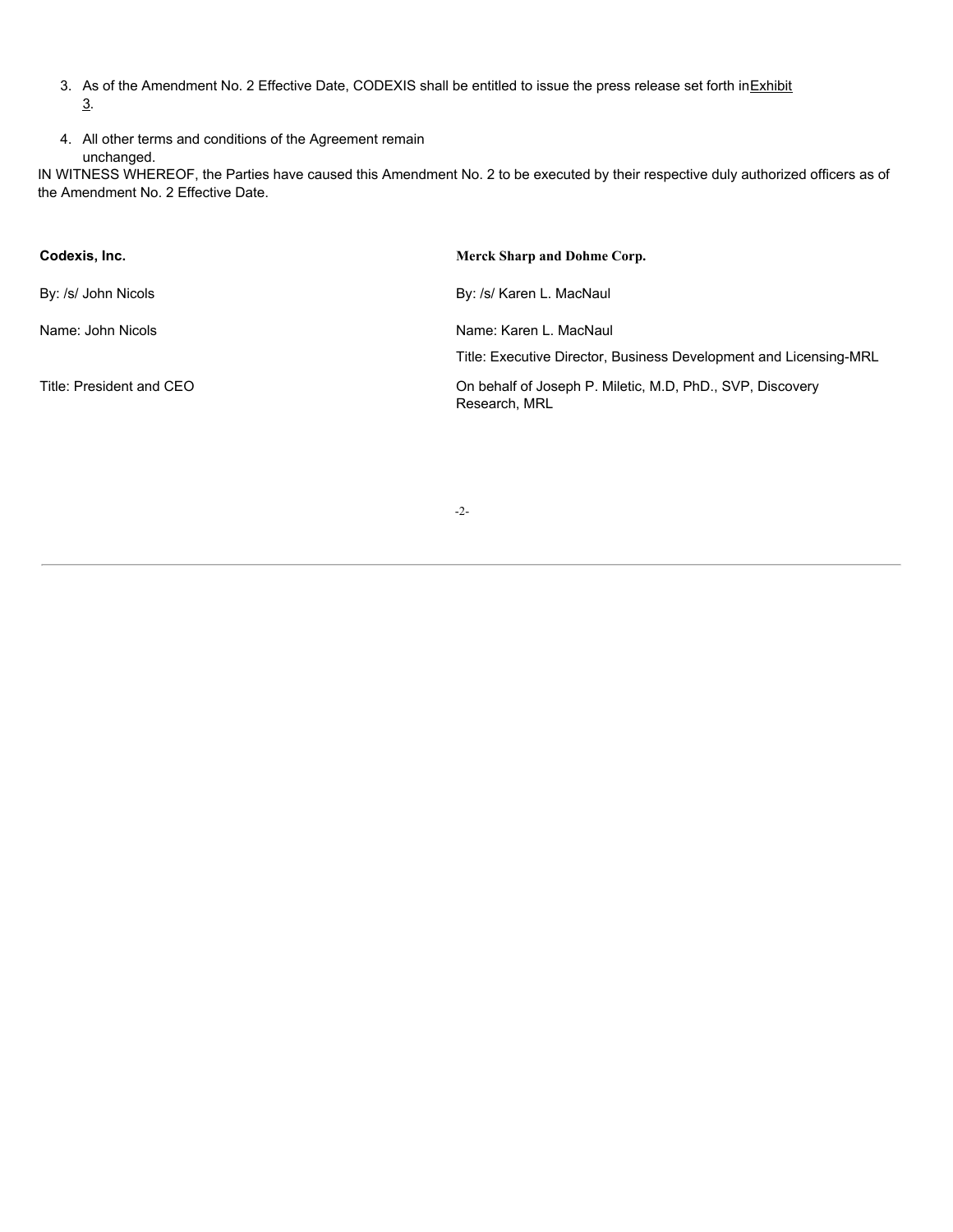# **Exhibit 1.31**

Codexis Software means the current versions (as of December 31, 2018) of the following software programs (as implemented by Codexis in its own business operations):

[\*\*\*] Software

- 1. [\*\*\*]
- 2. [\*\*\*]
- 3. [\*\*\*]

# Other Software

- 1.  $[^{***}]$ 2. [\*\*\*] 3. [\*\*\*] 4. [\*\*\*] 5. [\*\*\*] 6. [\*\*\*]
- 7. [\*\*\*]
- 8. [\*\*\*]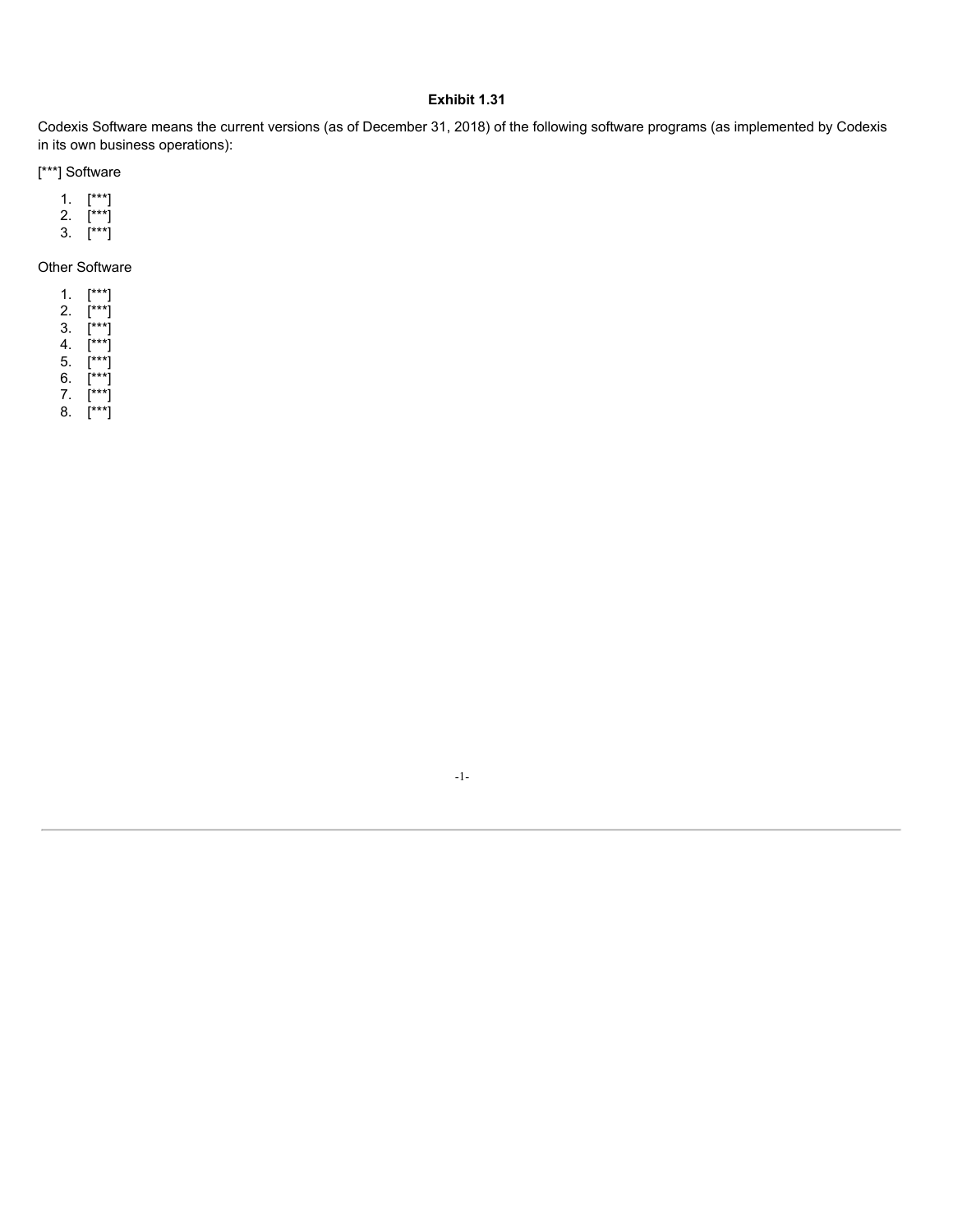## **Exhibit 3.2.5**

# **Codexis Software Additional Terms**

# **TERM**

The term of the Parties' rights and obligations under this Exhibit 3.2.5 shall commence on the Amendment No. 2 Effective Date and shall expire on 3<sup>rd</sup> anniversary of the Amendment No. 2 Effective Date ('Exhibit 3.2.5 Term").

# **PAYMENT**

In consideration of the rights and obligations of the Parties under Amendment No. 2 and this Exhibit 3.2.5, MERCK shall pay to CODEXIS the following sums:

- a) a non-refundable, non-creditable payment of US\$[\*\*\*] within [\*\*\*] ([\*\*\*]) days after the completion of the Initial Technology Transfer and Installation; and
- b) a non-refundable, non-creditable payment of US\$[\*\*\*] within [\*\*\*] ([\*\*\*]) days after the 1<sup>st</sup> anniversary of the Amendment No. 2 Effective Date; and
- c) a non-refundable, non-creditable payment of US\$[\*\*\*] within [\*\*\*] ([\*\*\*]) days after completion of the Enhancements as under Section 2.1 and Section 2.2 of this Exhibit 3.2.5 but only in the event such Enhancements installed on or before [\*\*\*] include [\*\*\*]; and
- d) a non-refundable, non-creditable payment of US\$[\*\*\*] within [\*\*\*] ([\*\*\*]) days after the 2<sup>d</sup> anniversary of the Amendment No. 2 Effective Date; and
- e) a non-refundable, non-creditable payment of US\$[\*\*\*] within [\*\*\*] ([\*\*\*]) days after completion of the Enhancements as under Section 2.1 and Section 2.2 of this Exhibit 3.2.5 but only in the event such Enhancements installed on or before [\*\*\*] include [\*\*\*]; and

The following provisions apply exclusively to the Codexis Software during the Exhibit 3.2.5 Term:

# **Definitions:**

"**Call Ticket**" means a request for Support Services submitted to CODEXIS under this Exhibit 3.2.5, each being uniquely identifiable.

**"Documentation"** means the operating manuals and user instructions in printed form or read-only electronic form, if any, supplied by CODEXIS to MERCK to aid the use of the Codexis Software.

"**Enhancement**" means a change or addition, other than a Maintenance Modification, to the Codexis Software and related Documentation, including (a) releases of new software programs (to be added to **Exhibit 1.3.1**) and (b) releases of new major versions of existing software programs (already listed in Exhibit 1.3.1) that improve functions, add new functions, screens or data sources or significantly improve performance by virtue of changes in system

-1-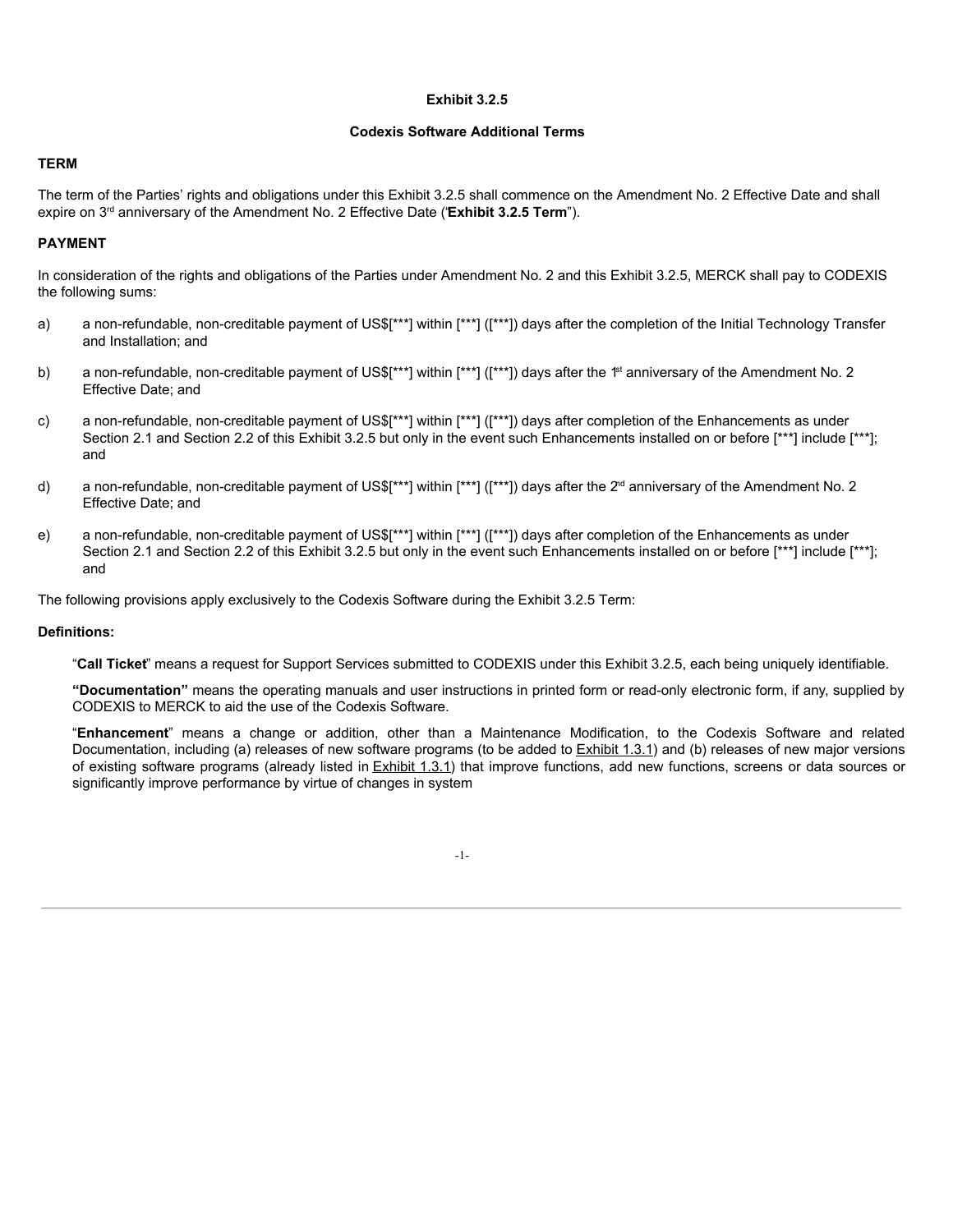design or coding, that, in the case of both (a) and (b), CODEXIS implements (in its sole discretion) in CODEXIS' own internal commercial operations. A "**major version**" means an enhancement of a prior version of the Codexis Software that would be considered by the software industry community as the next generation of such Codexis Software, which is usually evidenced by an increment in the version number of the Codexis Software. By way of illustration, versions 2.0 and 3.0 are incremental major versions, whereas versions 2.1 and 2.2 are not.

**"Critical Error"** means any error, problem, or defect resulting from or constituting an incorrect functioning of the Codexis Software if such an error, problem, or defect prevents the use of the Codexis Software in the manner it was intended.

**"Critical Fix"** means a temporary bypass/workaround and/or patch of a Critical Error performed and/or implemented so as to cause the Codexis Software to continue performing functionally.

**"Error"** means either a Critical Error or a Non-Critical Error.

**"Error Acknowledgement**" means providing acknowledgement of an Error by issuing a Call Ticket.

"**Error Correction**" means the completion of all activities, including, but not limited to Fixes and Problem Resolution, necessary to diagnose, resolve and/or provide a solution for a reported Error.

"**Maintenance Modification**" means any modifications or revisions to the Codexis Software and/or Documentation that correct Critical Errors, support new releases to the operating systems with which the Codexis Software is designed to operate, support new input/output devices, or provide other incidental changes, updates and corrections.

"**Non-Critical Fix**" means a temporary bypass/workaround and/or patch of a Non-Critical Error performed and/or implemented so as to cause the Codexis Software to continue performing functionally in material conformance with the Documentation.

"**Non-Critical Error"** means any error, problem, or defect resulting from or constituting an incorrect functioning of the Codexis Software, or an incorrect statement or diagram in the Documentation, which error, problem, or defect does not prevent the use of the Codexis Software in the manner it was intended.

**"Problem Resolution**" means identification of the root cause of an Error and object code fix, or new Update and supporting Documentation necessary to effectuate Error Correction.

"**Question**" means a technical question relating to the function of the Codexis Software or non-technical question relating to the Maintenance Services provided under this Exhibit 3.2.5.

**"Services"** means the services described in this Exhibit 3.2.5 with respect to the Codexis Software, including (without limitation) the Maintenance Services and the Support Services, in each case which CODEXIS is obliged to perform for MERCK under this Exhibit 3.2.5.

**"Standard of Care"** means the standard of care with which CODEXIS shall perform the Services. CODEXIS shall perform the Services in [\*\*\*].

 $-2-$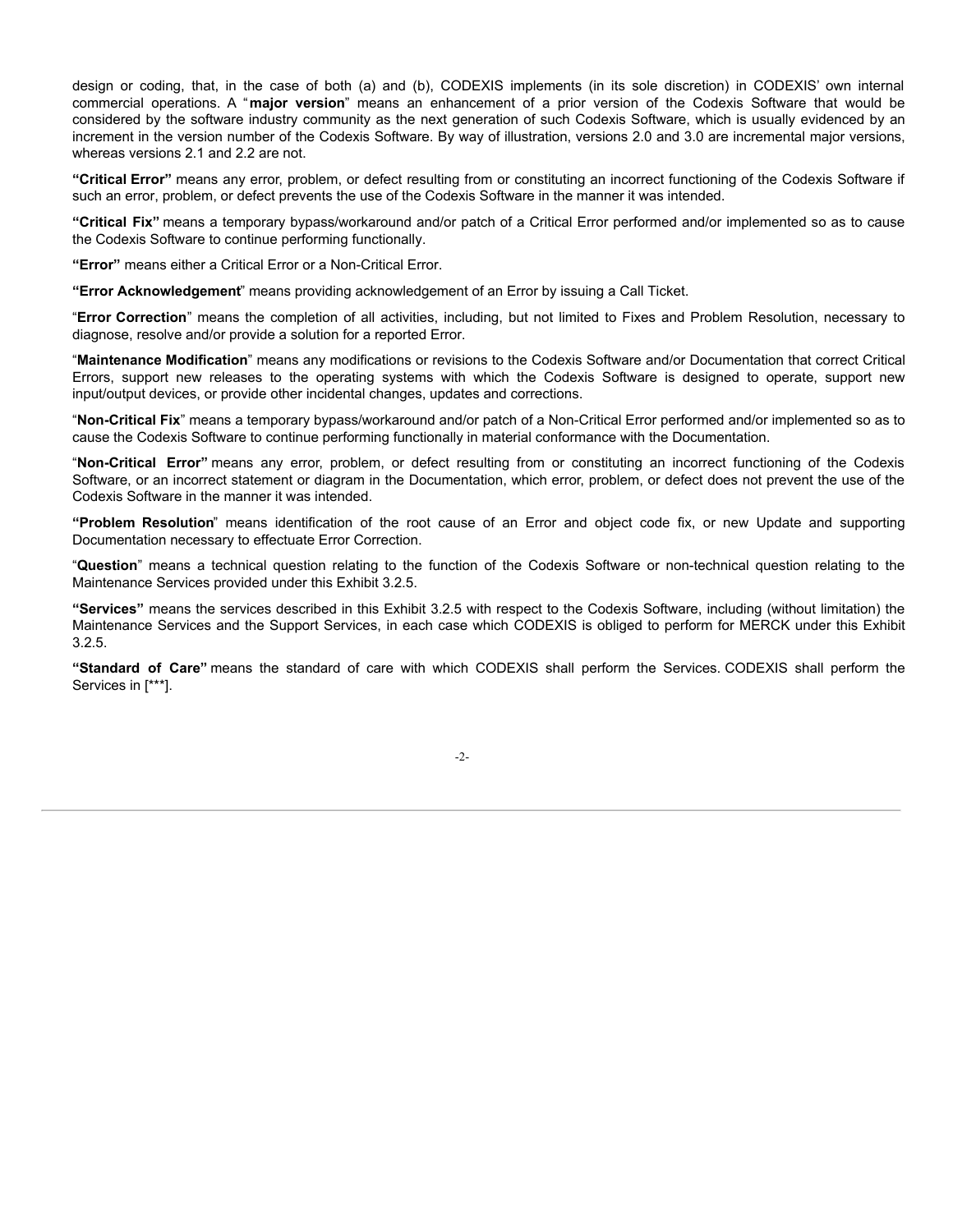**"Updates"** means any updates (including, without limitation, bug fixes, patches, maintenance modifications and, when and if due, Enhancements) to the Codexis Software made available to MERCK by CODEXIS.

# 1. **TECHNOLOGY TRANSFER AND INSTALLATION OF THE CODEXIS**

# **SOFTWARE**

- 1.1 Initial Technology Transfer and Installation. On or before [\*\*\*], Codexis will provide to MERCK a one-time transfer and installation of the Codexis Software on a dedicated server at the MERCK Designated Lab. The transfer and installation shall be performed in approximately the same manner as the Codexis Software was installed on the dedicated server at the MERCK Designated Lab under the Technology Transfer Plan and the Party's shall cooperate with each other in good faith to facilitate such transfer and installation. During the [\*\*\*] day period starting with the date CODEXIS completes transfer and installation, MERCK shall have the right to conduct such functional testing of the Codexis Software as it may desire.
- 1.2 Acceptance. The Amendment No. 2 initial technology transfer under Section 1.1 of this Amendment No. 2 and any subsequent installation of Enhancements under Section 2.1 of this Amendment No. 2 will be deemed complete upon the completion of the applicable Codexis Software installation at the MERCK Designated Lab. If the completion of the applicable Codexis Software installation at the MERCK Designated Lab does not occur by the installation date set forth in Section 1.1 or Section 2.1 of Amendment No. 2, and the delay in the completion of the Codexis Software installation at the MERCK Designated Lab is proximately caused [\*\*\*], then the installation date set forth in Section 1.1 or Section 2.1 of Amendment No. 2 shall be extended by the period of time equal to [\*\*\*] provided, however, in no event will the installation date set forth in Section 1.1 or Section 2.1 of Amendment No. 2 be extended pursuant to this Section 1.1 or Section 2.1 of Amendment No. 2 beyond [\*\*\*] from the installation date set forth in Section 1.1 or Section 2.1 of Amendment No. 2 where any such extension is proximately caused [\*\*\*]. If the installation date set forth in Section 1.1 or Section 2.2 of Amendment No. 2 is not achieved on or before [\*\*\*] from the installation date set forth in Section 1.1 or Section 2.1 of Amendment No. 2 where such non-achievement is proximately caused [\*\*\*], the applicable payment set forth in the PAYMENT section of this Exhibit 3.2.5 shall be paid to Codexis in the manner set forth in Exhibit 3.2.5. In the event either Party reasonably disputes whether or not the installation date set forth in Section 1.1 or Section 2.1 of Amendment No. 2, the Parties will submit such dispute for resolution in accordance with Article 13 of the Agreement.

## 2. **TECHNOLOGY TRANSFER AND INSTALLATION OF ENHANCEMENTS**

2.1 Enhancements. On or before [\*\*\*] and each [\*\*\*] thereafter during the Term, CODEXIS will provide to MERCK, if and when available, a one-time transfer and installation of any Enhancements that have (i) been implemented by CODEXIS in its own commercial business operations during the previous [\*\*\*] and (ii) have been cleared by CODEXIS for release to MERCK and its other licensees in accordance with Section 5.5(a) of this Exhibit 3.2.5. The transfer and installation of the Enhancements shall be performed in approximately the same manner as the Codexis Software was installed on the dedicated server at the MERCK Designated Lab under the Technology Transfer Plan and the Party's shall cooperate with each other in good faith to facilitate such transfer and installation.

## -3-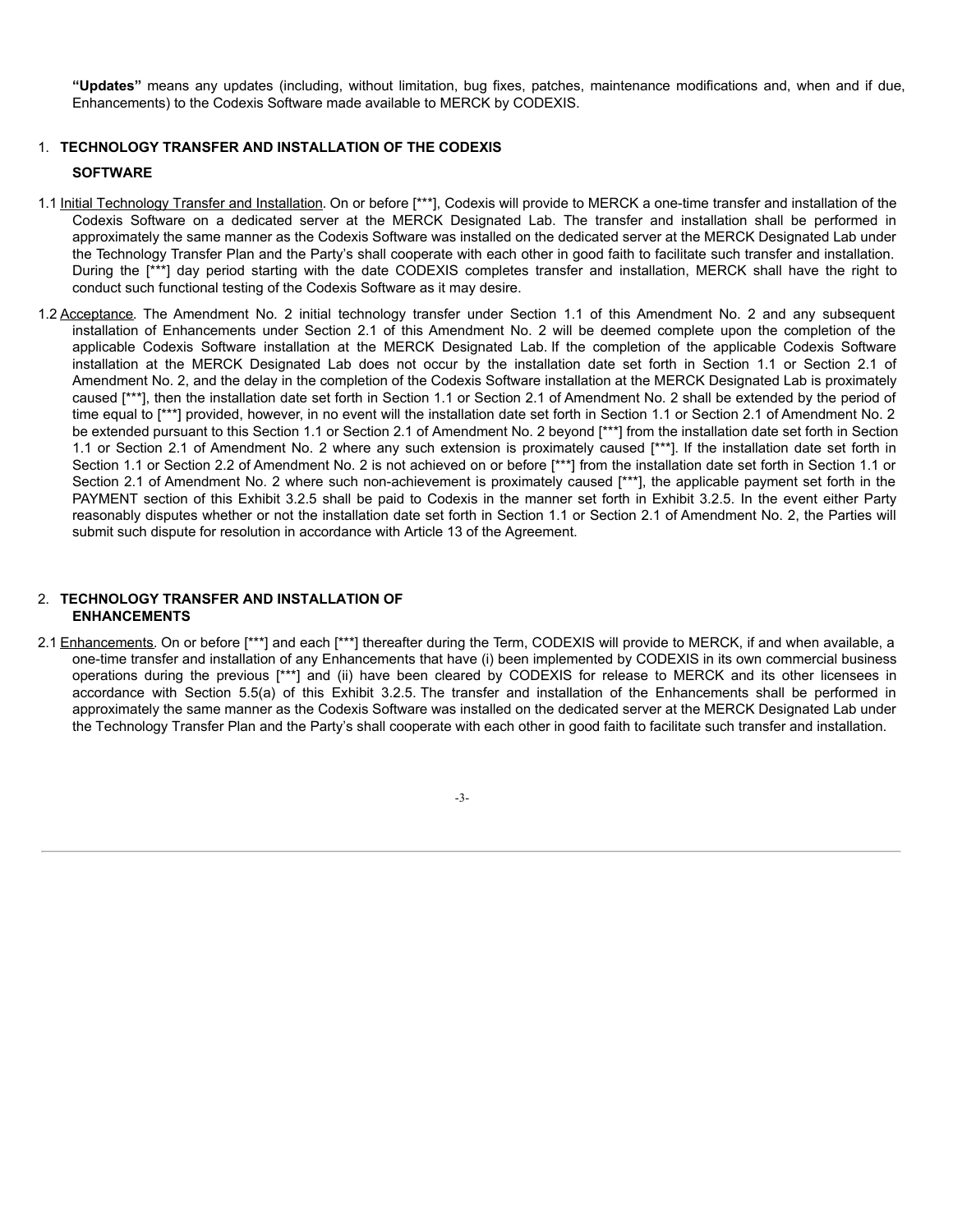<span id="page-57-0"></span>2.2 Enhancements Requiring Payment. If any Enhancement includes one or more new software program(s) which are not already installed at the Merck Designated Lab under the Agreement at the time of such installation and which installation would trigger a nonrefundable, non-creditable payment of US\$[\*\*\*] to CODEXIS under the PAYMENT section, then CODEXIS shall, not later than [\*\*\*] and each [\*\*\*] thereafter during the Term, notify MERCK in writing of the new software program(s) to be offered in the Enhancement and provide MERCK reasonable information regarding the new software program(s) and their functions. MERCK shall have [\*\*\*] calendar days from its receipt of CODEXIS' written notice to notify CODEXIS that MERCK either accepts or rejects the installation of all or any of the new software programs. If MERCK notifies CODEXIS that MERCK accepts the installation of one or more new software program(s) offered by CODEXIS pursuant to such Enhancement, then CODEXIS will install such new software program(s) in accordance with Section 2.1 and CODEXIS will invoice MERCK for the non-refundable non-creditable payment of US\$[\*\*\*] under the PAYMENT section. If MERCK either notifies CODEXIS that MERCK rejects the installation of all new software program(s) pursuant to such Enhancement, or fails to provide a written notice to CODEXIS of MERCK's election during such thirty (30) calendar day period, then CODEXIS will not install such new software program(s) in accordance with Section 2.1 and CODEXIS will not invoice MERCK for the non-refundable, non-creditable payment of US\$[\*\*\*] under the PAYMENT section. If two or more new software programs are offered by CODEXIS in an Enhancement, and MERCK accepts the installation of one or more such new software programs but MERCK also rejects the installation of one or more other such new software programs, the installation by CODEXIS of one or more new software programs accepted by MERCK will trigger the payment of the non-refundable non-creditable payment of US\$[\*\*\*] and [\*\*\*]. If MERCK either notifies CODEXIS that MERCK rejects the installation of all new software program(s) pursuant to an Enhancement, or fails to provide a written notice to CODEXIS of MERCK's election during such [\*\*\*] calendar day period, then, if MERCK should desire to accept, in a subsequent Enhancement offering, the installation of one or more of the previously rejected new software program(s), then MERCK shall pay CODEXIS the non-refundable, non-creditable payment of US\$[\*\*\*] under the PAYMENT section for the installation of one or all of the previously rejected new software program(s) in addition to any US\$[\*\*\*] payment due as a result of any new software program(s) offered as part of the subsequent Enhancement Offering.

# 3. **CODEXIS SOFTWARE SUPPORT AND**

# **MAINTENANCE**

- 3.1 Included Services. With respect to the Codexis Software, CODEXIS shall provide to MERCK the Services, including (a) the Support Services and (b) the Maintenance Services, in each case as provided for in this Exhibit 3.2.5.
- 3.2 MERCK Support Liaisons. MERCK may designate up to two (2) technical contacts ("**MERCK Support Liaisons**") to request Support Services, Maintenance Services or Training Services. MERCK will notify CODEXIS if MERCK wishes to remove or add or change Support Liaisons or if a Support Liaison terminates employment with MERCK. MERCK initially designates the following persons as its Support Liaisons: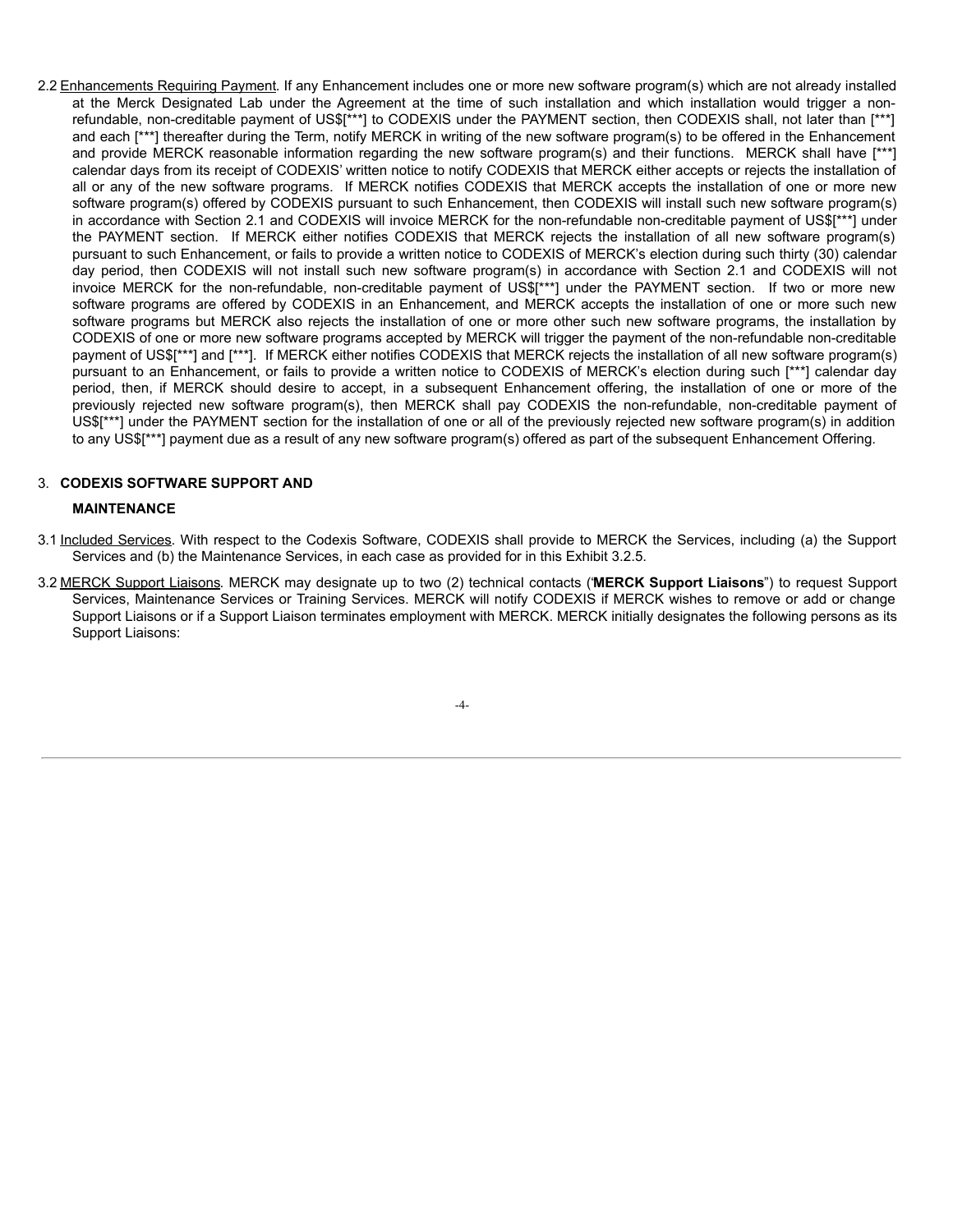| Name     | <b>Email</b>          |
|----------|-----------------------|
| $1x***1$ | $rx**1$               |
| $rx**1$  | $\left[^{***}\right]$ |

3.3 Codexis Project Manager. The Codexis Project Manager shall be a single point of contact for reporting progress, delivering documentation, and resolving technical issues. CODEXIS may, upon written notice to MERCK, appoint one or more alternate Codexis Project Managers to receive requests from MERCK Support Liaisons for Services.

# 3.4 Project

Managers.

| Party          | <b>Name</b>  | <b>Email</b> |
|----------------|--------------|--------------|
| <b>CODEXIS</b> | <b>T***1</b> | $rx**1$      |
| <b>MERCK</b>   | <b>T***1</b> | $F$ ***      |

A Party may change the identity and contact information of its Project Manager by written notice to the other party.

## 4. **SUPPORT SERVICES**

4.1 Hours of operation. CODEXIS shall exercise commercially reasonable efforts to provide Support Services on those days that CODEXIS' Redwood City, CA offices are open for business (generally Monday through Friday, Codexis scheduled holidays and closures excepted) and during CODEXIS' normal business hours which are 9:00 AM to 4:00 PM Pacific time. MERCK recognizes that CODEXIS does not and is not required to maintain a support

# -5-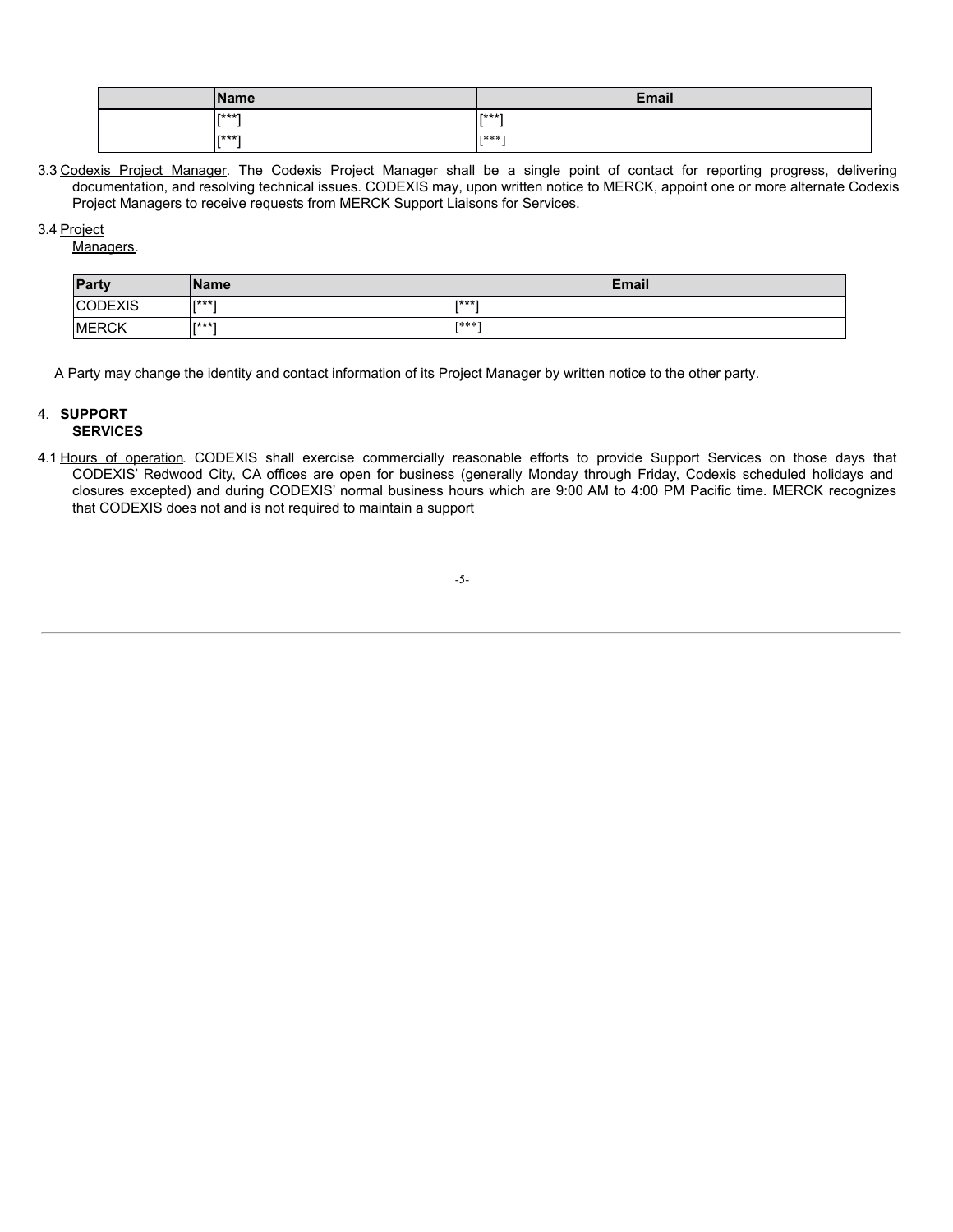center to provide Services and that CODEXIS shall only be required to use commercially reasonable efforts to receive, acknowledge, schedule and answer MERCK's requests for Services on a timely basis.

4.2 Requests for Support Services. All requests for Support Services shall be submitted by e-mail to the Codexis Project Manager. Requests for Support Services may be submitted by either the MERCK Project Manager or the MERCK Support Liaisons.

## 5. **MAINTENANCE SERVICES**

## 5.1 Critical

Errors.

- (a)If MERCK discovers that the Codexis Software fails to function in accordance with the Documentation and that such failure is a Critical Error, the MERCK Support Liaison shall notify the Codexis Project Manager by e-mail or telephone of the Critical Error in question and provide CODEXIS (so far as MERCK is reasonably able) with a documented example of such Critical Error.
- (b)CODEXIS shall thereupon promptly use commercially reasonable efforts correct the Critical Error in accordance with the Standard of Care. Upon correcting the Critical Error, CODEXIS shall deliver to MERCK the correct version of the Object Code of the Codexis Software and appropriate amendments to the Documentation specifying the nature of the correction and providing instructions for the proper use of the corrected version of the Codexis Software. CODEXIS shall provide MERCK with reasonable technical assistance to enable MERCK to implement the use of the corrected version of the Codexis Software.

# 5.1 Non-Critical

Errors.

- (a) If MERCK discovers that the Codexis Software fails to function in accordance with the Documentation, or there is an issue with the Documentation, but such failure or issue is a Non-Critical Error, the MERCK Support Liaison shall notify the Codexis Project Manager by e-mail (only) of the Non-Critical Error in question and provide CODEXIS (so far as MERCK is reasonably able) with a documented example of such Non-Critical Error.
- (b) Upon receipt of MERCK's notice of a Non-Critical Error, the Codexis Project Manager will log the issue. CODEXIS will then prioritize the Non-Critical Error for corrective action, and, if warranted, use commercially good faith efforts to address the issue in the next release or Update of the Codexis Software or Documentation.
- (c) CODEXIS makes no warranty that Non-Critical Errors will be corrected or resolved, and that Non-Critical Errors will be addressed according to any particular timetable. The resolution of Non-Critical Errors brought to its attention by MERCK will be addressed by CODEXIS in accordance with the Standard of Care.
- 5.2 Product maintenance services and support requirements. CODEXIS shall also provide and/or perform the following Maintenance Services in support of the Codexis Software:
	- (a)provide version control and release Documentation for the Codexis Software;
	- (b)promptly provide MERCK with all releases that CODEXIS may release for the Codexis Software;

-6-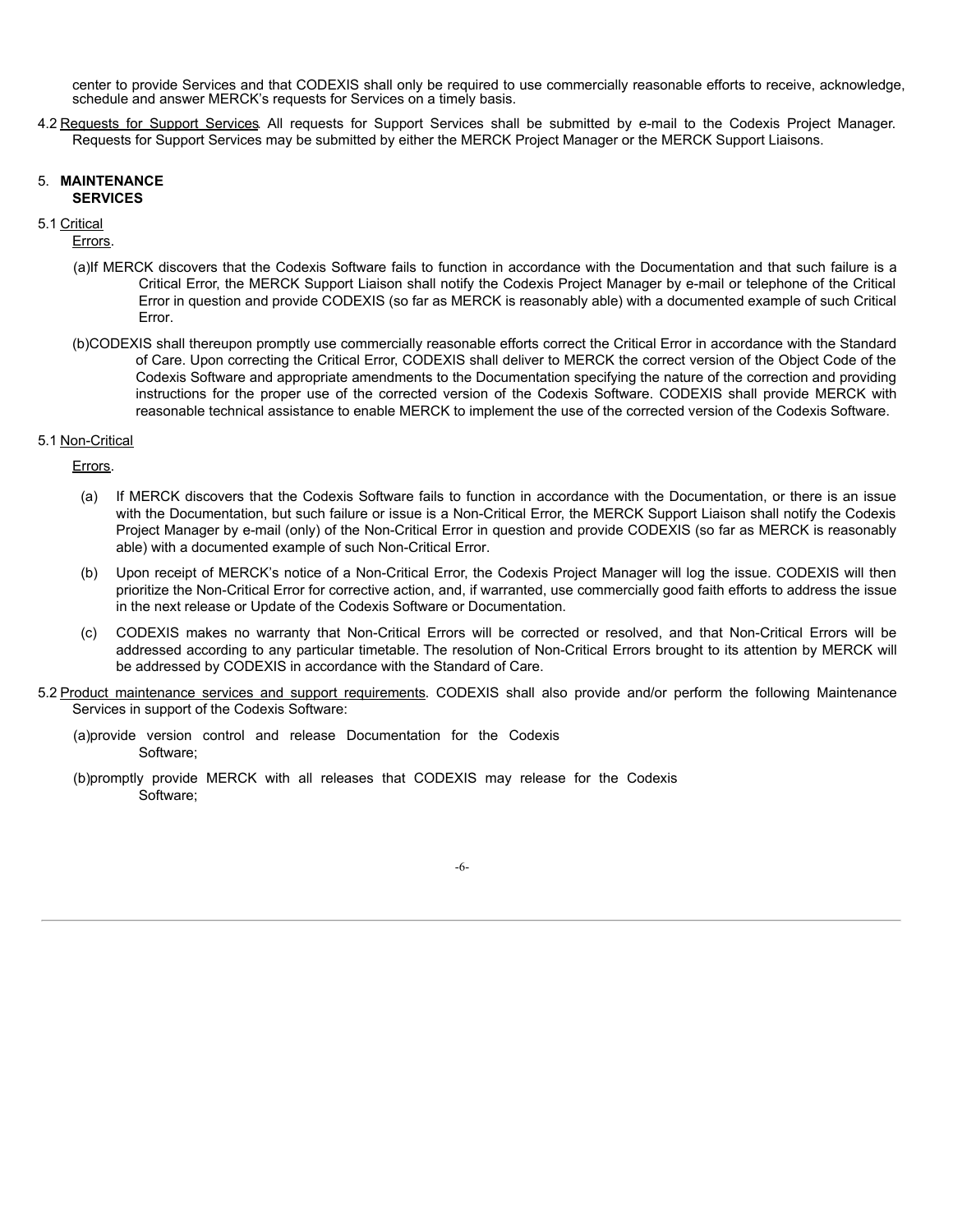- (c)make any and all necessary and corresponding changes to any and all Codexis Software as required by any Maintenance Modification and/or enhancement to maintain its compliance with the Specifications, Documentation and warranties set out in the Agreement;
- (d)provide MERCK with technical support for all Call Tickets assigned to CODEXIS;
- (e)perform CODEXIS' standard component, Product and system integration and test activities for the Product as necessary; and
- (f)provide appropriate quality control/quality assurance testing of the Codexis Software during the Term.

All requests for Maintenance Services will be made by the MERCK Support Liaison and sent by e-mail to the Codexis Project Manager.

- 5.3 Updates. CODEXIS shall deliver to MERCK any Updates which CODEXIS shall from time to time incorporate in its own business operations and MERCK shall have the option whether or not to use such Updates. CODEXIS shall deliver to MERCK the Object Code of the new Updates together with any amendments to the Documentation which shall be necessary to enable proper use of the improved facilities and functions of the Updates. If MERCK notifies CODEXIS of any failure of the new Updates to function in accordance with the Documentation then CODEXIS shall at its option either correct such Updates and re-issue it (as if it were a new Update).
- 5.4 Enhancements.
	- (a)MERCK recognizes that prior to releasing Enhancements to its licensees, including MERCK, CODEXIS will beta test such Enhancements in its own business operations to determine whether there are any issues associated with the Enhancements and obtain feedback from its own personnel utilizing the software. Following this period of beta testing, and once CODEXIS has determined in good faith that the Enhancements are ready for delivery to and installation by its licensees, including MERCK, as Enhancements, CODEXIS will provide the Enhancement to MERCK in accordance with the Standard of Care, with accompanying Documentation, as appropriate, at no additional charge and provide reasonable assistance to MERCK in MERCK's installation and operation of the Enhancement. Upon delivery to MERCK, any such Enhancement will be considered "Codexis Software" for purposes of this Exhibit 3.2.5.
	- (b)Notwithstanding anything contained in this Exhibit 3.2.5 to the contrary, MERCK shall be under no obligation to install any Enhancement made available by CODEXIS. However, MERCK recognizes that CODEXIS will only be able to provide Support Services and Maintenance Services for the then current version of the Codexis Software as being used by CODEXIS in its own business operations. CODEXIS will not be required to supply Support Services or Maintenance Services for older versions of the Codexis Software, including bug fixes and the correction of Errors.

# 1. **ADDITIONAL**

# **PROVISIONS**

1.1 Cost of Services. For each Contract Year during the Term of this Exhibit 3.2.5, the first [\*\*\*] incurred by CODEXIS in the supplying the Services shall be [\*\*\*]. For each Contract Year during the Term of this Exhibit 3.2.5, all man hours above the [\*\*\*] incurred by CODEXIS in

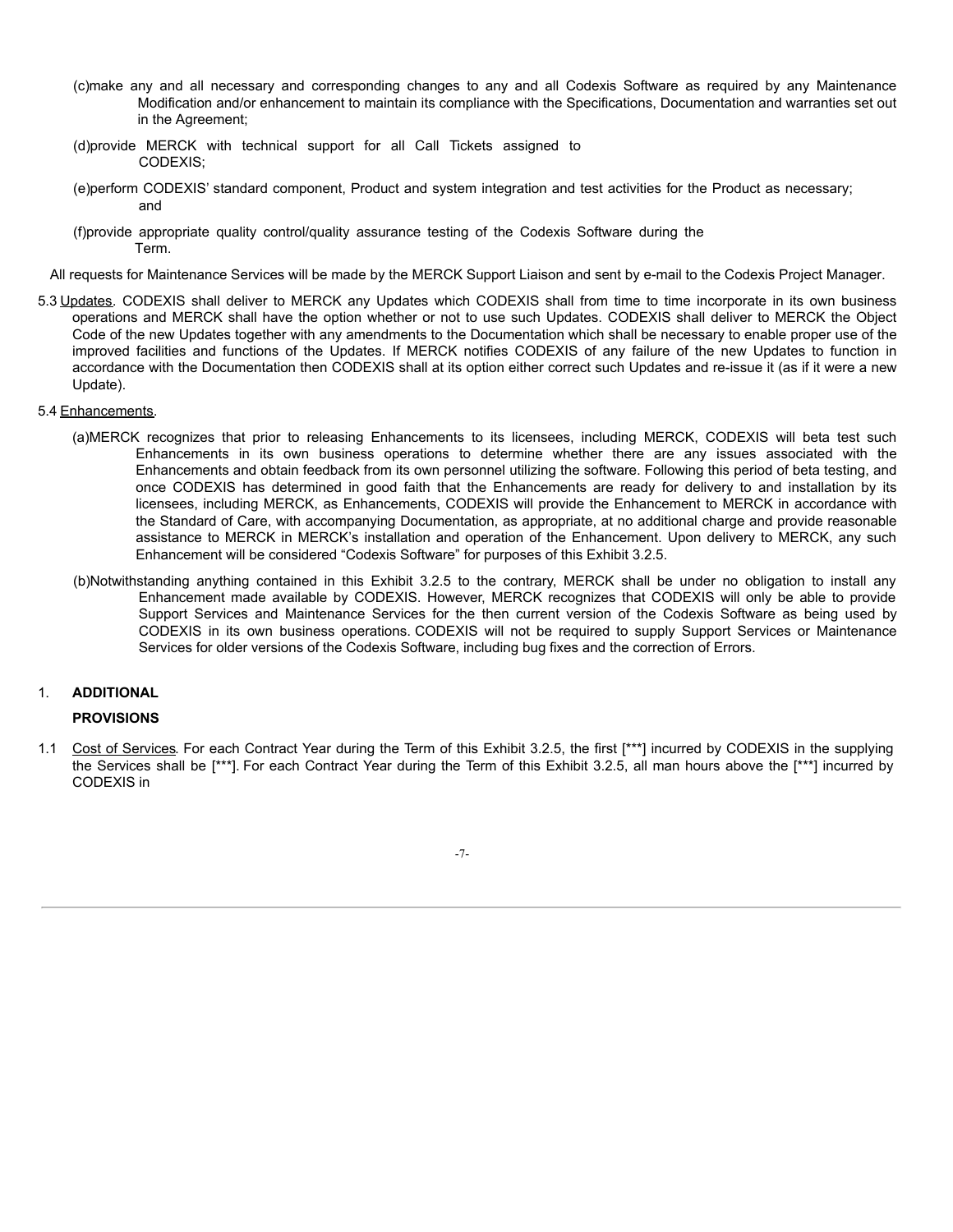supplying the Services shall be [\*\*\*]. MERCK shall pay all CODEXIS invoices for Services within [\*\*\*] of MERCK's receipt of CODEXIS' invoice.

- 1.2 Notice by MERCK to Codexis. MERCK will provide to CODEXIS reasonable notice of all requests for Services.
- 1.3 Other Service Obligations in the Agreement. This Exhibit 3.2.5 and the obligations of the Parties hereunder are in addition to and without prejudice to any other services obligations contained in the Agreement (without reference to Exhibit 3.2.5).

-8-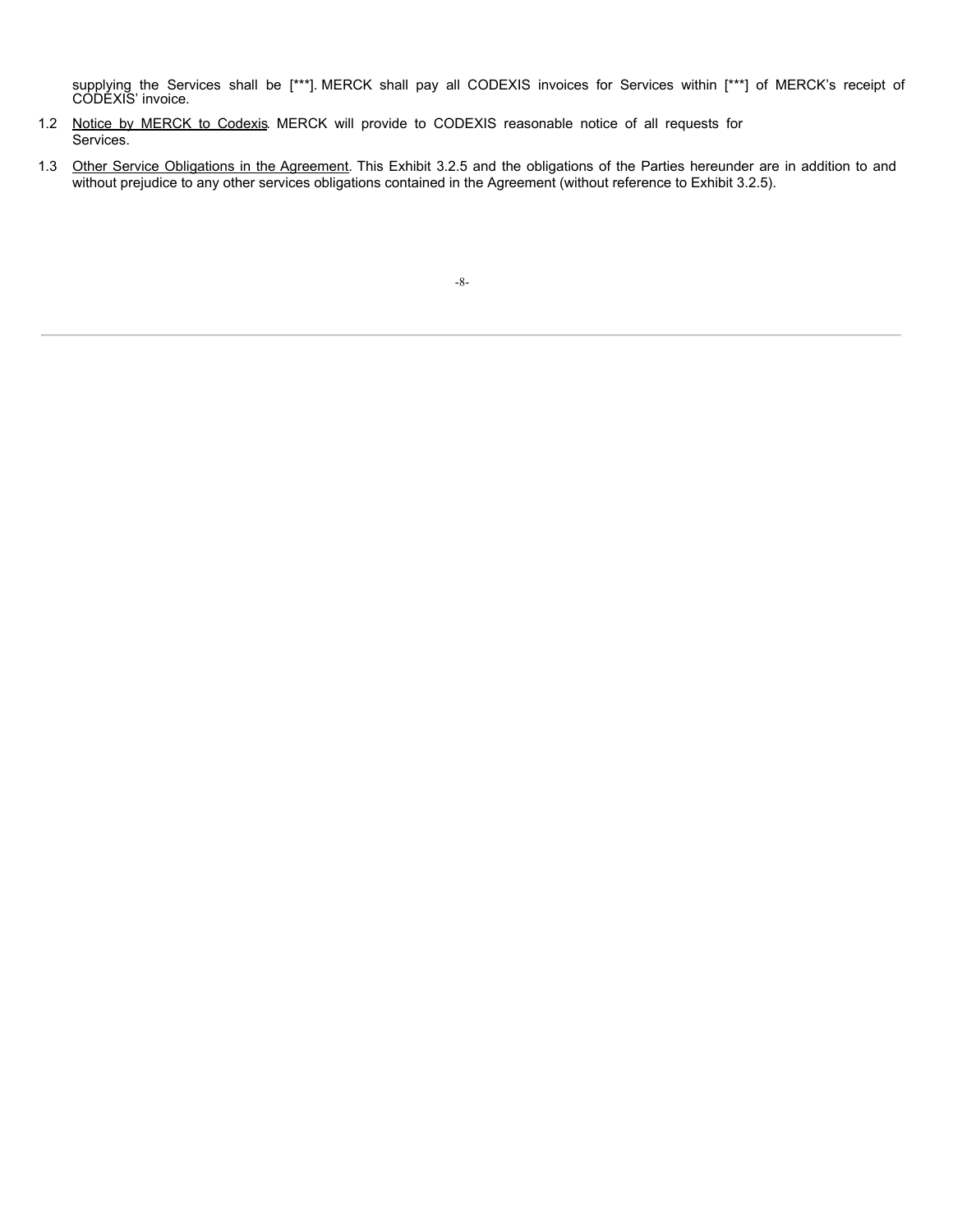## **Press Release**



# Codexis Secures Multi-Year Technology Upgrade Package for its CodeEvolver® Protein Engineering Platform License with Merck.

**REDWOOD CITY, Calif. (Release Date, 2019)** – Codexis, Inc. (NASDAQ: CDXS), a leading protein engineering company, announces the signing of a new agreement with Merck, through a subsidiary. Under the terms of the agreement, Codexis will install certain CodeEvolver® protein engineering technology upgrades into Merck's platform license installation and will maintain those upgrades for a multi-year term. Financial terms of the agreement are undisclosed.

"We are thrilled to work with Merck to upgrade and improve the productivity of their licensed CodeEvolver ® protein engineering technology platform," stated John Nicols, Codexis President and CEO. "CodeEvolver® continues to benefit from Codexis' focused investments, enabling novel protein discovery to hit new targets at a continuously increasing speed."

In August 2015 Codexis announced the signing of a CodeEvolver® platform technology license agreement with Merck. Under this agreement, Codexis has granted Merck a non-exclusive license to use the CodeEvolver® protein engineering platform technology to develop novel enzymes for use in the manufacture of pharmaceutical products.

## **About Codexis, Inc.**

Codexis is a leading protein engineering company that applies its proprietary CodeEvolver ® technology to develop proteins for a variety of applications, including as biocatalysts for the commercial manufacture of pharmaceuticals, fine chemicals and industrial enzymes, and enzymes as biotherapeutics and for use in molecular diagnostics. Codexis' proven technology enables improvements in protein performance, meeting customer needs for rapid, costeffective and sustainable manufacturing in multiple commercial-scale implementations of biocatalytic processes. For more information, see www.codexis.com.

## **Forward-Looking Statements**

To the extent that statements contained in this press release are not descriptions of historical facts regarding Codexis, they are forward-looking statements reflecting the current beliefs and expectations of management made pursuant to the safe harbor provisions of the Private Securities Litigation Reform Act of 1995. You should not place undue reliance on these forward-looking statements because they involve known and unknown risks, uncertainties and other factors that are, in some cases, beyond Codexis' control and that could materially affect actual results. Additional information about factors that could materially affect actual results can be found in Codexis' Annual Report on Form 10-K filed with the Securities and Exchange Commission ("SEC") on March 15, 2018 and Form 10-Q filed November 9, 2018, including under the caption "Risk Factors" and in Codexis' other periodic reports filed with the

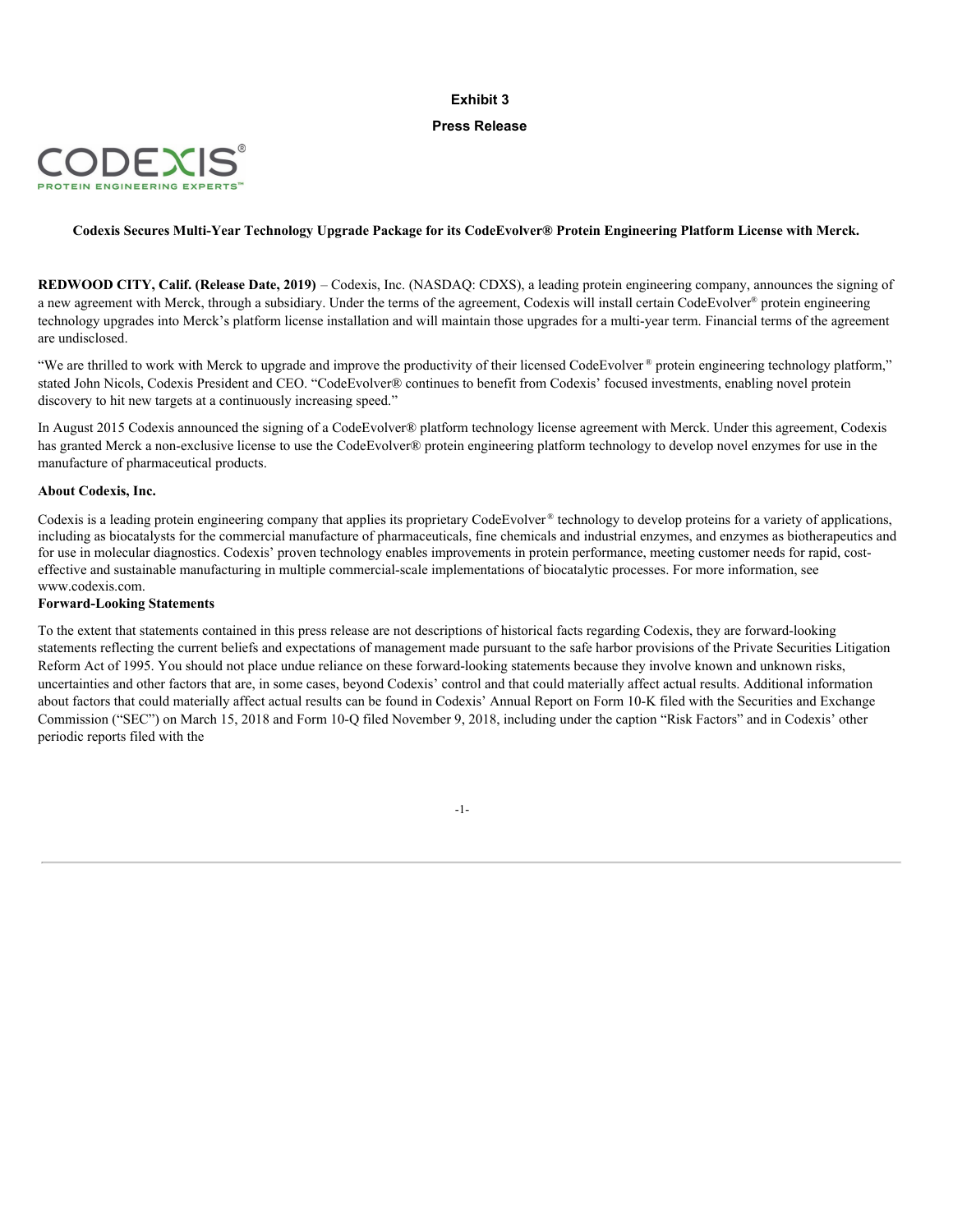SEC. Codexis expressly disclaims any intent or obligation to update these forward-looking statements, except as required by law.

# **Contacts:**

Investors Media LHA Investor Relations SCORR Marketing Jody Lea Studer, 402-366-1752 Cain, 310- 691- 7100 jcain@lhai.com lea@scorrmarketing.com

 $# # #$ 

# -2-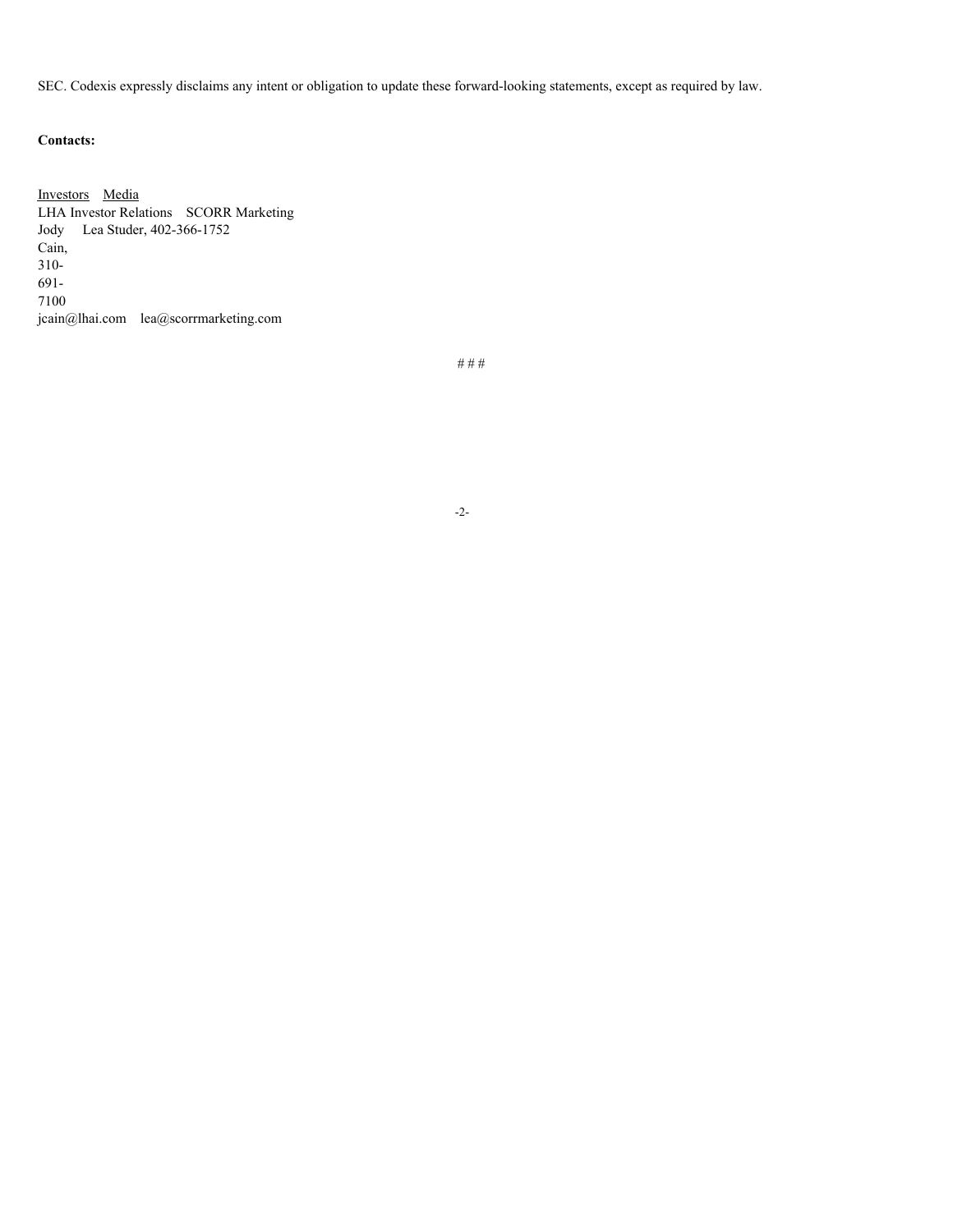## **FIFTH AMENDMENT TO LOAN AND SECURITY AGREEMENT**

<span id="page-64-0"></span>THIS FIFTH AMENDMENT to Loan and Security Agreement (this "**Amendment**") is made effective as of January 23, 2019 (the "**Amendment Date**") and made by and among **WESTERN ALLIANCE BANK**, an Arizona corporation ("**Bank**") and **CODEXIS, INC.**, a Delaware corporation ("**Borrower**").

WHEREAS, Bank and Borrower have entered into that certain Loan and Security Agreement, dated as of June 30, 2017 (as amended, supplemented, restated or otherwise modified from time to time, the "**Loan Agreement**"); and

WHEREAS, Bank and Borrower desire to amend certain provisions of the Loan Agreement as provided herein and subject to the terms and conditions set forth herein;

NOW, THEREFORE, in consideration of the promises, covenants and agreements contained herein, and other good and valuable consideration, the receipt and adequacy of which are hereby acknowledged, Bank and Borrower hereby agree as follows:

- 1. Capitalized terms used herein but not otherwise defined shall have the respective meanings given to them in the Loan Agreement.
- 2. Section 1.1 of the Loan Agreement is hereby amended by amending and restating clause (i) of the definition of "Permitted Indebtedness" therein as follows:

(i) letters of credit in the ordinary course of business in connection with the leasing of real property in an aggregate amount not to exceed One Million One Hundred Thousand Dollars (\$1,100,000);

- 3. Limitation of
- Amendment.
	- a. The amendment set forth above is effective for the purposes set forth herein and shall be limited precisely as written and shall not be deemed to (a) be a consent to any amendment, waiver or modification of any other term or condition of any Loan Document, or (b) otherwise prejudice any right, remedy or obligation which the Bank or Borrower may now have or may have in the future under or in connection with any Loan Document, as amended hereby.
	- b. This Amendment shall be construed in connection with and as part of the Loan Documents and all terms, conditions, representations, warranties, covenants and agreements set forth in the Loan Documents, except as herein amended, are hereby ratified and confirmed and shall remain in full force and effect.
- 4. To induce the Bank to enter into this Amendment, Borrower hereby represents and warrants to the Bank as follows:
	- a. Immediately after giving effect to this Amendment (a) the representations and warranties contained in Article 5 of the Loan Agreement are true, accurate and complete in all material respects as of the date hereof (except to the extent such representations and warranties relate to an earlier date, in which case they are true and correct in all material respects as of such date), and (b) no Event of Default has occurred and is continuing;
	- b. Borrower has the power and due authority to execute and deliver this Amendment and to perform its obligations under the Loan Agreement, as amended by this Amendment;
	- c. The organizational documents of Borrower delivered to the Bank on the Closing Date, and updated pursuant to subsequent deliveries by the Borrower to the Bank, if any, remain true, accurate and complete and have not been amended, supplemented or restated and are and continue to be in full force and effect;
	- d. The execution and delivery by Borrower of this Amendment and the performance by Borrower of its obligations under the Loan Agreement, as amended by this Amendment, do not and will not contravene (i) any law or regulation binding on or affecting Borrower, (ii) any contractual restriction with a Person binding on Borrower, (iii) any order, judgment or decree of any court or other governmental or public body or authority, or subdivision thereof, binding on Borrower, or (iv) the organizational documents of Borrower;
	- e. The execution and delivery by Borrower of this Amendment and the performance by Borrower of its obligations under the Loan Agreement, as amended by this Amendment, do not require any order, consent, approval, license, authorization or validation of, or filing, recording or registration by Borrower with, or exemption by any governmental or public body or authority, or subdivision thereof, binding on Borrower, except as already has been obtained or made; and
	- f. This Amendment has been duly executed and delivered by Borrower and is the binding obligation of Borrower, enforceable against Borrower in accordance with its terms, except as such enforceability may be limited by bankruptcy, insolvency, reorganization, liquidation, moratorium or other similar laws of general application and by general equitable principles.
- 5. Except as expressly set forth herein, the Loan Agreement shall continue in full force and effect without alteration or amendment. This Amendment and the Loan Documents represent the entire agreement about this subject matter and supersede prior negotiations or agreements.
- 6. This Amendment shall be deemed effective as of the Amendment Date upon the due execution and delivery to the Bank of this Amendment by each party hereto and the payment by Borrower to the Bank of fee due under Section 2.6(g) of the Loan Agreement as amended hereby.
- This Amendment may be executed in any number of counterparts, each of which shall be deemed an original, and all of which, taken together, shall constitute one and the same instrument.
- 8. This Amendment and the rights and obligations of the parties hereto shall be governed by and construed in accordance with the laws of the State of California.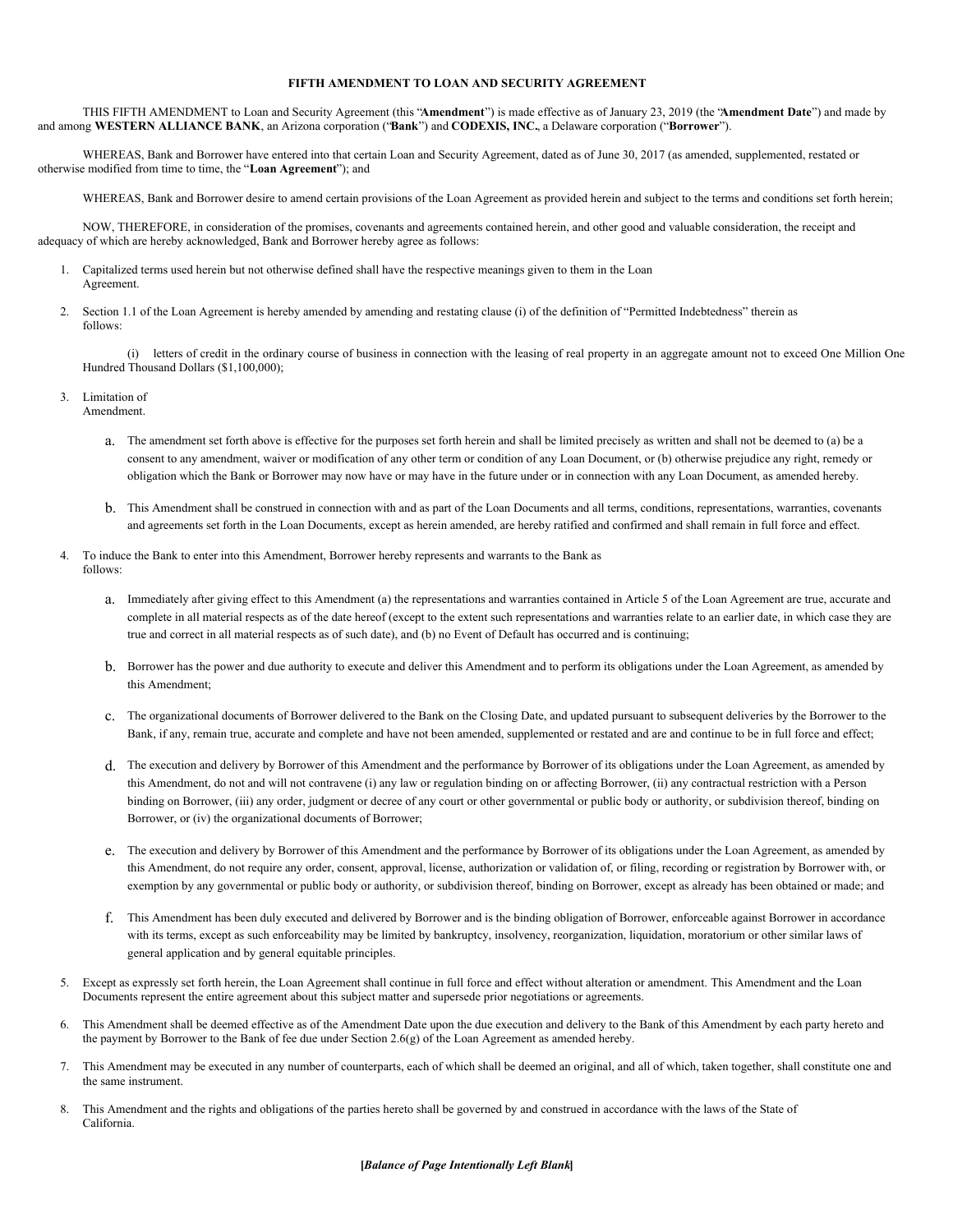**IN WITNESS WHEREOF**, the parties hereto have caused this Fifth Amendment to Loan and Security Agreement to be executed as of the date first set forth above.

## **BORROWER:**

# **CODEXIS, INC., A DELAWARE CORPORATION**

By /Gordon Sangster/ Name: Gordon Sangster Title: Senior Vice President and CFO

## **BANK:**

## **WESTERN ALLIANCE BANK, AN ARIZONA CORPORATIO**N

By /Bill Wickline/ Name: Bill Wickline Title: SVP, Director of Portfolio Management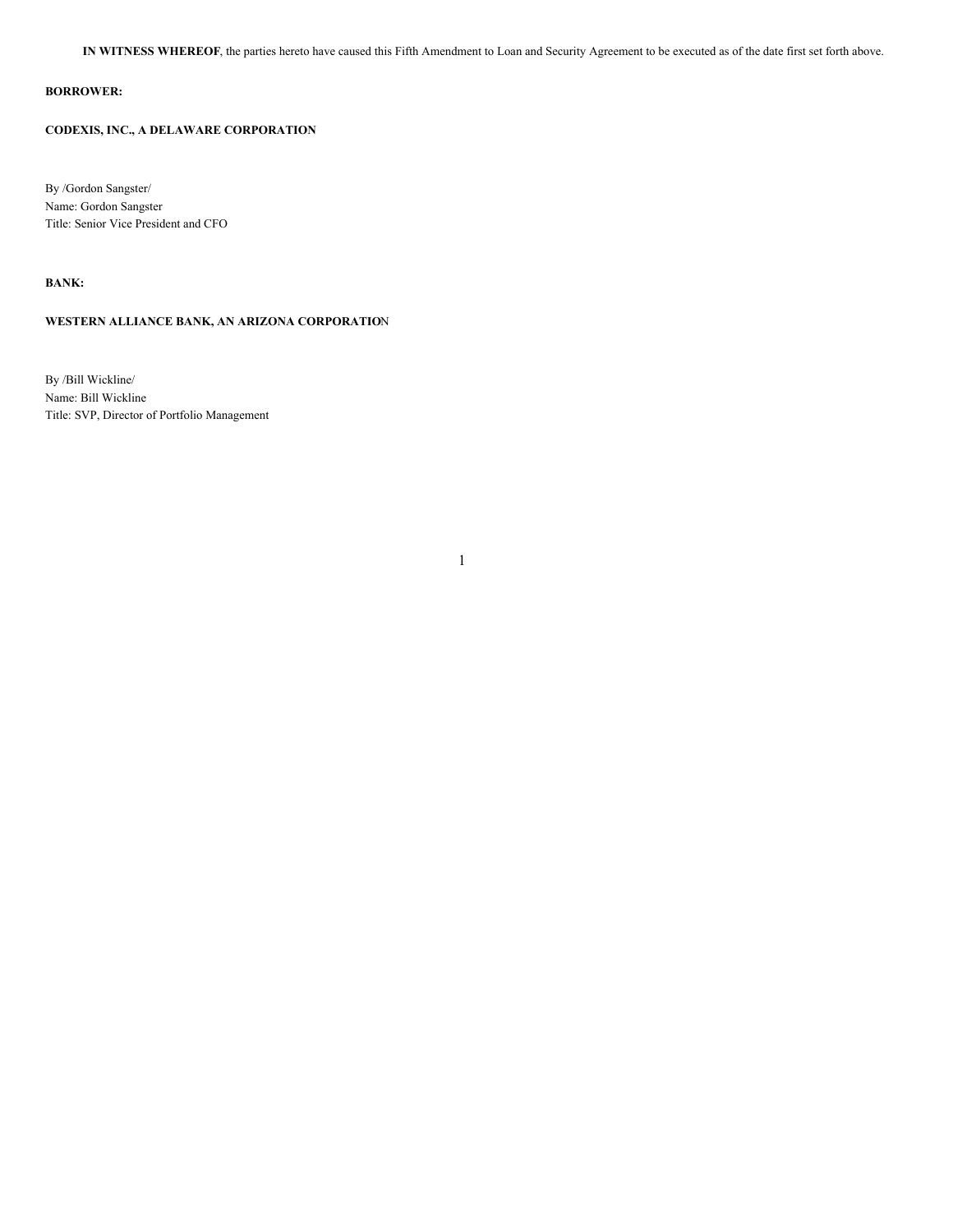[\*\*\*] Certain information in this document, indicated by brackets, has been excluded pursuant to Regulation S-K, Item 601(b)(10)(iv). Such excluded information is not material and would likely cause competitive harm to the registrant if publicly disclosed.

# **EIGHTH AMENDMENT TO LEASE**

This Eighth Amendment to Lease (" **Amendment**") is made effective, and dated for reference purposes, as of February 8, 2019 (the " **Effective Date**") by and between METROPOLITAN LIFE INSURANCE COMPANY, a New York corporation (" **Landlord**"), and CODEXIS, INC., a Delaware corporation (" **Tenant**"), with reference to the following facts ("**Recitals**"):

A. Landlord and Tenant are the parties to that certain lease which is comprised of the following (collectively, the "**Existing Lease**"): that certain Lease, dated October \_\_ [sic], 2003, entered into by and between Tenant, as tenant and Landlord, as landlord ("**Original Lease**"); as amended by that certain First Amendment to Lease dated as of June 1, 2004, that certain Second Amendment to Lease (the "**Second Amendment**") dated as of March 9, 2007, that certain Third Amendment to Lease (the "**Third Amendment**") dated as of March 31, 2008, that certain Fourth Amendment to Lease dated as of September 17, 2010, that certain Fifth Amendment to Lease (the "**Fifth Amendment**") dated March 16, 2011, that certain Sixth Amendment to Lease (the " **Sixth Amendment**") dated September 27, 2012 and that certain Seventh Amendment to Lese dated October 11, 2016, for certain premises (the " **Premises**") containing approximately **107,021** rentable square feet, comprised of the following: (i) approximately 11,020 rentable square feet commonly known as 501 Chesapeake Drive, Redwood City, California (the "**Chesapeake Space**"), (ii) approximately 10,597 rentable square feet commonly known as 200 Penobscot Drive, Redwood City, California (the "**200 Penobscot Space**"), (iii) approximately 17,627 rentable square feet commonly known as 220 Penobscot Drive, Redwood City, California (the "**220 Penobscot Space**"); (iv) approximately 37,856 rentable square feet commonly known as 400 Penobscot Drive, Redwood City, California (the "**400 Penobscot Space**"), and (v) approximately 29,921 rentable square feet commonly known as 101 Saginaw Drive, Redwood City, California (the "**101 Saginaw Space**"), in the Project (commonly known as Seaport Centre in Redwood City, California), all as more particularly described in the Existing Lease.

**B.** Landlord and Tenant desire to provide for (i) the extension of the Term solely as to the Chesapeake Space, the 200 Penobscot Space, the 220 Penobscot Space and the 400 Penobscot Space; and (ii) other amendments of the Existing Lease as more particularly set forth below.

NOW, THEREFORE, in consideration of the foregoing, and of the mutual covenants set forth herein and of other good and valuable consideration, the receipt and adequacy of which are hereby acknowledged, the parties hereto agree as follows:

Section 1. SCOPE OF AMENDMENT; DEFINED TERMS. Except as expressly provided in this Amendment, the Existing Lease shall remain in full force and effect. Should any inconsistency arise between this Amendment and the Existing Lease as to the specific matters which are the subject of this Amendment, the terms and conditions of this Amendment shall control. All capitalized terms used in this Amendment and not defined herein shall have the meanings set forth in the Existing Lease unless the context clearly requires otherwise; provided, however, that the term "Lease" as used herein and, from and after the Effective Date, in the Existing Lease shall refer to the Existing Lease as modified by this Amendment. The "200 Penobscot Space", the "220 Penobscot Space" and the "400 Penobscot Space" are sometimes collectively referred to as the "**Penobscot Space**".

Section 2. EXTENSION OF TERM FOR THE CHESAPEAKE SPACE AND THE PENOBSCOT SPACE. Landlord and Tenant acknowledge and agree that, notwithstanding any provision of the Existing Lease to the contrary, (a) the current Term, solely with respect to the Chesapeake Space, pursuant to the Existing Lease will expire on January 31, 2022, and that the Term of the Lease solely for the Chesapeake Space is hereby extended for the period of eighty-eight (88) months (the "**Chesapeake Fourth Extended Term** ") commencing on February 1, 2022 (the " **Chesapeake Fourth Extension Date**") and expiring May 31, 2029 (hereafter, the "**Chesapeake Fourth Extended Expiration Date**"), unless sooner terminated pursuant to the terms of the Lease; and (b) the current Term, solely with respect to the Penobscot Space, pursuant to the Existing Lease will expire January 31, 2020, and that the Term of the Lease solely for the Penobscot Space is hereby extended for the period of eighty-eight (88) months (the "**Penobscot Extended Term**") commencing on February 1, 2020 (the "**Penobscot Extension Date**") and expiring May 31, 2027 (hereafter,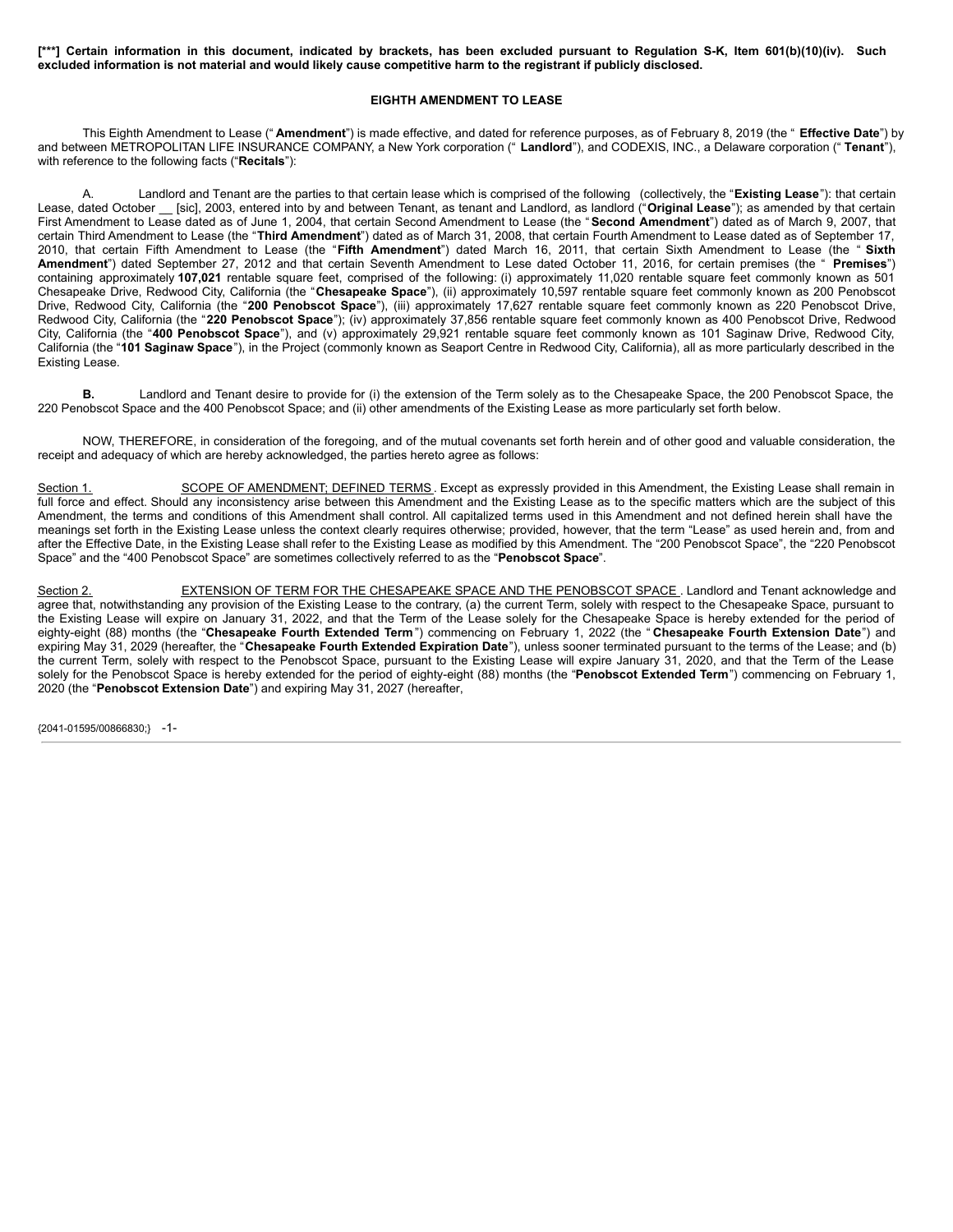the "**Penobscot Expiration Date**"). Landlord and Tenant acknowledge and agree that this Amendment provides all rights and obligations of the parties with respect to the Extended Term, whether or not in accordance with any other provisions, if any, of the Existing Lease regarding renewal or extension; provided, however, that (x) with respect to the Chesapeake Space, Tenant shall continue to have one (1) option to extend the Term of the Lease for an additional term of five (5) years in accordance with the terms and conditions of Section 7(b) of the Sixth Amendment, and (y) with respect to the Penobscot Space, Tenant shall continue to have one (1) option to extend the Term of the Lease for an additional term of five (5) years in accordance with the terms and conditions of Section 12(b) of the Fifth Amendment, provided, however, Tenant shall have the right to exercise such option to extend in this subclause (y) as to the 400 Penobscot Space only, as to the combined 200 and 220 Penobscot Space only, or as to the Penobscot Space in its entirety.

**Section 3.** MONTHLY BASE RENT FOR CHESAPEAKE FOURTH EXTENDED TERM. Notwithstanding any provision of the Existing Lease to the contrary, commencing on the Chesapeake Fourth Extension Date and continuing through the Chesapeake Fourth Extended Expiration Date, the amount of Monthly Base Rent payable by Tenant for the Chesapeake Space shall be as follows:

| <b>Period from/to</b>               | <b>Monthly Base Rent</b> |
|-------------------------------------|--------------------------|
| February 1, 2022 - January 31, 2023 | \$53,193.54*             |
| February 1, 2023 - January 31, 2024 | \$54,789.35              |
| February 1, 2024 - January 31, 2025 | \$56,433.03              |
| February 1, 2025 - January 31, 2026 | \$58,126.02              |
| February 1, 2026 - January 31, 2027 | \$59,869.80              |
| February 1, 2027 - January 31, 2028 | \$61,665.89              |
| February 1, 2028 - May 31, 2029     | \$63,515.87              |

\*Notwithstanding anything in the foregoing to the contrary, provided that a Default (as defined in Section 11.01 of the Original Lease) by Tenant (other than the first Default in any twelve (12) month period unless such Default continues beyond three (3) business days after written notice thereof) has not previously occurred, Landlord agrees to forbear in the collection of and abate the Monthly Base Rent solely for the Chesapeake Space due and payable for the period beginning on February 1, 2022 and continuing through April 30, 2022, totaling not more than One Hundred Fifty-Nine Thousand Five Hundred Eighty and 62/100 Dollars (\$159,580.62) in the aggregate (collectively, "**Chesapeake Space Abated Rent**"); provided, further, that in the event of a Default by Tenant at any time prior to the last day of May, 2029 (the " **Chesapeake Outside Month**"), a fraction of all previously Chesapeake Space Abated Rent, the numerator of which shall be the number of months remaining from and including the month in which such Default occurs until and including the Chesapeake Outside Month, and the denominator of which shall be the number of months from and including the month in which the Chesapeake Fourth Extension Date occurs until and including the Chesapeake Outside Month, shall be immediately due and payable in full at that time without the necessity of further notice or action by Landlord (provided, however, that such fraction of the Chesapeake Space Abated Rent shall not be immediately due and payable with respect to the first Default in any twelve (12) month period unless such Default continues beyond three (3) business days after written notice thereof).

Section 4. MONTHLY BASE RENT FOR PENOBSCOT EXTENDED TERM. Notwithstanding any provision of the Existing Lease to the contrary, commencing on the Penobscot Extension Date and continuing through the Penobscot Extended Expiration Date, the amount of Monthly Base Rent payable by Tenant for the Penobscot Space shall be as follows:

{2041-01595/00866830;} -2-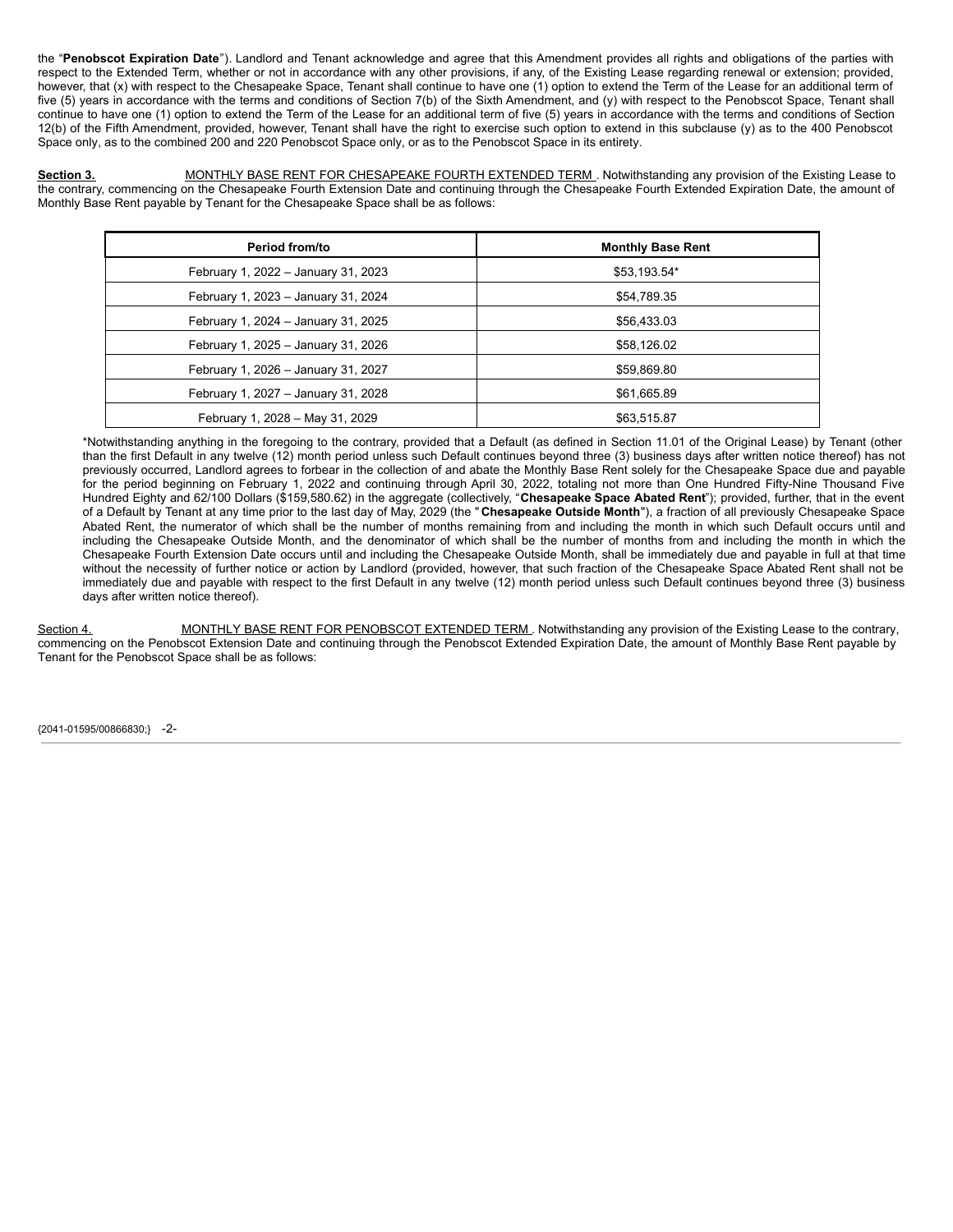| Period from/to                      | <b>Monthly Base Rent</b> |
|-------------------------------------|--------------------------|
| February 1, 2020 - January 31, 2021 | \$300,664.00*            |
| February 1, 2021 - January 31, 2022 | \$309,683.92             |
| February 1, 2022 - January 31, 2023 | \$318.974.44             |
| February 1, 2023 - January 31, 2024 | \$328,543.67             |
| February 1, 2024 - January 31, 2025 | \$338,399.98             |
| February 1, 2025 - January 31, 2026 | \$348,551.98             |
| February 1, 2026 - May 31, 2027     | \$359,008.54             |

\*Notwithstanding anything in the foregoing to the contrary, provided that a Default by Tenant (other than the first Default in any twelve (12) month period unless such Default continues beyond three (3) business days after written notice thereof) has not previously occurred, Landlord agrees to forbear in the collection of and abate the Monthly Base Rent solely for the Penobscot Space due and payable for the period beginning on February 1, 2020 and continuing through May 31, 2020, totaling not more than One Million Two Hundred Two Thousand Six Hundred Fifty-Six and 00/100 Dollars (\$1,202,656.00) in the aggregate (collectively, "**Penobscot Space Abated Rent**"); provided, further, that in the event of a Default by Tenant at any time prior to the last day of May, 2027 (the "**Penobscot Outside Month**"), a fraction of all previously Penobscot Space Abated Rent, the numerator of which shall be the number of months remaining from and including the month in which such Default occurs until and including the Penobscot Outside Month, and the denominator of which shall be the number of months from and including the month in which the Penobscot Extension Date occurs until and including the Penobscot Outside Month, shall be immediately due and payable in full at that time without the necessity of further notice or action by Landlord (provided, however, that such fraction of the Penobscot Space Abated Rent shall not be immediately due and payable with respect to the first Default in any twelve (12) month period unless such Default continues beyond three (3) business days after written notice thereof).

Section 5. LETTER OF CREDIT. Landlord and Tenant acknowledge and agree that Tenant has provided Landlord with a Letter of Credit in the amount of Seven Hundred Seven Thousand Four Hundred Fifty-Six and 00/100 Dollars (\$707,456.00) pursuant to Section 5.02 of the Original Lease, as amended by Section 4 of the Second Amendment, Section 5 of the Third Amendment and Section 9 of the Fifth Amendment. Within ten (10) business days following the Effective Date, Tenant shall deliver to Landlord an amendment or replacement of the Letter of the Credit to increase the amount thereof by an additional Three Hundred Fifty-Four Thousand One Hundred Sixteen and 62/100 Dollars (\$354,116.62) for a total of One Million Sixty-One Thousand Five Hundred Seventy-Two and 62/100 Dollars (\$1,061,572.62). The Letter of Credit shall be maintained in effect until the later of (a) the Chesapeake Fourth Extended Expiration Date, and (b) the extended expiration date if the Option to Extend is exercised.

Section 6. TENANT'S SHARE. During the Chesapeake Fourth Extended Term and the Penobscot Extended Term, Tenant shall pay all Rent Adjustments, including Tenant's Share of Operating Expenses. Notwithstanding any provisions of the Existing Lease to the contrary, during the Chesapeake Fourth Extended Term and the Penobscot Extended Term, Tenant's Share is as follows:

- (a) Chesapeake Space: 3.65% of Phase I and 2.05% of the Project.
- (b) 200 Penobscot Space and 220 Penobscot Space (combined): 9.35% of Phase I and 5.25% of the Project.
- (c) 400 Penobscot Space: 12.54% of Phase I and 7.04% of the Project.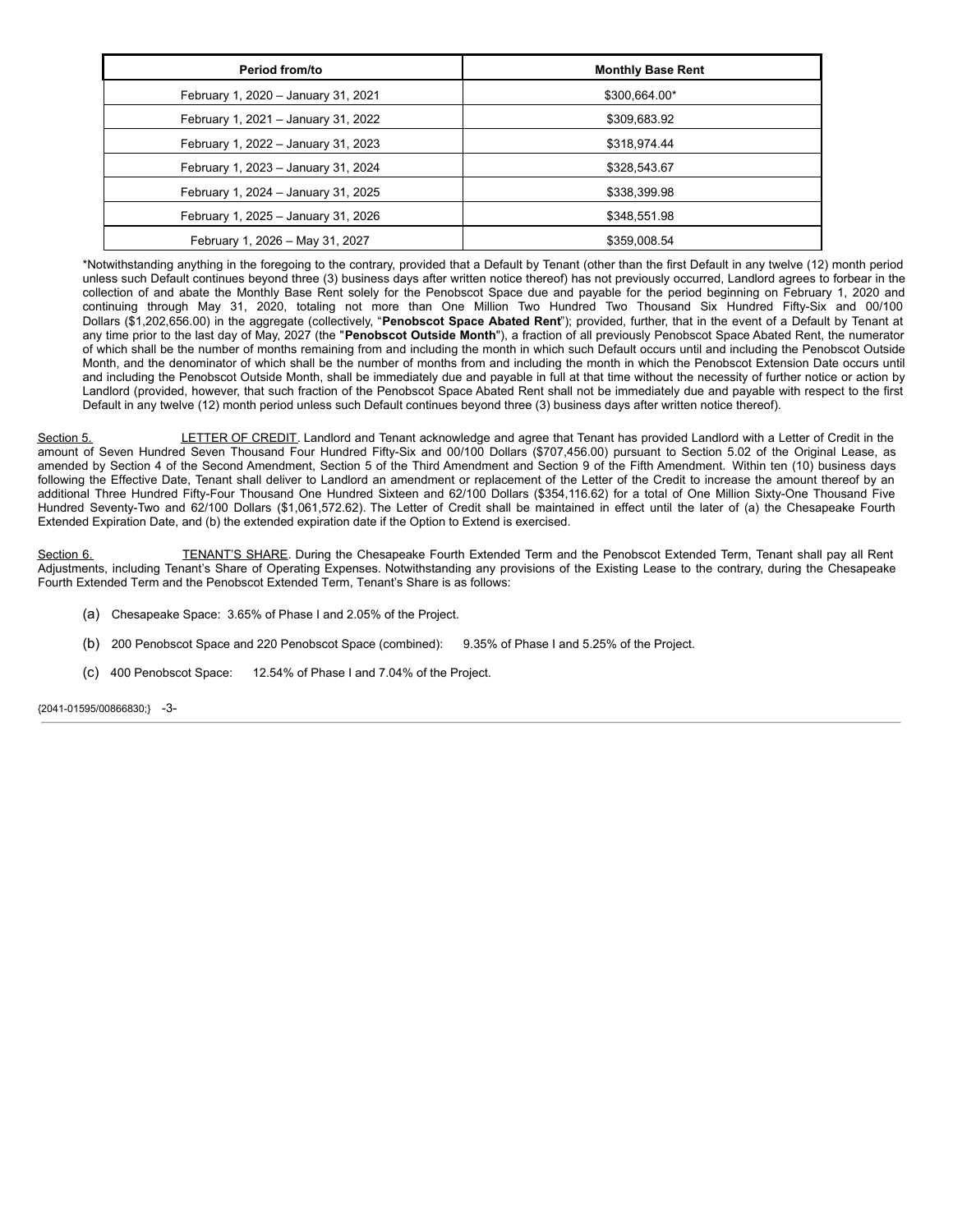## Section 7. "AS IS" CONDITION.

(a) Notwithstanding any provision of the Existing Lease to the contrary, Tenant hereby leases and accepts the Chesapeake Space for the Chesapeake Fourth Extended Term and the Penobscot Space for the Penobscot Extended Term in its "AS IS" condition existing on the Effective Date, without any express or implied representations or warranties of any kind by Landlord, its brokers, manager or agents, or the employees of any of them regarding the Premises; and Landlord shall not have any obligation to construct or install any tenant improvements or alterations or to pay for any such construction or installation, except as expressly set forth in Subsection (b) below and except for Landlord's continuing obligations under the Lease.

(b) Tenant to perform the work and make the installations in Chesapeake Space and the Penobscot Space as set forth in the Workletter set forth in Exhibit A hereto (the "**Workletter**") (such work may be referred to as " **Tenant Alterations**").

Section 8. SURRENDER OF 101 SAGINAW SPACE . Landlord and Tenant acknowledge and agree that the current Term for the 101 Saginaw Space pursuant to the Existing Lease will expire January 31, 2020, and therefore, Tenant shall vacate and deliver to Landlord exclusive possession of the 101 Saginaw Space on or before January 31, 2020, including, without limitation, removal of all personal property and trade fixtures of Tenant, pursuant to the same provisions and requirements of the Existing Lease, and Tenant shall be obligated to restore the Tenant Alterations in the 101 Saginaw Space in accordance with Exhibit B hereto.

### Section 9. **OFFER RIGHT.**

(a) Landlord hereby grants Tenant a one-time right to lease the Offer Space (defined below) if and to the extent such space is Available (defined below) during the period beginning on the date of execution of this Lease and expiring [\*\*\*]. months [\*\*\*]. (the "**Offer Period**"), upon and subject to the terms and conditions of this Section (the "**Offer Right**"), and provided that at the time of exercise of such right: (i) Tenant must be conducting regular, active, ongoing business in, and be in occupancy (and occupancy by a subtenant, licensee or other party permitted or suffered by Tenant shall not satisfy such condition) of at least seventy percent (70%) of the rentable square footage of the Chesapeake Space and the Penobscot Space at the time of exercise of such right; and (ii) there has been no material adverse change in Tenant's financial position from such position as of the Effective Date, as certified by Tenant's chief financial officer, and as supported by Tenant's certified financial statements, copies of which shall be delivered to Landlord with Tenant's written notice exercising its right hereunder, and to Landlord's reasonable satisfaction. Without limiting the generality of the foregoing, Landlord may reasonably conclude there has been a material adverse change if Tenant's chief financial officer does not certify there has been no such change. Notwithstanding the foregoing, so long as Tenant is a publicly traded company on an "over-the-counter" market or any recognized national or international securities exchange, Tenant shall not be required to provide certified financial statements by its chief financial officer (and shall not be required to provide a certification by its chief financial officer that there has been no material adverse change in Tenant's financial position) so long as Tenant's current public annual report (in compliance with applicable securities laws) for such applicable year is available to Landlord in the public domain.

(b) "**Offer Space**" shall mean the leasable space consisting of approximately 15,[\*\*\*] rentable square feet and referred to as [\*\*\*]. The term "**Available**" shall mean that the space in question is either: (1) vacant and free and clear of the tenant in the Offer Space as of the Effective Date, [\*\*\*] (the "**Current Tenant**"); or (2) space as to which Landlord has received a proposal, or Landlord is making a proposal, for a lease or rights of any nature applicable in the future when such space would be free and clear of the Current Tenant. The parties acknowledge and agree that Landlord shall be free at any time during the term of the lease with the Current Tenant to enter into an extension or renewal of the term for the Offer Space with the Current Tenant.

(c) Nothing herein shall be deemed to limit or prevent Landlord from marketing, discussing or negotiating with any other party for a lease of, or rights of any nature as to, any part of the Offer Space, but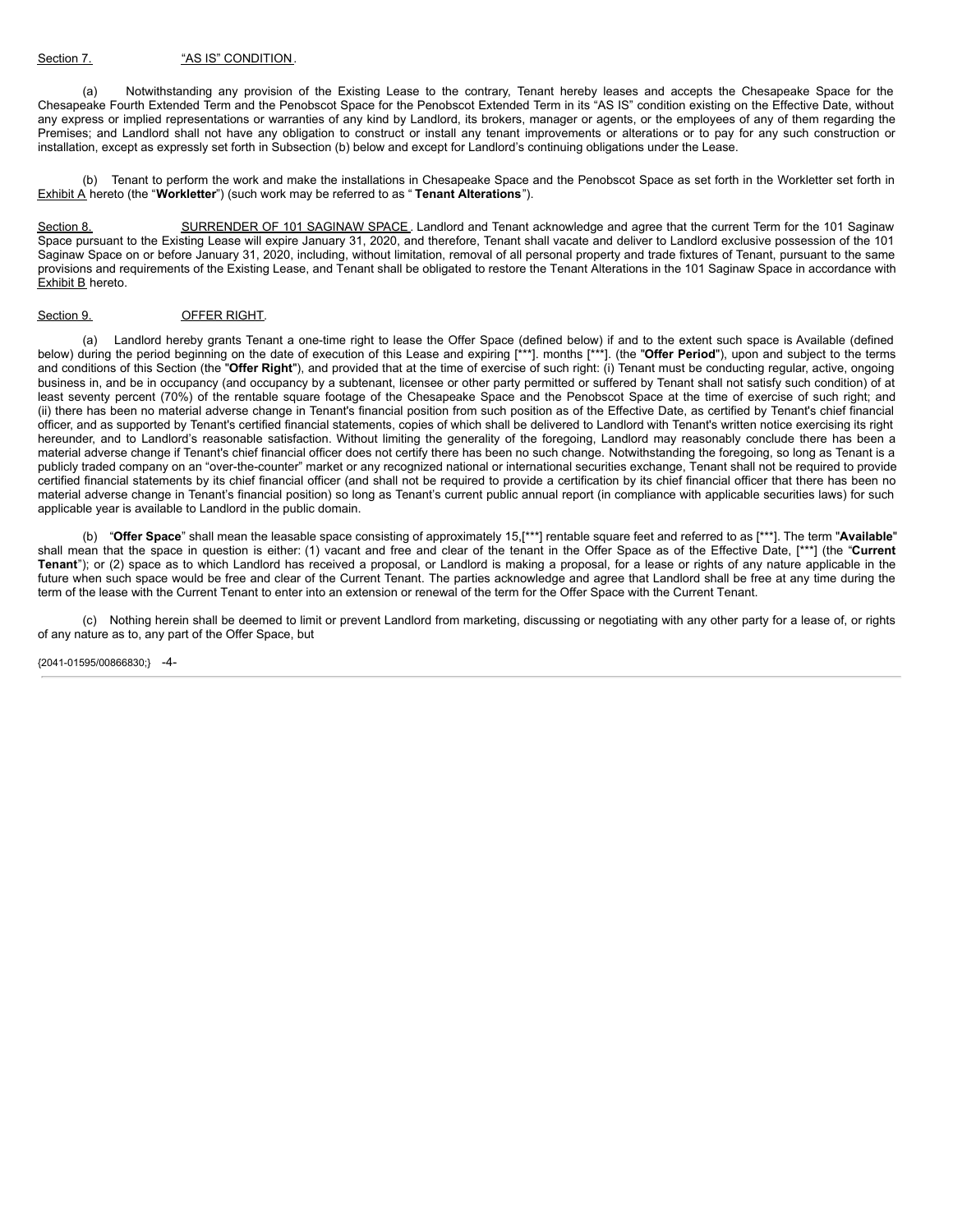during the Offer Period before Landlord makes any written proposal to any other party (other than the Current Tenant) for any Offer Space which becomes Available (including giving a written response to any proposal or offer received from another party), or contemporaneously with making any such proposal, and in any event within thirty (30) days after such space becomes vacant and free and clear of the Current Tenant, Landlord shall give Tenant written notice ("**Landlord's Notice**"), which notice identifies the space Available, its rentable area, Landlord's estimate of the projected date such space will be vacant and deliverable to Tenant, Landlord's estimate of the applicable Fair Market Rental Rate, as defined in Exhibit C hereto ("**Landlord's Estimate**"), and if applicable, base year or base amount (if different from that for the rest of the Premises) with respect to Operating Expenses. For the period of five (5) business days after Landlord gives Landlord's Notice (the "**Election Notice Period**"), Tenant shall have the right to give Landlord irrevocable written notice (" **Election Notice**") of Tenant's election to lease all (and not less than all) the Offer Space identified in Landlord's Notice.

(d) In the event Tenant duly and timely delivers its Election Notice to Landlord, such exercise shall thereby create and constitute a binding lease of the Offer Space by and to Tenant, subject to suspension or termination of such right pursuant to Subsection (h) below, upon and subject to the same terms and conditions contained in the Lease except as follows: (i) Tenant shall accept the Offer Space in its then "AS IS" condition, but broom clean and free of all tenants or occupants, without any obligation of Landlord to repaint, remodel, improve or alter such space for Tenant's occupancy or to provide Tenant any allowance therefor except to the extent tenants leasing space in Comparable Transactions receive an allowance pursuant to the definition of Fair Market Rental Rate, provided, however, Landlord, by notice given to Tenant within thirty (30) days after receipt of Tenant's Election Notice, may elect to provide, in lieu of such allowance for alterations to the Offer Space, a rent credit equal to the amount of the allowance that would have otherwise been given, credited toward the rents applicable only to the Offer Space and due starting after such rent obligation commences; (ii) Landlord shall deliver the Offer Space to Tenant no later than thirty (30) days after the later of the date on which Landlord regains possession of such space or the date on which Landlord receives Tenant's Election Notice; (iii) upon such delivery, the Offer Space shall be part of the Premises under the Lease, such that the term "Premises" in the Lease thereafter shall mean both the space leased immediately prior to such delivery and the Offer Space, and shall be leased for the remaining Penobscot Extended Term (subject to a separate option to extend the Term of the Lease with respect to the Offer Space for an additional term of five (5) years (which option to extend shall be under the same terms and conditions of Section 12(b) of the Fifth Amendment); (iv) starting on such delivery date, with respect to the Offer Space Tenant shall pay Monthly Base Rent equal to the Fair Market Rental Rate, with Fair Market Rental Rate defined and determined as set forth herein and in Exhibit C; (v) starting on such delivery date, with respect to the Offer Space Tenant shall additionally pay Tenant's Share of Operating Expenses or increases in Operating Expenses, as applicable under the Lease, with Tenant's Share recalculated to reflect addition of the Offer Space; (vi) starting on such delivery date, Tenant shall additionally pay other charges payable by Tenant for utilities and otherwise with respect to the Offer Space; and (vii) the Letter of Credit shall be increased to an amount that is the same percentage or proportion of Rent (after including Rent for the Offer Space) as the prior amount of Letter of Credit was in relation to prior Rent.

(e) Landlord's Estimate set forth in Landlord's Notice shall be conclusive and binding as the Monthly Base Rent payable for the Offer Space in Landlord's Notice unless Tenant notifies Landlord in Tenant's Election Notice that Tenant elects to lease the subject Offer Space but disputes Landlord's Estimate and specifies in detail the reasons therefor and states Tenant's good faith estimate of the Fair Market Rental Rate. If the dispute is not resolved within ten (10) business days after Landlord receives Tenant's Election Notice as described above, then the Fair Market Rental Rate shall be determined in accordance with the terms of Exhibit C.

(f) Promptly after final determination of the Fair Market Rental Rate, Landlord shall prepare a memorandum confirming the specific dates, amounts and terms of the lease of the subject Offer Space in accordance with the terms and conditions of this Offer Right, in the form of an amendment to the Lease. Tenant shall execute such amendment within ten (10) business days after receipt of the proposed amendment and Landlord shall execute it promptly days after Landlord's receipt from Tenant. Notwithstanding any of

{2041-01595/00866830;} -5-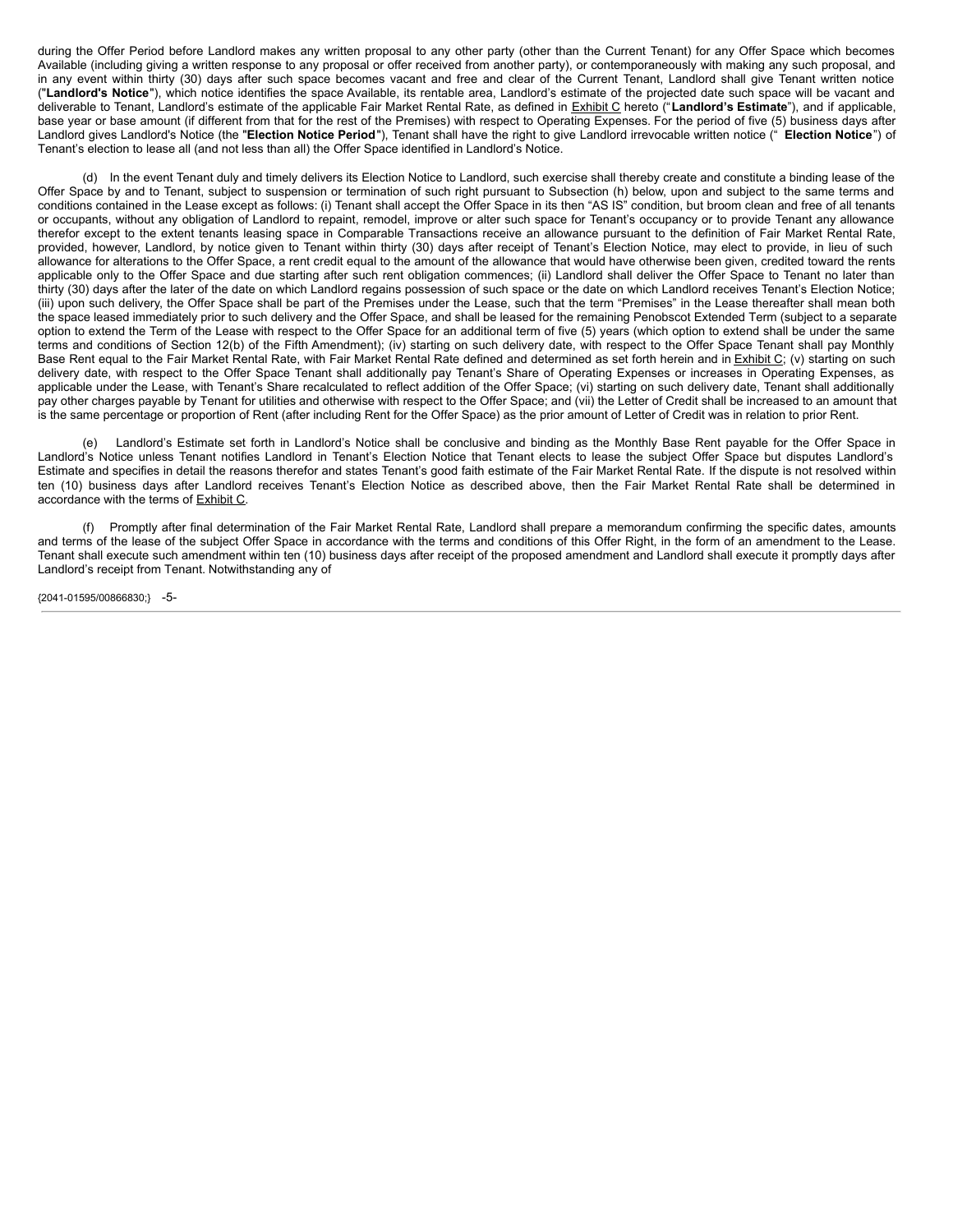the foregoing to the contrary, the failure of Landlord to prepare such amendment or of either party to execute an amendment shall not affect the validity and effectiveness of the lease of the Offer Space in accordance with the terms and conditions of this Offer Right.

If Tenant either fails or elects not to exercise its Offer Right as to the Offer Space covered by Landlord's Notice by not giving its Election Notice within the Election Notice Period, then Tenant's Offer Right shall terminate, and be null and void, as to the subject space identified in the applicable Landlord's Notice (but not as to any Offer Space subject to this Offer Right which has not become Available and been included in a Landlord's Notice), and at any time thereafter Landlord shall be free to lease and/or otherwise grant options or rights to the subject space on any terms and conditions whatsoever free and clear of the Offer Right.

(h) During any period that Tenant does not occupy at least [\*\*\*]. ([\*\*\*].%) of the rentable square footage of the Chesapeake Space and the Penobscot Space at the time of exercise of such right or that there is an uncured Default by Tenant under the Lease, or any state of facts which with the passage of time or the giving of notice, or both, would constitute such a Default, the Offer Right shall not apply and shall be ineffective and suspended, and Landlord shall not be obligated to give a Landlord's Notice as to any space which becomes Available during such suspension period, and Landlord shall not be obligated to negotiate (or enter any amendment) with respect to any Offer Space which was the subject of a pending Landlord's Notice for which an amendment has not been fully executed, and during such suspension period Landlord shall be free to lease and/or otherwise grant options or rights to such space on any terms and conditions whatsoever free and clear of the Offer Right. The Offer Right shall terminate upon any of the following: (1) the termination of the Lease upon the occurrence of a Tenant default or otherwise; (2) Landlord's recovery of possession of the Premises upon the occurrence of a Tenant default or otherwise; (3) rejection of the Lease in any bankruptcy proceeding; or (4) the failure of Tenant timely to exercise, give any notices, perform or agree, within any applicable time period specified above, with respect to any Offer Space which was the subject of any Landlord's Notice (subject to the terms of subsection (g) above).

The Offer Right is personal to Codexis, Inc., a Delaware corporation, and may not be used by, and shall not be transferable or assignable (voluntarily or involuntarily) to any person or entity other than an Affiliate which is an assignee of the Lease and which has satisfied the requirements of Sections 10.01 and 10.05 of the Original Lease.

Section 10. LIMITATION OF LANDLORD'S LIABILITY. Notwithstanding any provision of the Existing Lease to the contrary (including, without limitation, Section 26.08 of the Original Lease), Tenant agrees, on its behalf and on behalf of its successors and assigns, that any liability or obligation of Landlord in connection with this Lease shall only be enforced against Landlord's equity interests in the Project up to a maximum of Five Million Dollars (\$5,000,000.00) and in no event against any other assets of the Landlord, or Landlord's officers or directors or partners, and that any liability of Landlord with respect to the Lease shall be so limited and Tenant shall not be entitled to any judgment in excess of such amount.

Section 11. TIME OF ESSENCE. Without limiting the generality of any other provision of the Existing Lease, time is of the essence to each and every term and condition of this Amendment.

Section 12. BROKERS. Notwithstanding any other provision of the Existing Lease to the contrary, Tenant represents that in connection with this Amendment it is represented by JLL ("**Tenant's Broker**") and, except for Tenant's Broker and Landlord's Broker identified below, Tenant has not dealt with any real estate broker, sales person, or finder in connection with this Amendment, and no such person initiated or participated in the negotiation of this Amendment. Tenant hereby indemnifies and agrees to protect, defend and hold Landlord and Newmark Cornish & Carey ("**Landlord's Broker**") harmless from and against all claims, losses, damages, liability, costs and expenses (including, without limitation, attorneys' fees and expenses) by virtue of any broker, agent or other person claiming a commission or other form of compensation by virtue of alleged representation of, or dealings or discussions with, Tenant with respect to the subject matter of this Amendment, except for Landlord's Broker or Tenant's Broker. Tenant is not obligated to pay or fund any amount to

{2041-01595/00866830;} -6-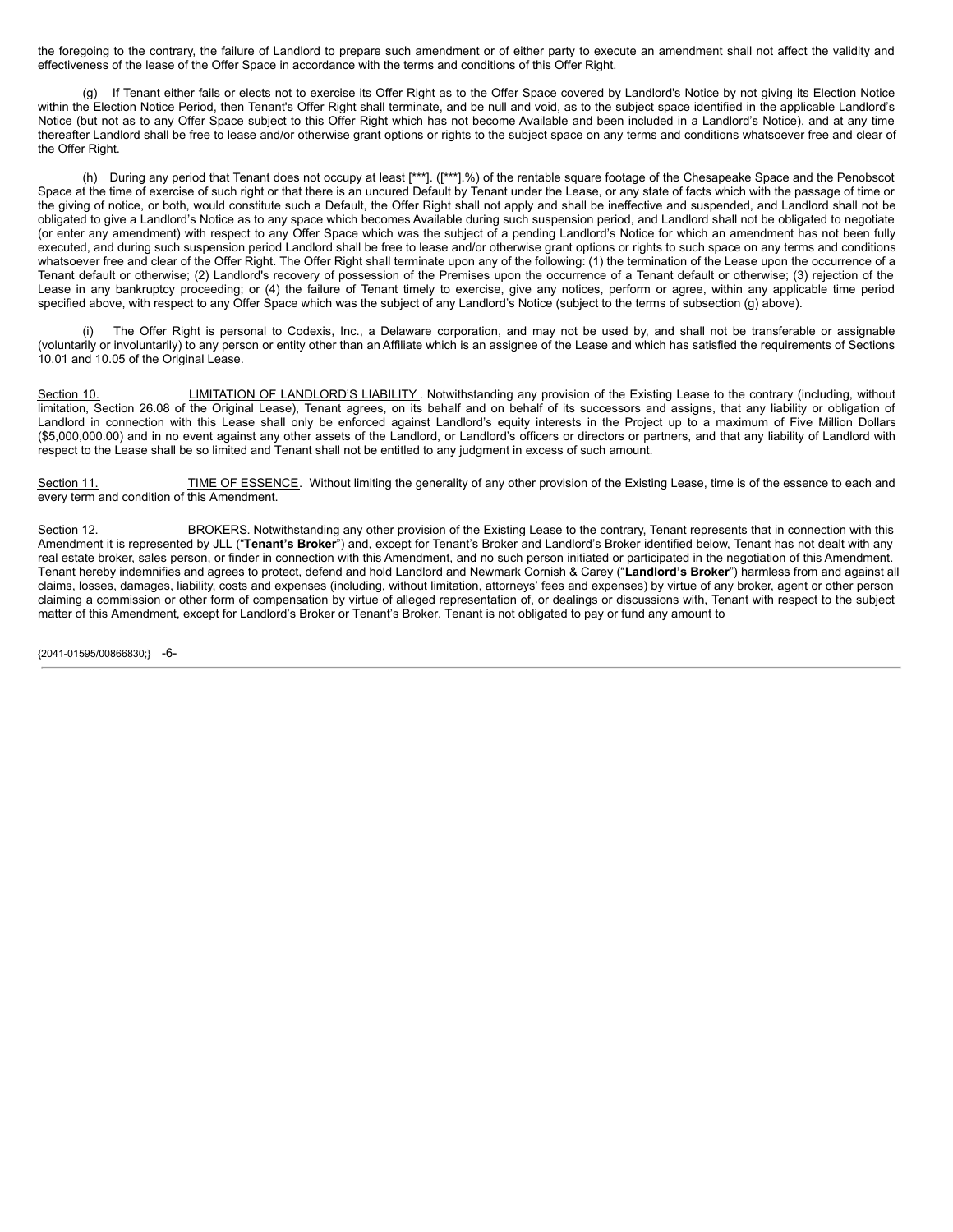Landlord's Broker and Tenant's Broker, and Landlord hereby agrees to pay such commission, if any, to which Landlord's Broker or Tenant's Broker is entitled in connection with the subject matter of this Amendment pursuant to Landlord's separate written agreement with Landlord's Broker and/or Tenant's Broker, as applicable. The provisions of this Section shall survive the expiration or earlier termination of the Lease.

**Section 13.** ATTORNEYS' FEES. Each party to this Amendment shall bear its own attorneys' fees and costs incurred in connection with the discussions preceding, negotiations for and documentation of this Amendment. Tenant shall be liable for, and shall pay upon demand, all costs and expenses, including reasonable attorneys' fees, incurred by Landlord in enforcing Tenant's performance of its obligations under this Lease, or resulting from a Default by Tenant (regardless of whether suit is initiated), or incurred by Landlord in any litigation, negotiation or transaction in which Tenant causes Landlord, without Landlord's fault, to become involved or concerned (including in any action or participation in or in connection with any case or proceeding under the Bankruptcy Code, 11 United States Code Sections 101 et seq., or any successor statutes, in establishing or enforcing the right to indemnification, in appellate proceedings, or in connection with the enforcement or collection of any judgment obtained in any such suit or proceeding). Section 11.03 of the Original Lease is hereby deleted in its entirety and of no further force and effect.

Section 14. **EFFECT OF HEADINGS; RECITALS: EXHIBITS**. The titles or headings of the various parts or sections hereof are intended solely for convenience and are not intended and shall not be deemed to or in any way be used to modify, explain or place any construction upon any of the provisions of this Amendment. Any and all Recitals set forth at the beginning of this Amendment are true and correct and constitute a part of this Amendment as if they had been set forth as covenants herein. Exhibits, schedules, plats and riders hereto which are referred to herein are a part of this Amendment.

Section 15. ENTIRE AGREEMENT; AMENDMENT . This Amendment taken together with the Existing Lease, together with all exhibits, schedules, riders and addenda to each, constitutes the full and complete agreement and understanding between the parties hereto and shall supersede all prior communications, representations, understandings or agreements, if any, whether oral or written, concerning the subject matter contained in this Amendment and the Existing Lease, as so amended, and no provision of the Lease as so amended may be modified, amended, waived or discharged, in whole or in part, except by a written instrument executed by all of the parties hereto.

Section 16. OFAC. Landlord advises Tenant hereby that the purpose of this Section is to provide to the Landlord information and assurances to enable Landlord to comply with the law relating to OFAC.

Tenant hereby represents, warrants and covenants to Landlord, either that (i) Tenant is regulated by the SEC, FINRA or the Federal Reserve (a " **Regulated Entity**") or (ii) neither Tenant nor any person or entity that directly or indirectly (a) controls Tenant or (b) has an ownership interest in Tenant of twenty-five percent (25%) or more, appears on the list of Specially Designated Nationals and Blocked Persons ("**OFAC List**") published by the Office of Foreign Assets Control ("**OFAC**") of the U.S. Department of the Treasury.

If, in connection with the Lease, there is one or more guarantors of Tenant's obligations under the Lease, then Tenant further represents, warrants and covenants either that (i) any such guarantor is a Regulated Entity or (ii) neither guarantor nor any person or entity that directly or indirectly (a) controls such guarantor or (b) has an ownership interest in such guarantor of twenty-five percent (25%) or more, appears on the OFAC List.

Tenant covenants that during the term of the Lease to provide to Landlord information reasonably requested by Landlord including without limitation, organizational structural charts and organizational documents which Landlord may deem to be necessary ("**Tenant OFAC Information**") in order for Landlord to confirm Tenant's continuing compliance with the provisions of this Section. Tenant represents and warrants that the Tenant OFAC Information it has provided or to be provided to Landlord or Landlord's Broker in connection with the execution of this Amendment is true and complete.

Section 17. RATIFICATION. Tenant represents to Landlord that: (a) the Existing Lease is in full force and effect and has not been modified except as provided by this Amendment; (b) as of the Effective Date,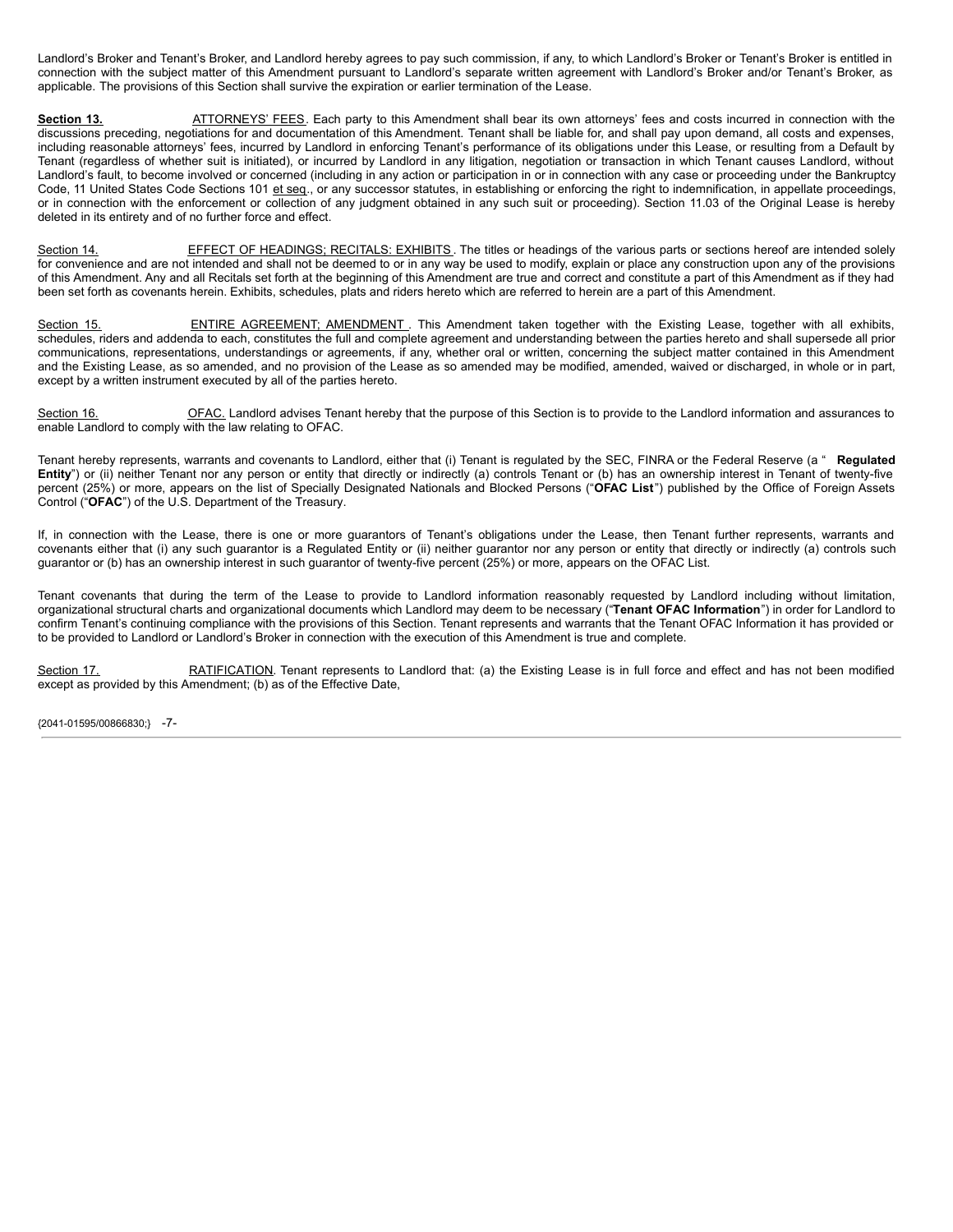there are no uncured defaults or unfulfilled obligations on the part of Landlord or Tenant; and (c) Tenant is currently in possession of the entire Premises as of the Effective Date, and neither the Premises, nor any part thereof, is occupied by any subtenant or other party other than Tenant (except for any subleases that have been consented to by Landlord in writing).

Section 18. AUTHORITY. Each party represents and warrants to the other that it has full authority and power to enter into and perform its obligations under this Amendment, that the person executing this Amendment is fully empowered to do so, and that no consent or authorization is necessary from any third party. Landlord may request that Tenant provide Landlord evidence of Tenant's authority.

Section 19. DISCLOSURE REGARDING CERTIFIED ACCESS SPECIALIST . Pursuant to California Civil Code Section 1938, Landlord hereby notifies Tenant that as of the date of this Amendment, the Premises have not undergone inspection by a "Certified Access Specialist" (" **CASp**") to determine whether the Premises meet all applicable construction-related accessibility standards under California Civil Code Section 55.53. Landlord hereby discloses pursuant to California Civil Code Section 1938 as follows: "A Certified Access Specialist (CASp) can inspect the subject premises and determine whether the subject premises comply with all of the applicable construction-related accessibility standards under state law. Although state law does not require a CASp inspection of the subject premises, the commercial property owner or lessor may not prohibit the lessee or tenant from obtaining a CASp inspection of the subject premises for the occupancy or potential occupancy of the lessee or tenant, if requested by the lessee or tenant. The parties shall mutually agree on the arrangements for the time and manner of the CASp inspection, the payment of the fee for the CASp inspection, and the cost of making any repairs necessary to correct violations of construction-related accessibility standards within the premises." Landlord and Tenant hereby acknowledge and agree that in the event that Tenant elects to perform a CASp inspection of the Premises hereunder (the "**Inspection**"), such Inspection shall be (a) performed at Tenant's sole cost and expense, (b) limited to the Premises and (c) performed by a CASp who has been approved or designated by Landlord prior to the Inspection. Any Inspection must be performed in a manner which minimizes the disruption of business activities in the Building, and at a time reasonably approved by Landlord. Landlord reserves the right to be present during the Inspection. Tenant agrees to: (i) promptly provide to Landlord a copy of the report or certification prepared by the CASp inspector upon request (the "**Report**"), and (ii) keep the information contained in the Report confidential, except to the extent required by Law, or to the extent disclosure is needed in order to complete any necessary modifications or improvements required to comply with all applicable accessibility standards under state or federal Law, as well as any other repairs, upgrades, improvements, modifications or alterations required by the Report or that may be otherwise required to comply with applicable Laws or accessibility requirements (the "**Access Improvements**"). Tenant shall be solely responsible for the cost of Access Improvements to the Premises or the Building necessary to correct any such violations of construction-related accessibility standards identified by such Inspection as required by Law, which Access Improvements may, at Landlord's option, be performed in whole or in part by Landlord at Tenant's expense, payable as additional rent within ten (10) days following Landlord's demand.

Section 20. ENERGY UTILITY USAGE. If Tenant is billed directly by a public utility with respect to Tenant's energy usage at the Premises, then, upon written request, Tenant shall provide monthly energy utility usage for the Premises to Landlord for the period of time requested by Landlord (in electronic or paper format) or, at Landlord's option, provide any written authorization or other documentation required for Landlord to request information regarding Tenant's energy usage with respect to the Premises directly from the applicable utility company.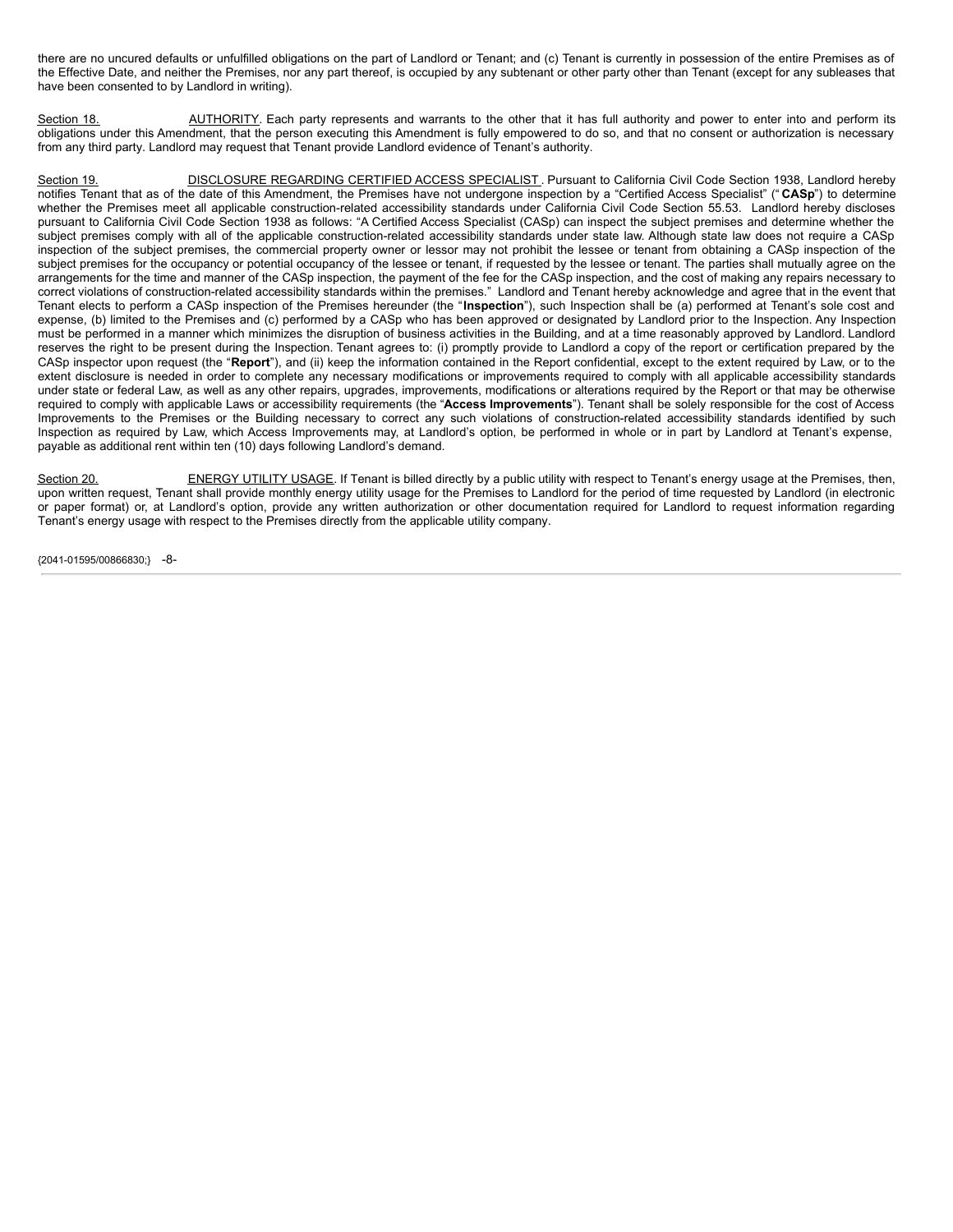SECTION 1. EXISTING TENANT ADDITIONS. Tenant shall not be required to remove any Tenant Additions existing in the Chesapeake Space or the Penobscot Space as of the Effective Date except for any Tenant Additions containing Hazardous Materials, Tenant's trade fixtures, personal property and cabling and wiring installed for any of the foregoing.

SECTION 2. NO CANNABIS. Tenant shall not bring upon the Premises or any portion of the Project or use the Premises or permit the Premises or any portion thereof to be used for the growing, manufacturing, administration, distribution (including without limitation, any retail sales), possession, use or consumption of any cannabis, marijuana or cannabinoid product or compound, regardless of the legality or illegality of the same.

SECTION 3. COUNTERPARTS. This Amendment may be executed in duplicates or counterparts, or both, and such duplicates or counterparts together shall constitute but one original of the Amendment, and the signature of any party to any counterpart shall be deemed a signature to, and may be appended to, any other counterpart. Each duplicate and counterpart shall be equally admissible in evidence, and each original shall fully bind each party who has executed it.

# *[Signature Page Follows]*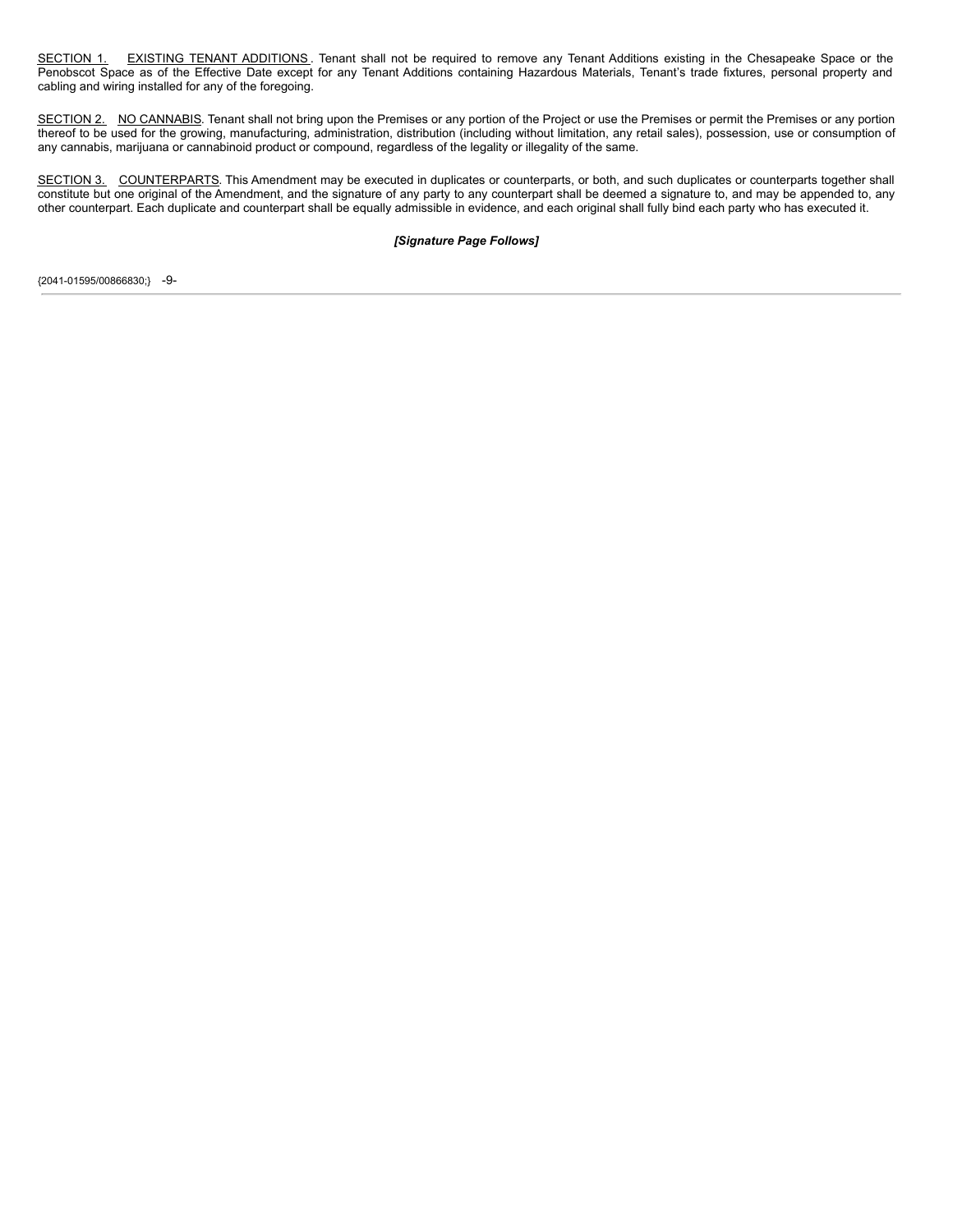IN WITNESS WHEREOF, the parties hereto have executed this Amendment as of the latest date set forth below.

| TENANT:   | CODEXIS, INC.,<br>a Delaware corporation                                                                 |
|-----------|----------------------------------------------------------------------------------------------------------|
|           | By: /s/ John J. Nicols                                                                                   |
|           | Print Name: John J. Nicols                                                                               |
|           | Title: President and Chief Executive Officer                                                             |
|           | Date: February 4, 2019                                                                                   |
|           |                                                                                                          |
|           | By: /s/ Gordon Sangster                                                                                  |
|           | Print Name: Gordon Sangster                                                                              |
|           | Title: Senior Vice President and CFO                                                                     |
|           | Date: February 4, 2019                                                                                   |
| LANDLORD: | <b>METROPOLITAN LIFE INSURANCE COMPANY, a New York corporation</b>                                       |
|           | By: MetLife Investment Advisors, LLC,<br>a Delaware limited liability company,<br>its investment manager |
|           | By: /s/ Leland Low                                                                                       |
|           | Print Name: Leland Low                                                                                   |
|           | Title: Director                                                                                          |
|           | Date: February 8, 2019                                                                                   |
|           |                                                                                                          |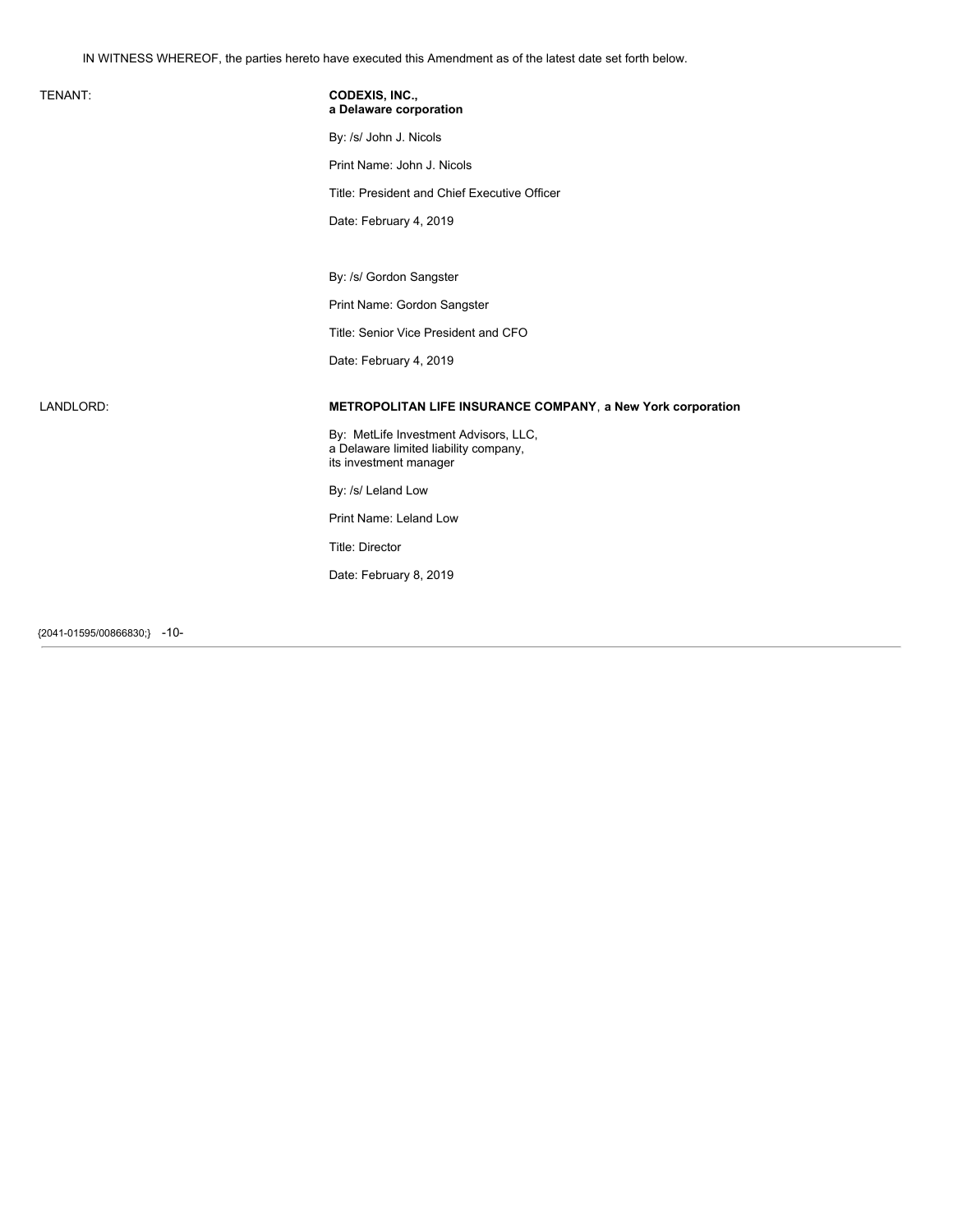## EXHIBIT A

#### WORKLETTER AGREEMENT (TENANT BUILD - ALLOWANCE)

This Workletter Agreement (" **Workletter**") is attached to and a part of a certain Amendment by and between METROPOLITAN LIFE INSURANCE COMPANY, a New York corporation, as Landlord, and CODEXIS, INC., a Delaware corporation, as Tenant, for the Premises. Terms used herein and not defined herein shall have the meaning of such terms as defined elsewhere in the Lease. For purposes of this Workletter, references to "State" and "City" shall mean the State and City in which the Building is located.

### 1. Landlord Work.

1.1. Notwithstanding any of the foregoing to the contrary, subject to delays caused by Force Majeure or Tenant Delay (defined below), Landlord, at Landlord's sole cost and expense, shall perform the work set forth on Exhibit A-1 hereto ("**Landlord Work**"), and within a reasonable time after delivery of possession shall Substantially Complete (defined below) the Landlord Work and leave the affected area in broom-clean condition with respect to Landlord Work (but Landlord shall not be obligated to do any clean-up or refuse removal related to construction of Tenant Alterations).

1.2. Tenant acknowledges and agrees that Landlord and Landlord's representatives and contractors shall have the right to enter the Premises at all times to perform such work until the Landlord Work is completed, and that such entry and work shall not constitute an eviction of Tenant in whole or in part and shall in no way excuse Tenant from performance of its obligations under the Lease. Tenant and Landlord acknowledge and agree that the Landlord Work and necessary coordination and cooperation to accomplish it will cause certain unavoidable level of disturbance, inconvenience, annoyance to Tenant's use and enjoyment of the Premises, and that in performing such Landlord Work Landlord shall use commercially reasonable efforts not to unreasonably and materially interfere with Tenant's construction, installations and business operations. Tenant shall cooperate with Landlord and Landlord's contractors(s) to allow the Landlord Work and shall move Tenant's trade fixtures, furnishings and equipment as reasonably requested by Landlord or Landlord's contractor(s). The costs of such cooperation and moving, and any related disconnections and installations of Tenant's trade fixtures, equipment, phones, furnishings and other personal property, shall be at Tenant's sole cost and expense. To the extent that Tenant, its contractors or subcontractors delay the Substantial Completion of the Landlord Work, such delay shall be a Tenant Delay and the Landlord Work shall be deemed Substantially Complete on the date such Landlord Work would have been completed but for the delay caused by Tenant, its contractors or subcontractors.

1.3. The Landlord Work shall be constructed in accordance with all applicable Laws, in a good and workmanlike manner and using new materials and equipment of good quality. For purposes of this Workletter, "**Substantially Complete**" and "**Substantial Completion**" of the Landlord Work shall mean the completion of the Landlord Work, except for minor insubstantial details of construction, decoration or mechanical adjustments which remain to be done and which shall not unreasonably and materially interfere with Tenant's regular business operations in the Premises. Substantial Completion shall be deemed to have occurred notwithstanding a requirement to complete "punchlist" or similar minor corrective work. Contemporaneously with or promptly after Substantial Completion of the Landlord Work, Tenant shall have the right to submit a written "punch list" to Landlord, setting forth any incomplete or defective item of construction. Landlord shall complete with reasonable diligence "punch list" items mutually agreed upon by Landlord and Tenant with respect to the Landlord Work. All construction and installation resulting from the Landlord Work shall immediately become and remain the property of Landlord.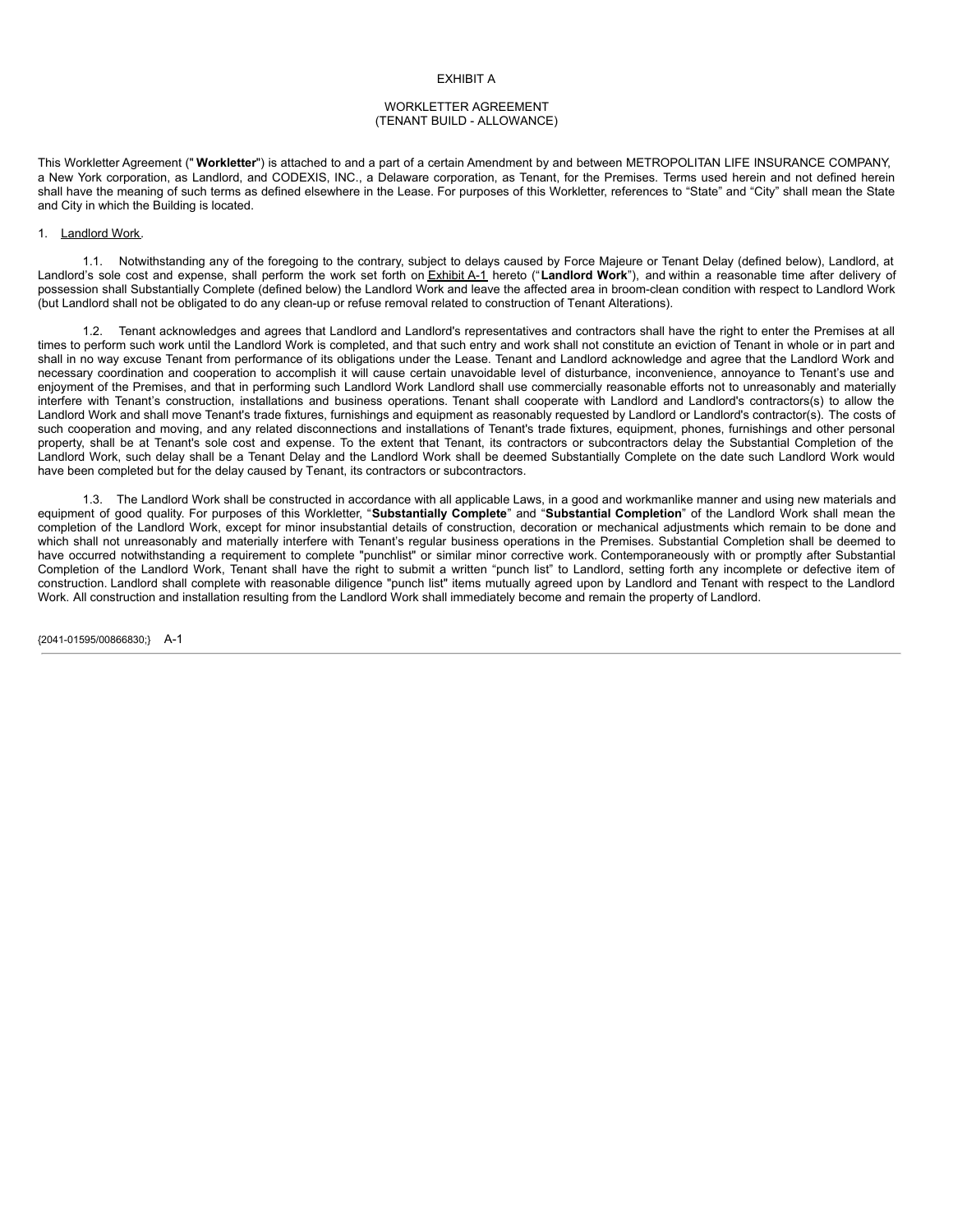## 2. Tenant's Plans.

### 2.1. Description. At its expense, Tenant shall employ:

(i) one or more architects reasonably satisfactory to Landlord and licensed by the State (" **Tenant's Architect**") to prepare architectural drawings and specifications for all layout and Premises improvements not included in, or requiring any change or addition to, the AS IS condition and Landlord Work, if any. Landlord hereby approves of Dan McCauley as a permitted "Tenant's Architect".

(ii) one or more engineers reasonably satisfactory to Landlord and licensed by the State (" **Tenant's Engineers**") to prepare structural, mechanical and electrical working drawings and specifications for all Premises improvements not included in, or requiring any change or addition to, the AS IS condition and Landlord Work, if any.

All such drawings and specifications are referred to herein as " **Tenant's Plans** ". Tenant's Plans shall be in form and detail sufficient to secure all applicable governmental approvals. Tenant's Architect shall be responsible for coordination of all engineering work for Tenant's Plans and shall coordinate with any consultants retained by Tenant in connection with the design and installation of improvements to the Premises (the use of such consultants is subject to Landlord's consent), and Landlord's architect or other representative to assure the consistency of Tenant's Plans with the Base Building Work and Landlord Work (if any).

Tenant shall pay Landlord, within twenty (20) days of receipt of each invoice from Landlord, the cost incurred by Landlord for Landlord's architects and engineers to review Tenant's Plans for consistency of same with the Base Building Work and Landlord Work, if any. Tenant's Plans shall also include the following:

(a) Final Space Plan: The "**Final Space Plan**" for the Premises shall include a full and accurate description of room titles, floor loads, alterations to the Base Building or Landlord Work (if any) or requiring any change or addition to the AS IS condition, and the dimensions and location of all partitions, doors, aisles, plumbing (and furniture and equipment to the extent same affect floor loading) and include a drop ceiling for the entire Premises and HVAC distributed throughout the entire Premises except the shipping and warehouse areas. The Final Space Plan shall (i) be compatible with the design, construction, systems and equipment of the Base Building and Landlord Work, if any; (ii) specify only materials, equipment and installations which are new and of a grade and quality no less than existing components of the Building when they were originally installed (collectively, (i) and (ii) may be referred to as "**Building Standard**" or "**Building Standards**"); (iii) comply with Laws, (iv) be capable of logical measurement and construction, and (v) contain all such information as may be required for the preparation of the Mechanical and Electrical Working Drawings and Specifications (including, without limitation, a capacity and usage report, from engineers designated by Landlord pursuant to Section 2.1(b). below, for all mechanical and electrical systems in the Premises).

(b) Mechanical and Electrical Working Drawings and Specifications: Tenant shall employ engineers reasonably satisfactory to Landlord to prepare Mechanical and Electrical Working Drawings and Specifications showing complete plans for electrical, life safety, automation, plumbing, water, and air cooling, ventilating, heating and temperature control and shall employ engineers designated by Landlord to prepare for Landlord a capacity and usage report ("**Capacity Report**") for all mechanical and electrical systems in the Premises.

(c) Issued for Construction Documents: The "**Issued for Construction Documents**" shall consist of all drawings (1/8" scale) and specifications necessary to construct all Premises improvements including, without limitation, architectural and structural working drawings and specifications and Mechanical and Electrical Working Drawings and Specifications and all applicable governmental authorities plan check corrections.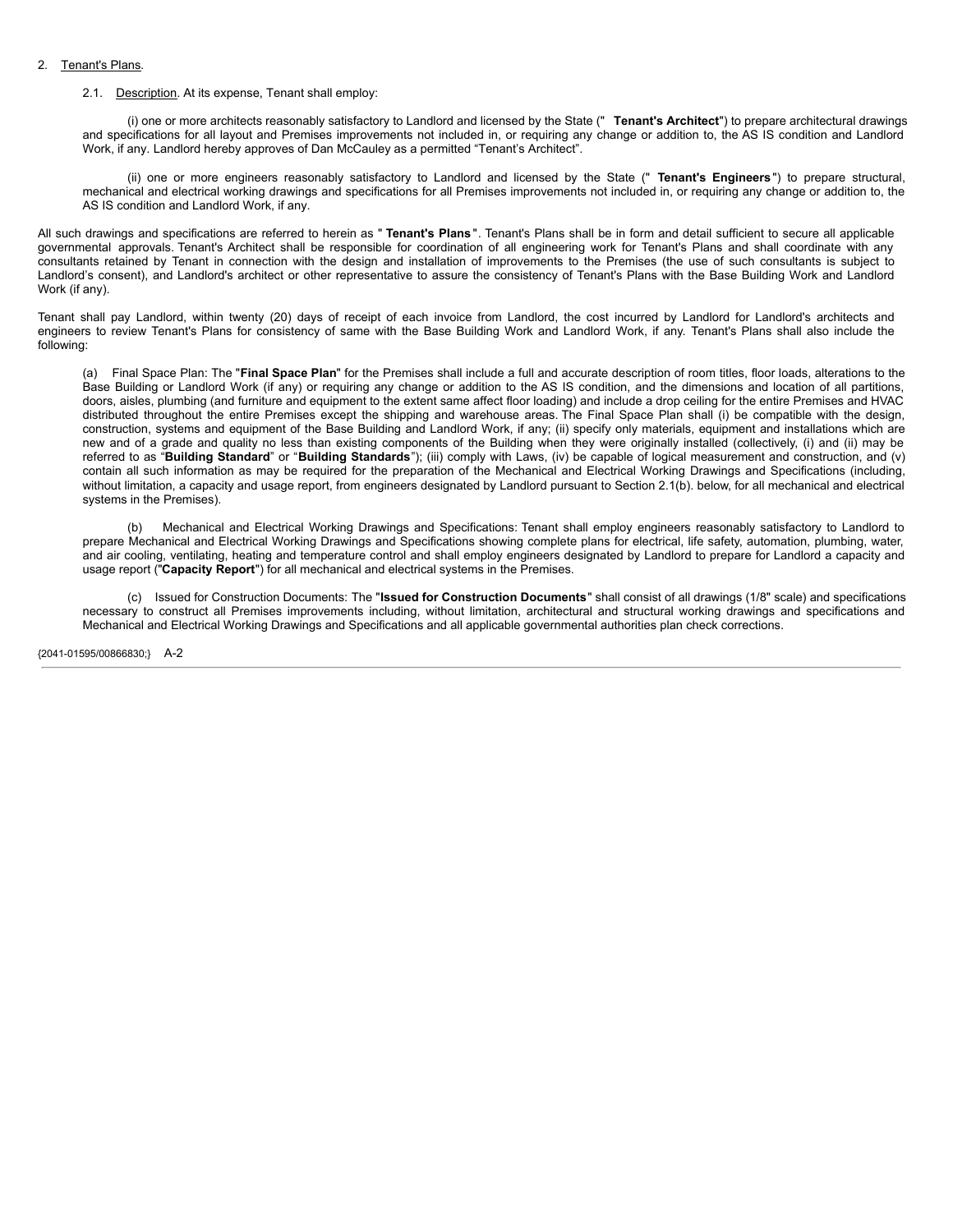2.2. Approval by Landlord. Tenant's Plans and any revisions thereof shall be subject to Landlord's approval, which approval or disapproval:

(i) shall not be unreasonably withheld, provided however, that Landlord may disapprove Tenant's Plans in its sole and absolute discretion if they (a) adversely affect the structural integrity of the Building, including applicable floor loading capacity; (b) adversely affect any of the Building Systems (as defined below), the Common Areas or any other tenant space (whether or not currently occupied); (c) fail to fully comply with Laws, (d) adversely affect the exterior appearance of the Building; (e) provide for improvements which do not meet or exceed the Building Standards; or (f) involve any installation on the roof (except with respect to HVAC installation on the roof), or otherwise affect the roof, roof membrane or any warranties regarding either. Building Systems collectively shall mean the structural, electrical, mechanical (including, without limitation, heating, ventilating and air conditioning), plumbing, fire and life-safety (including, without limitation, fire protection system and any fire alarm), communication, utility, gas (if any), and security (if any) systems in the Building.

(ii) shall not be delayed beyond ten (10) business days with respect to initial submissions and major change orders (those which impact Building Systems or any other item listed in subpart (i) of Section 2.2 above) and beyond five (5) business days with respect to required revisions and any other change orders.

If Landlord disapproves of any of Tenant's Plans, Landlord shall advise Tenant of what Landlord disapproves in reasonable detail. After being so advised by Landlord, Tenant shall submit a redesign, incorporating the revisions required by Landlord, for Landlord's approval. The approval procedure shall be repeated as necessary until Tenant's Plans are ultimately approved. Approval by Landlord shall not be deemed to be a representation or warranty by Landlord with respect to the safety, adequacy, correctness, efficiency or compliance with Laws of Tenant's Plans. Tenant shall be fully and solely responsible for the safety, adequacy, correctness and efficiency of Tenant's Plans and for the compliance of Tenant's Plans with any and all Laws.

2.3. Landlord Cooperation. Landlord shall cooperate with Tenant and make good faith efforts to coordinate Landlord's construction review procedures to expedite the planning, commencement, progress and completion of Tenant Alterations. Landlord shall complete its review of each stage of Tenant's Plans and any revisions thereof and communicate the results of such review within the time periods set forth in Section 2.2 above.

2.4. City Requirements. Any changes in Tenant's Plans which are made in response to requirements of the applicable governmental authorities and/or changes which affect the Base Building Work shall be immediately submitted to Landlord for Landlord's review and approval.

2.5. "As-Built" Drawings and Specifications. A CADD-DXF diskette file and a set of black line drawings of all "as-built" drawings and specifications of Tenant's Work in the Premises (reflecting all field changes and including, without limitation, architectural, structural, mechanical and electrical drawings and specifications) prepared by Tenant's Architect and Engineers or by Contractors (defined below) shall be delivered by Tenant at Tenant's expense to the Landlord within thirty (30) days after completion of the Tenant Alterations. If Landlord has not received such drawings and diskette(s) within thirty (30) days, Landlord may give Tenant written notice of such failure. If Tenant does not produce the drawings and diskette(s) within ten (10) days after Landlord's written notice, Landlord may, at Tenant's sole cost which may be deducted from the Allowance, produce the drawings and diskette(s) using Landlord's personnel, managers, and outside consultants and contractors. Landlord shall receive an hourly rate reasonable for such production.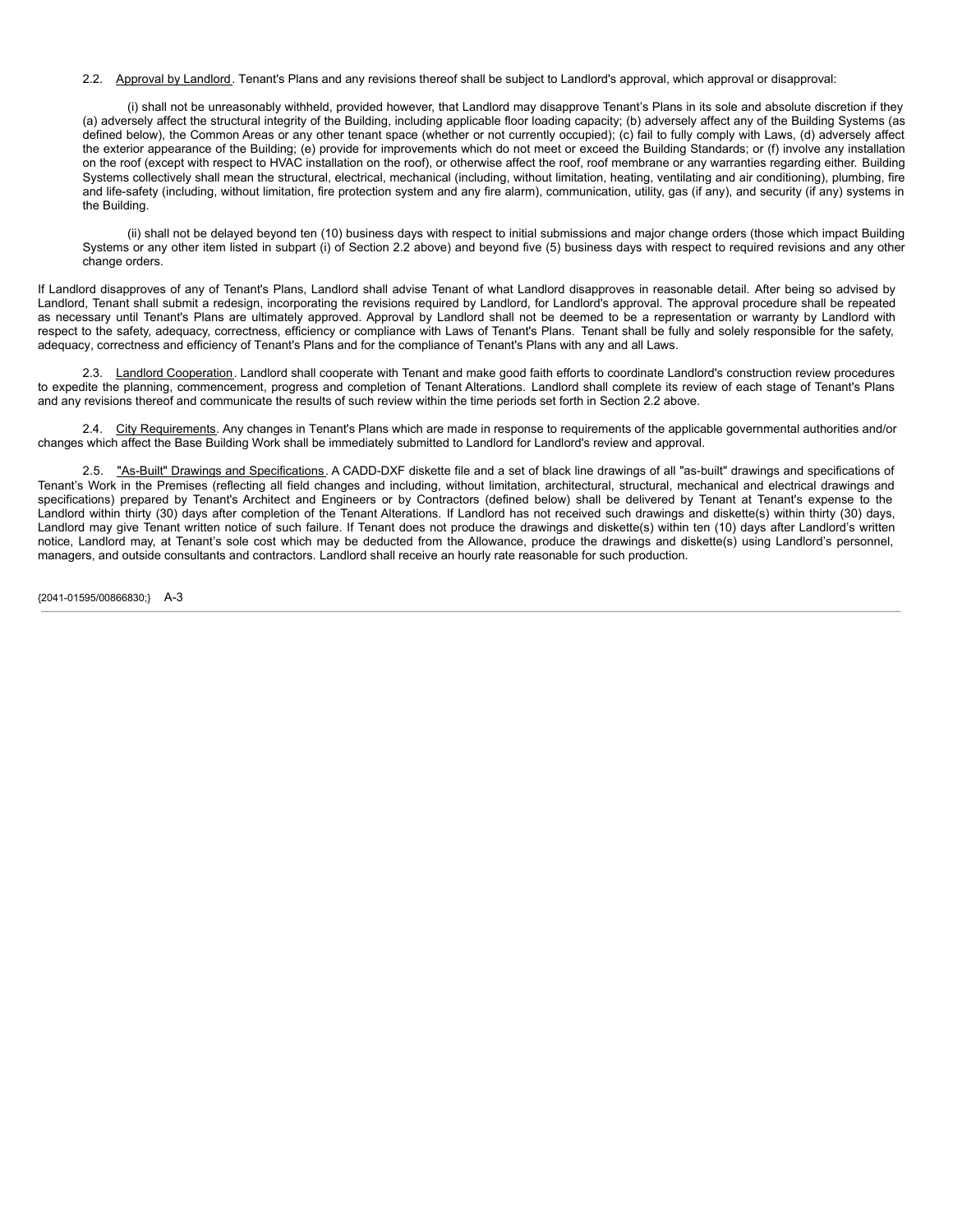### 3. Tenant Alterations.

3.1. Tenant Alterations Defined. All tenant improvement work required by the Issued for Construction Documents (including, without limitation, any approved changes, additions or alterations pursuant to Section 6 below) is referred to in this Workletter as "**Tenant Alterations**."

3.2. Tenant to Construct. Tenant shall construct all Tenant Alterations pursuant to this Workletter, and except to the extent modified by or inconsistent with express provisions of this Workletter, pursuant with the provisions of the terms and conditions of Article Nine of the Lease, governing Tenant Alterations (except to the extent modified by this Workletter) and all such Tenant Alterations shall be considered "**Tenant Alterations**" for purposes of the Lease.

3.3. Construction Contract. All contracts and subcontracts for Tenant Alterations shall include any terms and conditions reasonably required by Landlord.

3 . 4 . Contractor. Tenant shall select one or more contractors to perform the Tenant Alterations (" **Contractor**") subject to Landlord's prior written approval, which shall not unreasonably be withheld. Landlord hereby approves of [\*\*\*] as a permitted "Contractor".

3.5. Division of Landlord Work and Tenant Alterations . Tenant Alterations is defined in Section 3.1 above and Landlord Work, if any, is defined in Section 1.

3.6. Restoration. Notwithstanding any of the foregoing to the contrary in the Existing Lease or in this Workletter, if so requested by Tenant in writing (and prominently in all capital and bold lettering which also states that such request is pursuant to Section 3.6 at the time Tenant requests approval of any Tenant Alterations, Landlord shall advise Tenant at the time of Landlord's approval of such Tenant Alterations as to whether Landlord will require that such Tenant Alterations be removed by Tenant from the Premises; provided, however, regardless of the foregoing, in any event, Landlord may require removal of any Tenant Alterations containing Hazardous Material and all Tenant's trade fixtures, and, subject to Section 6.03 of the Original Lease, cabling and wiring installed for Tenant's personal property or trade fixtures.

## 4. Tenant's Expense.

Tenant agrees to pay for all Tenant Alterations, including, without limitation, the costs of design thereof, whether or not all such costs are included in the "Permanent Improvement Costs" (defined below). Subject to the terms and conditions of this Workletter, Landlord shall provide an "**Allowance**" towards the cost of design and construction of the Tenant Alterations (including, without limitation, the replacement of HVAC or installation of new HVAC) as follows:

(a) Twenty and 00/100 Dollars (\$20.00) per rentable square foot of Rentable Area of the 400 Penobscot Space (i.e., \$757,120.00) for the replacement and installation of HVAC units in the 400 Penobscot Space;

Ten and 00/100 Dollars (\$10.00) per rentable square foot of Rentable Area of the 200 Penobscot Space, the 220 Penobscot Space and the Chesapeake Space (i.e., \$392.440.00) for the replacement and installation of HVAC units in the 200 Penobscot Space, the 220 Penobscot Space and the Chesapeake Space which are older than fifteen (15) years old as of the Effective Date;

(c) Thirty-five and 00/100 Dollars (\$35.00) per rentable square foot of Rentable Area of the 200 Penobscot Space and the 220 Penobscot Space (i.e., \$987,840.00) for Permanent Improvements (defined below) and/or for the replacement and installation of HVAC units in the 200 Penobscot Space and the 220 Penobscot Space, provided, however, Tenant must spend not less than Ten and 00/100 (\$10.00) per rentable square foot of Rentable Area of the 200 Penobscot Space and the 220 Penobscot Space for Permanent Improvements in the 200 Penobscot Space and the 220 Penobscot Space, and thereafter Tenant may use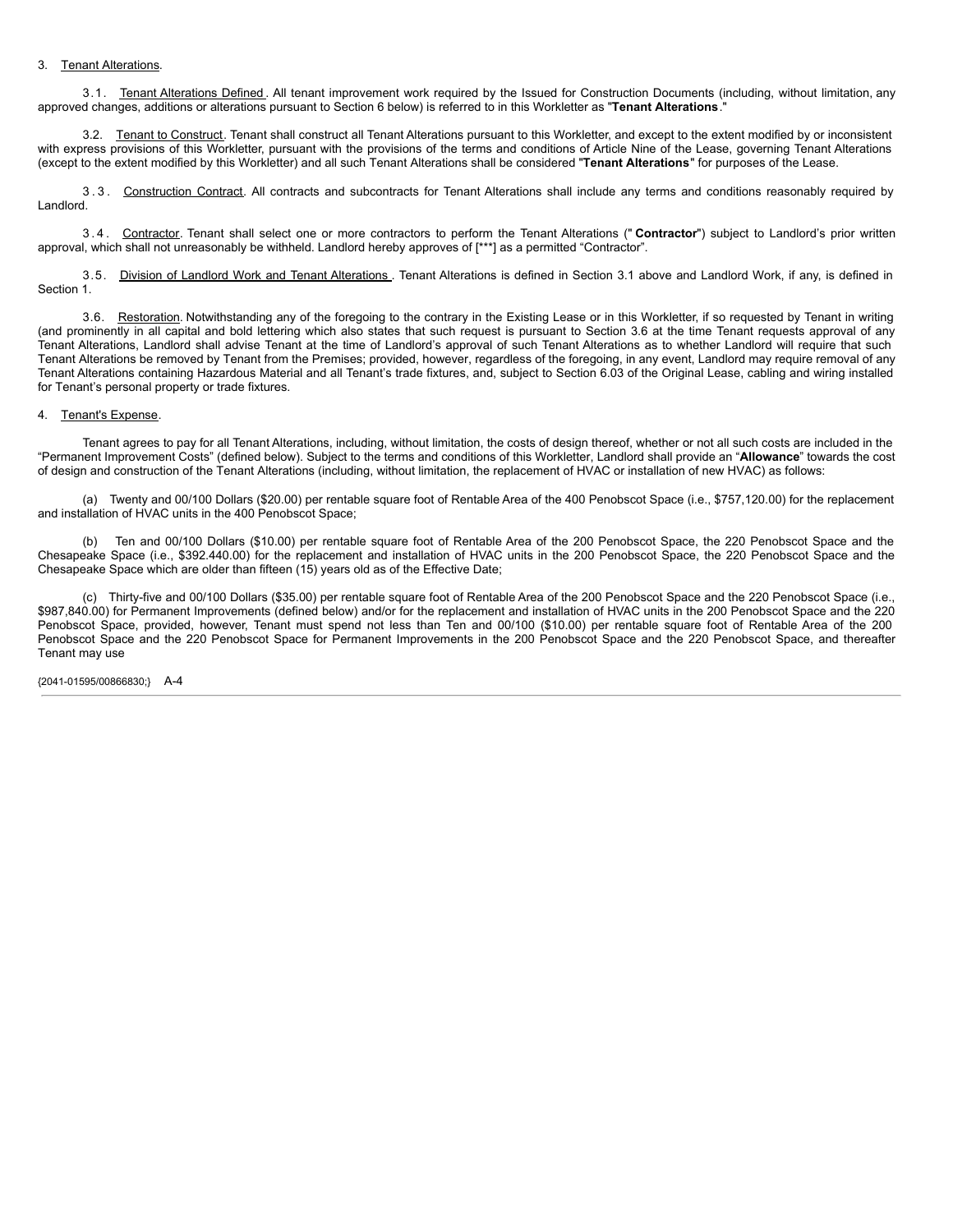the remainder of such Allowance for Permanent Improvements in any portion of the Penobscot Space or the Chesapeake Space;

(d) Thirty-five and 00/100 Dollars (\$35.00) per rentable square foot of Rentable Area of the 400 Penobscot Space (i.e. \$1,324,960.00) for Permanent Improvements and/or for the replacement and installation of HVAC units in the 400 Penobscot Space, provided, however, Tenant must spend not less than Ten and 00/100 (\$10.00) per rentable square foot of Rentable Area of the 400 Penobscot Space for Permanent Improvements in the 400 Penobscot Space, and thereafter Tenant may use the remainder of such Allowance for Permanent Improvements in any portion of the Penobscot Space or the Chesapeake Space; and

(e) Twenty-five and 00/100 Dollars (\$25.00) per rentable square foot of Rentable Area of the Chesapeake Space (i.e. \$275,500.00) for Permanent Improvements and/or for the replacement and installation of HVAC units in the Chesapeake Space, provided, however, Tenant must spend not less than Seven and 50/100 (\$7.50) per rentable square foot of Rentable Area of the Chesapeake Space for Permanent Improvements in the Chesapeake Space, and thereafter Tenant may use the remainder of such Allowance for Permanent Improvements in any portion of the Penobscot Space or the Chesapeake Space.

The term "**Permanent Improvement Costs**" shall mean the actual and reasonable costs of construction of that Tenant Alterations which constitutes permanent improvements to the Premises, actual and reasonable costs of design and management thereof and governmental permits therefor, and costs incurred by Landlord for Landlord's architects and engineers pursuant to Section 2.1, and Landlord's construction administration fee (defined in Section 7.10 below). Permanent Improvement Costs shall exclude costs of "Tenant's FF&E" (defined below) and shall include HVAC units as provided above. For purposes of this Workletter, "**Tenant's FF&E**" shall mean Tenant's furniture, furnishings, telephone systems, computer systems, equipment, any other personal property or fixtures, and installation thereof. If Tenant does not utilize one hundred percent (100%) of the Allowance for Permanent Improvement Costs no later than the date that is thirty (30) months following the Effective Date and submit full and complete application(s) for disbursement thereof pursuant to Section 5 below, Tenant shall have no right to the unused portion of the Allowance.

#### 5. Application and Disbursement of the Allowance.

5.1. Tenant shall prepare a budget for all Tenant Alterations, including the Permanent Improvement Costs and all other costs of the Tenant Alterations ("**Budget**"), which Budget shall be subject to the reasonable approval of Landlord and may be reasonably updated by Tenant from time to time. Such Budget shall be supported by such other documentation as Landlord may require to evidence the total costs. To the extent the Budget exceeds the available Allowance ("**Excess Cost**"), Tenant shall be solely responsible for payment of such Excess Cost (subject to any remaining Allowance. Further, prior to any disbursement of the Allowance by Landlord, Tenant shall pay and disburse its own funds for all that portion of the Permanent Improvement Costs equal to the sum of (a) the Permanent Improvement Costs in excess of the Allowance; plus (b) the amount of "Landlord's Retention" (defined below). "**Landlord's Retention**" shall mean an amount equal to ten percent (10%) of the Allowance, which Landlord shall retain out of the Allowance and shall not be obligated to disburse unless and until after Tenant has completed the Tenant Alterations and complied with Section 5.4 below. Further, Landlord shall not be obligated to make any disbursement of the Allowance unless and until Tenant has provided Landlord with (i) bills and invoices covering all labor and material expended and used in connection with the particular portion of the Tenant Alterations for which Tenant has requested reimbursement, (ii) an affidavit from Tenant stating that all of such bills and invoices have either been paid in full by Tenant or are due and owing, and all such costs qualify as Permanent Improvement Costs, (iii) contractors affidavit covering all labor and materials expended and used, (iv) Tenant, contractors and architectural completion affidavits (as applicable), and (v) valid mechanics' lien releases and waivers pertaining to any completed portion of the Tenant Alterations which shall be conditional or unconditional, as applicable, all as provided pursuant to Section 5.2 and 5.4 below.

5.2. Upon Tenant's full compliance with the provisions of Section 5, and if Landlord determines that there are no applicable or claimed stop notices (or any other statutory or equitable liens of anyone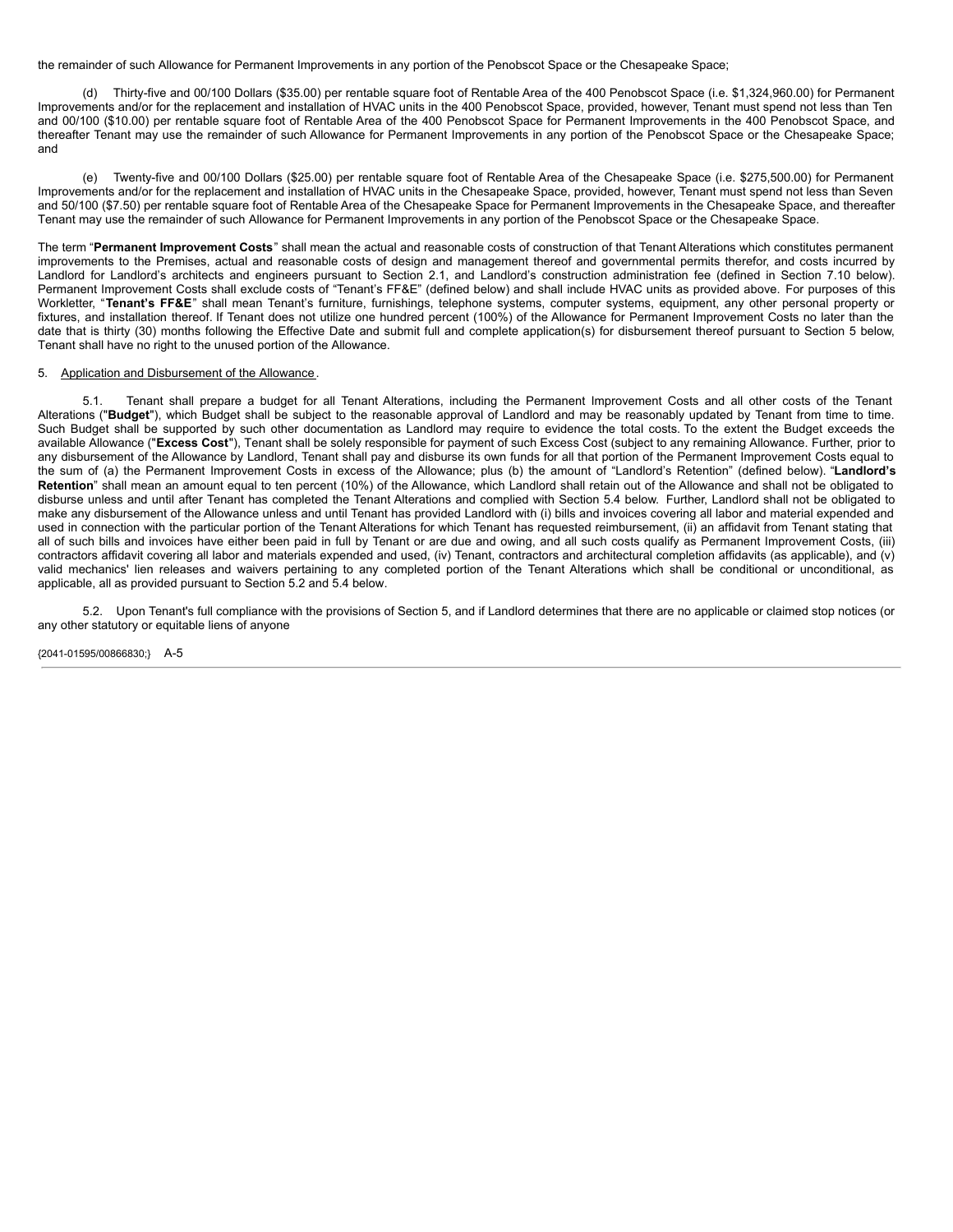performing any of Tenant Alterations or providing materials for Tenant Alterations) or actions thereon, Landlord shall disburse the applicable portion of the Allowance as follows:

(a) In the event of conditional releases, to the respective contractor, subcontractor, vendor, or other person who has provided labor and/or services in connection with the Tenant Alterations, upon the following terms and conditions: (i) such costs are included in the Budget, are Permanent Improvement Costs, are covered by the Allowance, and Tenant has completed and delivered to Landlord a written request for payment, in form reasonably approved by Landlord, setting forth the exact name of the contractor, subcontractor or vendor to whom payment is to be made and the date and amount of the bill or invoice, (ii) the request for payment is accompanied by the documentation set forth in Section 5.1; and (iii) Landlord, or Landlord's appointed representative, has inspected and approved the work for which Tenant seeks payment; or

(b) In the event of unconditional releases, directly to Tenant upon the following terms and conditions: (i) Tenant seeks reimbursement for costs of Tenant Alterations which have been paid by Tenant, are included in the Budget, are Permanent Improvement Costs, and are covered by the Allowance; (ii) Tenant has completed and delivered to Landlord a request for payment, in form reasonably approved by Landlord, setting forth the name of the contractor, subcontractor or vendor paid and the date of payment, (iii) the request for payment is accompanied by the documentation set forth in Section 5.1; and (iv) Landlord, or Landlord's appointed representative, has inspected and approved the work for which Tenant seeks reimbursement.

5.3. Tenant shall provide Landlord with the aforementioned documents by the fifteenth (15 <sup>th</sup> of the month and payment shall be made within thirty (30) days after such documentation is provided.

5.4. Prior to Landlord disbursing the Landlord's Retention to Tenant, Tenant shall submit to Landlord the following items within thirty (30) days after completion of the Tenant Alterations or such longer period as Landlord may permit: (i) "As Built" drawings and specifications pursuant to Section 2.5 above, (ii) all unconditional lien releases from all general contractor(s) and subcontractor(s) performing work, (iii) a "Certificate of Completion" prepared by Tenant's Architect, and (iv) a final budget with supporting documentation detailing all costs associated with the Permanent Improvement Costs.

#### 6. Changes, Additions or Alterations.

If Tenant desires to make any non-de minimis change, addition or alteration or desires to make any change, addition or alteration to any of the Building Systems after approval of the Issued for Construction Documents, Tenant shall prepare and submit to Landlord plans and specifications with respect to such change, addition or alteration. Any such change, addition or alteration shall be subject to Landlord's approval in accordance with the provisions of Section 2.2 of this Workletter. Tenant shall be responsible for any submission to and plan check and permit requirements of the applicable governmental authorities. Tenant shall be responsible for payment of the cost of any such change, addition or alteration if it would increase the Budget and Excess Cost previously submitted and approved pursuant to Section 5 above (subject to any remaining Allowance).

## 7. Miscellaneous.

7.1. Scope. Except as otherwise set forth in the Lease, this Workletter shall not apply to any space hereafter added to the Premises by Lease option or otherwise.

7.2. Tenant Alterations shall include (at Tenant's expense subject to application of the Allowance towards the costs of such items) for all of the Premises:

(a) Landlord approved lighting sensor controls as necessary to meet applicable Laws;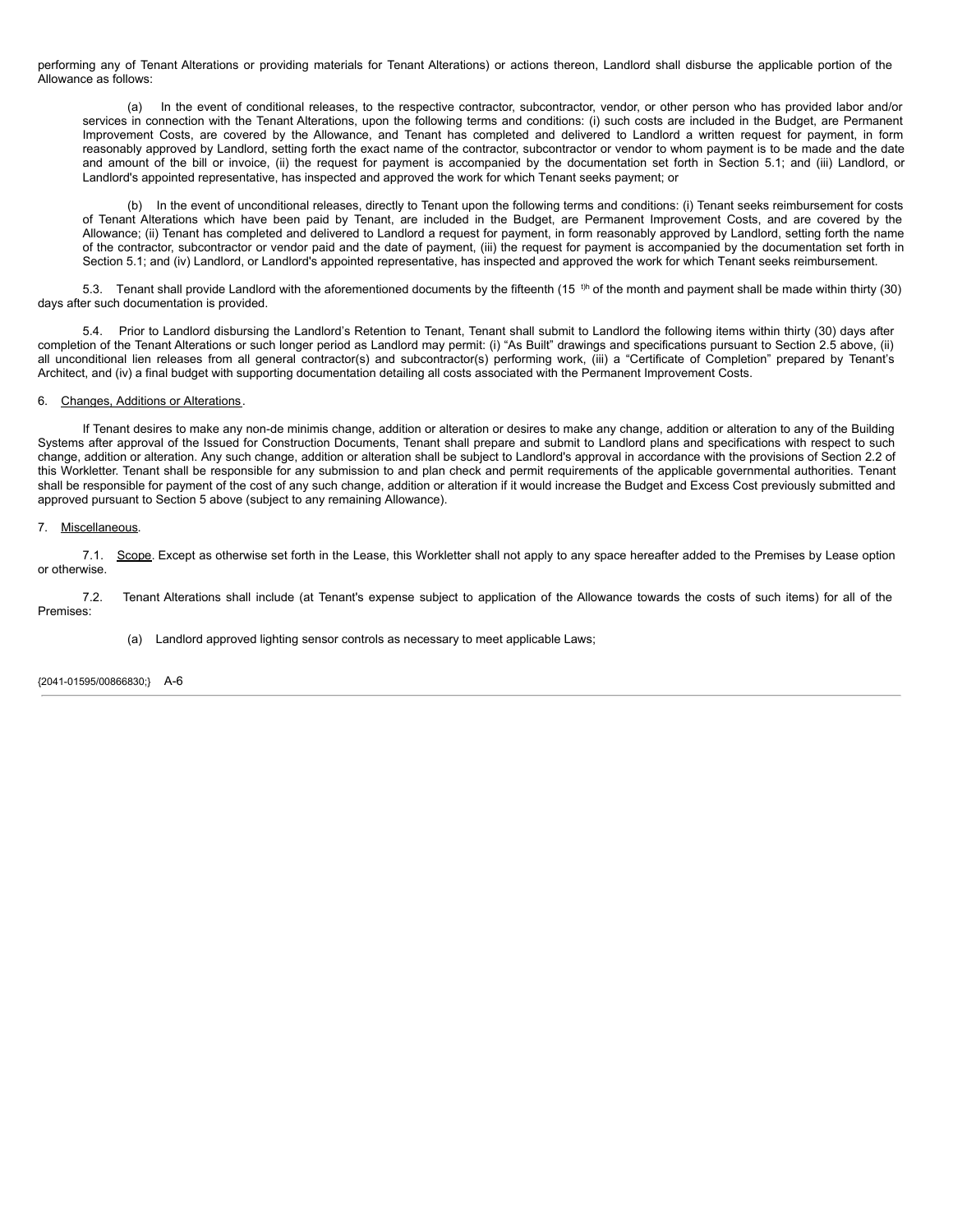(b) Building Standard fluorescent fixtures in all Building office areas;

(c) Building Standard meters for each of electricity and chilled water used by Tenant shall be connected to the Building's system and shall be tested and certified prior to Tenant's occupancy of the Premises by a State certified testing company;

- (d) Building Standard ceiling systems (including tile and grid) and;
- (e) Building Standard air conditioning distribution and Building Standard air terminal units.

7.3. Sprinklers. Subject to any terms, conditions and limitations set forth herein, Landlord shall provide an operative sprinkler system consisting of mains, laterals, and heads "AS IS" on the date of delivery of the Premises to Tenant. Tenant shall pay for piping distribution, drops and relocation of, or additional, sprinkler system heads and Building firehose or firehose valve cabinets, if Tenant's Plans and/or any applicable Laws necessitate such.

7.4. Floor Loading. Floor loading capacity shall be within building design capacity which is 150 pounds per square foot. Tenant may exceed floor loading capacity with Landlord's consent, at Landlord's sole discretion and must, at Tenant's sole cost and expense, reinforce the floor as required for such excess loading.

7.5. Work Stoppages. If any work on the Real Property other than Tenant Alterations is delayed, stopped or otherwise affected by construction of Tenant Alterations, Tenant shall immediately take those actions necessary or desirable to eliminate such delay, stoppage or effect on work on the Real Property other than Tenant Alterations.

7.6. Life Safety. Tenant (or Contractor) shall employ the services of a fire and life-safety subcontractor reasonably satisfactory to Landlord for all fire and life-safety work at the Building.

7.7. Locks. Tenant may purchase locks, cylinders and keys for the Premises from its own vendor, provided that (a) such vendor and the locks, cylinders and keys to be used are subject to Landlord's prior written approval; (b) of a make and model which are functional, operable and compatible with Landlord's master key system; (c) a master key or keys are provided to Landlord, of which Landlord may place one such master key in the "knox box" for use by the fire department and emergency personnel in the event of an emergency and may retain another key for Landlord's use for entry permitted under the Lease; and (d) the contact information for Tenant's vendor for locks, cylinders and keys used in the Premises shall be provided to Landlord with Tenant's request for approval.

7.8. Authorized Representatives. Tenant has designated Tony Catindig to act as Tenant's representative with respect to the matters set forth in this Workletter. Such representative(s) shall have full authority and responsibility to act on behalf of Tenant as required in this Workletter. Tenant may add or delete authorized representatives upon five (5) business days' notice to Landlord.

# 7.9. Intentionally Omitted.

7.10. Fee. Landlord shall receive a fee equal to one percent (1%) of the Allowance for Landlord's review and supervision of construction of the Tenant Alterations, which fee shall be paid by Landlord applying one percent (1.0%) of the Allowance in payment thereof. Such fee is in addition to Tenant's reimbursement of costs incurred by Landlord pursuant to other provisions hereof, including, without limitation, for Landlord's architects and engineers to review Tenant's Plans.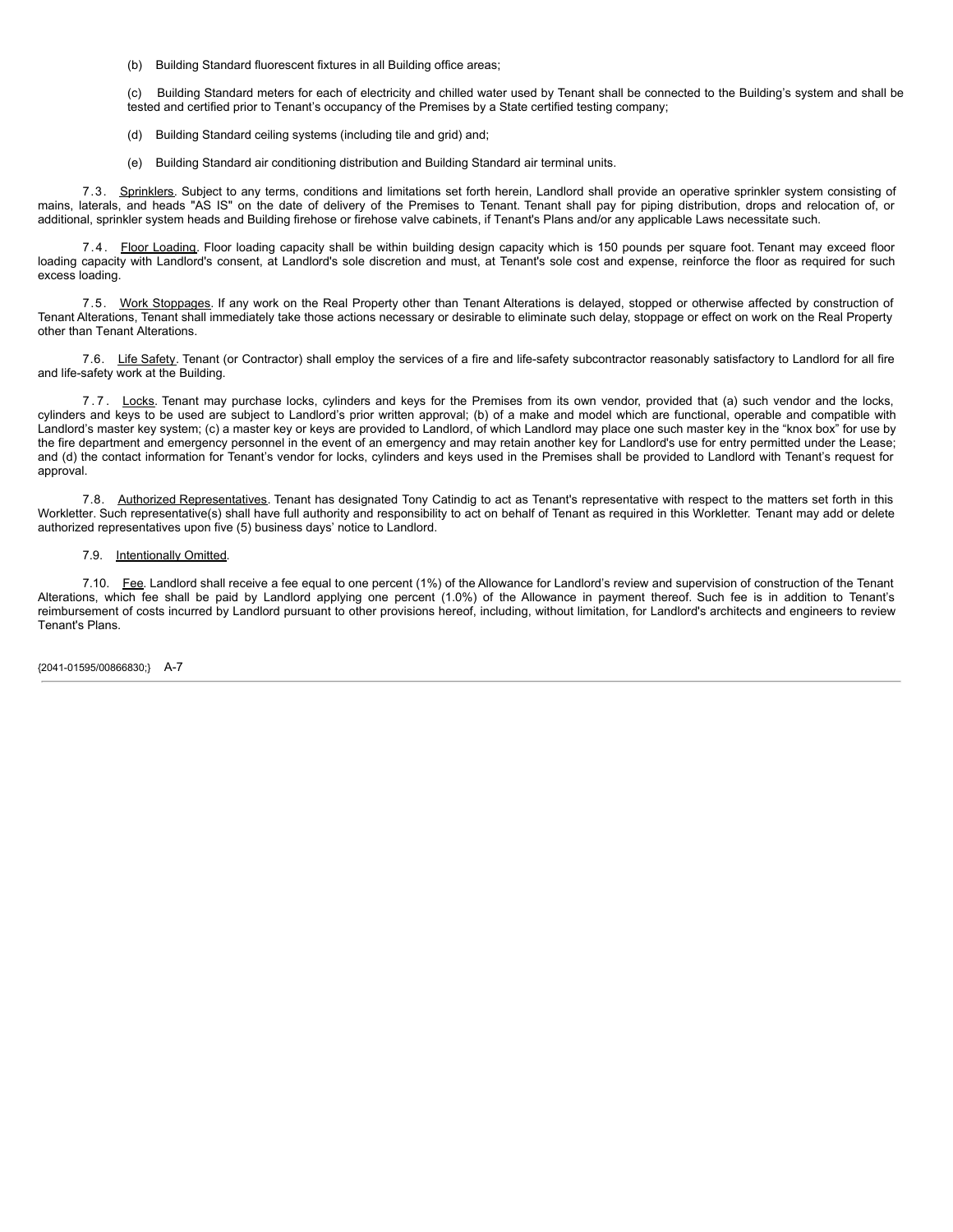# 8. Force and Effect.

The terms and conditions of this Workletter shall be construed to be a part of the Lease and shall be deemed incorporated in the Lease by this reference. Should any inconsistency arise between this Workletter and the Lease as to the specific matters which are the subject of this Workletter, the terms and conditions of this Workletter shall control.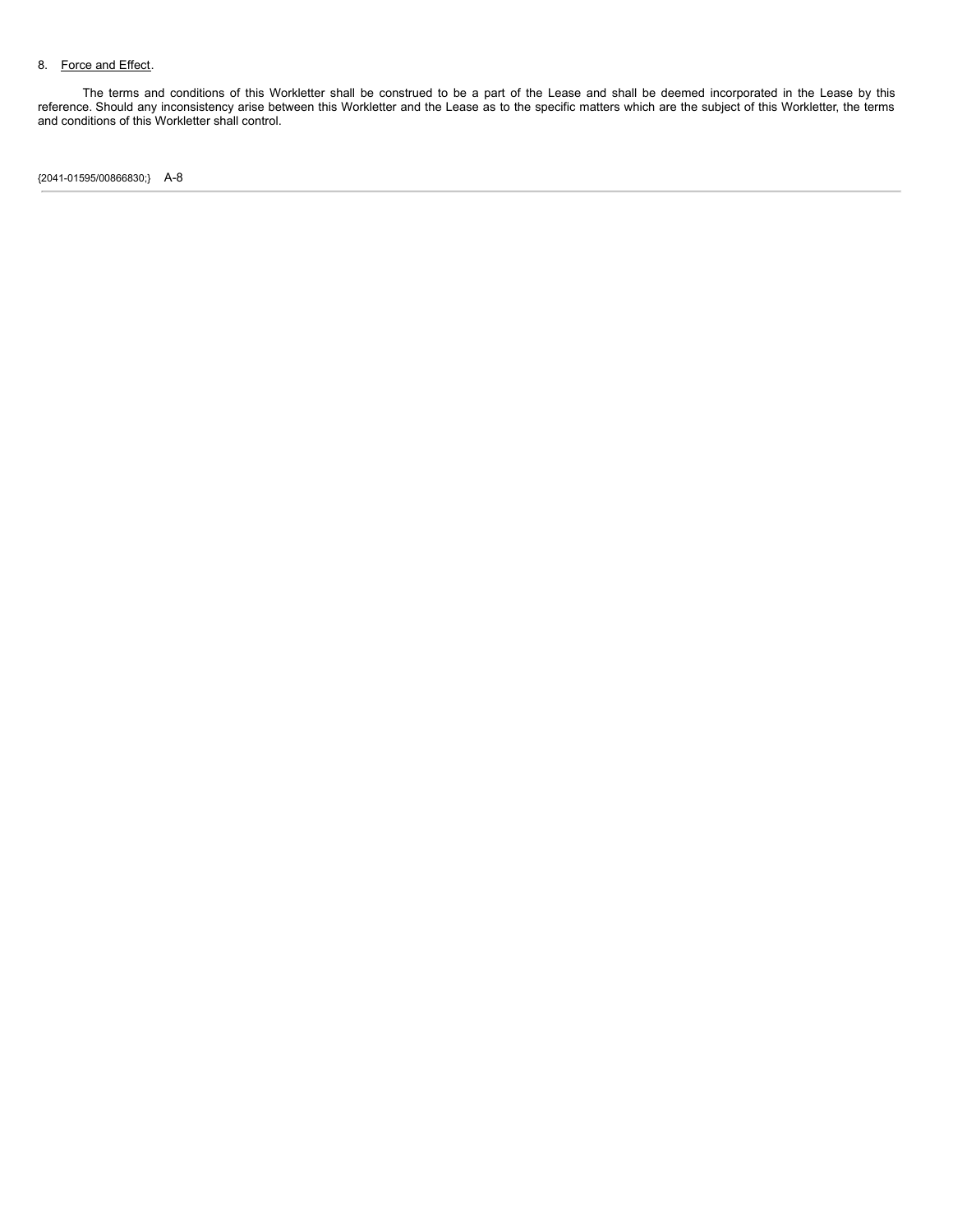# EXHIBIT A-1 TO WORKLETTER AGREEMENT

#### LANDLORD WORK

Landlord Work shall mean the following work, to be performed by Landlord's contractor(s):

Replace the roofs of the buildings of which the 400 Penobscot Space, the 200 Penobscot and the Chesapeake Space. The cost of such replacement of the roofs shall be amortized over their useful lives and included as an Operating Expense. Landlord and Tenant shall work together to coordinate HVAC work and the roof work.

2. Improve the exterior lighting in the parking lot, including upgrading the parking lot lights, building wall pack lights and the bollard lights with LED light fixtures.

#### **[REMAINDER OF PAGE INTENTIONALLY LEFT BLANK]**

## EXHIBIT B

101 SAGINAW SPACE RESTORATION

# EXHIBIT C

# FAIR MARKET RENTAL RATE

1. Definition of Fair Market Rental Rate . "**Fair Market Rental Rate**" shall mean the Monthly Base Rent equal to the monthly base rental per rentable square foot which a tenant would pay and which a willing landlord would accept for space comparable to the Premises in the Building and in other buildings in Seaport Centre and along the Highway 101 corridor in Redwood City, Redwood Shores, San Carlos and Belmont (the "**Applicable Market**") for the period for which such rental is to be paid and for a lease on terms substantially similar to those of the Lease (including, without limitation, those applicable to Taxes, Operating Expenses and exclusions, but also considering so-called net and triple net leases, and leases utilizing operating expense stops or base years, and making appropriate adjustment between such leases and this Lease, as described below), based on prevailing market conditions in the Applicable Market at the time such determination is made ("**Comparable Transactions**"). Without limiting the generality of the foregoing, Comparable Transactions shall be for a term similar to the term of tenancy and for space comparable in use, floor levels, view and orientation, square footage and location within the Building and in the Applicable Market as the transaction for which Fair Market Rental Rate is being determined; however, leases of unusual or odd shaped spaces shall not be considered. In any determination of Fair Market Rental Rate, the stated or contract monthly net or base rental in Comparable Transactions shall be appropriately adjusted to take into account the different terms and conditions prevailing in such transactions and those present in the Lease, including, without limitation: (a) the extent to which average annual expenses and taxes per rentable square foot payable by tenants in Comparable Transactions vary from those payable by Tenant under the Lease, and so, for example, if the Lease provides for payment of Rent Adjustments and/or certain Operating Expenses on the basis of increases over a base year, then the rate of Monthly Base Rent under the Lease shall be based upon a step-up to change the calendar year which serves as the base year for calculation of the base for such Operating Expenses for the Option Term to be the full calendar year in which the Option Term commences, and such step-up shall be considered in the determination of the Fair Market Rental Rate; (b) tenant improvements, value of existing tenant improvements, the concessions, if any, being given by landlords in Comparable Transactions, such as parking charge abatement, free rent or rental abatement applicable after substantial completion of any tenant improvements (and no adjustment shall be made for any free or abated rent during any construction periods), loans at below-market interest rates, moving allowances, space planning allowances, lease takeover payments and work allowances, as compared to any tenant improvement, refurbishment or repainting allowance given to Tenant under the Lease for the space for which Fair Market Rental Rate is being determined; (c) the brokerage commissions, fees and bonuses payable by landlords in Comparable Transactions (whether to tenant's agent, such landlord or any person or entity affiliated with such landlord), as compared to any such amounts payable by Landlord to the broker(s) identified with respect to the transaction for which Fair Market Rental Rate is being determined; (d) the time value of money; (e) any material difference between the definition of rentable area and the ratio of project rentable to useable square feet in Comparable Transactions, as compared to such figures applicable to the space for which Fair Market Rental Rate is being determined; and (f) the extent to which charges for parking by tenants in Comparable Transactions vary from those payable by Tenant under the Lease.

2. Sealed Estimates. In the event the Lease requires Fair Market Rental Rate to be determined in accordance with this Exhibit, Landlord and Tenant shall meet within ten (10) business days thereafter and each simultaneously submit to the other in a sealed envelope its good faith estimate of Fair Market Rental Rate (the "**Estimates**"). If the higher Estimate is not more than one hundred five percent (105%) of the lower Estimate, then Fair Market Rental Rate shall be the average of the two Estimates. If such simultaneous submission of Estimates does not occur within such ten (10) business day period, then either party may by notice to the other designate any reasonable time within five (5) business days thereafter and any reasonable place at or near the Building for such meeting to take place. In the event only one party submits an Estimate at that meeting, such Estimate shall be Fair Market Rental. In the event neither party submits an Estimate at that meeting, the transaction for which Fair Market Rental Rate is being determined shall be deemed cancelled and of no further force or effect.

3. Selection of Arbitrators. If the higher Estimate is more than one hundred five percent (105%) of the lower Estimate, then either Landlord or Tenant may, by written notice to the other within five (5) business days after delivery of Estimates at the meeting, require that the disagreement be resolved by arbitration. In the event neither party gives such notice, the transaction for which Fair Market Rental Rate is being determined shall be deemed cancelled and of no further force or effect. Within five (5) business days after such notice, the parties shall select as arbitrators three (3) mutually acceptable independent MAI appraisers with experience in real estate activities, including at least five (5) years experience in appraising comparable life science space in the Applicable Market ("**Qualified Appraisers**"). If the parties cannot timely agree on such arbitrators, then within the following five (5) business days, each shall select and inform the other party of one (1) Qualified Appraiser and within a third period of five (5) business days, the two appraisers (or if only one (1) has been duly selected, such single appraiser) shall select as arbitrators a panel of three additional Qualified Appraisers, which three arbitrators shall proceed to determine Fair Market Rental Rate pursuant to Section 4 of this Exhibit. Both Landlord and Tenant shall be entitled to present evidence supporting their respective positions to the panel of three arbitrators.

4. Arbitration Procedure. Once a panel of arbitrators has been selected as provided above, then as soon thereafter as practicable each arbitrator shall select one of the two Estimates as the one which, in its opinion, is closer to Fair Market Rental Rate. Upon an Estimate's selection by two (2) of the arbitrators, it shall be the applicable Fair Market Rental Rate and such selection shall be binding upon Landlord and Tenant. If the arbitrators collectively determine that expert advice is reasonably necessary to assist them in determining Fair Market Rental Rate, then they may retain one or more qualified persons, including but not limited to legal counsel, brokers, architects or engineers, to provide such expert advice. The party whose Estimate is not chosen by the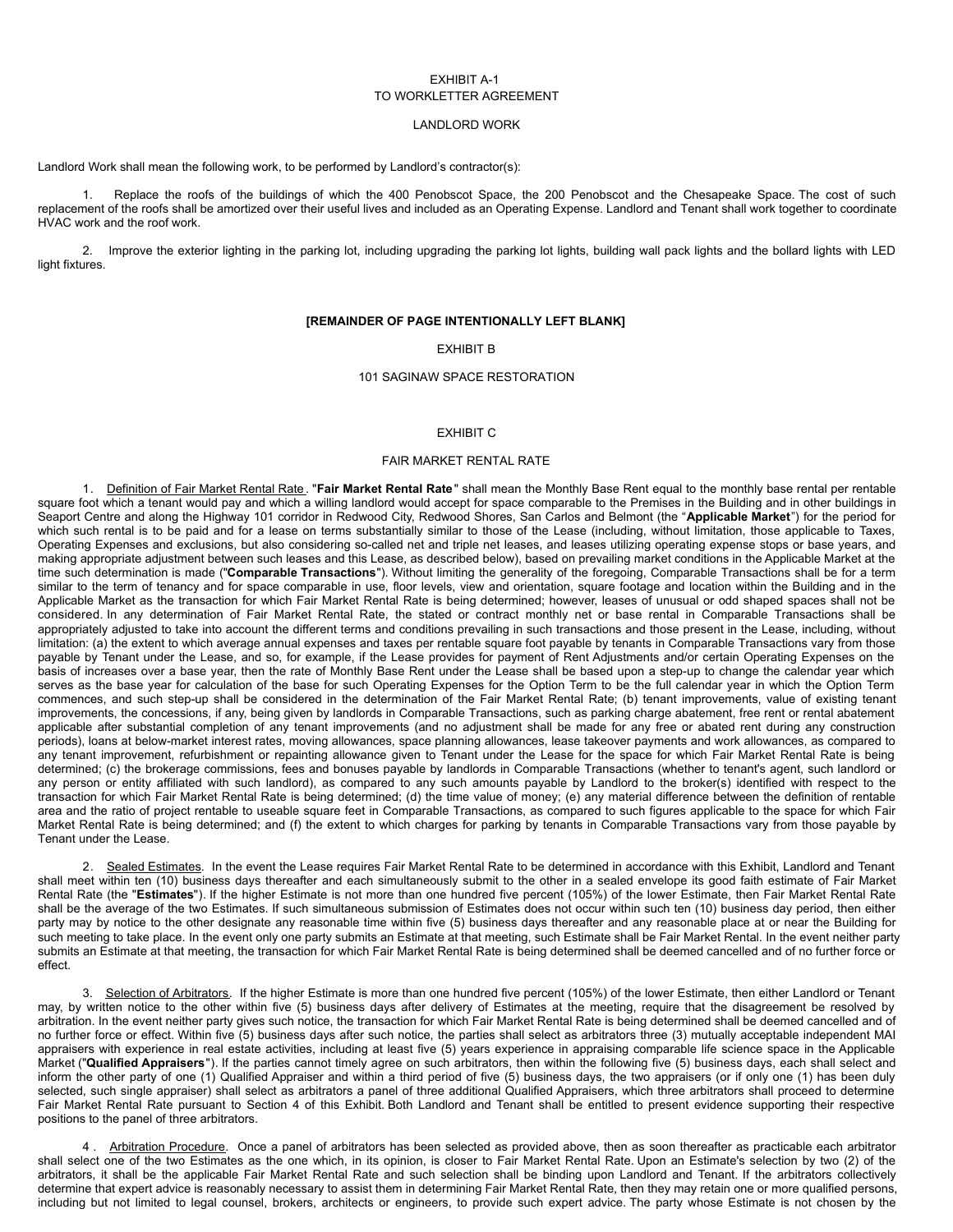arbitrators shall pay the costs of the arbitrators and any experts retained by the arbitrators. Any fees of any counsel or expert engaged directly by Landlord or Tenant, however, shall be borne by the party retaining such counsel or expert.

5. Rent Pending Determination of Fair Market Rental Rate. In the event that the determination of Fair Market Rental Rate has not been concluded prior to commencement of the applicable rental period for the applicable space for which the Fair Market Rental Rate is being determined, Tenant shall pay Landlord Monthly Base Rent and Rent Adjustment Deposits as would apply under Landlord's Estimate pursuant to Section 2 of this Exhibit until the Fair Market Rental Rate is determined. In the event that the Fair Market Rental Rate subsequently determined is different from the amount paid for the applicable period, then within thirty (30) days after such determination, Tenant shall pay Landlord any greater amounts due and Landlord shall credit Tenant (against the next Monthly Base Rent installments due) for any reduction in the amounts due.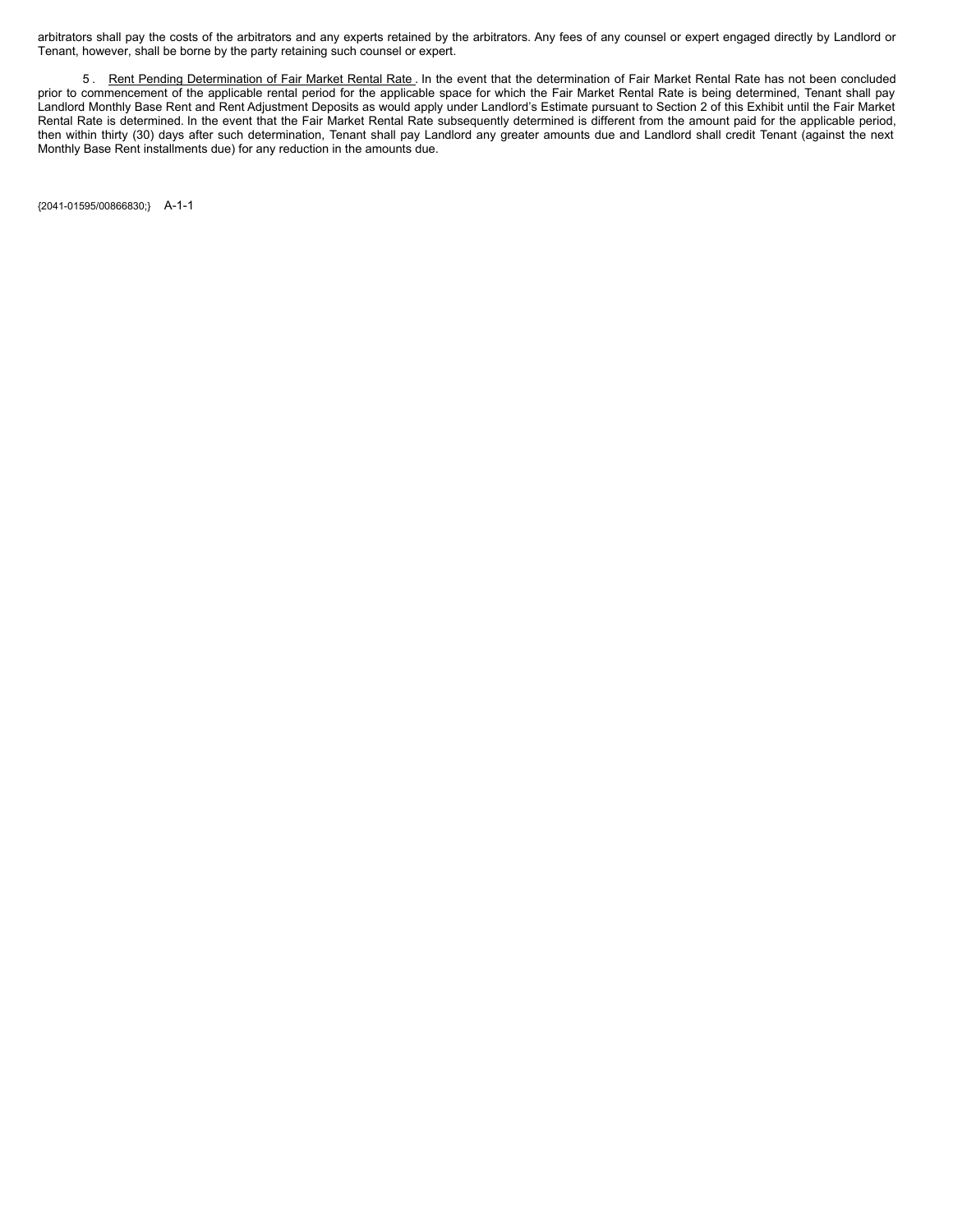I, John J. Nicols, certify that:

- 1. I have reviewed this Quarterly Report on Form 10-Q of Codexis, Inc.;
- 2. Based on my knowledge, this report does not contain any untrue statement of a material fact or omit to state a material fact necessary to make the statements made, in light of the circumstances under which such statements were made, not misleading with respect to the period covered by this report;
- 3. Based on my knowledge, the financial statements, and other financial information included in this report, fairly present in all material respects the financial condition, results of operations and cash flows of the registrant as of, and for, the periods presented in this report;
- 4. The registrant's other certifying officer(s) and I are responsible for establishing and maintaining disclosure controls and procedures (as defined in Exchange Act Rules 13a-15(e) and 15d-15(e)) and internal control over financial reporting (as defined in Exchange Act Rules 13a-15(f) and 15d-15(f)) for the registrant and have:
	- (a) Designed such disclosure controls and procedures, or caused such disclosure controls and procedures to be designed under our supervision, to ensure that material information relating to the registrant, including its consolidated subsidiaries, is made known to us by others within those entities, particularly during the period in which this report is being prepared;
	- (b) Designed such internal control over financial reporting, or caused such internal control over financial reporting to be designed under our supervision, to provide reasonable assurance regarding the reliability of financial reporting and the preparation of financial statements for external purposes in accordance with generally accepted accounting principles;
	- (c) Evaluated the effectiveness of the registrant's disclosure controls and procedures and presented in this report our conclusions about the effectiveness of the disclosure controls and procedures, as of the end of the period covered by this report based on such evaluation; and
	- (d) Disclosed in this report any change in the registrant's internal control over financial reporting that occurred during the registrant's most recent fiscal quarter (the registrant's fourth fiscal quarter in the case of an annual report) that has materially affected, or is reasonably likely to materially affect, the registrant's internal control over financial reporting; and
- 5. The registrant's other certifying officer(s) and I have disclosed, based on our most recent evaluation of internal control over financial reporting, to the registrant's auditors and the audit committee of the registrant's board of directors (or persons performing the equivalent functions):
	- (a) All significant deficiencies and material weaknesses in the design or operation of internal control over financial reporting which are reasonably likely to adversely affect the registrant's ability to record, process, summarize and report financial information; and
	- (b) Any fraud, whether or not material, that involves management or other employees who have a significant role in the registrant's internal control over financial reporting.

Date: May 8, 2019

/s/ John J. Nicols John J. Nicols

President and Chief Executive Officer (principal executive officer)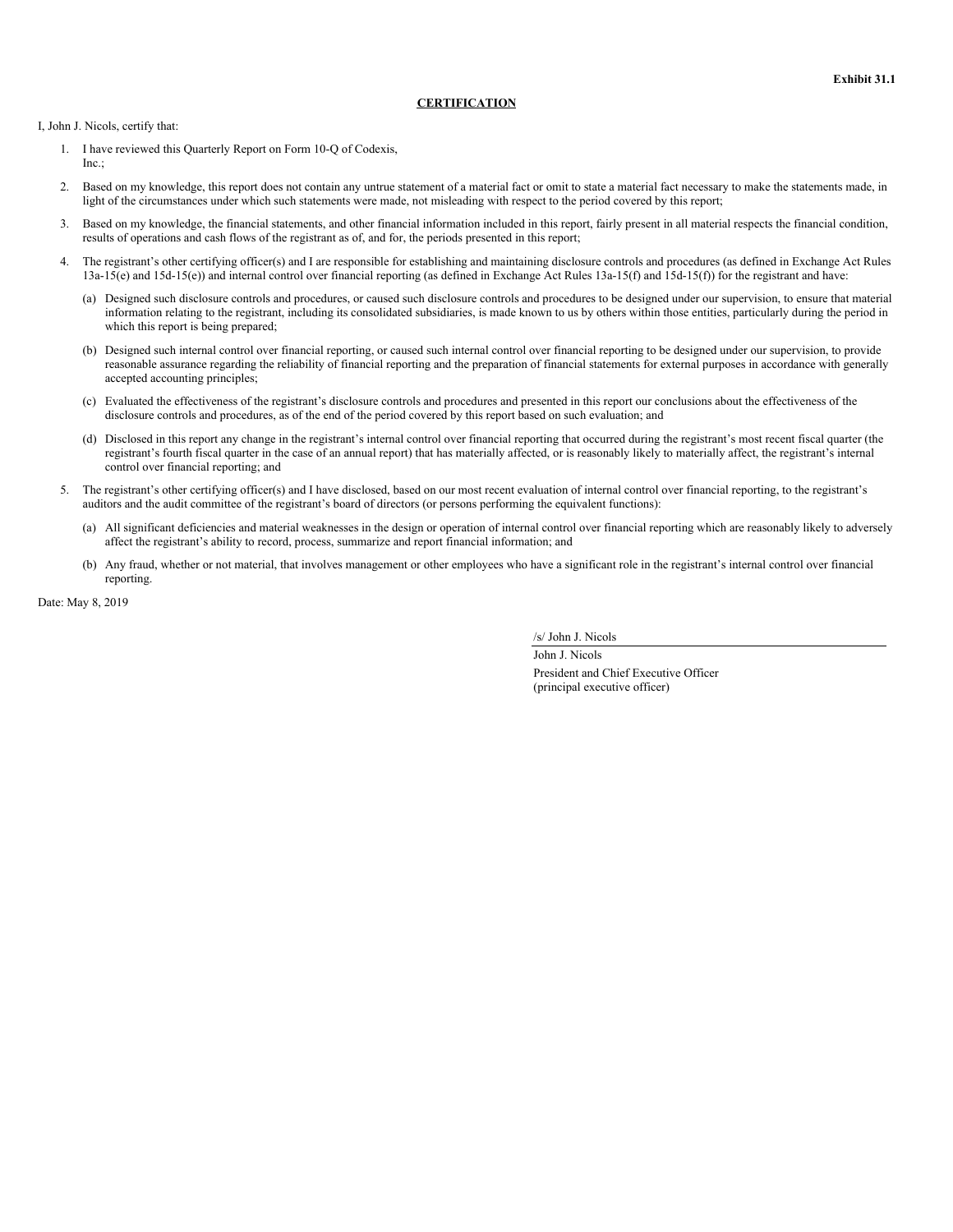I, Gordon Sangster, certify that:

- 1. I have reviewed this Quarterly Report on Form 10-Q of Codexis, Inc.;
- 2. Based on my knowledge, this report does not contain any untrue statement of a material fact or omit to state a material fact necessary to make the statements made, in light of the circumstances under which such statements were made, not misleading with respect to the period covered by this report;
- 3. Based on my knowledge, the financial statements, and other financial information included in this report, fairly present in all material respects the financial condition, results of operations and cash flows of the registrant as of, and for, the periods presented in this report;
- 4. The registrant's other certifying officer(s) and I are responsible for establishing and maintaining disclosure controls and procedures (as defined in Exchange Act Rules 13a-15(e) and 15d-15(e)) and internal control over financial reporting (as defined in Exchange Act Rules 13a-15(f) and 15d-15(f)) for the registrant and have:
	- (a) Designed such disclosure controls and procedures, or caused such disclosure controls and procedures to be designed under our supervision, to ensure that material information relating to the registrant, including its consolidated subsidiaries, is made known to us by others within those entities, particularly during the period in which this report is being prepared;
	- (b) Designed such internal control over financial reporting, or caused such internal control over financial reporting to be designed under our supervision, to provide reasonable assurance regarding the reliability of financial reporting and the preparation of financial statements for external purposes in accordance with generally accepted accounting principles;
	- (c) Evaluated the effectiveness of the registrant's disclosure controls and procedures and presented in this report our conclusions about the effectiveness of the disclosure controls and procedures, as of the end of the period covered by this report based on such evaluation; and
	- (d) Disclosed in this report any change in the registrant's internal control over financial reporting that occurred during the registrant's most recent fiscal quarter (the registrant's fourth fiscal quarter in the case of an annual report) that has materially affected, or is reasonably likely to materially affect, the registrant's internal control over financial reporting; and
- 5. The registrant's other certifying officer(s) and I have disclosed, based on our most recent evaluation of internal control over financial reporting, to the registrant's auditors and the audit committee of the registrant's board of directors (or persons performing the equivalent functions):
	- (a) All significant deficiencies and material weaknesses in the design or operation of internal control over financial reporting which are reasonably likely to adversely affect the registrant's ability to record, process, summarize and report financial information; and
	- (b) Any fraud, whether or not material, that involves management or other employees who have a significant role in the registrant's internal control over financial reporting.

Date: May 8, 2019

/s/ Gordon Sangster

Gordon Sangster Senior Vice President and Chief Financial Officer (principal financial and accounting officer)